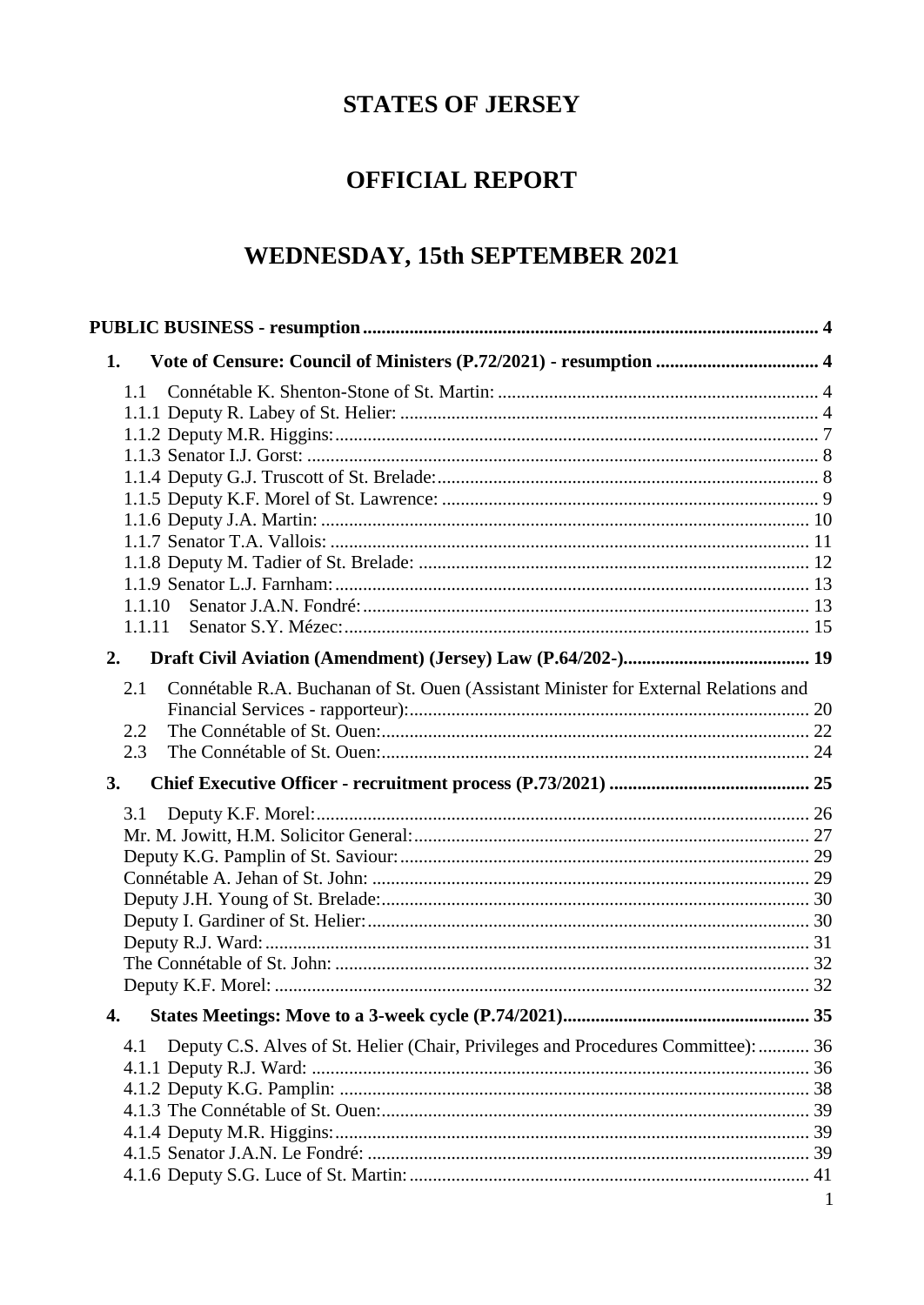| 4.1.10                                                                                   |  |
|------------------------------------------------------------------------------------------|--|
| 4.1.11                                                                                   |  |
| 4.1.12                                                                                   |  |
|                                                                                          |  |
|                                                                                          |  |
| 4.1.13                                                                                   |  |
| 4.1.14                                                                                   |  |
| 4.1.15                                                                                   |  |
| 4.1.16                                                                                   |  |
| 4.1.17                                                                                   |  |
| 4.1.18                                                                                   |  |
| 4.1.19                                                                                   |  |
| Draft Finance (2020 Budget) (Jersey) Law 2020 (Appointed Day) Act 202- (P.75/2021)<br>5. |  |
| 5.1                                                                                      |  |
| 6.                                                                                       |  |
| 6.1                                                                                      |  |
|                                                                                          |  |
|                                                                                          |  |
|                                                                                          |  |
|                                                                                          |  |
|                                                                                          |  |
|                                                                                          |  |
|                                                                                          |  |
| 6.2                                                                                      |  |
| 6.3                                                                                      |  |
| Draft Income Tax (Amendment - Stage 1 of Independent Taxation) (Jersey) Law 202-<br>7.   |  |
|                                                                                          |  |
| Deputy S.J. Pinel of St. Clement (The Minister for Treasury and Resources) 63<br>7.1     |  |
|                                                                                          |  |
|                                                                                          |  |
| 7.2                                                                                      |  |
|                                                                                          |  |
|                                                                                          |  |
|                                                                                          |  |
|                                                                                          |  |
|                                                                                          |  |
|                                                                                          |  |
| 7.3                                                                                      |  |
|                                                                                          |  |
|                                                                                          |  |
|                                                                                          |  |
|                                                                                          |  |
|                                                                                          |  |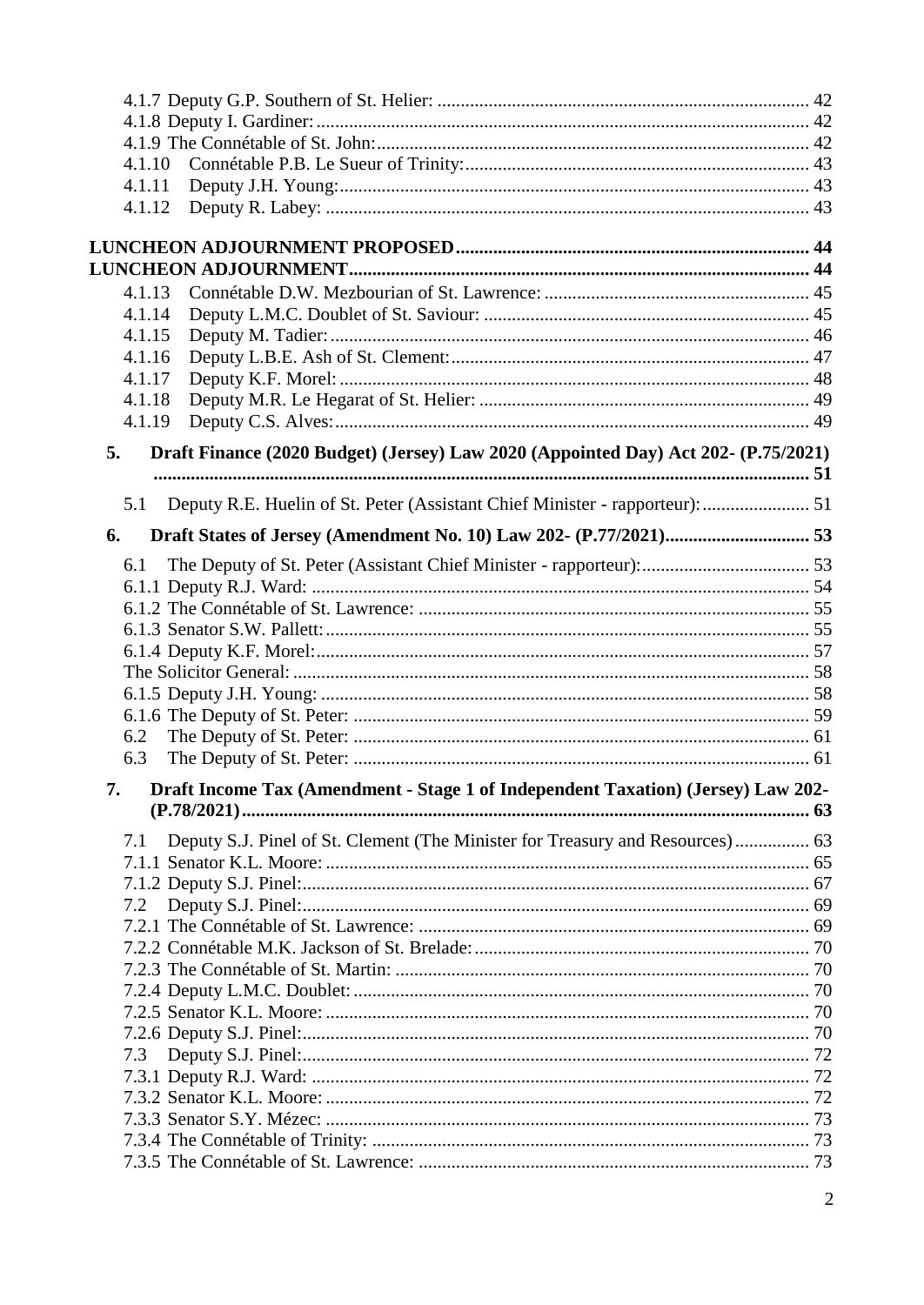| Draft Income Tax (Amendment - Stage 1 of Independent Taxation) (Jersey) Law 202-<br>7.4 |  |
|-----------------------------------------------------------------------------------------|--|
|                                                                                         |  |
| Social Security (Amendment of Law - Minimum Earnings Threshold) (Jersey)<br>8.          |  |
| 8.1                                                                                     |  |
|                                                                                         |  |
|                                                                                         |  |
|                                                                                         |  |
|                                                                                         |  |
|                                                                                         |  |
| 8.2<br>Social Security (Amendment of Law - Minimum Earnings Threshold) (Jersey)         |  |
|                                                                                         |  |
|                                                                                         |  |
|                                                                                         |  |
|                                                                                         |  |
|                                                                                         |  |
|                                                                                         |  |
|                                                                                         |  |
|                                                                                         |  |
|                                                                                         |  |
|                                                                                         |  |
|                                                                                         |  |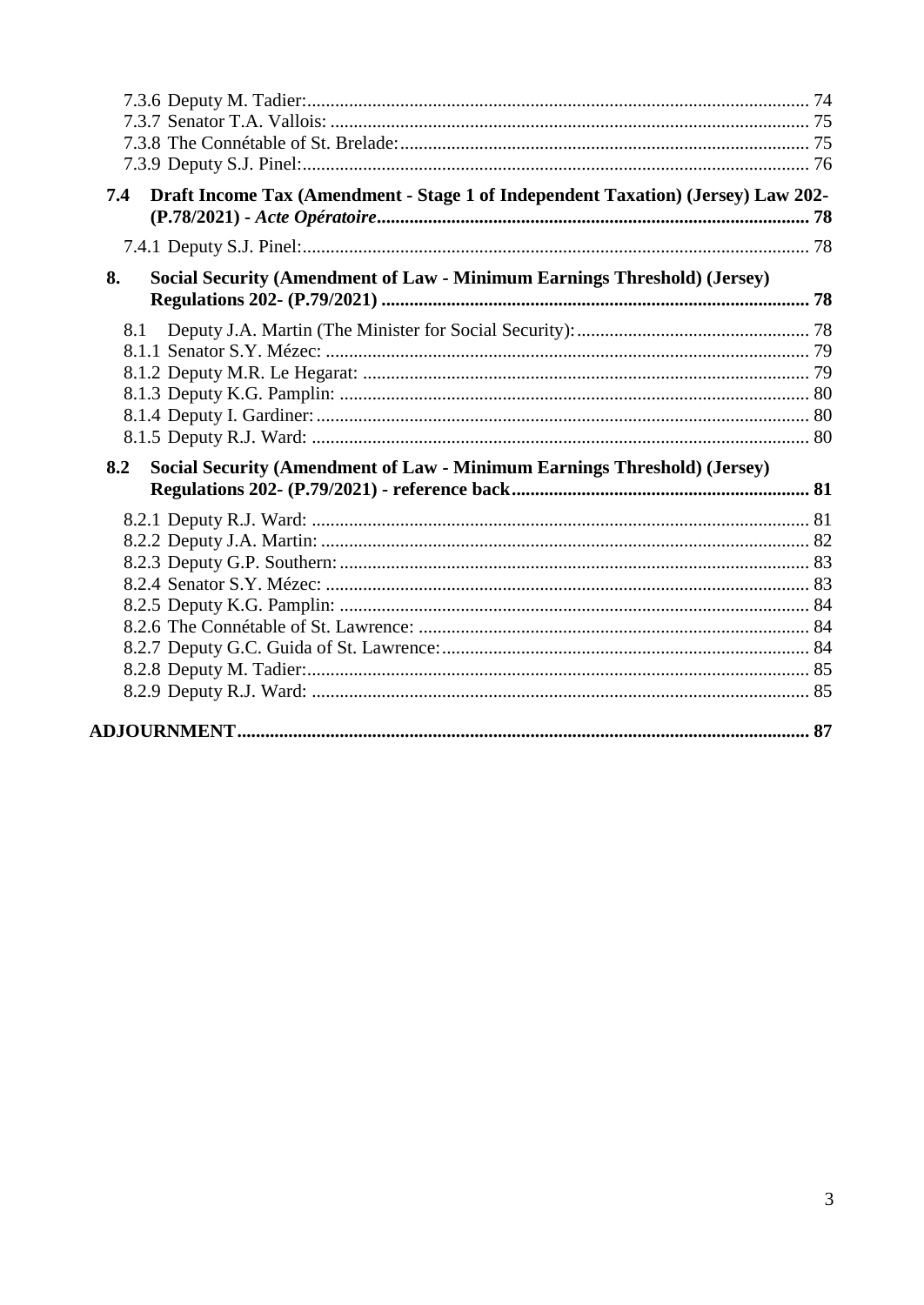[9:32]

## **The Roll was called and the Dean led the Assembly in Prayer.**

### **The Bailiff:**

We now continue with the debate on P.72 and does any Member wish to speak? I beg your pardon, Deputy Martin, you indicated that you wanted to say something at the beginning of the Assembly.

## **Deputy J.A. Martin of St. Helier:**

I was not sure, I think I may have misled Deputy Ward yesterday in questions without notice when we were talking about raising the contributions of long-term care. Then I got a question on social security. I may have inadvertently said long-term care was only on higher earners. That was for parental benefits it was put on higher earners and we raised the ceiling to £250,000. I just wanted to clarify if there was any confusion. I did not mean to mislead, I was thinking on my feet or on my sitting part.

### <span id="page-3-0"></span>**PUBLIC BUSINESS - resumption**

# <span id="page-3-1"></span>**1. Vote of Censure: Council of Ministers (P.72/2021) - resumption**

### **The Bailiff:**

Thank you. We now resume the debate on P.72. Indicating in the chat a desire to speak is the Connétable of St. Martin.

### <span id="page-3-2"></span>**1.1 Connétable K. Shenton-Stone of St. Martin:**

I will be voting for this vote of censure against the Government. Yes, we are all in a pandemic but that is no excuse. We cannot use the pandemic to excuse all our behaviours and we cannot use the pandemic for not carrying through. Yesterday, the Minister for Home Affairs said that we, in the Assembly, are all perceived to be in the Government. In actual fact the Council of Ministers is the Government and the rest of us are in Scrutiny, whose duty is to be a critical friend and hold the Government to account. This is what we are doing. If by chance some of the electorate believe that we have all been censured, so be it. I have no problem in admitting that, yes, the Government could do better on so many fronts. They could listen more and be more inclusive. If, as the Minister says, we are all Members of the Government then could I please have a pass for Broad Street? Could those of us not in the Council of Ministers have a pass instead of being left in reception while meetings start. The Minister mentioned 100 reports have been written. That is impressive. In Scrutiny we have the most amazing Scrutiny and research and project officers who write excellent and incisive reports. I asked a couple of people yesterday whether they would be voting for this. They said no because it was brought by Reform, a party. The trouble is we now have a growing number of parties so if a proposition is brought by Reform, Alliance or Progress does that mean that I, as an independent, cannot vote as it is being brought by a party? That is a nonsense. This censure is deserved by the Government and if I am deemed to be part of that by virtue of being in the Assembly, so be it. We should never be complacent. The Government can do better. We can all do better and we can all take time to reflect, and we can all do better whether there is a pandemic on or not.

### <span id="page-3-3"></span>**1.1.1 Deputy R. Labey of St. Helier:**

I apologise I am not with you in person today. It was my intention to be but I have a developed a cough overnight and it would be unwise to come in under those circumstances, I am sure you will agree. I think it was in May or June of this year that I found myself at the Radisson Hotel for what I thought was a lunch with the Chairman of Andium Homes, Richard McCarthy, but when I turned up there were over 20 people waiting there, sitting round a large table. It was a meeting of the board of directors, plus the board of management, and there was one empty chair there for me and everyone was sitting eagerly awaiting my presentation. I just thought, well, let us start at the beginning, a good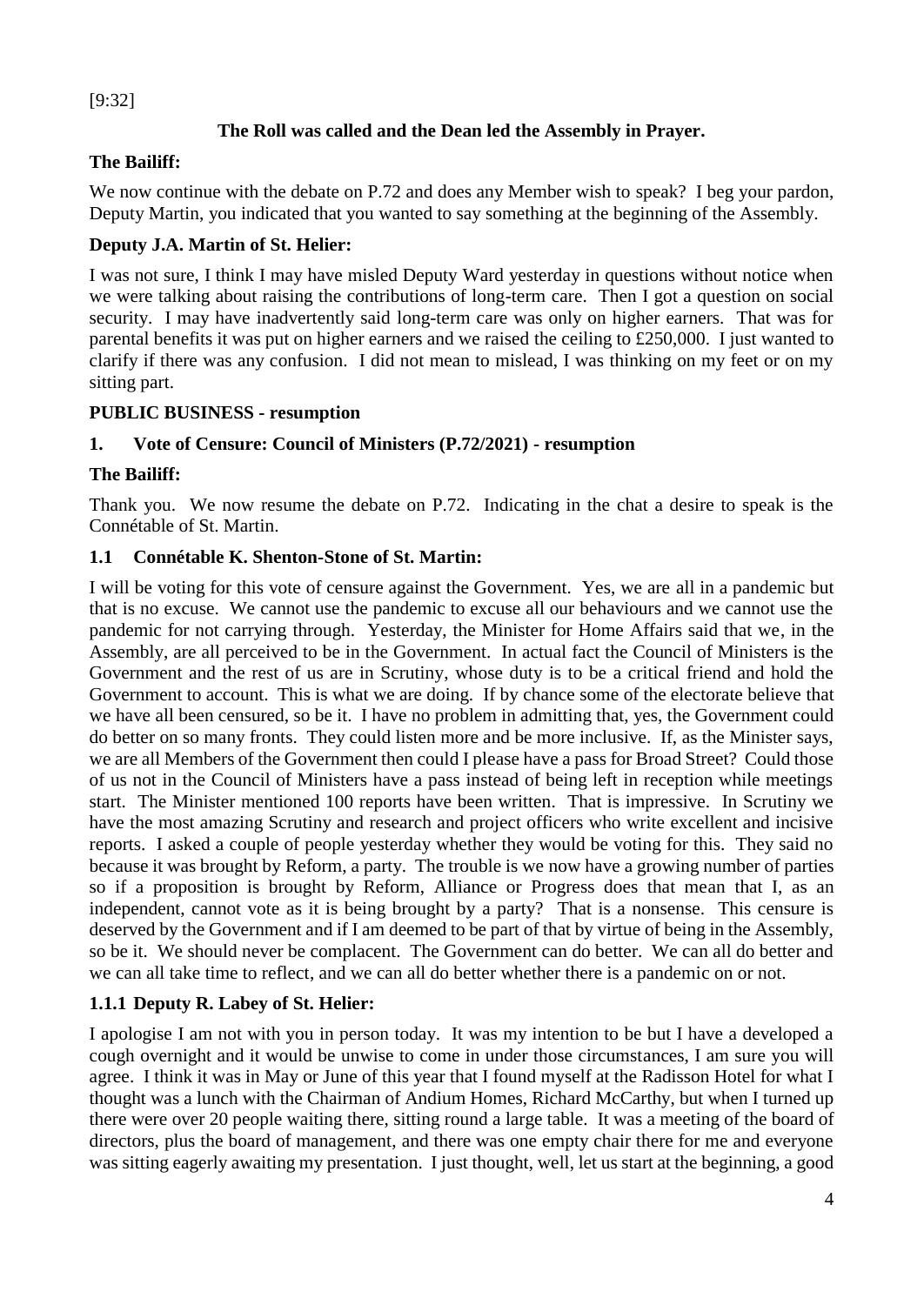place to start, and I said who I was and that I was very new to being a Minister and relatively new to being a politician and that I had been elected in 2014, and spent the first 18 months of my life as a politician in a bitter and bloody battle with Andium Homes. It broke the ice. Some Members who were there at the time will remember that series of debates on saving a piece of protected open green space on Green Street in the La Collette low rise development. It was a debate I won, with support from my colleagues. That was a cause for great celebration and time went on and the Government did nothing to enact it. By the way, I keep thinking about the Deputy of St. Martin when I bring this story up again because he always looks at me across the Chamber with spaniel eyes, and I do not want to ... I have to say I do not hold the Deputy of St. Martin to blame, and he was the only Minister who had the decency and courtesy to call me up when this became apparent and apologised. But effectively that was a conscious act of the Government to do nothing to enact a decision of the Assembly; an emphatic decision, hard won decision of the Assembly and it got a lot of publicity. I thought that was disgraceful at the time, and I still do, and damaging to the Assembly. What we have in front of us today is something entirely different. The Government are late on delivery of one part of a 3-part proposition for which apologies and some explanations have been made. There is no intention not to fulfil the decision of the Assembly. It is just because of a set of circumstances and planning a lot, there is a delay. With respect to the previous speaker and to Senator Mézec himself, who has the moral high ground here, and I apologise unreservedly, no ifs, no buts. But I do not think this merits a vote of censure. I think it is a completely different scenario to the one I explained just now. As to my involvement with the South Hill development, I remember opening the pages of the *J.E.P. (Jersey Evening Post)* to see the development and immediately writing to my officers and said in an email: "Can this be the last time that the Minister for Housing and Communities learns about a housing development from a government agency from the pages of the *J.E.P.*?"

#### [9:45]

It is an example, I think, it crystallises a sort of problem that I have identified with the office of Minister for Housing. By the way, this is absolutely no criticism of any individual, certainly not any of the previous Ministers for Housing for whom I have renewed admiration given that I now realise the difficulty of the job that they had to do in their time. I can remember a prevailing attitude in the 2014-2018 term that was just after the 2013 creation of Andium Homes who out they went from the government offices, off to their own. Effectively the whole department became arm's length and Andium Homes, and it seems to me that a void was created there. As I say, a sort of prevailing attitude of do we need a Minister for Housing and what do they do now? This has been worrying me since I took over in February and I want to make it my goal and aim, and I am doing so now, to redefine and re-emphasise the role of the Minister for Housing because for Jersey the Minister for Housing is absolutely crucially and vitally important. I am helped in this by my predecessor's policy development board and the recommendation, for starters, to create a housing strategy and regeneration function team, looking at what is coming down the pipeline and making sure that pipeline stretches further into the future. Making sure we are managing demand to the best of our ability and providing supply. They will be doing other work also. Fortunately, it was the Group Director of Strategy and Innovation, the brilliant Mr. Skelton, who said: "Why do we not do an interim appointment for the team leader so we can get this up and running as soon as possible?" and that has happened. I jumped on the idea. We have appointed the team leader, Deborah Reeve, who I am excited for the Assembly to meet, and I will arrange that. Could not be more perfect fit for that role, coming as she does from the Isle of Man and having run Housing there. So, a similar situation. That is up and running. I think that is going to help us. Either by regulation or by introducing a new custom or tradition everything that Andium, States of Jersey Development Company, now the Ports of Jersey if they are going into accommodation and housing development, they need to bring that to the housing strategy and regeneration group and myself, and Deborah Reeve, at conception, from the very beginning, and I think that is going to help. So, we are all on the same page. The relationship between S.o.J.D.C. (States of Jersey Development Company) and Government is not through the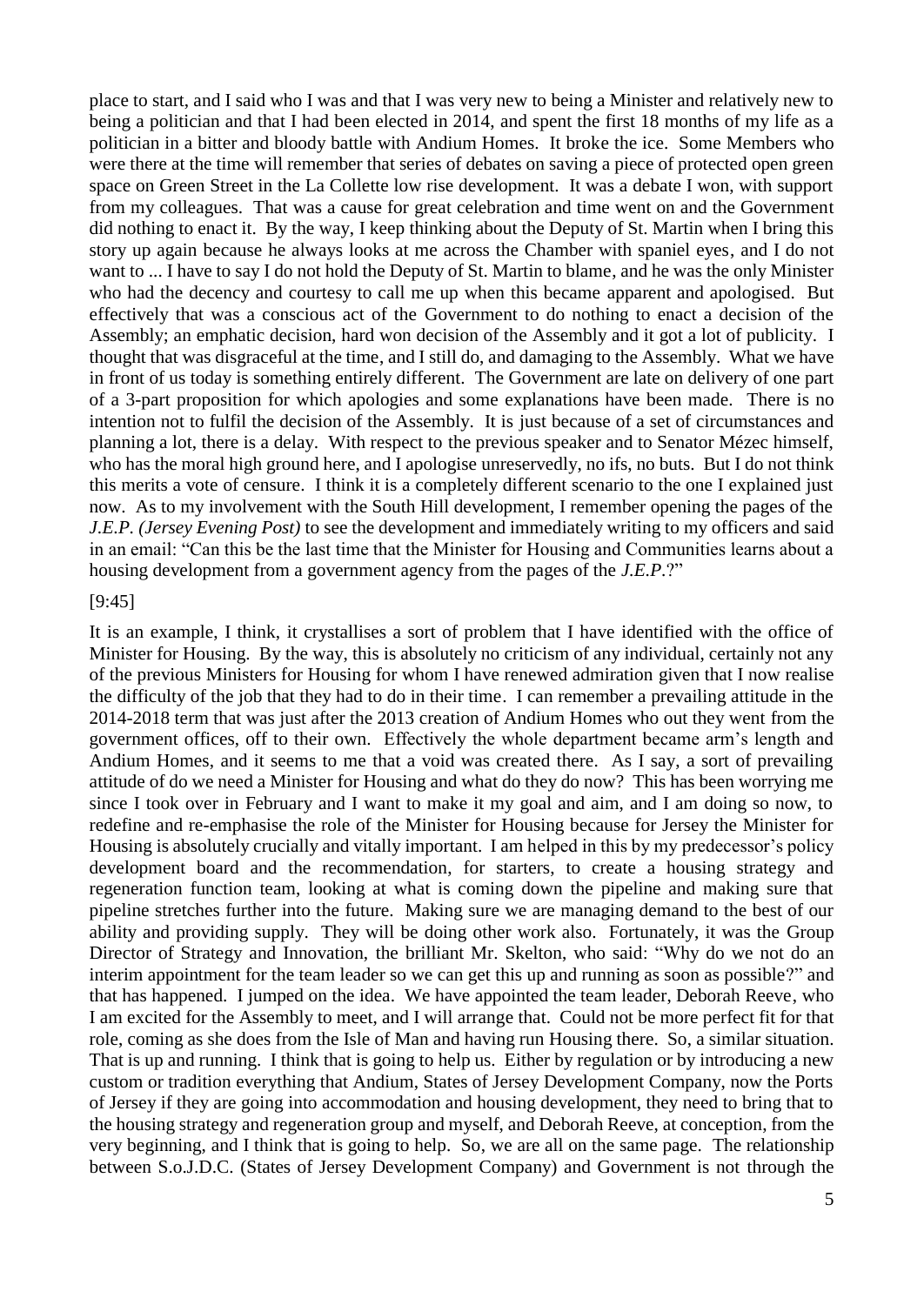Minister for Housing. It seems to have developed through of course the Treasury shareholder representation, Deputy Ash, but also I think their main point of contact is the Regeneration Steering Group, which, if you remember, no longer, when I took office, contained a seat for the Minister for Housing. I stopped that and I am on it. But it is desperately important that we need to strengthen these relationships and the role of the Minister for Housing at the very beginning. I am interested to see the work that the Scrutiny Panel, I answer to - Constable Jackson's Scrutiny Panel - by doing a very timely piece of work on affordability and it is interesting to read some of the representations that they have received already from industry. One of them was the top bullet list to help solve the housing crisis was to reconstitute the old housing forum, which I think last sat in 1989, bringing all industry and government and the main players in housing together to share and talk and share experiences. That we are doing too. Its first meeting will be held on 29th September this year. We have had a fantastic reaction from all those we have invited. I think that is a really important thing. Of course to strengthen the whole political leadership of housing, and that also will be done with ... we have already started with the political oversight group. So those are good building blocks. It is difficult, we all know we have a huge problem, multifaceted, complex problem of immense proportions as regards housing on our Island. I remember finding it very difficult in the first few ministerial meetings, I was being pressed by officers from the list they had drawn up to choose the priorities to work on for the rest of my term. I kept evading the answer and I think they must have thought: "Oh, we got a right one here. We are never going to get a decision out of him." Eventually, I think it was meeting 3 or 4, I said: "Listen, I want to do them all. I cannot pick and choose." So they said: "Right, okay, we will schedule it, we will try and get them all scheduled, at least started if we can." So you have your programme. We have the *Creating Better Homes: An Action Plan* sorted. But in this job, as I suppose any ministerial job, there are events; events that happen and can mean a reprioritisation. For instance, the latest housing price index that came out middle of August and delayed any holiday that I was intending to take, because it struck me that that should ring massive alarm bells. There has been since 2017 a spike ...

### **The Bailiff:**

Deputy, I am sorry to interrupt but could you assist me with how this is directly relevant to the motion of censure?

### **Deputy R. Labey:**

I want to explain that from the Housing point of view we are immensely busy. We are working methodically through a huge workload. We are not in panic mode. We are stretched but we are coping and we are bringing in new ideas. This is a huge body of work. I know nobody has underestimated it and it has got this difficult, and the only silver cloud is now there is, I think, widespread recognition in Government that housing is a top priority. We are working our socks off. I am sorry that this happened. I do believe the Constable of St. Martin should be careful. If you want to give the Government a kicking that is fine, and I did it plenty of times myself in the past. But there is collateral damage. There is a drop in morale over the last few days in Broad Street among officers who will take this to heart, and who feel that they have let their Ministers down because this has happened. My officers from day one have supported me, carried me and are working 100 per cent, care deeply and they have not in any shape or form let me down, and I am sure other Ministers feel 100 per cent the same. That is all I have to say.

### **The Bailiff:**

Thank you very much indeed. Does any other Member wish to speak on the proposition? Does any other Member wish to speak on the proposition?

### **Deputy M.R. Higgins of St. Helier:**

Sir, I have put something in chat, I hope it is there.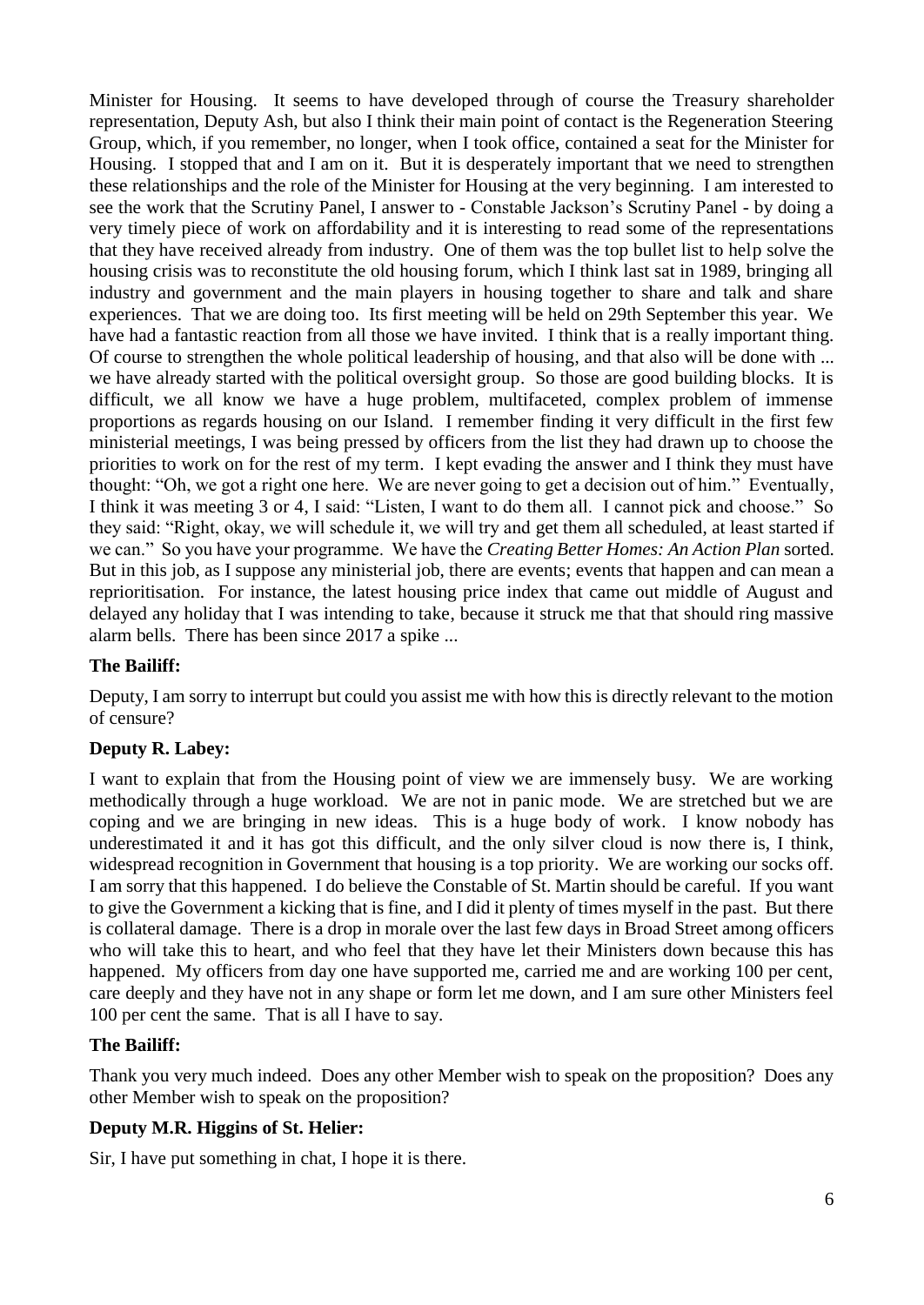### **The Bailiff:**

No, I am afraid I cannot see anything in chat.

# **Deputy M.R. Higgins:**

I may be on the wrong …

# **The Bailiff:**

You say good morning all, then nothing after that on my chat.

### **Deputy M.R. Higgins:**

Sorry, Sir, I put to speak, please.

### **The Bailiff:**

It has just appeared now. Yes, Deputy Higgins.

### <span id="page-6-0"></span>**1.1.2 Deputy M.R. Higgins:**

Can I just say at the start, this is not a prepared speech but a number of observations? As Members know, I do not mince words. Like many Members, I get extremely frustrated with the Council of Ministers, not just this Council of Ministers but all previous Council of Ministers that I have experienced in the 13 years I have been in the States, with regard to promises made, undertakings given and dates given for action. This is not new and points to a systemic failing in the way that States operates as a whole. It is my belief that this is a matter for Privileges and Procedures Committee to address with the Council of Ministers, rather than a vote of censure, although it does highlight the issue. I also believe that those who bring forward such propositions and who are likely to support it should look at their own actions while in Government or a Scrutiny chairman. I hate hypocrisy and the old adage that people who live in glasshouses should not throw stones is applicable here. I can criticise, for example, the former Minister for Home Affairs and her Assistant Minister for not doing anything about the allegations of corruption in the Planning Department, even when they were shown proof of perjury, perversion of the course of justice and misconduct in public office, which ultimately led to the Norfolk police investigation which has been undertaken over the last 3 years; that was no thanks to their inaction. I can criticise the former Minister for Children for not answering emails from members of the public who were crying out for help, who then approached me for assistance or my own Scrutiny chairman for failing to address the "Jersey Way" and kicking the can down the road. I am also concerned that this is pure electioneering almost 10 months before the election and is likely to become the norm going forward. I also lament the politicisation of Scrutiny. I passionately believe in Scrutiny but I believe it is being used as political opposition and has been for almost 3 years in some cases. I am particularly critical of the Scrutiny Liaison Committee, whose job it was to co-ordinate the activities of the various Scrutiny Panels but is now being used to bring propositions in its own right and the president or chairman of the committee …

### **The Bailiff:**

Deputy, I understand the occasional value in making the rhetorical point that other people are not immune from criticism but I think to go through an entire list of things that you do not like within the Assembly in order to criticise the censure is taking that rhetorical device too far and it does not appear to me to be directly relevant to the proposition. I would be grateful if you could bring it back to topic.

# **Deputy M.R. Higgins:**

Sir, you will be delighted to know I have got to my very last sentence where it says in conclusion I ask the Members to reject this proposition and ask P.P.C. (Privileges and Procedures Committee) to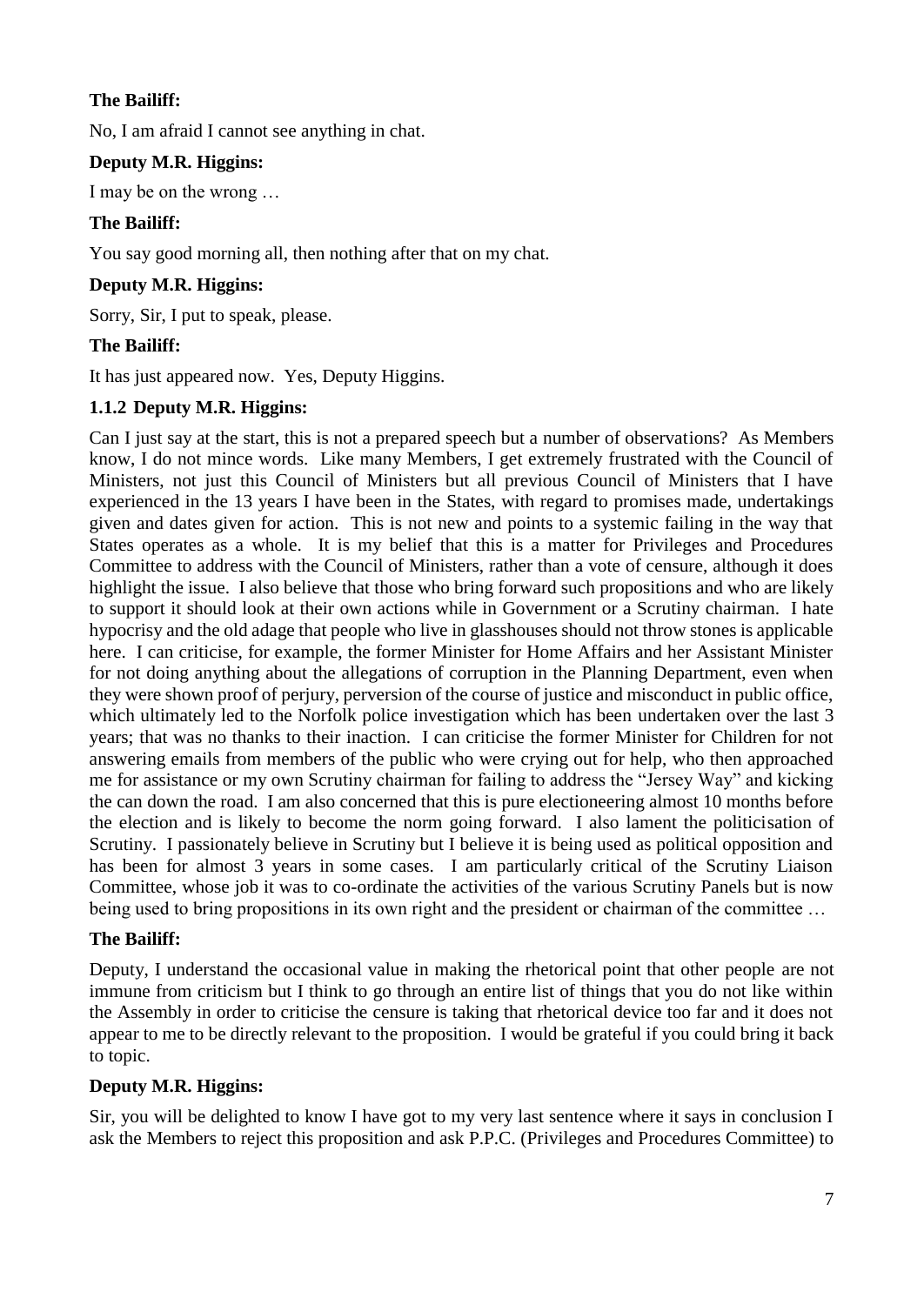deal with this matter as a matter of urgency and for the Council of Ministers to address the housing issue, which is, in my view, a crime.

### <span id="page-7-0"></span>**1.1.3 Senator I.J. Gorst:**

I wonder if I could just perhaps correct the record to start with. I think I was marked as out of the Island on States business.

### **The Bailiff:**

You were.

### **Senator I.J. Gorst:**

Only I was in a prior meeting which overran with a visitor to the Island, so if that could be corrected. I also will inform the Assembly that I must leave later this morning for a funeral. Can I say, and I am pleased to follow the last speaker, because this parliamentary term has been in existence now for well over 3 years? In fact I think we can already see - not the mover of the proposition, it would be unfair to lay this at his door - but I think we can already see Members of the Assembly gearing up for June next year. It is never a pleasant time of any parliamentary term when we are gearing up for an election in that way. The last speaker's rhetorical device of each one of us putting their hand up and admitting that we have not done enough either individually or as an Assembly or as a Government to deal with what some have referred to as the housing crisis. I know others have demurred from that term but for my part it is time that we refer to it as a housing crisis and that we come together as an Assembly - and I know that the new Minister for Housing and Communities is seeking to do that with the plan that he has recently published - and discuss the policies and the legislative changes and the action that needs to be taken to deal with that crisis. I think that the mover of this proposition is shaking his head but I think he does believe there is a housing crisis. He is saying he does. He, like me, has been in the Government for a number of years.

### [10:00]

If there is a housing crisis let us argue on the issues that need to be addressed and the actions that need to be taken to deal with that housing crisis. He and I will not agree on all of the action but let us argue about the actions because that, taking action, is what will lead us towards helping to resolve that crisis. For my part there is very little that should be off the table in dealing with this crisis. We should not underestimate how impossible it feels to young people and to young families that they can never, ever see a way on to the housing ladder in the Island in which they were born, in the Island in which they now call home, in the Island in which they would like to see a future and they feel part of the community but they have no hope of that future and they are, therefore, questioning their role in its future. I say we can blame each other and I put my hands up, having been in this Assembly for a long time. We have not done enough, we have not done enough soon enough. Other Ministers have outlined what has been undertaken, what has been done, what is being done. There can be no doubt that this particular item that the Assembly voted for and the timescale in which it asked for it to be done has not been done. There is no getting away from that. I, for my part in Government, apologise for that. The question for the Assembly today is, is that sufficient to support a vote of censure in the way that the mover of the proposition has outlined? For some they might feel that, well, they have come to the end of their tether and any motion is as good as another, as some other speaker said, to kick the Government into action. I believe that the Government is already being kicked into action and it does not meet the threshold to vote for a vote of censure. Rather we should come together in these last few months, take the action that can be taken, reach agreement where it can be reached, and start to give hope back to our community. I ask that Members do not support this vote of censure, accept that the Government admits it has not met the timeline but come together and commit to take the action which is required.

### <span id="page-7-1"></span>**1.1.4 Deputy G.J. Truscott of St. Brelade:**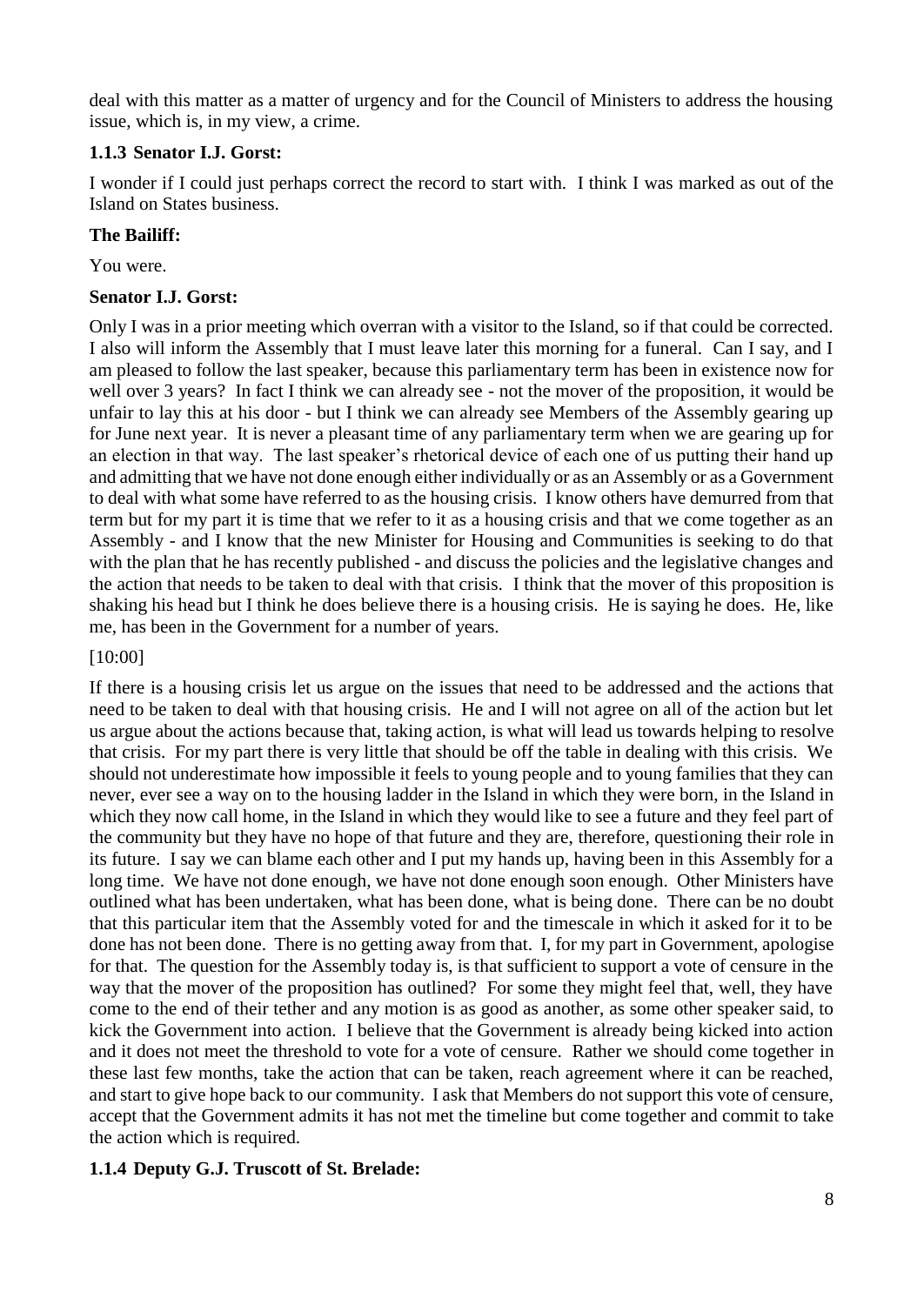Just for the record, I have an underlying health condition; that is why I am not in. I was not going to speak on this but I think it is important, and I have a great deal of sympathy with Senator Mézec for bringing this. It has happened before in the past in the previous Assembly where the will and the decision of the Assembly is, for whatever reason, really not taking traction, one could argue being ignored and just left to drift. Quite frankly, that is not acceptable. I join the Constable of St. John, who has only been in, it seems, a few months now but he has realised that the system is not really quite what it should be. I am amazed that there is not a simple mechanism in place and, just to correct that, there was, when I was Assistant Minister at Social Security, a system in place where we had one of the officers, they would listen in to the debate, they would pick up the points, then we would note them and then they would be acted upon going forward, so that we would miss nothing and would respond with courtesy. I think here is the crux and one of the issues, a courtesy to keep Members informed of what is happening and what is being worked upon. The only thing that has been missing in this process is a courtesy be shown to a Member and, yes, as a Backbencher it is, and I am sure some would agree that for Reform members to get propositions through, to show that Member and that individual a courtesy to say exactly where things are with regard to action. I am pleased to hear that P.P.C. are looking at introducing some kind of mechanism. All we require as Backbenchers and, as you say, it is hard enough to get stuff going forward but just that courtesy, that professional and that assurance that something is being done. I will not be voting with the Senator on this but I think the Government should take it as a warning, a shot across the bow that standards have got to improve. I think that is the important message that should go out this morning that really deal with the will of the Assembly and respect it and treat it with the reverence that it deserves.

#### <span id="page-8-0"></span>**1.1.5 Deputy K.F. Morel of St. Lawrence:**

The issue here is not just the issue before us in terms of, as the Connétable of St. John said yesterday, the very narrow focus of this proposition. The issue is, as Deputy Truscott has just laid out, the problem of Government and, to be honest, not just this Government but previous Governments too, ignoring the will of the Assembly, whether on purpose or by accident because there just was too much work to do. Either way I think many of us in this room today agree that Government often ignores the will of the Assembly and that is not, in my view, a place that we should ever allow the Government to be. I strongly feel that the Assembly is the supreme law-making body of this Island. It is not just the law-making body, it is the body overseen with good conduct of the Government of this Island. But, as was argued earlier by the proposer and by others, we find the Assembly too often toothless in its ability to reprimand any Government that is not delivering as the Assembly has asked it to do so. Because, as much as anything, we are caught between 2 things, a vote of confidence, in which case the Government is removed and a new Government is put in, and people have heard me back in November saying how it was not the right time; it is a nuclear option, gets too much at times. In that case it is because of the impending Brexit transition and the pandemic. It was not a good time to throw Jersey's Government into confusion, regardless of your thoughts on the Government itself of the day. Or you have a vote of censure which people say is toothless because it does not do anything, it is a metaphorical slap across the wrist. We have aspects, such as the C. and A.G. (Comptroller and Auditor General). The C. and A.G. can make recommendations but they can be ignored by Government because the C. and A.G. has no power to enforce recommendations or to reprimand the Government. We have Scrutiny, Scrutiny provides reports. One previous speaker talked about the politicisation of Scrutiny. The trouble is anyone who disagrees with the Scrutiny report, whether it is in praise of or criticising the Government, is going to say that Scrutiny is politicised because they just have not followed the road that that particular Deputy or Senator wishes them to have followed. Scrutiny itself can bring no other motion than a vote of censure or a vote of confidence. To my knowledge, I do not think a vote of confidence has ever succeeded because it is a nuclear option and votes of censure, I genuinely do not know. I cannot recall one myself succeeding but there are Members of the Assembly who have been here a lot longer than I have. But regardless of the narrowness of this particular proposition, Government does need to know that the Assembly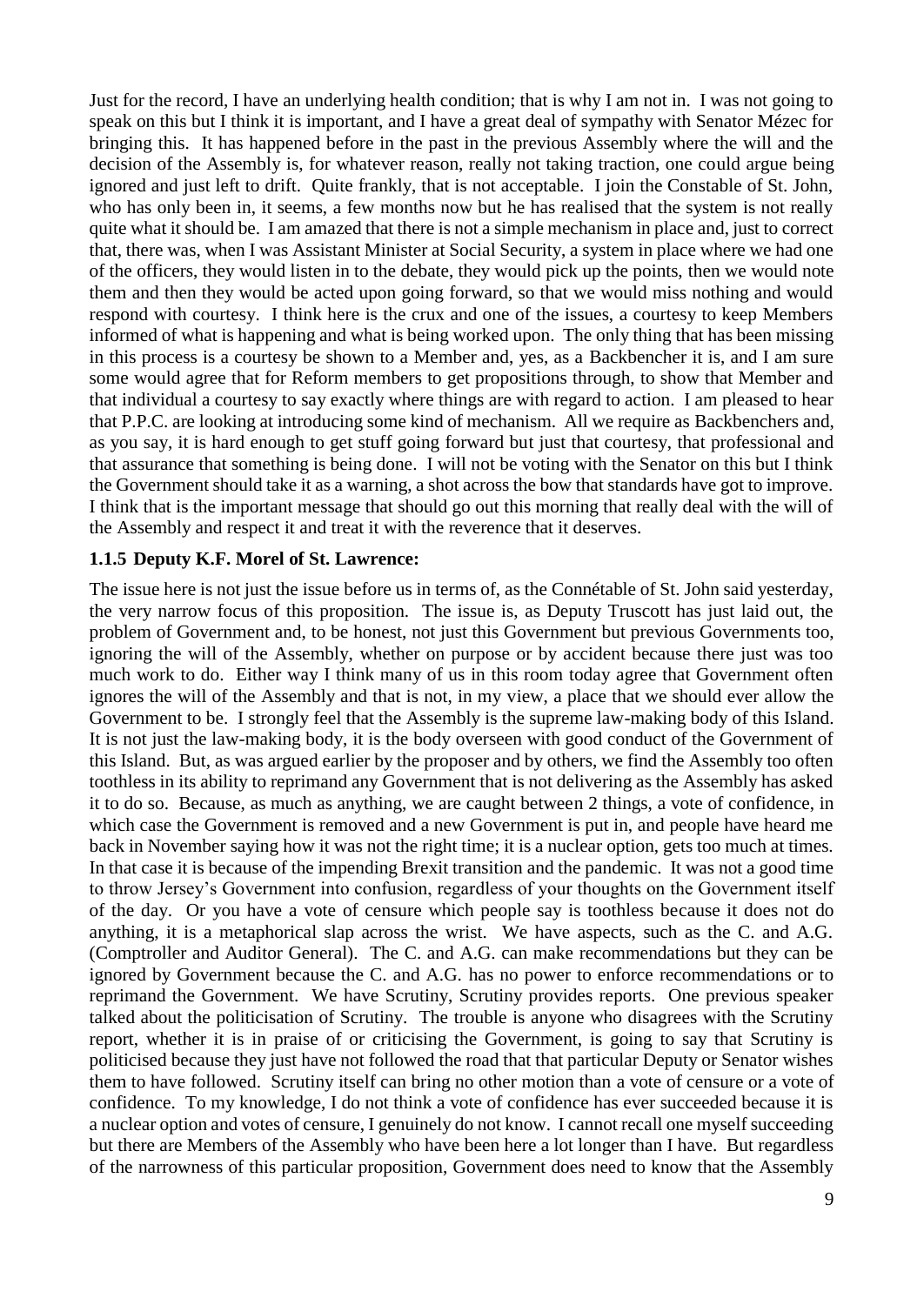has some teeth; that the Assembly is supreme on this Island and the Government answers to the Assembly. We are moving to an election where we know there will be more parties. Some of those parties have the explicit aim of wanting to get a clear majority, 25 seats in this Assembly, a clear majority. If that is so, no vote of censure will ever be won, no vote of confidence will ever be won. The Assembly will be rendered toothless. As we look forward to that potential future, I sit here today thinking, okay, maybe this is not the perfect scenario for the vote of censure, maybe the Government has learnt. But when I spoke in November on the vote of confidence I said words very similar to Senator Gorst's, which were the Government must listen, the Government must change its tune and must act and step up to answer the Assembly. It did not do so because if it had we would not be in this situation today. We heard Deputy Pamplin talking about elements of his proposition which led to the S.T.A.C. (Scientific and Technical Advisory Cell) minutes being released but other elements of his proposition which were not adhered to. There are examples of Deputies and Senators and Constables around this room where their propositions have not been adhered to. I just do not think it can go on. I feel that the Assembly needs to step up, needs to show that it is not just a body which accepts anything time and time again. What does a vote of censure do? It just formally tells the Government you were not good enough in this area. I am going to do a speech after this in my own proposition, which again I believe will be highlighting how the Assembly is rendered toothless. I cannot accept that anymore. I am a proud defender of this Assembly. I am a States Member first, every other position I hold comes second to that role. As a States Member, I do not want to see this Assembly being undermined time and time again, whether it is intentional or unintentional. The undermining of this Assembly should not happen and must not happen. While reluctant, I am likely to support this proposition because I think that the Government needs to see that the Assembly can act and do something.

#### <span id="page-9-0"></span>**1.1.6 Deputy J.A. Martin:**

In these sort of debates you think: has enough been said? But I cannot let that last speech go. I absolutely agree, after being here nearly 22 years this Assembly is the decision-maker. This Government does not and never has and never will hold this Assembly in contempt. I have never met a Chief Minister who tries to embody everything. If there is an amendment, if there is a recommendation we speak around the Council of Ministers and the Senator across the room can look at me in the eye as if I am not telling the truth. I am. We try to accommodate everything. This is to do with timelines. We had over 3,000 cases of corona. The Chief Minister had to go on holiday the day the censure vote was lodged, after much needed 70 hours or 80 hours a week they have been doing. I and Social Security were in those sort of hours in the first 3 months, not so much, but the Chief Minister, everything that comes across his and his officers' desk is debated. I was going to speak and I recorded Channel last night when I saw Senator Mézec on Channel television. He basically said this Council did not like the Assembly's decision and they will be dragged kicking and screaming to do it; that is absolute rubbish, absolute rubbish. I know you have made some rulings, Sir, on what is pertinent to a vote of censure and it is not a slap on the wrist; that is why it is defended very, very strongly in this Assembly. Last night I was absolutely ashamed that we stood and left in the middle of a vote of censure because to me it is a vote of confidence. If you really think that we should have done that, we did, we are where we are, totally wrong.

### [10:15]

There is no such a thing as a slap on the wrist. We try and try again to make sure the Assembly is listened to, what can we accommodate and we do it in the timeline? Things have got in our way. I have heard from the proposer yesterday ... I know you have made rulings, Sir, when he proposed it he said this Government has not introduced F.O.I. (Freedom of Information), which was 3 Governments ago, on to arm's length bodies. But the vote of censure is a narrow part (b) of 165, a very narrow, narrow part. We do agree what this Government cannot do - I think if you were listening to the Minister for Housing and Communities - is cannot do anything that will make this housing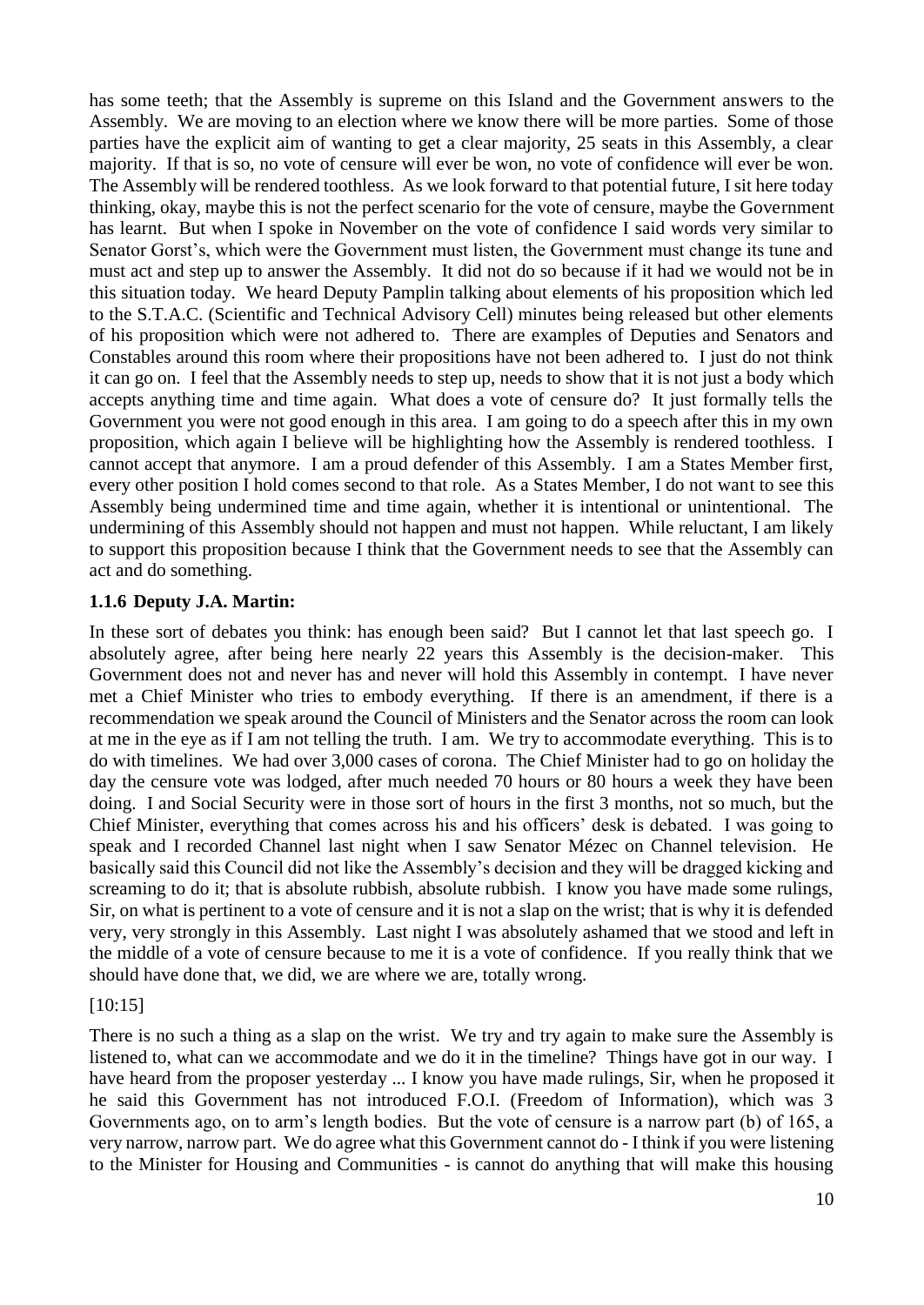situation worse. We have to check, we are still checking. We do not disagree with the Assembly. I have heard somebody is going to vote for this because they have not got a pass to Broad Street. That is not a reason to have a vote of censure. **[Interruption]** If I misheard …

### **The Bailiff:**

Let us not have an exchange across the body of the …

### **Deputy J.A. Martin:**

Sorry, Sir.

### **The Bailiff:**

Everything through the Chair.

### **Deputy J.A. Martin:**

If I misheard ... but what I am saying, I am trying to get across that the vote of censure - and I am very grateful to Deputy Higgins, who has been in this Assembly nearly as long as me - is not just a slap across the wrist. Even in the proposition the Senator acknowledges that it is the Council of Ministers that the Assembly will be censuring and half of us would not have anything to do with writing this report. But we do sit around the Council and we do try and make sure that everything is on time. Things have got beyond us but then again sometimes when I see propositions lodged by Backbenchers and they give us 4 weeks, they think everything else has got to go away. It cannot happen like that. We are where we are. To me, if you really believe that this Council sits there and says, how can we get away with not implementing what this Assembly has asked us to do? Vote for the vote of censure but there is nothing, we do not work like that, we want to respect. Absolutely this place is sovereign. I have been a Backbencher a lot longer than I have been a Minister. I am telling all the newbies in here, after 2022 when you step up there is no buck-stopping. It comes to you, my officers do not tell me what to do. They say: "Minister, what do you want to do?" You are there making absolutely massive decisions and on housing it is one of the most important decisions. This report had to be right, it has to take things into consideration and if it was slightly late - and it was - it was never, never this intention to be dragged kicking and screaming to implement the Assembly's wishes. Vote of no censure, do not vote for it. It is far, far too much for a narrow thing that we have not done. Look at the wording, vote and stick to the vote of censure. If you want to vote and think we hold this Assembly in contempt but if you do not believe we hold this Assembly in contempt, do not vote for it.

### <span id="page-10-0"></span>**1.1.7 Senator T.A. Vallois:**

I am just going to speak briefly and it is following Deputy Martin's speech just now. What concerns me, and maybe this is a way to provide that critical friend piece of advice, when we are talking about timelines and deadlines, I am talking about capacity and ability to deliver on States Assembly decisions. I think one of the issues we have here is that sometimes there are tactics that are played in order to get a proposition over the line or to not get a proposition over the line or to just please in the best way possible. Because the principle of what is being agreed is correct but the capacity to deliver via an individual department in particular is not realistic. It is not realistic. You then lead to an inability to deliver on what that States Assembly have agreed and I have read the report to the proposition, as Deputy Martin referred to, and it was the Council of Ministers that put the deadline in themselves. I think there has to be a good long hard look in the mirror in terms of reflection about how organised and how realistic the Council of Ministers are about their priorities but also the ability to deliver on those priorities. I hear what the Minister for Housing and Communities was saying, it is an extremely difficult role with limited power at all in terms of ability under that. He has to rely very much on other Ministers, without that role of collective responsibility or having a party system and a discipline that comes with that, if it was a party system that was in place under the Council of Ministers. It does concern me and it rings true to me what Deputy Morel was referring to. I do feel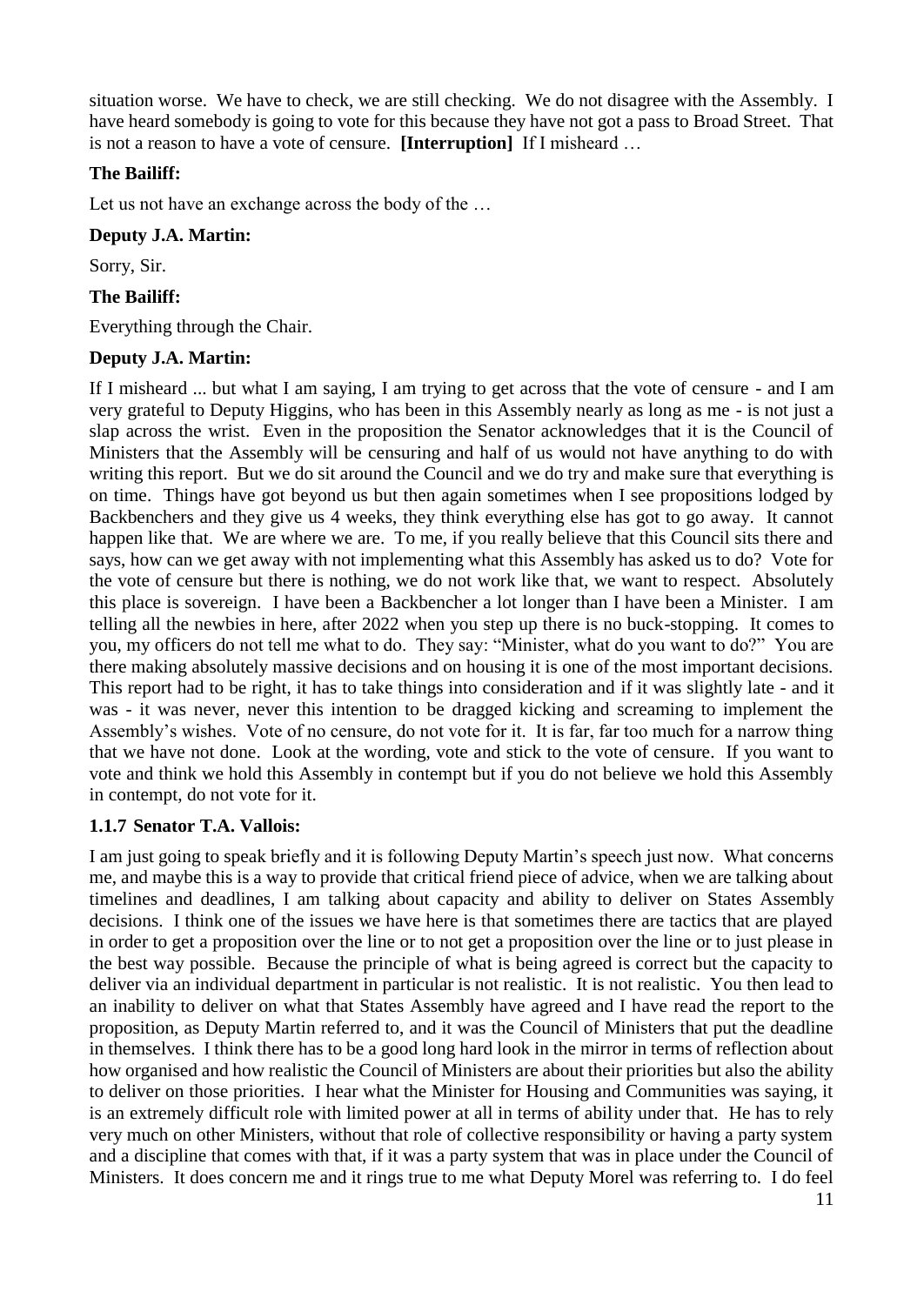concerned that when I hear the same excuses or the same attempt to make an argument that we will do better, I am not hearing what the solution is here. That is why, from listening to the speeches that have been made so far, that piece of advice, that discussion around being realistic with deadlines and enabling and understanding about the commitments that are being made and the pressure that the public sector are under to deliver is extremely important in the debates we have, so that we can manage expectations and ensure that there is action taken at the end of a debate and a discussion around policies that are extremely important, not just to us but to the Island as a whole.

#### <span id="page-11-0"></span>**1.1.8 Deputy M. Tadier of St. Brelade:**

I had to speak when I heard Deputy Martin's speech. First of all, I was not going to speak initially because I thought the Constable of St. Martin summed it up quite well. The way I understood it is when she was referring to not having a pass to Broad Street, I think that was in reference to Deputy Guida's speech yesterday when he said: "The public does not see any difference between Government and the Assembly." I thought, what on earth has that got to do with this debate? Because he is trying to say that, look, guys, we are all in this together and as far as the public are concerned we are all the ones that make decisions, so let us not be fighting among each other and let us just get on with it. But of course that is not the reality, there are Backbenchers in this Assembly, there are scrutineers and there is Government and there is a form of collective responsibility within Government, and that is why this censure is being brought in Government. Because Government has failed to do something that this Assembly has asked them to do. It is not about not doing something that Senator Mézec wants, it is about something that this Assembly has clearly asked for the Council of Ministers to do. Senator Mézec, and I think none of us entered this debate lightly, and he did not bring this proposition lightly, he recognises in his proposition, in the report, that he gave the Council of Ministers several chances to come back. There was an original deadline in April that they failed to meet. There was another deadline later on, which they failed to meet and now we find ourselves in September and this has dragged on. It is around the critical issue of housing, which I think we all recognise deep down there is a housing crisis in Jersey, and even though I do not think the proposition was successful, I am sure I have heard the Chief Minister after that point acknowledge publicly that there is a housing crisis. This is fundamentally about how we hold any Government to account and how any Assembly holds any Government to account when they do not deliver on the promises that they have made. Of course there were several opportunities for the Government to come back and say: "Senator Mézec, Assembly, we are working on this but we cannot deliver this in the timeframe that you wish for, so, therefore, please give us a bit more time but we are all working towards the same goal." That did not happen. Deputy Martin tries to overplay what a censure is. Yes, a censure is serious, it is an expression of disapproval from the Assembly towards a Member or, in this case, the Council of Ministers. It is absolutely appropriate that when the Assembly's wishes have repeatedly been ignored and they have not delivered in a way which we, and indeed the public would expect, that they should be censured. You can compare it to a caution, if you like. You go to a Parish Hall Inquiry, you jump a red light or whatever it is and there is no point in saying: "I did not intend to jump the red light, I was driving carefully and the red light just changed as I was going through it." You accept that you have not complied with the regulations or your duty and the Centenier says to you: "Will you accept a caution?" If you are sensible and you are humble you say: "Yes, I did make a mistake and I accept that caution." Because there are other options available. Senator Mézec could have brought a vote of no confidence had he wanted to and he could have raised this in other ways and he did not do that. I think a censure is exactly what it says on the tin, it is about setting a line in the sand about what we expect of our Government, that there is clear demarcation. Not all of us do or want to sit around the big table in Broad Street but when we want to get things done for our parishioners, for our … more generally, we expect them to be delivered in a timely way by the civil servants and the Ministers in that Broad Street building, wherever they might be. We want that to work efficiently. This is not about personalities or about parties or anything like that. This is about any Government delivering properly and effectively and when they do not do that there should be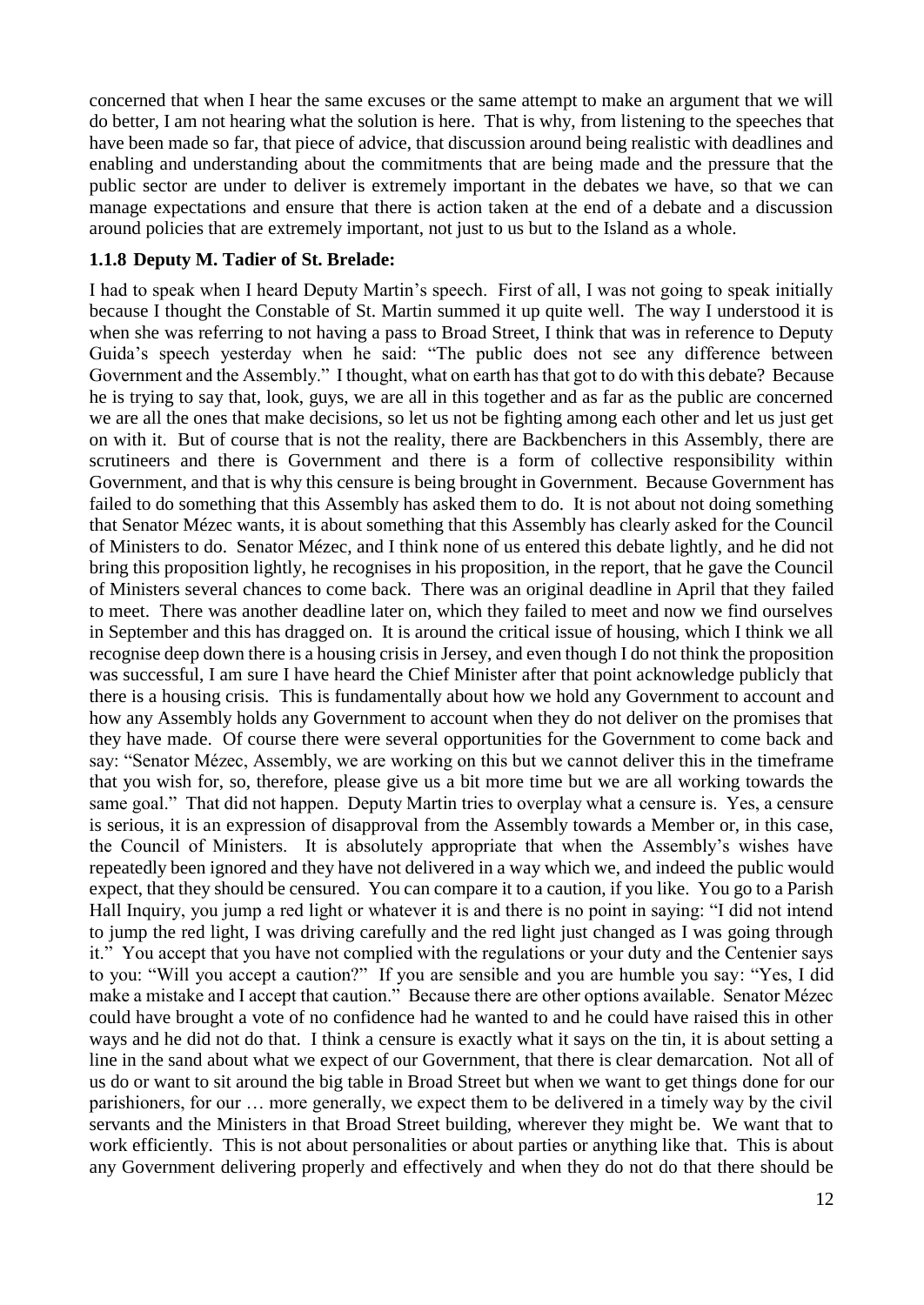consequences, and that is the point. In our own personal lives and in our professional lives there are consequences if you do not meet deadlines, if you do not deliver on your promises and sometimes they can be soft consequences, sometimes they can be more severe. In parliamentary terms, for parliamentarians there are political consequences and this is one of the consequences which is entirely proportionate and appropriate when Governments fail to deliver. I do not think we should be taken in by saying it has been a difficult period and we have tried to do what we can and this is too severe. It is a consequence of a failure to deliver. The Council of Ministers, I think, should have the humility to accept that for what it is, accept the censure and move on.

## <span id="page-12-0"></span>**1.1.9 Senator L.J. Farnham:**

I believe every single Member of this Assembly takes their responsibility as a States Member first and foremost and above every other position with which they are appointed to by the Assembly. I think that is absolutely right and it certainly represents itself in the Council of Ministers and meetings. When I work with my colleagues, even my Assistant Ministers, and I was prompted to follow the speech of Deputy Morel because he knows the way we work consensually in our department. There is a very strong will to deliver for the Assembly. We are appointed by the Assembly and we report, ultimately, to the Assembly. I have never witnessed anything other than a strong will by the Council of Ministers to deliver. It is fair to say we do not always deliver. Sometimes we do drop the ball, sometimes we cannot meet the guarantees, but I do not think there has been any time in the last 18 months, never been a time throughout the pandemic when we could give an absolute guarantee, although as Council of Ministers and departments, we have tried. I am not trying to make an excuse for this because in circumstances and instances like this we have to do better. As Deputy Truscott said, this is a shot across the bow and we can feel that. A vote of censure for a Government is not a simple slap on the wrist, it is a bit more than that. But I just wanted to try and reassure Members, certainly from all the experience I have had working with Ministers, there has never been any attempt not to deliver for the Assembly.

[10:30]

It is not ever done purposefully. Of course, we all engage in political debate, we do not always agree. We have good debates, we have good debates around the Council of Ministers' table. Senator Mézec knows that, he was there with us, he participated in some of those very good debates. The Senator himself, his position on housing is very, very well-known, he passionately champions the cause but so does the new Minister for Housing and Communities and so does the Council of Ministers. We all want to deliver, we will move heaven and earth, all of us, if we could to make sure we find a solution for what I believe is the biggest single problem this Island is facing moving ahead, and that is the challenges around housing. If we have let the Assembly down, and I am sure I would like to apologise sincerely, and I know other Ministers do not like to let the Assembly down. But what I will say is rather than look to seek retribution through votes of censure, we can learn from these experiences. Like I said, there certainly was no intention or no intent to delay this. What I will say in these times, these very challenging times that we have had with the pandemic, with Brexit and the unique very challenging political problems that we face, is that in my 20 years as a States Member without exception we, as an Assembly, as a Government, are always stronger, we are always more productive and we are certainly more effective when we work together. Let us work together to achieve the results that we need to get over this problem.

### **The Bailiff:**

Thank you, Senator. Does any other Member wish to speak on the proposition? If no other Member wishes to speak, then I close the debate, other than to invite the Chief Minister to respond, as he is entitled to do.

### <span id="page-12-1"></span>**1.1.10 Senator J.A.N. Fondré:**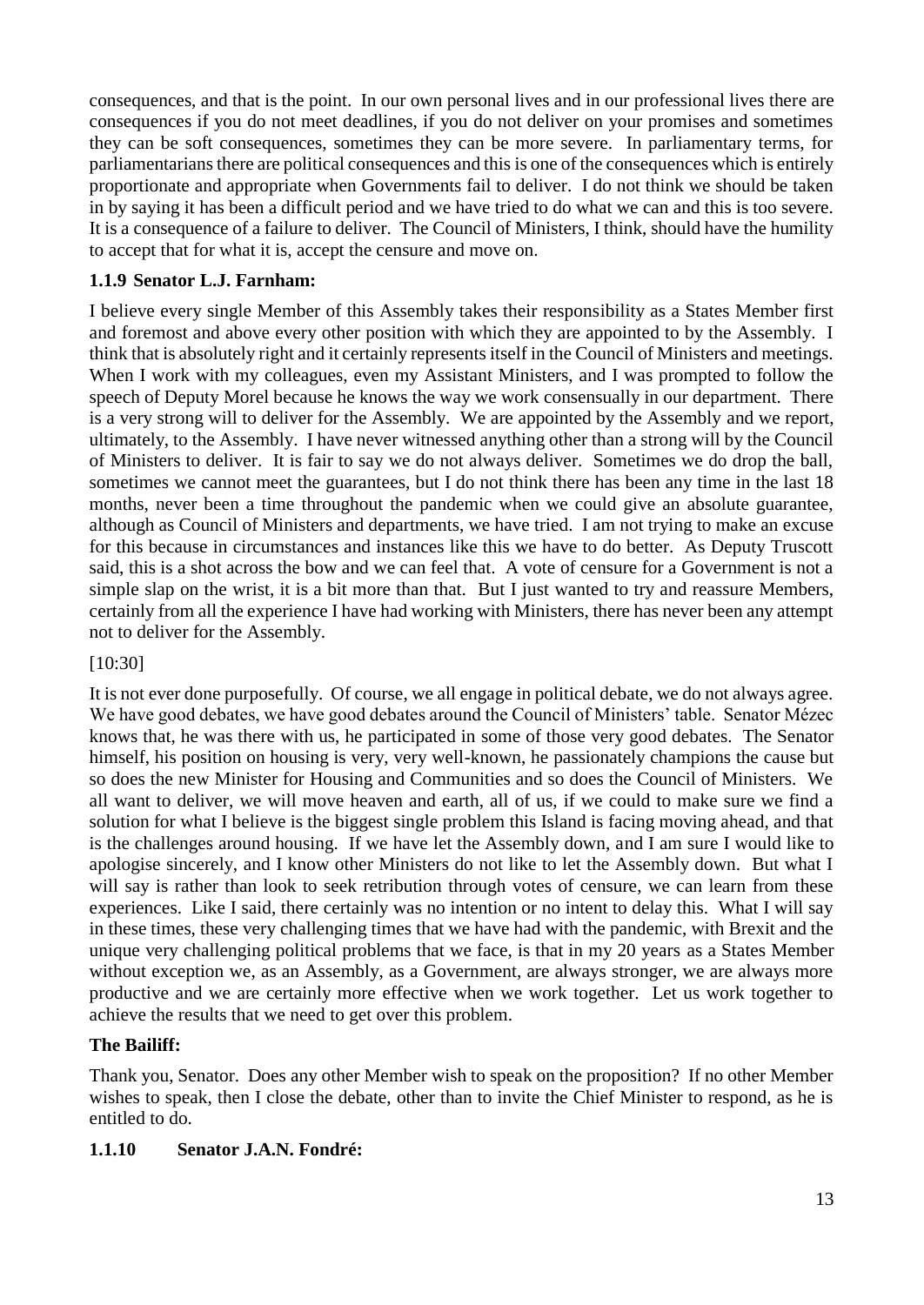Let us be really, really clear, we apologise and we have apologised for the failure to meet the date and we have obviously listened to the comments from Members during this debate, which overall in fact has been a fairly good-natured debate. I would just make one clarification, and I know Deputy Martin gets very passionate in her speeches, she spoke very warm words but I just want to make one clarification that, in my opinion, a vote of censure is very different to a vote of no confidence. It is very, very important obviously but it is of a different level of magnitude. There are practical reasons why part (b) was delayed. I do not need to go into those, I do not think, at this stage. It is not a matter we have taken lightly and indeed this is not about something that is not going to happen. It is about something that has been delayed and it is going to happen this month. I would like to address a couple of comments from Members, the Deputy of St. Mary and also, for want of a better expression, put them together. Deputy Tadier, just to really emphasise the point, we did report on 7th June in R.100 and we did signal the delay. As I understand it, Members were also given a highlevel briefing on 19th May. Deputy Tadier has suggested we did not come back to the Assembly, we should have done; we should have given Members warning. If Members look at R.100 it does lay out the point that P.165 was meant to have been reported by 30th April. It lays out the various steps that have taken place. It does reference the briefing that took place on the 19th. But it also clarifies and I think it puts into juxtaposition the reason I believe that April was selected was because the application was due to be made in May 2021. What the document says is: "S.o.J.D.C. are planning a final public consultation on their development plans in mid-July 2021 and the application being targeted to be submitted by the end of September 2021." I would update that, we are now expecting it to be October: "While the issuance of guidance has been delayed due to the change in timescales above [there we are, I have been very clear] the Council of Ministers remains committed to the publication of the guidance in the form of a report to the States Assembly in advance of S.o.J.D.C.'s submission of the application." That is where we presently still are. That may not be enough for Members, let us be clear. Let us also look at the positives, if Members like, for moving forward. I am very grateful, and I think it is indicative of a different style of approach because it is trying to do a long-term solution to the issue, rather than short-term ones. That is to the chair of P.P.C., who has confirmed that there is work taking place to produce a decision tracker for States decisions. I think, as we have said, this has been going on a long time; that does not make it right. I will make some comments about the Connétable of St. John but I agree with him. I can go back. Deputy Russell Labey, I think, brought a decision to this Assembly which the Assembly backed, which was about not building on, I cannot remember if it was green space or important open space in St. Helier; a very clear decision of the Assembly back in 2015. Oddly enough, that decision was completely ignored. It was not a case it was delayed, it never happened. In fact it went completely against the decision of the Assembly. There have been other measures that we know that we are still sometimes trying to address. What we have going forward, and we started this quite some time ago, we have, firstly, created a tracker for both Scrutiny and P.A.C. (Public Accounts Committee) recommendations and that is now what is evolving into tracking States decisions. In 2019 a tracker system was developed to enable reporting of the P.A.C., on actions taken in respect of reports and recommendations by both the P.A.C. and the C. and A.G. Obviously officials have worked to review, bring all the recommendations in, categorise them and then put some controls in place to validate some of the recommendations to ensure action is being delivered in the way they should be. That tracker has recently been updated to make it easier to monitor, et cetera. Scrutiny recommendations have now been added to that tracker system and they can be monitored in the same way. Now where we are, as the chair of P.P.C. has said, we are now in the position where States Assembly decisions can be put in play to ensure that where the Assembly approves an action for a Minister or for C.O.M. (Council of Ministers) or for S.E.B. (States Employment Board) to take place, then that will then be monitored. The initial decisions of 2021 will be added to the new system by the end of October and then all decisions moving forward. Then the intention is there will be a progress report that comes to C.O.M. initially on a monthly basis, then going to quarterly, to get that process embedded. Just to be clear, I am informed - I think this will be at an officer level - that has been reported to the P.A.C.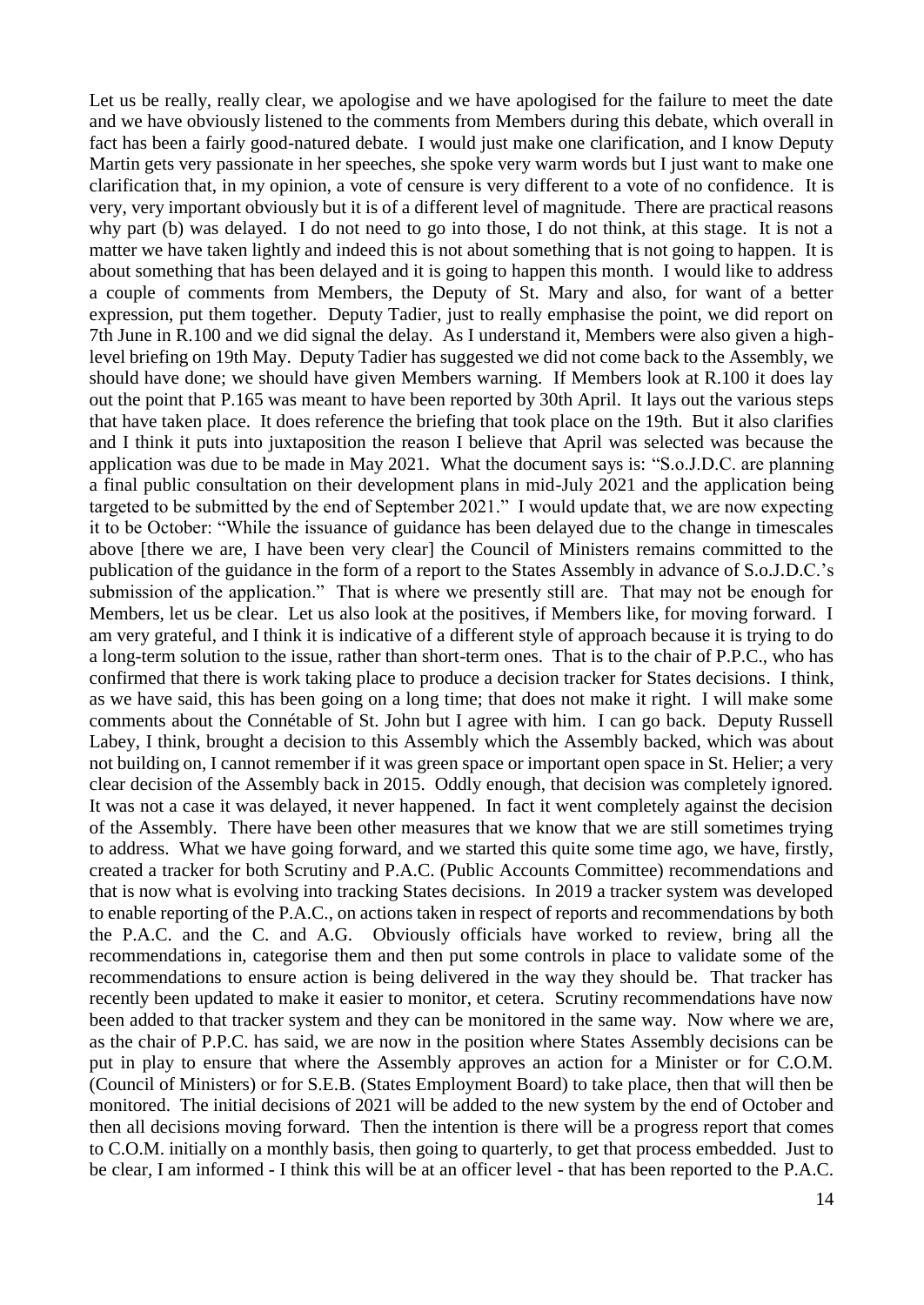in the past. That we did intend to do this process for all States Assembly decisions once we had embedded P.A.C. and C. and A.G. recommendations sufficiently. This is not something we have just pulled out of the rabbit hole in the last month because of the vote of censure. I will be very frank, I share the Connétable of St. John's views, he said he would have expected something to have long been in place, and I think that is the point. I was quite surprised when I came in that there was not a system. That illustrates the changes in culture, silo mentality, defects in systems or, sorry, lack of systems that we have been tackling. Like many things that one might expect, it was not there. There are no systems in place for a whole range of areas. For example, the report on consultants that gets produced at the moment is a manual process that takes something like 300 hours for an officer to go through and produce that 10, 15-page report. That is the poor state of the systems we have. We do not have the data or system in place that one might expect in the 21st century, and that is why we have put a lot of investment into these type of areas. If Members recall, we did a warts-and-all presentation, I think, back in 2019. I will call him out because I am still absolutely staggered and highly flattered almost, I think it was Deputy Higgins stood up at the back of that presentation at the end of it and said that was the best presentation he had ever attended because, essentially, it was warts and all. It told Members what it was like. That is what we have been doing to try and get things into a better place but it does take time and, boy, has the pandemic sucked resource out of addressing that? As you have said, we absolutely acknowledge we are not in the right place, that is up to Members, but I hope it is also acknowledged that progress has been made. This saga, as I said, has gone on too long and I am going to refer to Deputy Labey, I think that was back in 2015, but there are things that are being put in place to address these issues and, ultimately, to ensure that decisions of this Assembly are tracked, monitored and, most importantly, are actioned. A vote of censure is an important matter. We have apologised for the delay in implementing part (b). But, as I have said, in censuring the entire Council of Ministers, the proposition, not the speech of Senator Mézec but the proposition, and what this Assembly is being asked to vote on is also censuring us for the things that we have done, in particular part (a), which for me is tied into an election commitment I made at the time. That is a matter for this Assembly. I make the point again, we are still in a pandemic and we are still donating many resources into protecting this Island and Islanders. In our view, it is not a proportionate response, given the circumstances. However, we have obviously taken Members' comments on board but I do ask Members not to vote for this proposition.

#### <span id="page-14-0"></span>**1.1.11 Senator S.Y. Mézec:**

I thank Members who have taken part in this debate and there has been a substantial proportion of the debate taken up by talking about the issue of housing and Members reiterating how important that is. I guess that is a good thing because I think Members should get used to talking about housing issues in this Assembly because they are not going away any time soon and other issues to do with housing will consistently be brought back to this Assembly. However, this debate was the wrong time for it. Those parts of those contributions were irrelevant because this itself is not a debate about housing, it is a debate on the Council of Ministers' failure to implement a very clear States decision and that could have been in relation to any other decision that has not been implemented. We could equally have a debate on that, it is not a debate about housing. If I were a Minister I too would probably have wanted to have used this debate to talk about housing because it is a great distraction from the clear facts about what the proposition is really about. Let us reiterate those facts and make them crystal clear. On 10th February this Assembly adopted a proposition requesting the Council of Ministers to do something and the Council of Ministers did not do it; that is the simple clear fact for which there is no getting around. The Government can come forward with reasons for why it did not do what the Assembly told it to do, and many of those reasons we may consider to be justifiable. We may think that there is some logic behind that and we may want to give them some leeway on it. But the next fact is that the Government did not adequately explain itself or allow it to be held to account on its failure to do what the Assembly had very, very clearly told it to do. When it missed the deadline that the Assembly had given it, it did not proactively explain why it had missed that deadline until I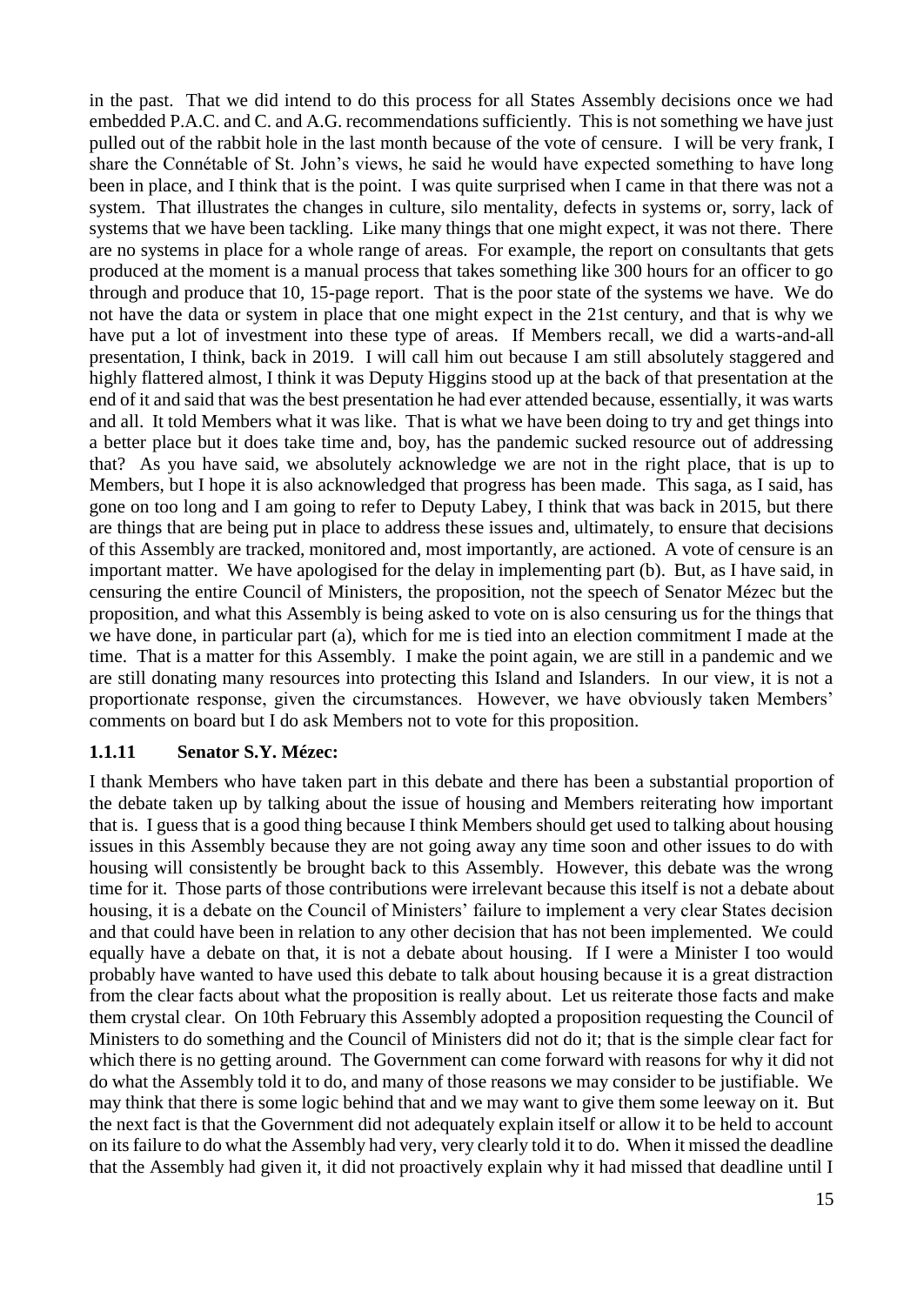pushed for it. They then gave another deadline and when they missed that deadline they did not account for it in this Assembly. When I pushed for them to explain I was ignored, and this goes to a point that the Constable of St. John made in his speech yesterday where he specifically asked me if in my summing up I would explain what I did to speak to the Government to try and follow this up. I did what I could and I was ignored. What more can you do when you try to do the right thing? You have had a victory fair and square and a victory we can all share in because it was a good proposition that was adopted, and when you see it falling apart because it is not being implemented and you try to do the right thing and say: "Come on, what is going on, can we talk about this?" You are ignored, what else do you have left at your disposal there? The answer to that is a vote of censure; that is a way that this Assembly can formally say to whoever that censure is aimed at, we admonish you for this particular reason and we want that on record. Contrary to what Deputy Martin said, it is not a vote of no confidence. She was simply constitutionally wrong when she said that.

#### [10:45]

I said in my opening speech I did not want to make this a vote of confidence issue because it clearly does not meet that threshold and it would cause more disruption than is worth it when, hopefully, a censure motion would get things back on track. To be honest, in a way they kind of already have helped get it back on track because where the Government failed to do what the Assembly told it to do and then failed to account for why it had not done what the Assembly had told it to do, when I put this vote of censure on the record, when I lodged it, 2 things happened after that. The first of those is that P.69, the proposition in relation to South Hill, which was similar to the waterfront proposition in which to set a deadline, that was met. They did meet that deadline and the Minister for Treasury and Resources extolls that in her speech, saying that the Government did show a commitment to respecting the sovereignty of the Assembly because it delivered on P.69. This vote of censure was on the record at that point, so I wonder if that had anything to do with making them a little bit more enthusiastic about respecting the States decision on that occasion, just in case a second vote of censure had been on the way. Several Ministers, Senator Gorst and Senator Farnham, were both very clear in their apologies in their speeches and the Chief Minister, of course, gave his own version of an apology in his speech but I make the point again that that was not proactive. That has come about because this vote of censure was put on the table and it was published in their comments last thing on Friday, just a few days before this debate took place, when if it had come in May with some sort of presentation to the Assembly in the form of a statement from the Minister or something like that to say: "Look, we underestimated this job and the States Assembly has inadvertently tied our hands behind our back and made it impractical for us to do what the Assembly wants us to do, here is what we suggest instead", then this issue would never have got this far. The Government needs to learn that lesson. It is not right for the Assembly to make a very, very clear decision for the Government to not abide by that decision and not proactively approach the Assembly to account for that. The only reason there has been some form of accounting for that is because I have pestered them and when my pestering was not working because they were ignoring me, I then have to go ahead with this vote of censure, which I said it in my opening speech, was not how I want to be spending my time and not how any of us wanted to be spending our time. The one comment that I do want to address that came from the Minister for Treasury and Resources in her speech, and I went to listen back to it last night to make sure that I got the wording absolutely right because I was staggered when she said this, when she was referring to me she said: "The Senator, I am afraid, greatly underestimates the complexity of issuing guidance on what is ultimately a £1.3 billion development." No, I did not pick the end of April deadline; that was not my idea. In fact if Members want to check the original proposition I did not set any deadline whatsoever. The end of April deadline came about because of a really good and constructive discussion that I had with the Minister for Treasury and Resources and her team where we met to discuss it and I said: "I am prepared to compromise on some of what I am asking for if you can propose good alternatives." That is exactly what they did, to their credit. It was a really good discussion and we came up with a form of words, the Minister lodged her amendment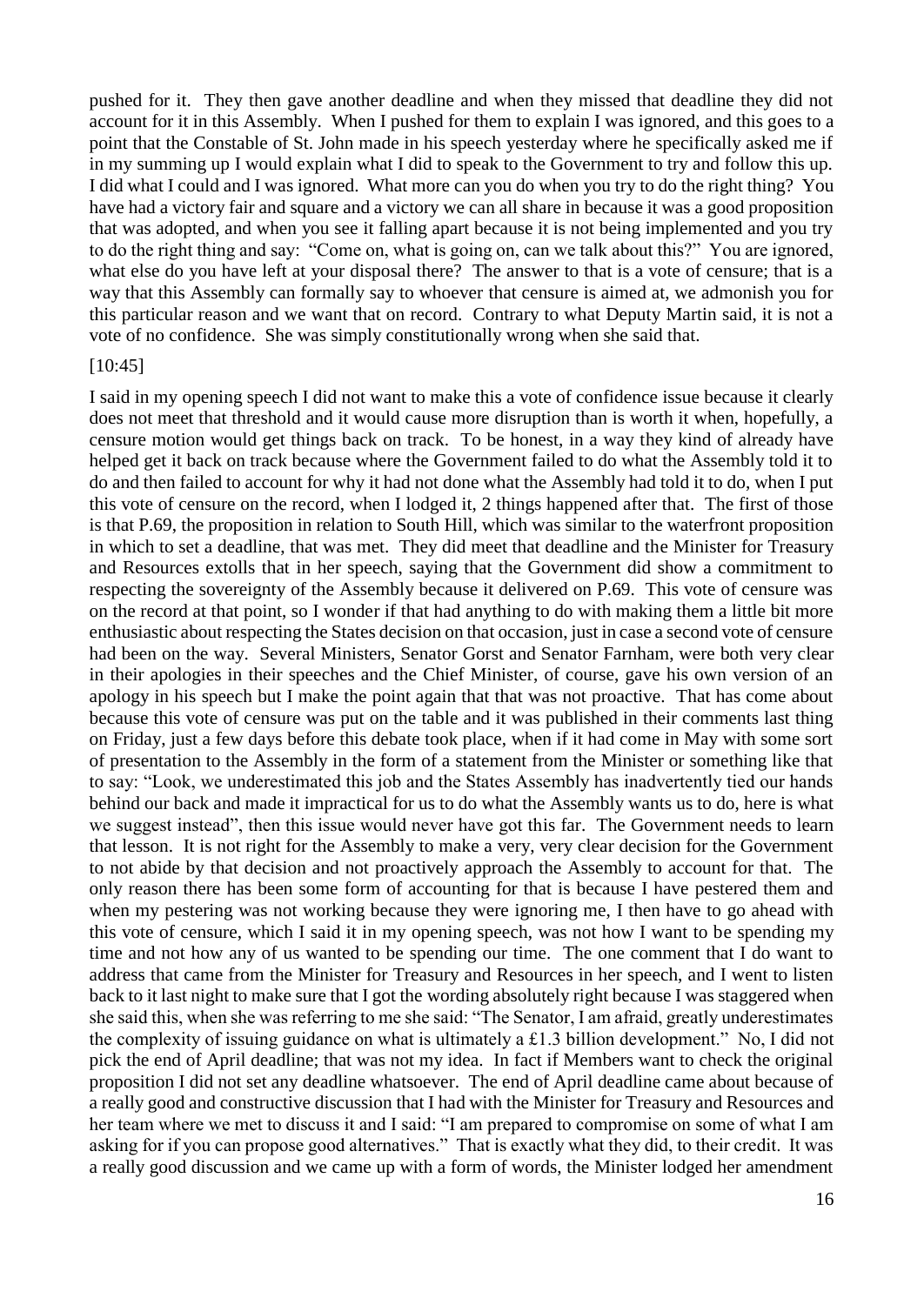and I supported it without any caveats and I helped them put some of the wording together for it. But the deadline for the end of April was not my insertion, it was theirs. They were the ones who put that deadline there. If that deadline greatly underestimated the complexity of the issue, it is not fair to put that on me because I did not come with it, it was the Government that came up with it and they should show their respect to the Assembly by saying: "We are sorry we put something unrealistic before you" and had they done that we would not have ended up in this situation. I do really think that this is a very clear-cut matter. The facts are as I have said they are and there has not been a credible argument against those facts and there cannot be because they are simply facts. We told the Government to do something, they did not do it and they did not then allow themselves to be held to account for it. That has been recognised by some Members in their contributions in this debate and that there were some contributions I was particularly pleased for. Deputy Morel's was obviously one of those. The Deputy of St. Mary yesterday spoke well as well and of course the Constable of St. Martin today, I completely agree with what she says today. But there were 2 that I found very frustrating though because they spoke to say they had a lot of sympathy with what I was proposing and they, I think, accepted the underlining facts and the principles here but indicated that they may be voting against this vote of censure. I want to try to win them over at this last moment. I am talking about the Constable of St. John and Deputy Truscott. Again, I listened back to the Constable of St. John's speech yesterday to make sure I got the wording right for what he said. He said: "I hope they do not take a vote against this as an opportunity to ride roughshod over the Assembly." I have to tell him that that is exactly what is going to happen if he and the majority of Members do vote against this. Because when it comes to the voting record there is pour and there is contre. All of the nuance you use to arrive at your particular position does not show up on that record. If you say you are sympathetic to what the proposition stands for but you are going to vote against it, on the record you are in the same place as those who are not sympathetic to the proposition. You come up on the voting record exactly the same as those people and that can be used to say that the Assembly did not agree with the principles underpinning this proposition and that is what the Assembly will be marking. Deputy Truscott, I believe I heard him say that he was inclined to vote against this but that he hoped that the contributions in the debate should be seen as a warning to the Government. I ask a warning of what? A warning that you cannot do what the Assembly tells you to and the Assembly will do nothing about it; I mean some warning. The least the Assembly can do is support a motion of censure against them, which has no direct consequences. It is not taking anyone out of office. It is not demanding a particular course of action. It is merely saying that we are officially unhappy with what you have done and with that information we will be expecting you to do better. Of course if there were multiple votes of censure that would have a cumulative effect and eventually you get to the position of a vote of no confidence. But that is why it exists. It exists to be a stop before then to give the Government an opportunity to learn its lessons and to improve its conduct so we do not end up here in the future. So it is great to hear the apologies at this stage but they came in a set of comments that missed their own deadline, that were presented as late as they possibly could have been, when a better opportunity would have been early on in this to just hold your hands up, own up and say: "We messed this up a little bit. We set a deadline that turned out not to be right and we have not maintained decent communications on this." Since housing is such an important issue and since so many Members want to make that point and I welcome that, then to expect the Government to do better on its implementation of good housing policies in the future ... this was a good proposition, ultimately. It was one that all Members of this Assembly bar one supported so presumably one that we all buy into, then we can expect the Government to treat it seriously and can expect it to abide by its word and implement it fairly. If problems arise, since we are all - bar one Member who did not vote for it - on one side here, then we can be reasonable about it. If the Government wants to come forward and very clearly say: "This wording, it turned out, did not work so well so here is an alternative. Can we all get behind that please? What do you think?" rather than in a footnote somewhere in some written question or something that was only published because they were compelled to by the rules of this Assembly when I made them do so, then that would have shown a better approach. In closing,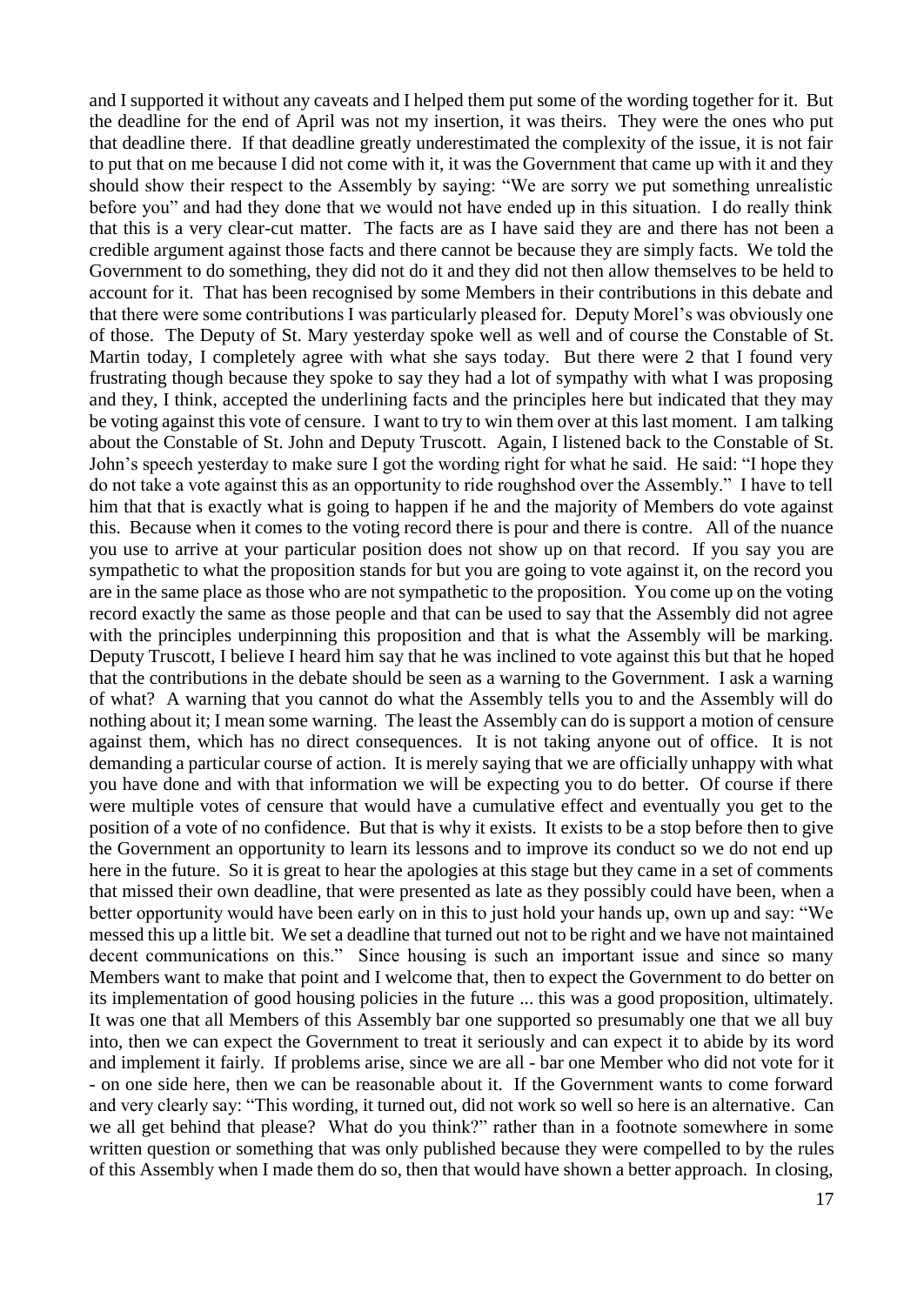I just want to ask Members that question: are States decisions optional? Because if they are optional, then this body is not really doing its job effectively and it is our job to hold the Government to account and to make sure that they uphold the commitments that we extract from them as the sovereign decision-making body of the Island. If we do not want to take minor opportunities, which is what a vote of censure ultimately is because nobody loses out on anything at the end of it, then we are sending a message ultimately that the Government can just get on and do what it wants and does not have to treat those decisions with respect. That is what this proposition is ultimately about. It is about respect and doing things properly irrespective of what the subject matter ultimately is. I ask Members to vote in support of this motion of censure to say to the Government, as the sovereign decision-making body of the Island, when we make decisions we expect them to be upheld. Where they cannot be upheld for legitimate reasons, you must come back to us and account for yourselves and we will approach that in a reasonable way if you approach it in a reasonable way as well. Since that is reasonable, why is this proposition not reasonable? I ask Members to vote in support of this motion of censure so we can get on with more important things and I call for the appel please.

### **The Bailiff:**

The appel is called for and I ask the Greffier to open the voting. The vote is on P.72. Senator Pallett, would you like to indicate your vote orally because you cannot vote on the screen, I do not think, because your seat is different? You can vote on the screen? Sorry, Senator Pallett. I am entirely mistaken. You are perfectly capable of voting on the screen in the normal way and I apologise.

### **Senator S.W. Pallett:**

Yes, I should have just explained, I am struggling with the fans. I have an eye problem so that is why.

### **The Bailiff:**

No, that is absolutely fine. I fully understand why you have moved and that is perfectly acceptable.

### **Senator S.W. Pallett:**

Thank you.

### **The Bailiff:**

However, Connétable of St. Clement, you do not have the luxury of voting over the screen so you will need to indicate your vote at this point.

### **Senator L.J. Farnham:**

Sir, I am getting some technical troubles on my screen so I wonder if I may just lodge my vote.

### **Deputy R.J. Ward of St. Helier:**

Sir, I think I have had a bit of a technical hitch but I think I have voted online pour.

#### **Senator L.J. Farnham:**

My issue appears to have resolved itself, Sir.

### **The Bailiff:**

Thank you. All right, well, so far, we have recorded 40 votes so it is likely that the voting system is working. I note 2 votes in the chat on the assumption that those who were voting in the chat have not been able to record their votes. Very well. Has anyone else come into the Assembly without a machine to vote on?

### **Senator L.J. Farnham:**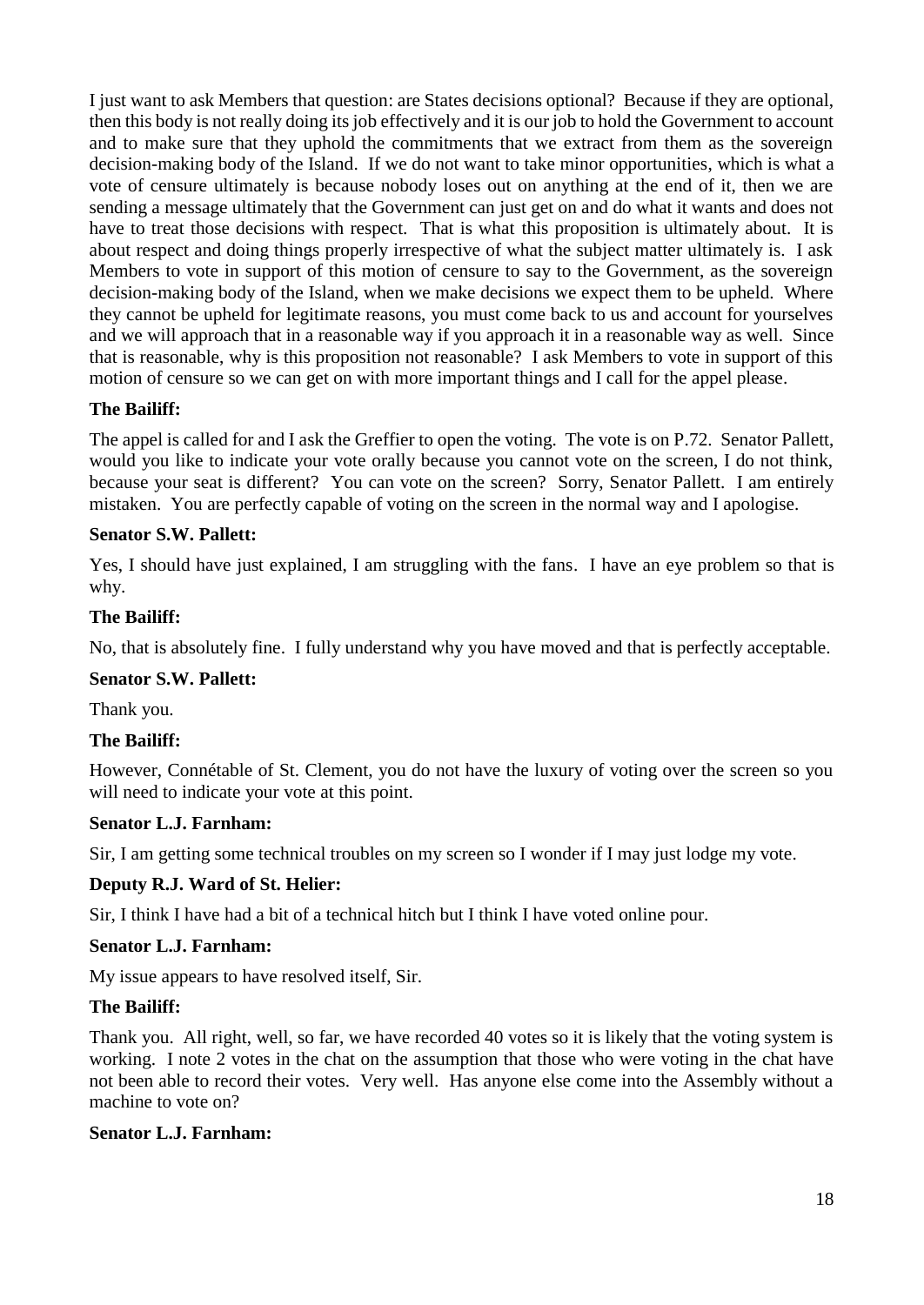Sir, I just wanted to make sure my vote was recorded as contre because it was not clear on the screen. Thank you.

# **The Bailiff:**

Well, we will have to wait and see because we obviously cannot vote twice but we note that you are intending to vote contre. If Members have had the opportunity to vote, I ask the Greffier to close the voting. The proposition has been defeated.

| <b>POUR: 21</b>            | <b>CONTRE: 26</b>          | <b>ABSTAIN: 0</b> |
|----------------------------|----------------------------|-------------------|
| Senator T.A. Vallois       | Senator I.J. Gorst         |                   |
| Senator K.L. Moore         | Senator L.J. Farnham       |                   |
| Senator S.W. Pallett       | Senator J.A.N. Le Fondré   |                   |
| Senator S.Y. Mézec         | Connétable of St. Helier   |                   |
| Connétable of St. Saviour  | Connétable of St. Lawrence |                   |
| Connétable of Grouville    | Connétable of St. Brelade  |                   |
| Connétable of St. Martin   | Connétable of Trinity      |                   |
| Connétable of St. John     | Connétable of St. Peter    |                   |
| Deputy G.P. Southern (H)   | Connétable of St. Mary     |                   |
| Deputy M. Tadier (B)       | Connétable of St. Ouen     |                   |
| Deputy of St. Martin       | Connétable of St. Clement  |                   |
| Deputy L.M.C. Doublet (S)  | Deputy J.A. Martin (H)     |                   |
| Deputy of St. Mary         | Deputy of Grouville        |                   |
| Deputy K.F. Morel (L)      | Deputy K.C. Lewis (S)      |                   |
| Deputy of St. John         | Deputy M.R. Higgins (H)    |                   |
| Deputy M.R. Le Hegarat (H) | Deputy J.M. Maçon (S)      |                   |
| Deputy S.M. Ahier (H)      | Deputy S.J. Pinel (C)      |                   |
| Deputy R.J. Ward (H)       | Deputy of St. Ouen         |                   |
| Deputy C.S. Alves (H)      | Deputy R. Labey (H)        |                   |
| Deputy K.G. Pamplin (S)    | Deputy S.M. Wickenden (H)  |                   |
| Deputy I. Gardiner (H)     | Deputy G.J. Truscott (B)   |                   |
|                            | Deputy J.H. Young (B)      |                   |
|                            | Deputy L.B.E. Ash (C)      |                   |
|                            | Deputy G.C.U. Guida (L)    |                   |
|                            | Deputy of St. Peter        |                   |
|                            | Deputy of Trinity          |                   |

### [11:00]

### <span id="page-18-0"></span>**2. Draft Civil Aviation (Amendment) (Jersey) Law (P.64/202-)**

### **The Bailiff:**

The next item of Public Business is the Draft Civil Aviation (Amendment) (Jersey) Law, P.64, lodged by the Minister for External Relations and Financial Services. The main respondent of this debate will be the chair of the Economic and International Affairs Scrutiny Panel, the Deputy of St. Mary, and I ask the Greffier to read the citation.

### **The Greffier of the States:**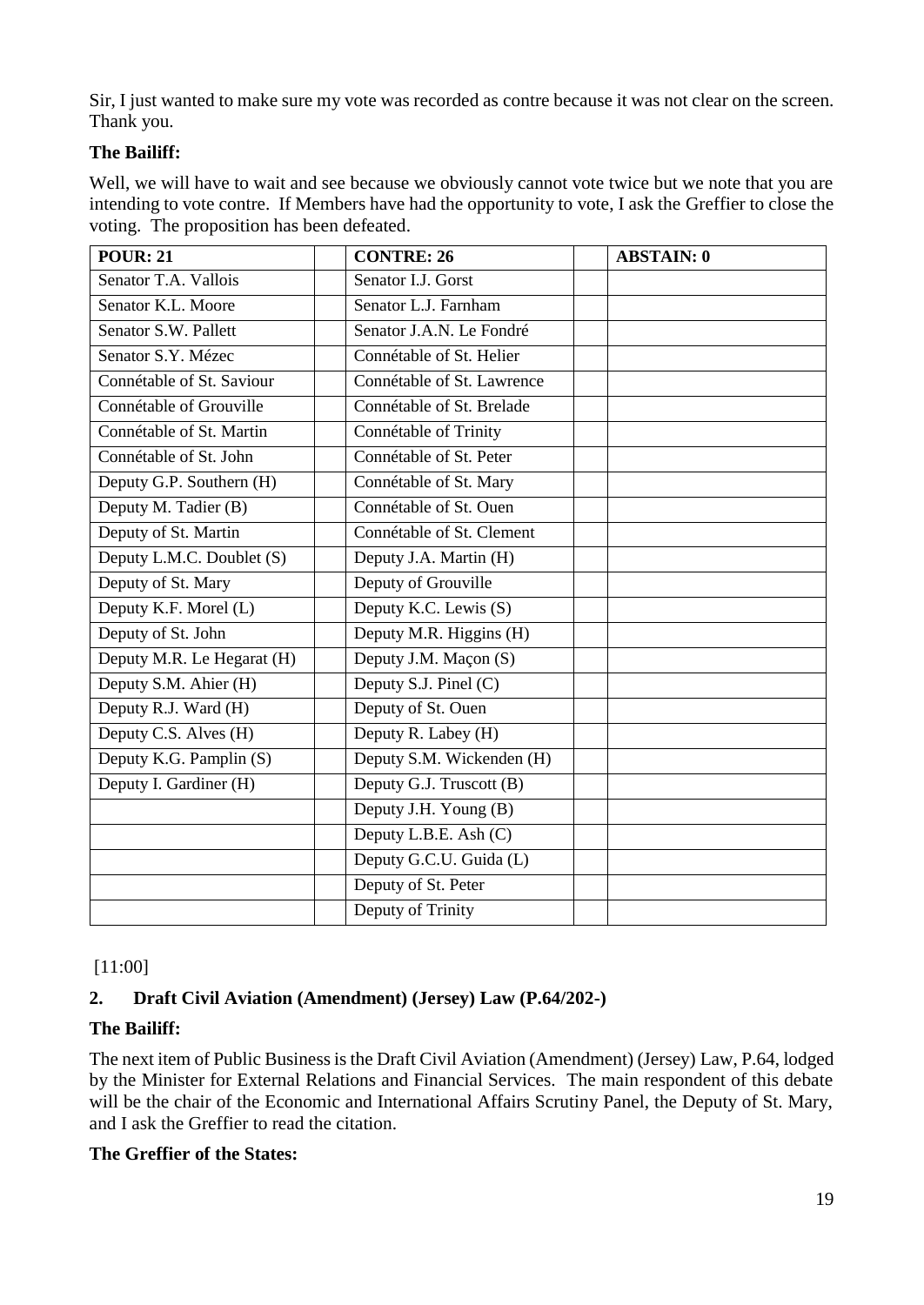Draft Civil Aviation (Amendment) (Jersey) Law 202-. A law to amend the Civil Aviation (Jersey) Law 2008 and the Air Navigation (Jersey) Law 2014 and for connected purposes. The States, subject to the sanction of Her Most Excellent Majesty in Council, have adopted the following law.

### <span id="page-19-0"></span>**2.1 Connétable R.A. Buchanan of St. Ouen (Assistant Minister for External Relations and Financial Services - rapporteur):**

Sir, the Minister has delegated this to me and, unfortunately, he is not in the Assembly anymore.

### **The Bailiff:**

Very well. The Assistant Minister, yes.

#### **The Connétable of St. Ouen:**

I am also having a few sound problems because when I switch my P.C. (personal computer) on, it echoes, so I will try and use the microphone. This draft amendment law would, if passed by the Assembly, amend the ...

#### **The Bailiff:**

You cannot use the microphone, Connétable, on the computer. You need to use the microphone that is lit up but you need to angle it closer to your mouth so that it is clear.

#### **The Connétable of St. Ouen:**

Thank you, Sir, yes. I will, for the benefit of Members, start again just in case they have not been able to hear me and I apologise. This draft amendment law would, if passed by the Assembly, amend the Civil Aviation (Jersey) Law 2008 to introduce regulation-making powers to provide for the implementation of the new air accident and investigation legislation. The investigation of air accidents and incidents is currently provided for through the Civil Aviation (Investigation of Air Accidents and Incidents) (Jersey) Order 2000. This legislation needs to be updated to reflect developments in international standards in this area as set out in the Convention on Civil Aviation Chicago. I should clarify that the draft amendment does not, of itself, bring the Civil Aviation (Jersey) Law into line with the standards set out in annex 13 of the Chicago Convention but instead introduces regulation-making power that will enable regulations to be made by the Assembly to this effect. Rather than updating the 2000 law by order and in council, I intend to bring forward draft regulations under the 2008 law to implement annex 13 of the Chicago Convention, which relates to the investigation of air accidents and incidents. These regulations would replace the 2000 order and so this draft amendment law, which also provides for that order, would cease to have effect. The amendment law and draft regulations therefore will be brought into force simultaneously by Ministerial Order. The draft amendment law would also amend existing regulation-making powers contained in the law so it is possible for the Assembly to introduce regulations implementing international agreements, instruments or obligations relating to civil aviation. The existing powers provide only for the Assembly to implement such regulations, instruments or obligations by making regulations to amend the law. These new and extended regulation-making powers will allow the Island to keep pace more quickly and easily with changes to international standards in civil aviation. For the avoidance of doubt, the above refers both to the new regulation-making powers introduced by Article 19A and the expansion of existing regulation-making powers in Article 21. In addition, the draft amendment law makes 2 changes to the Air Navigation (Jersey) Law 2014. It clarifies the wording used in the provision prohibiting aircrew from being drunk or under the influence of drugs. It also defines the term "psychoactive substances" using the same definition as that which is used by the International Civil Aviation Authority. I therefore commend this legislation to the Assembly and open the debate.

#### **The Bailiff:**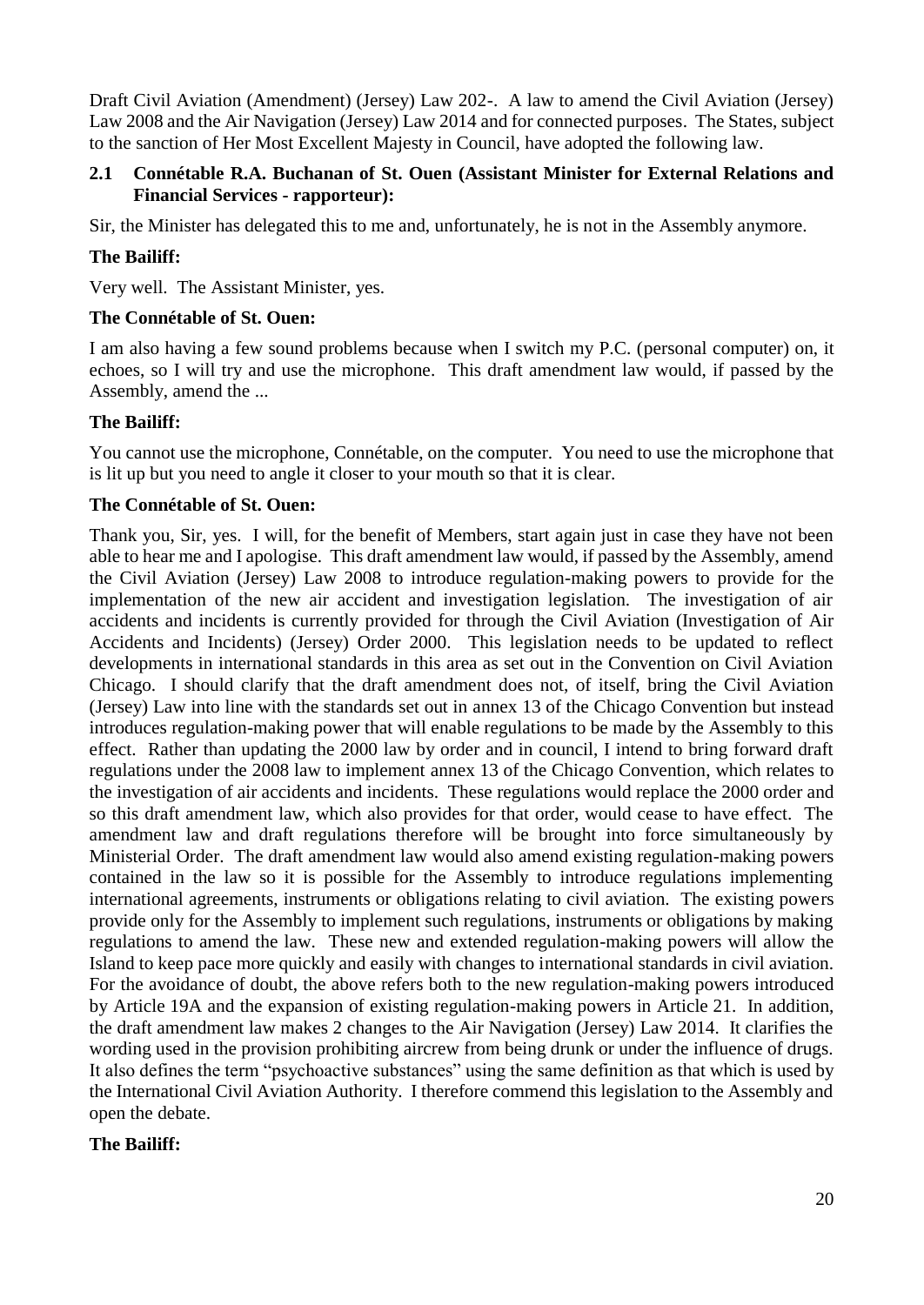So are the principles seconded? **[Seconded]** Does any Member wish to speak on the principles? If no Member wishes to speak on the principles, then I ask the Greffier to put a voting link into the chat and the debate is closed. The link is now in the chat. I ask the Greffier to open the voting. I ask Members to vote in the normal way. Connétable of St. Clement, how do you vote?

### **Connétable M. Troy of St. Clement:**

Pour.

#### **The Bailiff:**

I ask the Greffier to close the voting.

#### **Senator L.J. Farnham:**

Sir, can I record my vote as pour as well because the link does not appear to appear?

#### **The Bailiff:**

Yes, very well.

### **Connétable J. Le Bailly of St. Mary:**

Sir, I am having problems getting in on the link or on the chat. Could I have my vote recorded as pour please?

#### **The Bailiff:**

Yes, indeed, Connétable. If Members have had the opportunity of casting their votes, I ask the Greffier to close the voting. The principles have been adopted.

| <b>POUR: 43</b>            | <b>CONTRE: 0</b> | <b>ABSTAIN: 0</b> |
|----------------------------|------------------|-------------------|
| Senator L.J. Farnham       |                  |                   |
| Senator J.A.N. Le Fondré   |                  |                   |
| Senator T.A. Vallois       |                  |                   |
| Senator K.L. Moore         |                  |                   |
| Senator S.W. Pallett       |                  |                   |
| Senator S.Y. Mézec         |                  |                   |
| Connétable of St. Helier   |                  |                   |
| Connétable of St. Lawrence |                  |                   |
| Connétable of St. Saviour  |                  |                   |
| Connétable of St. Brelade  |                  |                   |
| Connétable of Grouville    |                  |                   |
| Connétable of St. Peter    |                  |                   |
| Connétable of St. Mary     |                  |                   |
| Connétable of St. Ouen     |                  |                   |
| Connétable of St. Martin   |                  |                   |
| Connétable of St. John     |                  |                   |
| Connétable of St. Clement  |                  |                   |
| Deputy J.A. Martin (H)     |                  |                   |
| Deputy G.P. Southern (H)   |                  |                   |
| Deputy of Grouville        |                  |                   |
| Deputy M. Tadier (B)       |                  |                   |
| Deputy M.R. Higgins (H)    |                  |                   |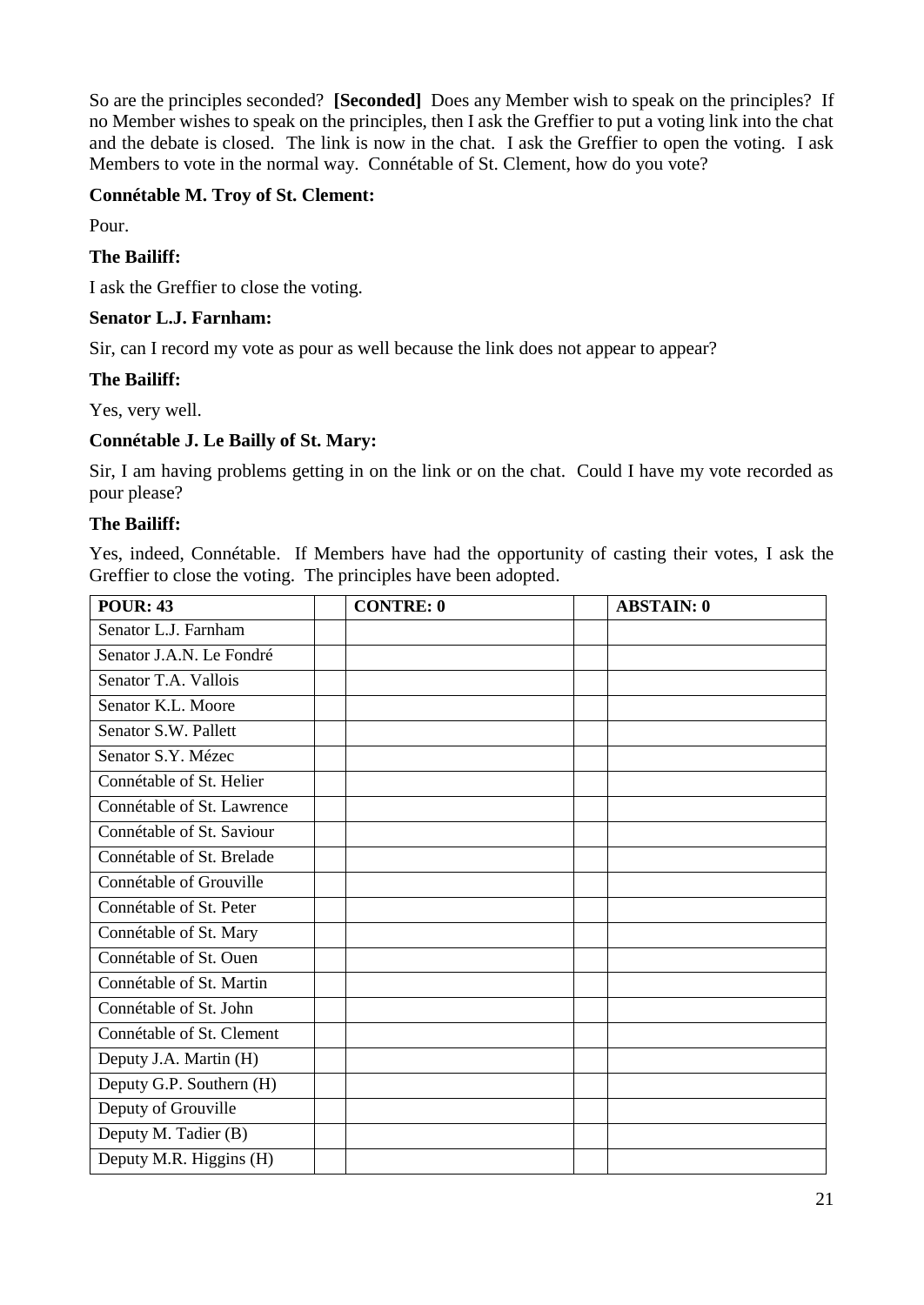| Deputy J.M. Maçon (S)      |  |  |
|----------------------------|--|--|
| Deputy S.J. Pinel (C)      |  |  |
| Deputy of St. Martin       |  |  |
| Deputy of St. Ouen         |  |  |
| Deputy L.M.C. Doublet (S)  |  |  |
| Deputy R. Labey (H)        |  |  |
| Deputy of St. Mary         |  |  |
| Deputy G.J. Truscott (B)   |  |  |
| Deputy J.H. Young (B)      |  |  |
| Deputy L.B.E. Ash (C)      |  |  |
| Deputy K.F. Morel (L)      |  |  |
| Deputy G.C.U. Guida (L)    |  |  |
| Deputy of St. Peter        |  |  |
| Deputy of Trinity          |  |  |
| Deputy of St. John         |  |  |
| Deputy M.R. Le Hegarat (H) |  |  |
| Deputy S.M. Ahier (H)      |  |  |
| Deputy R.J. Ward (H)       |  |  |
| Deputy C.S. Alves (H)      |  |  |
| Deputy K.G. Pamplin (S)    |  |  |
| Deputy I. Gardiner (H)     |  |  |

Does the Economic and International Affairs Scrutiny Panel wish to scrutinise the matter?

### **Deputy D. Johnson of St. Mary (Chair, Economic and International Affairs Scrutiny Panel):**

No, thank you, Sir. We did seek clarification on a number of points previously. We have been given that clarification so, no, we do not.

### **The Bailiff:**

Thank you very much. How do you wish to propose the Articles in Second Reading then?

### <span id="page-21-0"></span>**2.2 The Connétable of St. Ouen:**

*En bloc* please, Sir.

### **The Bailiff:**

Are they seconded *en bloc*? **[Seconded]** Does any Member wish to speak on the Articles in Second Reading? If no Member wishes to speak on the Articles in Second Reading, then I close the debate and ask the Greffier to place a voting link into the chat. The link is there. I ask the Greffier to open the voting and Members to cast their votes in the normal way on the assumption that some Members will have the same difficulty. Connétable, pour?

### **The Connétable of St. Clement:**

Can I record mine as pour please, Sir?

### **The Bailiff:**

Yes, indeed. If Members have had the opportunity of casting their votes, I ask the Greffier to close the voting. The Articles have been adopted in Second Reading.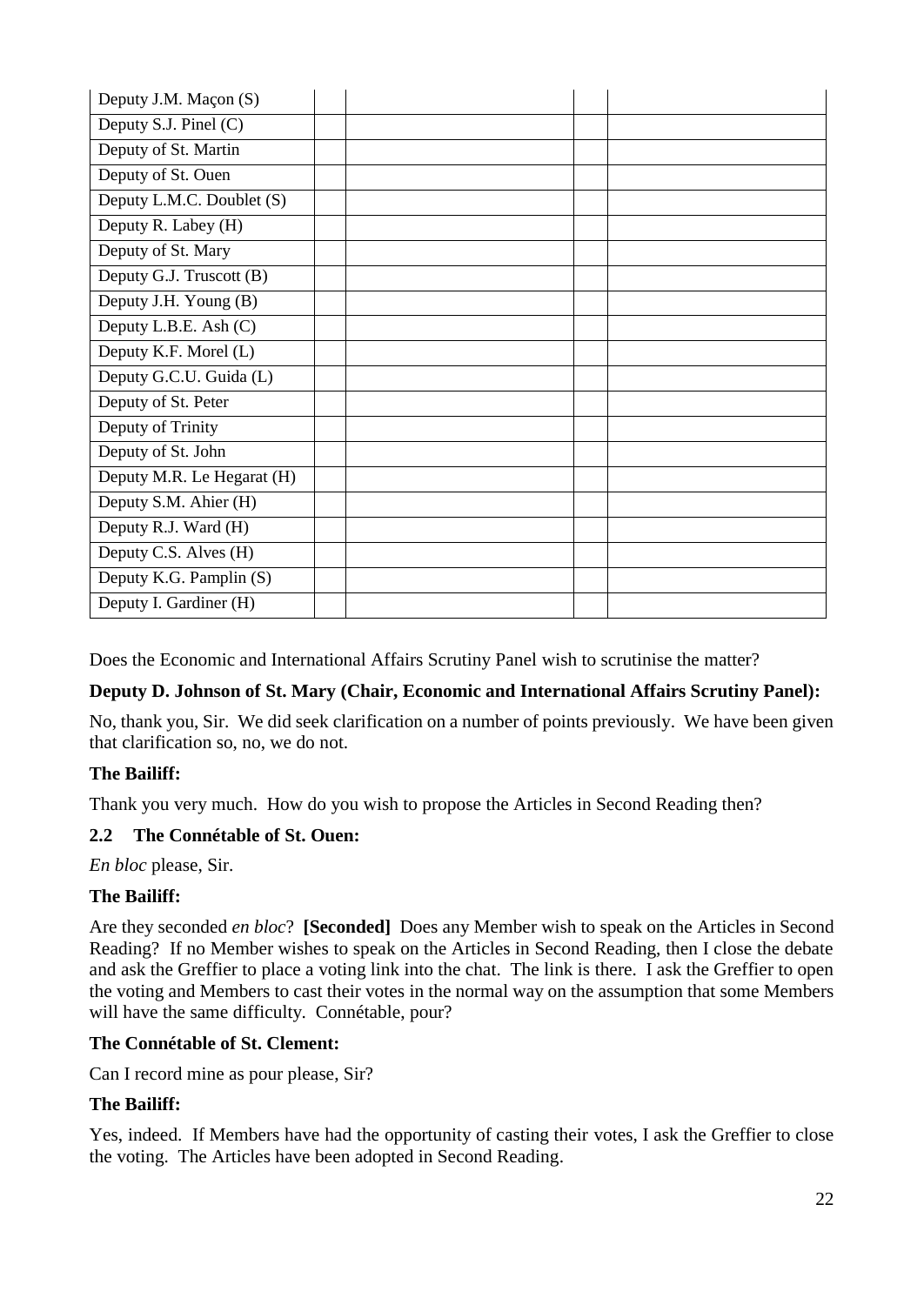| <b>POUR: 44</b>            | <b>CONTRE: 1</b>     | <b>ABSTAIN: 0</b> |
|----------------------------|----------------------|-------------------|
| Senator L.J. Farnham       | Senator S.C Ferguson |                   |
| Senator J.A.N. Le Fondré   |                      |                   |
| Senator T.A. Vallois       |                      |                   |
| Senator K.L. Moore         |                      |                   |
| Senator S.W. Pallett       |                      |                   |
| Senator S.Y. Mézec         |                      |                   |
| Connétable of St. Helier   |                      |                   |
| Connétable of St. Lawrence |                      |                   |
| Connétable of St. Saviour  |                      |                   |
| Connétable of St. Brelade  |                      |                   |
| Connétable of Grouville    |                      |                   |
| Connétable of St. Peter    |                      |                   |
| Connétable of St. Mary     |                      |                   |
| Connétable of St. Ouen     |                      |                   |
| Connétable of St. Martin   |                      |                   |
| Connétable of St. John     |                      |                   |
| Connétable of St. Clement  |                      |                   |
| Deputy J.A. Martin (H)     |                      |                   |
| Deputy G.P. Southern (H)   |                      |                   |
| Deputy of Grouville        |                      |                   |
| Deputy K.C. Lewis (S)      |                      |                   |
| Deputy M. Tadier (B)       |                      |                   |
| Deputy M.R. Higgins (H)    |                      |                   |
| Deputy J.M. Maçon (S)      |                      |                   |
| Deputy S.J. Pinel (C)      |                      |                   |
| Deputy of St. Martin       |                      |                   |
| Deputy of St. Ouen         |                      |                   |
| Deputy L.M.C. Doublet (S)  |                      |                   |
| Deputy R. Labey (H)        |                      |                   |
| Deputy S.M. Wickenden (H)  |                      |                   |
| Deputy of St. Mary         |                      |                   |
| Deputy G.J. Truscott (B)   |                      |                   |
| Deputy J.H. Young (B)      |                      |                   |
| Deputy L.B.E. Ash (C)      |                      |                   |
| Deputy K.F. Morel (L)      |                      |                   |
| Deputy G.C.U. Guida (L)    |                      |                   |
| Deputy of Trinity          |                      |                   |
| Deputy of St. John         |                      |                   |
| Deputy M.R. Le Hegarat (H) |                      |                   |
| Deputy S.M. Ahier (H)      |                      |                   |
| Deputy R.J. Ward (H)       |                      |                   |
| Deputy C.S. Alves (H)      |                      |                   |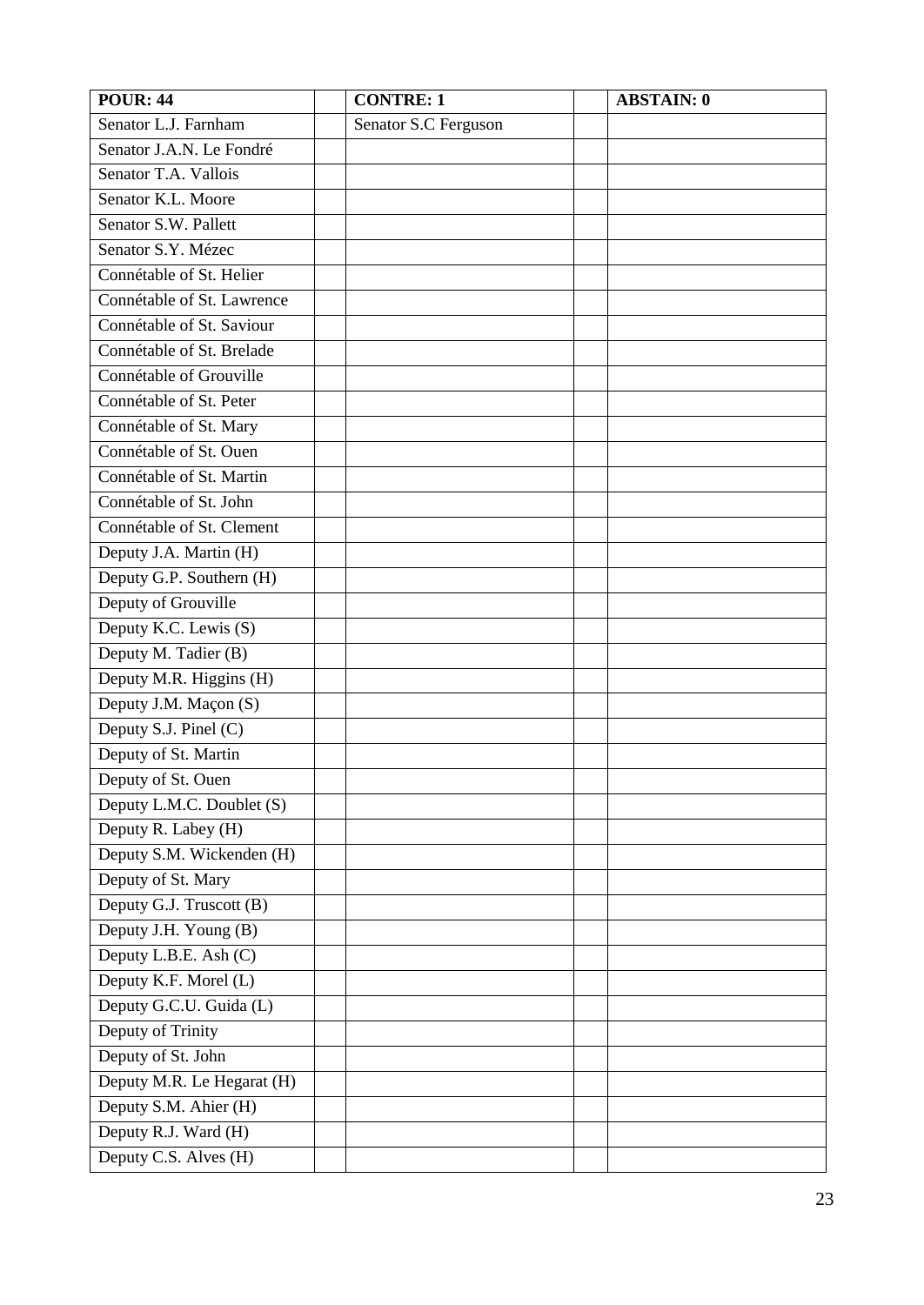| Deputy K.G. Pamplin $(S)$ |  |  |
|---------------------------|--|--|
| Deputy I. Gardiner (H)    |  |  |

How do you wish to deal with the matter in Third Reading?

### <span id="page-23-0"></span>**2.3 The Connétable of St. Ouen:**

Yes, I would like to propose it in Third Reading please, but before I do, I would just like to thank Members for their support today and also thank the Scrutiny Panel for their engagement and support which has been very useful as always.

### **The Bailiff:**

Thank you very much, Connétable.

#### **Deputy M.R. Higgins:**

Sir, before we go to the vote, can I ask if we can know who the contre vote came from please?

#### **The Greffier of the States:**

The contre vote was in the chat. It was from Senator Ferguson.

#### **Deputy M.R. Higgins:**

Thank you.

#### **The Bailiff:**

Is the law seconded for Third Reading? **[Seconded]** Does any Member wish to speak in Third Reading? If no Member wishes to speak in Third Reading, then I close the debate and ask the Greffier to post a link into the chat in the normal way. I ask the Greffier to open the voting and Members to cast their votes. Pour, Connétable of St. Clement? Are you able to vote in the link?

#### **The Connétable of St. Clement:**

Thank you, Sir, but it has worked this time.

### **The Bailiff:**

If Members have had the opportunity of casting their votes, I ask the Greffier to close the voting. The law has been adopted in Third Reading.

| <b>POUR: 44</b>            | <b>CONTRE: 0</b> | <b>ABSTAIN: 0</b> |
|----------------------------|------------------|-------------------|
| Senator L.J. Farnham       |                  |                   |
| Senator J.A.N. Le Fondré   |                  |                   |
| Senator T.A. Vallois       |                  |                   |
| Senator K.L. Moore         |                  |                   |
| Senator S.W. Pallett       |                  |                   |
| Senator S.Y. Mézec         |                  |                   |
| Connétable of St. Helier   |                  |                   |
| Connétable of St. Lawrence |                  |                   |
| Connétable of St. Saviour  |                  |                   |
| Connétable of St. Brelade  |                  |                   |
| Connétable of Grouville    |                  |                   |
| Connétable of St. Peter    |                  |                   |
| Connétable of St. Mary     |                  |                   |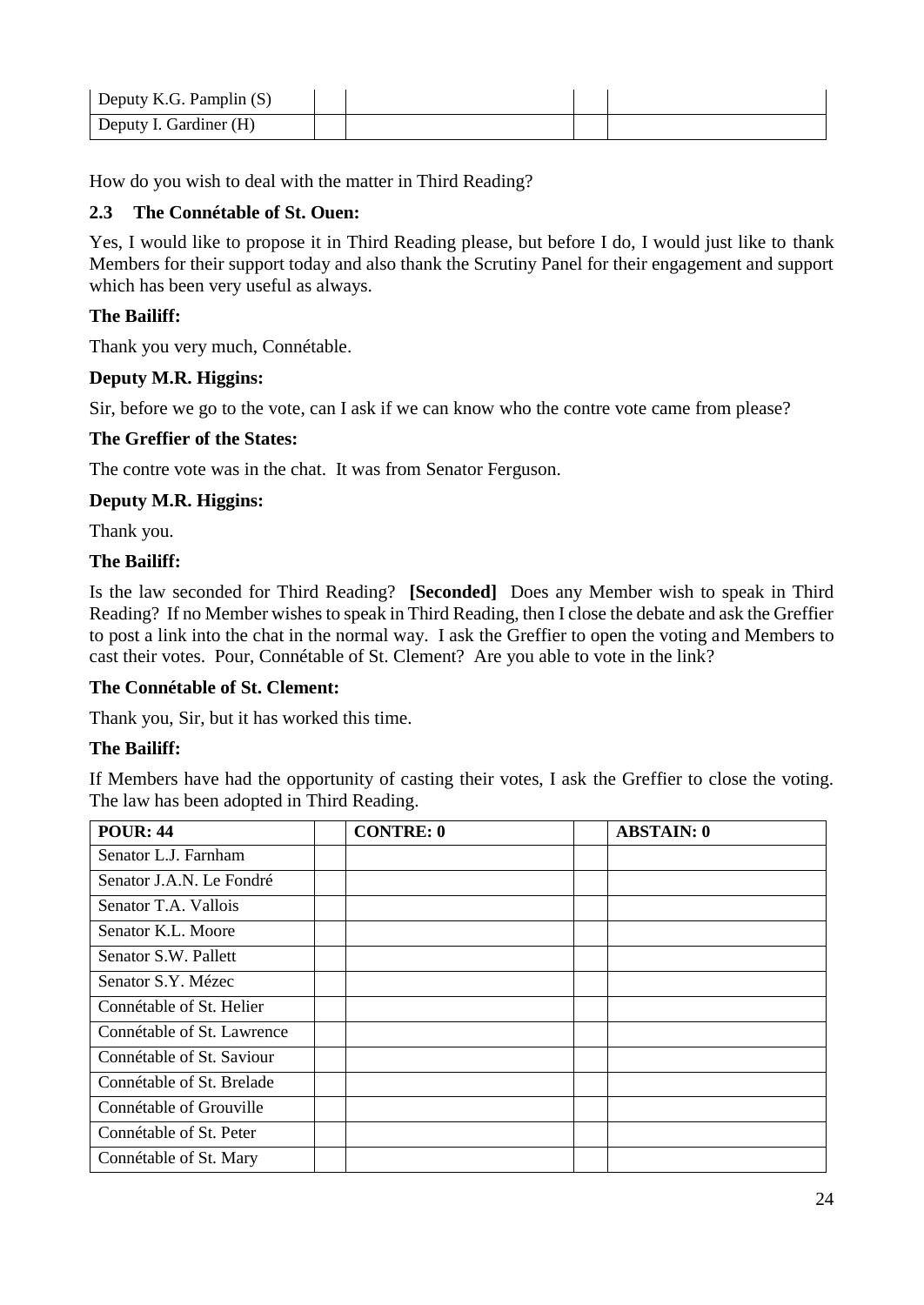| Connétable of St. Ouen     |  |
|----------------------------|--|
| Connétable of St. Martin   |  |
| Connétable of St. John     |  |
| Connétable of St. Clement  |  |
| Deputy J.A. Martin (H)     |  |
| Deputy G.P. Southern (H)   |  |
| Deputy of Grouville        |  |
| Deputy K.C. Lewis (S)      |  |
| Deputy M. Tadier (B)       |  |
| Deputy M.R. Higgins (H)    |  |
| Deputy J.M. Maçon (S)      |  |
| Deputy S.J. Pinel (C)      |  |
| Deputy of St. Martin       |  |
| Deputy of St. Ouen         |  |
| Deputy L.M.C. Doublet (S)  |  |
| Deputy R. Labey (H)        |  |
| Deputy S.M. Wickenden (H)  |  |
| Deputy of St. Mary         |  |
| Deputy G.J. Truscott (B)   |  |
| Deputy J.H. Young (B)      |  |
| Deputy K.F. Morel (L)      |  |
| Deputy G.C.U. Guida (L)    |  |
| Deputy of St. Peter        |  |
| Deputy of Trinity          |  |
| Deputy of St. John         |  |
| Deputy M.R. Le Hegarat (H) |  |
| Deputy S.M. Ahier (H)      |  |
| Deputy R.J. Ward (H)       |  |
| Deputy C.S. Alves (H)      |  |
| Deputy K.G. Pamplin (S)    |  |
| Deputy I. Gardiner (H)     |  |

### <span id="page-24-0"></span>**3. Chief Executive Officer - recruitment process (P.73/2021)**

### **The Bailiff:**

The next item is Chief Executive Officer - Recruitment Process, P.73, brought by Deputy Morel. The main respondent for this debate is the chair of the States Employment Board, the Chief Minister, in effect, and I ask the Greffier to read the proposition.

### **The Greffier of the States:**

The States are asked to decide whether they are of the opinion to request the States Employment Board to halt the recruitment process for a new chief executive officer (C.E.O.) and instead to extend the current interim C.E.O.'s contract until a date after the elections in June 2022 pending the completion and publication of a review into the appointment process for the former C.E.O. as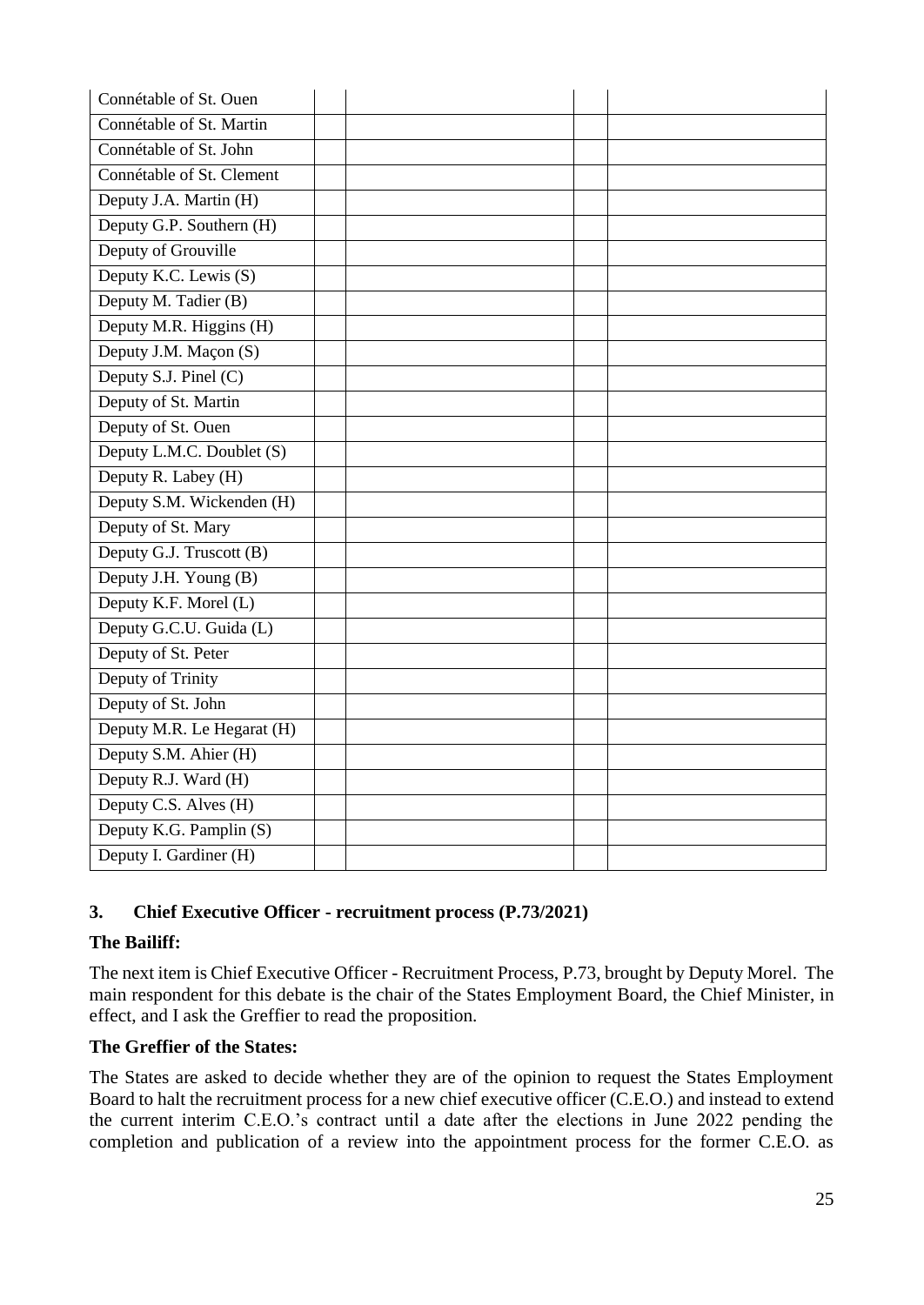recommended by the Comptroller and Auditor General and requested by the Public Accounts Committee.

### **Deputy K.F. Morel:**

Do you mind if I stand to make the speech?

### **The Bailiff:**

No, provided you can be heard. If you prefer to stand, that is within your ...

### <span id="page-25-0"></span>**3.1 Deputy K.F. Morel:**

Thank you. We shall find out. Well, I will start by saying I appreciate that this proposition has caused a great deal of consternation in some areas and I apologise for that and I will start therefore by saying to people the reasons that I have brought this proposition. So it is quite simple and perhaps too simple. I sometimes think my reasoning can be too simple. I, over the past 3½ years in this Assembly, have seen the public service and have seen instability. We have seen reported poor culture in terms of leadership. I believe we have seen cronyism. We have seen a diminishment of the status of this Assembly and we have seen a lack of understanding of Jersey.

### [11:15]

That, in my view, sums up the situation up until the appointment of the interim C.E.O. Following that appointment, those conditions that I have just mentioned were replaced by stability, a respectful culture and understanding of the role and status of the Assembly and very, very importantly, an appreciation of Jersey's unique culture. When I looked at that truly quite magnificent change, the main difference was the appointment of the interim C.E.O., and he is to be congratulated for that. So, in my mind, I was looking at a vastly improved situation within the public service, and I was grateful for that. I could not help but think, come June/July time: "Hold on, this gentleman has had a 4 or 5-month long job interview and he is proving to be extremely good." I knew, because S.E.B. had told us that they were undertaking a new recruitment process, that there was a recruitment process going on but of course versus a 5-month long job interview, that recruitment process would involve, at best and at most, a 5-hour job interview to be undertaken via Zoom or some other technological means. So it seemed to me, given that the civil service was that and it is this now and is in a much, much better place, why gamble with Jersey's future because there is no doubt, when you appoint somebody new, you could be going to better places but, as we have seen in the past, you could also be going to places which are not as good? In the last decade or so, we have seen 3 compromise agreements and so, in my mind and in those of many people in this Island - States Members, civil servants and Islanders - it seems to me that the best way forward was to stick with the interim C.E.O. because, and solely because, he appears to be doing such a good job. Why gamble when we are winning? We may win more with the new person but we may lose. I know that many States Members shared my concern that S.E.B. had pressed ahead so quickly with the appointment process particularly as it was doing so without having implemented the sixth recommendation, particularly, of the C. and A.G.'s report entitled "States Employment Board Follow-up - Employment of the Former Chief Executive." That sixth recommendation asked S.E.B. to undertake the proposed review of the original appointment process for the former C.E.O. as soon as practicable and implement the findings from that review in the recruitment and appointment process for the new permanent chief executive. The C. and A.G.'s report also said that S.E.B. had resolved in its meeting of 24th November that and I quote: "It is resolved to request one member of the S.E.B. and its independent H.R. (Human Resources) adviser to undertake a review of those aspects. However, that review has not been commenced and there is no reference to it in subsequent minutes of the S.E.B. The S.E.B. has now commenced the recruitment process for a new permanent chief executive. If any lessons are to be learned from the previous appointment process, it is important for the review planned by S.E.B. to take place as a matter of urgency." Of course, we know today that the recruitment process has all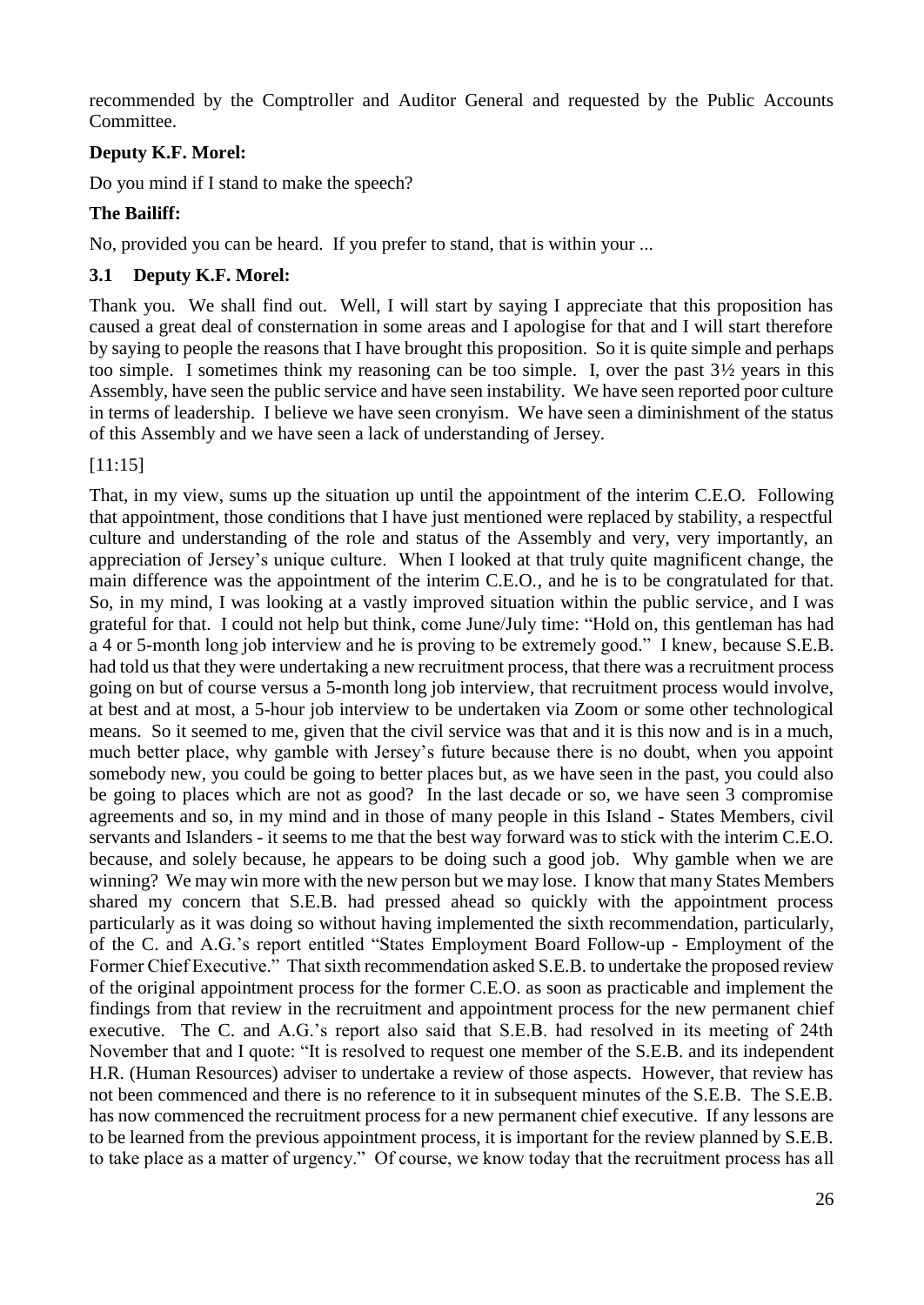but been completed and this review has still not taken place. The Corporate Services Scrutiny Panel's People and Culture review raises several issues, some of which should have been resolved before the recruitment process took place. These include identification of a conflict of interest concerning the Chief Minister in his roles as line manager for the chief executive and chair of the States Employment Board. The reports asks for an independent review of the conflict of these roles. The report also identifies shortcomings in the job description for the new chief executive. It goes without saying that these shortcomings should have been resolved before moving to offer the role and agree a contract. The report also highlights the fact that, within a few months of taking office, the new C.E.O. will be serving a new Government and quite possibly a new Chief Minister with different aims and objectives to the existing Government. The former C.E.O.'s own performance appraisal placed a focus on the importance of the relationship between the Chief Minister and the C.E.O. Common sense, in my view, dictates that given the success of the current interim C.E.O., S.E.B. should have waited until after the election in 2022 before commencing their search for a new permanent C.E.O. These reports show us that against a background of compromise agreements, civil service instability and a poor employment culture, S.E.B. has chosen not to learn the lessons of the past and has instead pressed on with its recruitment process regardless. It is in the face of these facts that I drafted my proposition, a proposition that, to my mind, amounted to good common sense and doing the right thing for Jersey. As I said, why gamble with the Island's future when we have reached a stable place? Now it is important to understand that, at the time of lodging, I did not know the identity of the preferred candidate as permanent C.E.O. and I made no effort to find it out because this proposition has nothing to do with that person. To be honest, when I wrote this proposition, that person could have been anybody. The leading concept in this proposition, as I have said and I will repeat throughout this speech, is why gamble? As I have said, when we gamble, we can win more and maybe this new C.E.O. will be even better but the flip side of any gamble is that you can lose it all, and that is a potential loss for the Island and not for any one of us in here or any group of us in here. If there is a loss, it is the Island that will feel it and this is what my proposition seeks to avoid. My view has always been that, given the excellent performance of the current interim C.E.O., we should ask him to stay on until at least after the election so we can provide stability during the instability caused by the installation of a new Government. These are unstable times and an election, while an exciting time, is an unstable time and after the election, as this Assembly changes and new people come in, we will then vote and install a Government that will be different. It is impossible to say how. It could be vastly different. It may be marginally different but it will be different and that is a period of instability. I believe the C.E.O. situation should have been a point of stability over that period of necessary instability. I think what may have been found interesting by Members of the Assembly and, if not by them, then surely by Islanders is that, at the time of lodging, I believe there was overwhelming support for this proposition. Indeed, I am unsure that, were it not for one particular piece of information, this proposition would likely succeed today. With that I now pause to ask the Solicitor General a question. Would he advise the Assembly as to what he believes to be the legal ramifications and situation created by this proposition were it to succeed? With that I will ask the Solicitor General for his advice.

### **The Bailiff:**

Are you able to advise the Assembly, Mr. Solicitor?

#### <span id="page-26-0"></span>**Mr. M. Jowitt, H.M. Solicitor General:**

Yes, of course. The recruitment of a new chief executive officer is governed by Article 26AA of the Employment of States of Jersey Employees (Jersey) Law 2005. That provision prescribes in law the process which must be followed - and I stress, must be followed - when recruiting someone to the post of C.E.O. It is couched in mandatory language. It requires the States Employment Board to request the Jersey Appointments Commission to nominate a commissioner or commissioners for the purpose of the recruitment exercise. Those people have a number of statutory obligations they must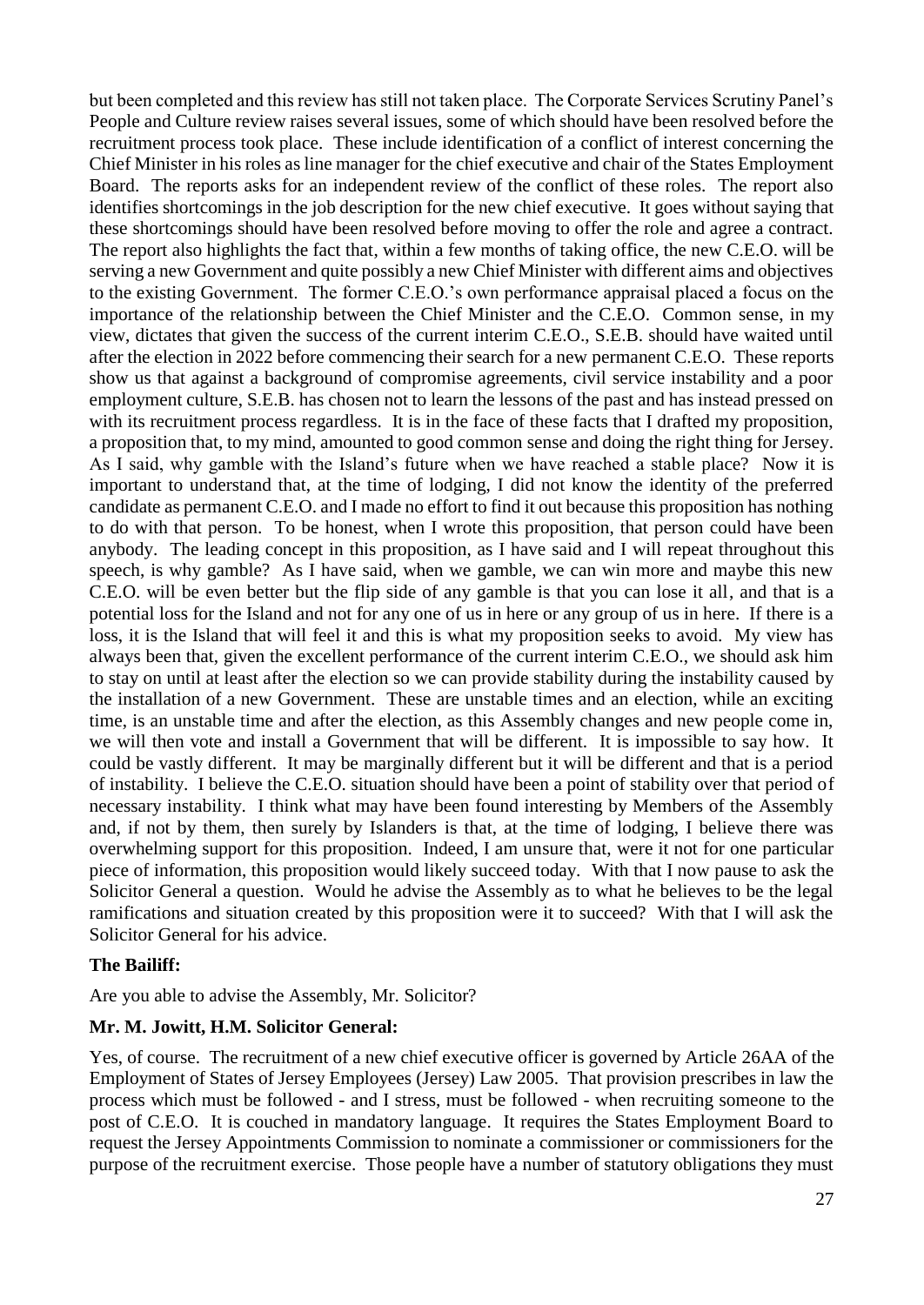fulfil. First, they must decide which candidates for recruitment shall be interviewed - and "shall" means the same as "must" - not maybe but must/shall be interviewed, which candidates following interview have met the required standard for recruitment - not "may have met" but "have met" - and then this, which is perhaps most significant of all, which candidate is to be offered the post. Not which candidate ought to be offered or which candidate ought to be recommended to someone else for appointment to the post but which candidate is to be offered the post. So the language is clear, the legal statutory obligation and power to effectively select the next chief executive officer sits with the commissioners appointed under Article 26AA. One other thing it says is that the successful candidate is appointed on merit. That is the process prescribed by law, a law which the Assembly enacted, I think, in 2017. Tellingly, the law creates no power of veto over the commissioners' appointment decision for anyone. It creates no power for anyone to review the appointment decision of the commission nor does it create any legal requirement on the commissioners to consult anyone. That is not to say in an appropriate situation it would not be appropriate for there to be consultation, simply that there is no legal requirement on the selection panel to do so. Once a successful candidate has been offered the post of C.E.O. by the commissioners, then Article 26AA is silent about what happens next. But what, I ask myself, must happen next if the legal selection procedure under 26AA is not to be frustrated or rendered nugatory without effect? What must follow, it seems to me, is this: the new C.E.O. must take up his or her post. Yes, a contract of employment will have to be signed first but that is a necessary step in giving effect to the selection decision made according to law under 26AA. The C.E.O. must take up post, otherwise the S.E.B. could simply ignore the selection made according to law and render 26AA without any effect whatsoever. This proposition, I am bound to say, and it is the opinion of the law officers, if adopted, and if acted upon by the States Employment Board, would entail them calling an abrupt halt to a lawful and legally-binding selection process prescribed by law. I think it would be fair to say, if colourfully, it would involve driving a coach and horses through the law. What might the legal consequences of S.E.B. doing that on the back of this proposition be? Well, in my view, the least speculative option would be a challenge by way of judicial review in the Royal Court. That challenge would not be without its difficulties. It might be argued, for example, on behalf of S.E.B., they would be the ones being reviewed, that this was a private law matter and not susceptible to judicial review at all. On the other hand, it might be said by any challenger, which could be the successful candidate but it could also be the Jersey Appointments Commission who would have *locus* to bring a review, they might say: "Well, no, this is a public law matter, the S.E.B. is a public body, the office of C.E.O. is a public office with substantial effects on the public generally" as I think Deputy Morel has just really explained. Perhaps significantly, the appointment process is prescribed by statute and it might be said those are all the hallmarks of a public law decision which you can judicially review. If it were reviewed, and reviewed successfully, that would entail the Royal Court concluding that the States Employment Board had acted unlawfully or unreasonably or with procedural irregularity. If that were the case, what order might the Royal Court make? The most obvious would be a mandatory order. The Royal Court would order the S.E.B. to get on and sign an employment contract with the successful candidate which of course would be precisely the opposite effect to what this proposition, if adopted, would call upon S.E.B. to do. Other options: suing for damages on the applicant's part or for discrimination are, in my view at this stage, altogether more remote and uncertain but erring on the side of caution, one would not rule them out at least as a possibility in these circumstances. But my professional concern as a lawyer, I think in the first instance, would be the possibility of a challenge by way of judicial review.

#### [11:30]

There is, I think, a distinction to be drawn between, on the one hand, a political debate about the timing of the selection process, which is what I take this proposition to invite, and, on the other hand, the effect in law of Article 26AA. Because in my view no amount of political debate about timing and whether there should have been consultation or whether things recommended by various people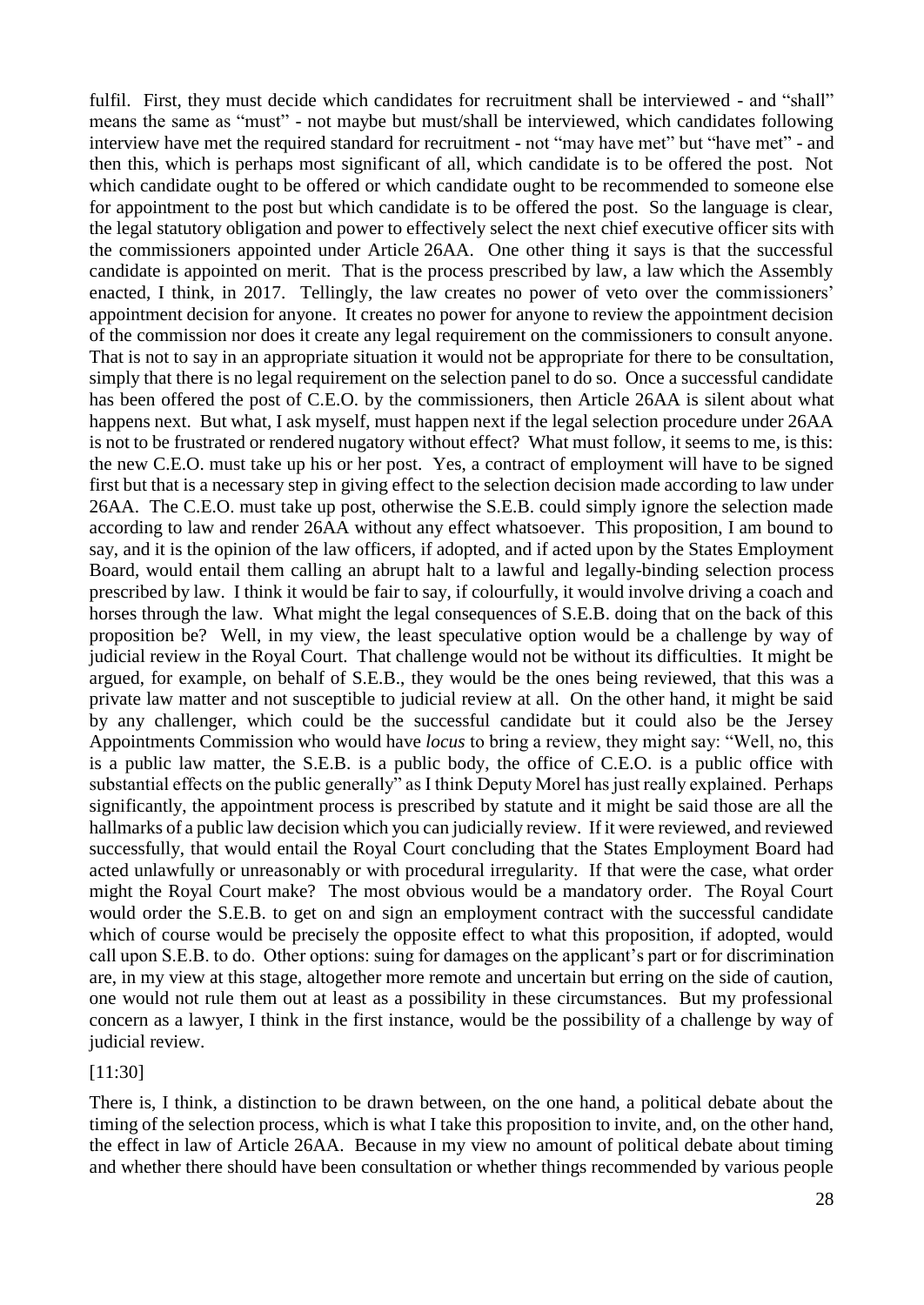should have been put in place beforehand, no amount of debate on those topics can now change or alter the legal nature of what has happened. Because, as a matter of law, a successful candidate has been selected according to law and this debate, it seems to me, cannot change that. Now whether there is political merit or not in the points that Deputy Morel makes, it is not for me to comment upon. What I can comment on as a lawyer is that whether or not there should have been consultation; whether or not various recommendations should or should not have been put into effect first are not things which can alter the legality of the selection that has been made. Nor are they things which, in my view, if there were to be a challenge in court, would be likely, I think, to persuade a court that S.E.B. had acted lawfully in pulling the plug on the process on the back of this proposition. I think a court would still come to the view that S.E.B. doing that was unlawful in all the circumstances. So I think there is a stark divide, if I may say so, between a consideration of political matters and the state of the law and the legal state of the decision that has been made. Public authorities here and elsewhere can and do from time to time act unlawfully. That is an occupational hazard of public decision-making but such unlawful acts usually occur in good faith and through simple error of judgment or a misapplication of legal principle. Occasions where a public body knowingly and quite wilfully decides to act unlawfully, as would, in my view, be the case here, ought to be vanishingly rare indeed, to the point of never happening. To act in such a way would, it seems to me, give rise to some genuine concern about the governance and the rule of law. I think I will betray nothing of a confidential nature if I say no law officer could ever advise anyone to disobey the law. If elected legislators do not care for a law, the remedy lies with them. They are able to repeal that law, they are able to amend that law, and they are able to pursue political avenues to express their displeasure at what may have happened. But what they ought not to do, in my view, is request someone else not to obey that law. So that is my advice and I hope it is to some extent helpful.

### **The Bailiff:**

Deputy Pamplin has asked for a point of clarification. I think it might be useful to hear from the Solicitor General with the totality of his advice before you continue with your speech, Deputy Morel. So, purely related to what the Solicitor General has said, Deputy Pamplin.

### <span id="page-28-0"></span>**Deputy K.G. Pamplin of St. Saviour:**

There was a lot the Solicitor General said that was really helpful but in the earlier part of his speech the Solicitor General made reference to the commissioners seeking advice or opinion. Could he just clarify what he meant by that because I missed part of it and it did not sound right to me. I hope that makes sense.

### **The Solicitor General:**

I am not sure I did say that. If I did, I did not mean to. The 26AA I think is what I may have been referring to and that simply provides the legal process which the commissioners must go through to select a person who is to be the next chief executive officer. The law does not make any provision for them having to seek legal advice, the law does not make any provision for them having to consult any third party. The point I was making was the fact that the law does not require them to consult, there is no legal obligation to consult, does not mean there might not be a pragmatic good reason to consult in any given case. It simply means that there is no legal duty on them to consult. I hope that clarifies it.

### **The Bailiff:**

The Connétable of St. John, you have a point of clarification for the Solicitor General?

### <span id="page-28-1"></span>**Connétable A. Jehan of St. John:**

Can the Solicitor General confirm if the law states when the process starts following the position becoming vacant or is that a decision purely for the States Employment Board?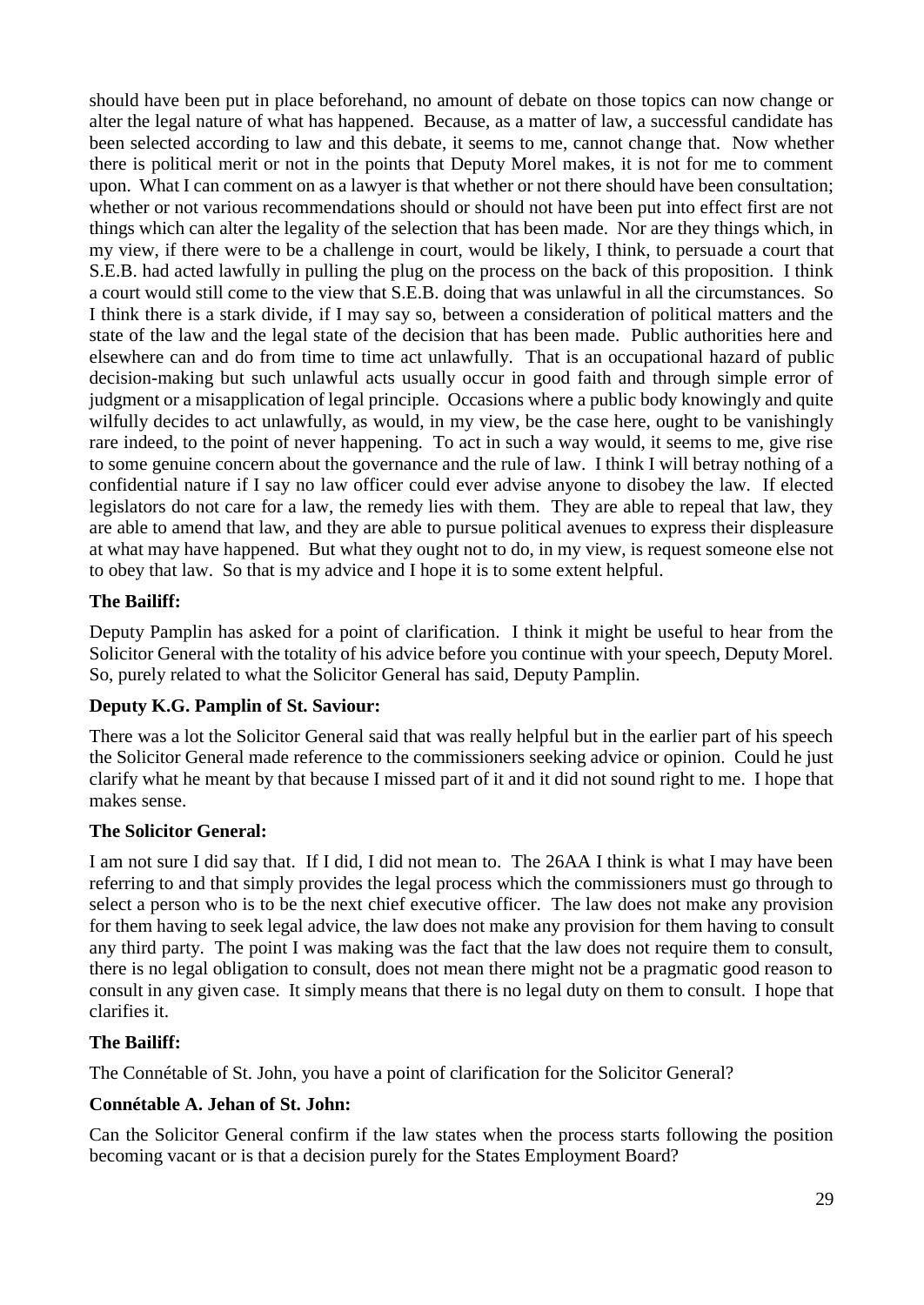### **The Solicitor General:**

The law does not provide any timeframe by which the process must be begun. It is a matter, it seems to me, for the States Employment Board.

### **The Bailiff:**

Deputy Young, do you have a point of clarification for the Solicitor General?

### <span id="page-29-0"></span>**Deputy J.H. Young of St. Brelade:**

The end conclusion of the Solicitor General's advice raised major issues for me. He pointed out the conflict between the legal position and this proposition which would mean that if we were to vote for it then, normally, that situation would be one of error, good faith and judgment. But what he said, I think, was that if we were to go ahead and vote this proposition, willingly and knowingly and act against the law, what that raises for me in my mind is, if people were to do that, what are the potential consequences of that? I know in the U.K. local authorities, if elected members were to do such things, there are serious consequences of that. So could he elaborate what that would effectively do? I think that is a really critical point. If Members go ahead and willingly and knowingly make a decision to vote for this proposition and disobey the law, I would like to know what he considers the consequences of that potentially could be.

### **The Bailiff:**

Could I ask if I am clarifying your question correctly in this way, Deputy Young? Are you asking the Solicitor General what the consequences would be for the Assembly if they voted for it or what the consequences would be for the States Employment Board if they acceded to the request of the Assembly as a result of that positive vote? Which was your question?

### **Deputy J.H. Young:**

Both of those things. I do not think Members would willingly want to get in the position where we deliberately disregard legal advice and I need to know the consequences.

### **The Bailiff:**

Very well, that is as far as I think we can go in a point of clarification. Can you assist with that, Mr. Solicitor?

### **The Solicitor General:**

I do not think there would be any legal consequences for the Assembly voting for this proposition. The legal consequences would be for the States Employment Board if they were to accede to it. The most likely one would be, in my view, a challenge by way of judicial review.

### **The Bailiff:**

Deputy Gardiner, do you have a point of clarification for the Solicitor General?

### <span id="page-29-1"></span>**Deputy I. Gardiner of St. Helier:**

There are recruitment processes that would not end with appointment for various reasons. As this proposition stands now, we are not opening the other recruitment process or will appoint somebody else, it is basically asking to stop the recruitment process. Is it a legal obligation from the point of the commissioner to finalise and appoint a person or is it their power to halt without signing the contract?

### **The Solicitor General:**

That is a good question. I think that the States Employment Board would have, in an appropriate case, a discretion. But it would have to be their discretion and it would have to be their independentlyexercised discretion not to sign a contract of employment following a successful 26AA selection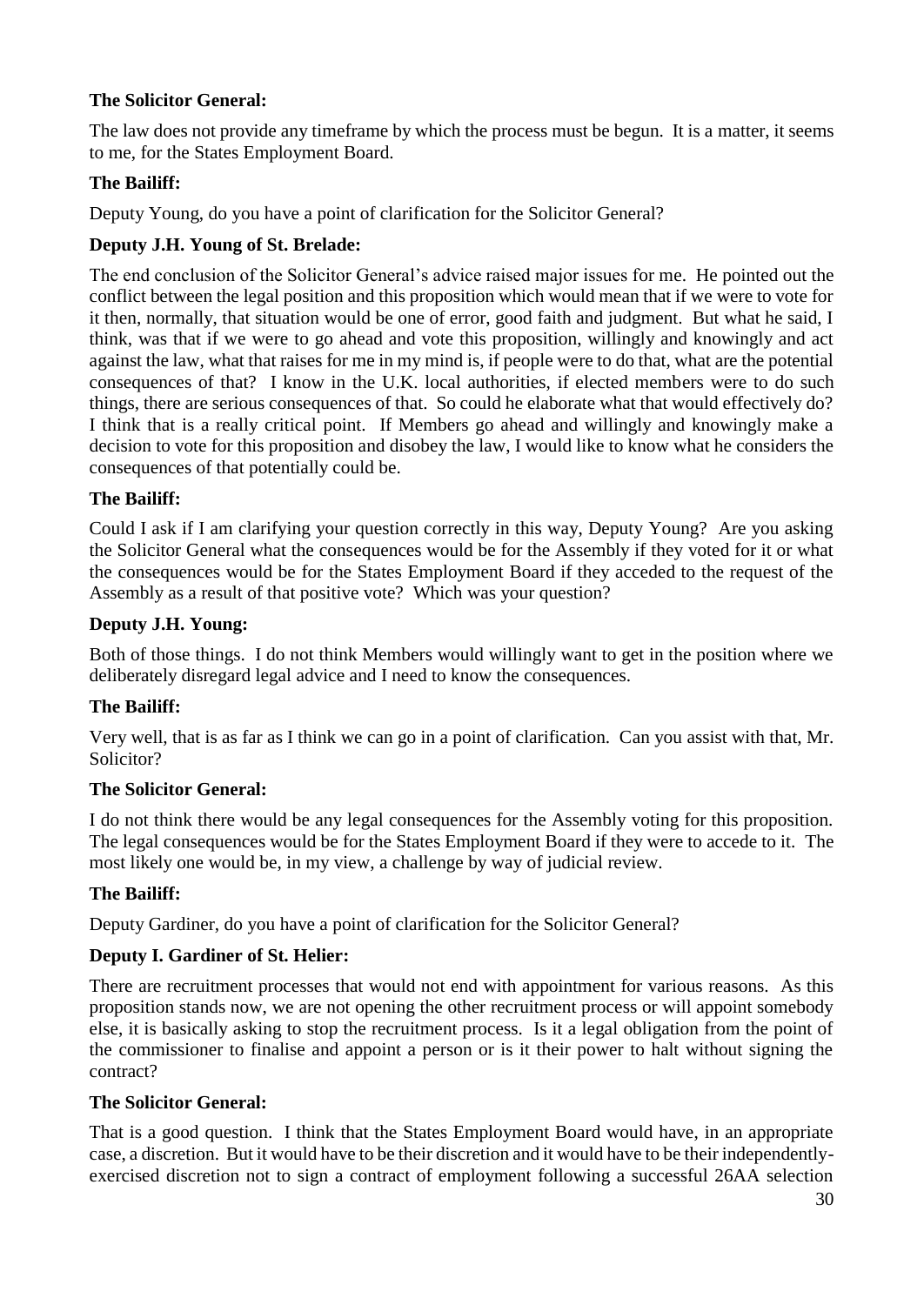procedure. But in very limited circumstances, for example, where it transpired subsequently that the successful applicant had lied in the course of the application or had withheld material information which would entitle the S.E.B. and, indeed the Appointments Commission, to say that that vitiated the 26AA procedure but it would be in those extremely limited circumstances. The anticipation must be where a 26AA selection has been made that the process by means of an employment contract will be completed within a reasonable time. That must be the expectation if the law is not simply to be, as I say, rendered nugatory. It seems to me tolerably clear that this proposition is suggesting a great deal more than just delaying for a short period. It has the hallmarks, as it were, of negating the selection process by kicking it into the long grass for many, many, many months indeed in such a way that it would be quite clear, to me at least, that proceeding in that way would be unlawful. I do not know if that helps clarify but that is my response.

### **The Bailiff:**

Deputy Ward, do you have a question?

### <span id="page-30-0"></span>**Deputy R.J. Ward:**

I think part of what I was going to ask has just been answered. But I suppose to understand, this is a process of recruitment, does the law define the end point of that process? So is it the signing of the contract itself, could it be determined as a verbal contract as being offered? Could it be that public knowledge in some way defines that there has been an end process there? Is that within the process itself? I think it is just an understanding of if there was a delay to the process which has ended, what is the end point of that process? Does that question make sense? I completely understand if it does not?

### **The Solicitor General:**

No, it does make sense. The answer is, I think I explained earlier, that 26AA is silent as to what happens after the successful candidate has been offered the post. It seems to me that if 26AA is to be of effect, the post must be taken up within a reasonable time. It must not be denied to the successful candidate for arbitrary reasons, one of which would be any of the reasons, I am bound to say, in my opinion, that appear in this proposition because they are political reasons, and 26AA is about the independent selection of the next chief executive officer. One would therefore expect the C.E.O. would take up post within a reasonable time. A condition precedent to that might well be the signing of a written contract. In most instances, and I have not been privy to the process, one would expect a very senior appointment of this sort, where the job is offered, to be expressed to be subject to contract. That may well be what happened here but of course a contract can arise orally. It would be unlikely if such were the case here, I know not, but, yes, a contract could arise orally. But the point at which the deal is done, so to speak, is the point at which contractual relationships arise but you cannot divorce the contractual relationship from the 26AA process. Either 26AA means what it says or it does not and if it means what it says, it has to be followed. The candidate who is offered the post pursuant to that process has to take up the post. If for any, as I say, arbitrary or inappropriate reason that is frustrated, that would involve the S.E.B. in unlawfulness.

### **Deputy R.J. Ward:**

Thank you for that, it really helps. The offer, the point of offer is something that could be wrangled - that is the wrong word - about later if that offer was being seen to be withdrawn. So that is a verbal offer ... I think it is that finality point of where the offer is made that I am trying to understand.

### **The Solicitor General:**

The finality point would not be the offer, at least in terms of the candidate, because the candidate could say: "Well, thank you very much, I have changed my mind, I do not want the job after all." But where the offer is made and the candidate wishes to accept it, then the legal process, it seems to me, is binding and that candidate must take up post.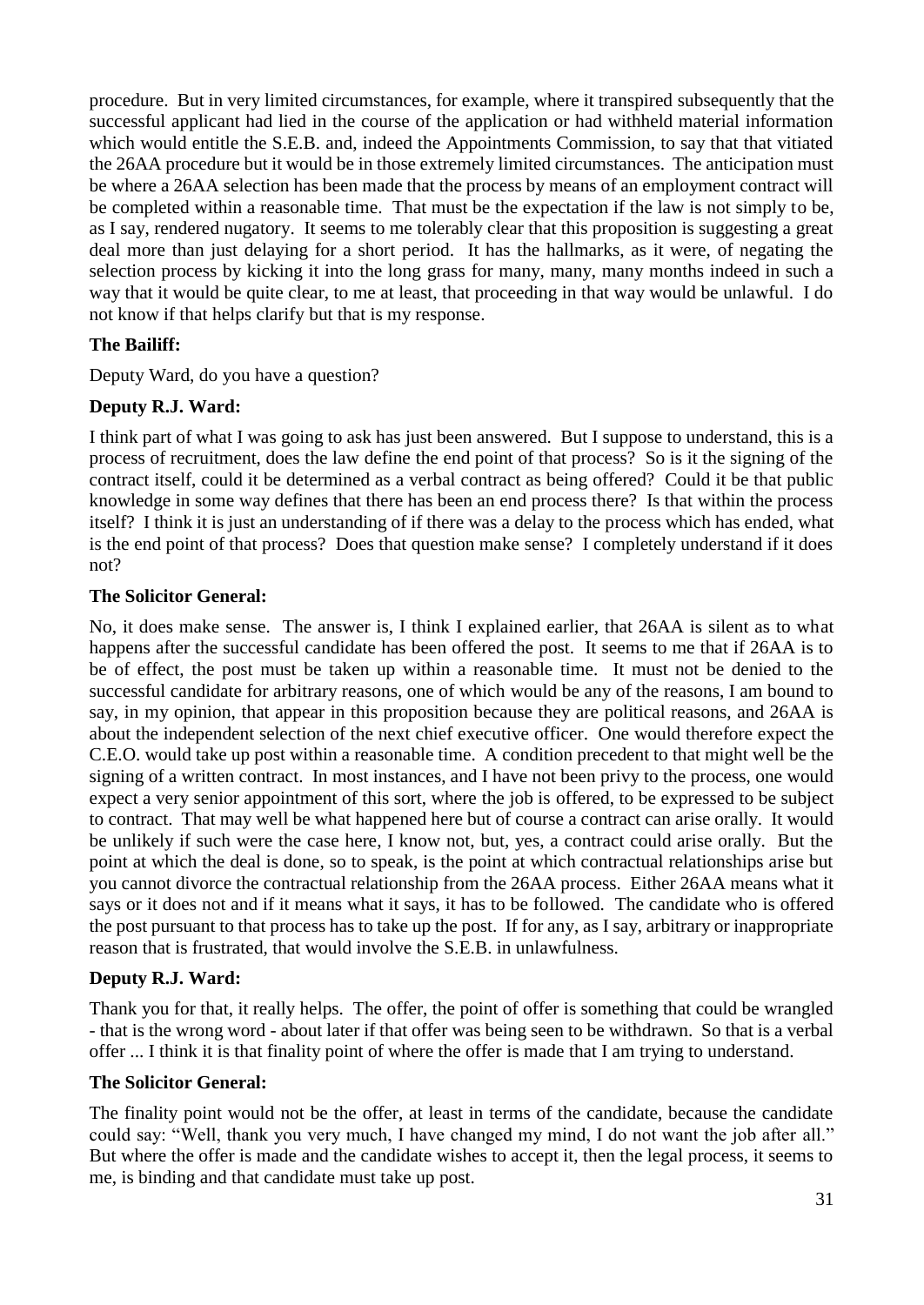### **The Bailiff:**

You have a further question, Connétable of St. John?

### <span id="page-31-0"></span>**The Connétable of St. John:**

Can the Solicitor General confirm whether or not a signed heads of terms would be contractually binding?

### **The Solicitor General:**

I do not know immediately the answer to that. The way I think these things happen is that the job offer is made, usually it is expressed to be subject to a written contract. There are then heads of terms which set out the ambit of the contractual arrangements which are agreed and then there is the contract of employment which follows upon those agreed heads of terms which gives legal effect to and creates a binding agreement between employer and employee. That is how I think it happens here.

### **The Bailiff:**

Very well, do you wish to continue with your speech, Deputy Morel?

# **Deputy K.F. Morel:**

Can I ask a further question of the Solicitor General?

### **The Bailiff:**

Yes, please do.

[11:45]

# <span id="page-31-1"></span>**Deputy K.F. Morel:**

I apologise to the Solicitor General for putting him on the spot like this; really, they are just clarifications. First of all was, which body owns the recruitment process? In my understanding from what you have said, S.E.B. starts the recruitment process by asking the Appointments Commission to undertake it but then the ownership of that process, the sole ownership of that process, is with the Appointments Commission. Am I correct in that?

### **The Solicitor General:**

Yes, I think that is correct, subject to the one caveat I made, which is that where subsequently something emerges that is really to the successful candidate's detriment, then S.E.B., in my view, would have a discretion to say: "Well, we are going to call time on this application." But the Deputy is quite right, the S.E.B. begin the process by requesting the commission to appoint a recruitment panel. It is then for the recruitment panel entirely to own the selection process. It then goes back to S.E.B. for the agreeing of the minute details of the employment contract.

### **Deputy K.F. Morel:**

One last question which is, should my proposition succeed today, Solicitor General, are you able to give us a sense of how you feel you would advise S.E.B. in light of that?

### **The Solicitor General:**

I can only repeat what I have said already, I do not think it will surprise anyone if I say a law officer of the Crown could not advise someone to act unlawfully.

### **Deputy K.F. Morel:**

With that, if you do not mind, I will resume my speech. I would like to thank the Solicitor General for his help. While utterly deferring to the Solicitor General and his legal knowledge, personally I do not agree with all of that advice in my reading of the law but that is irrelevant. I know that the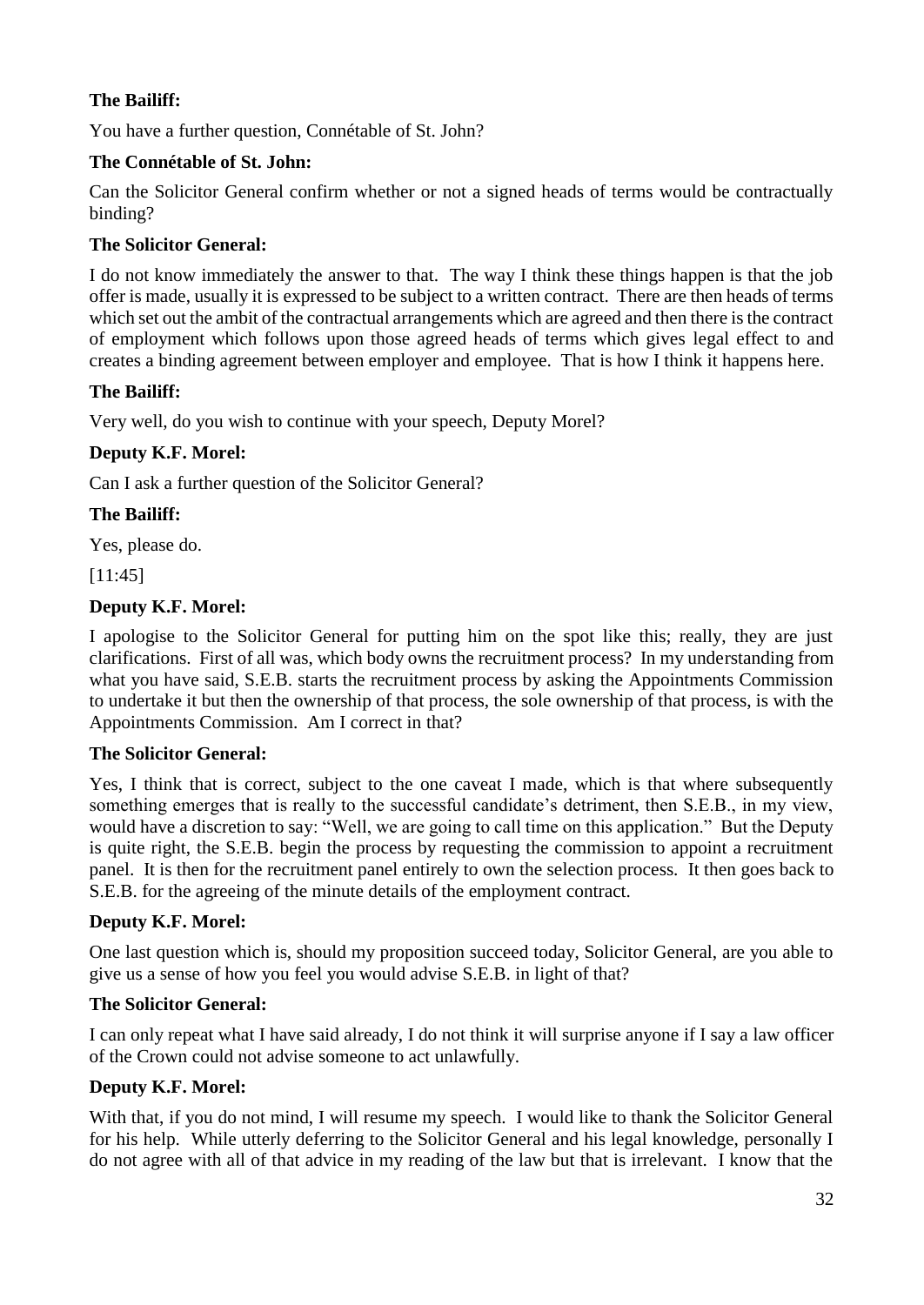Solicitor General's words will cause the clear majority of States Members to cool their support for this proposition for he is saying, or what I believe he is saying, is that my proposition is asking for S.E.B. to undertake something that is illegal. However, while I may disagree, I do not see in the relevant law any suggestion that the Assembly cannot halt the recruitment process which, in my mind, is something that is not politicisation. It is pragmatic; it is pragmatic realism, in fact, but the Solicitor General's advice suggests otherwise and I know the majority of States Members will listen to it. This advice also raises, however, a much more significant issue, one that was pertinent to Senator Mézec's proposition of censure, and that issue is the primacy of this Assembly. We have a situation in which the S.E.B. cannot only ignore the Comptroller and Auditor General's recommendations but is also exempt from acting according to the will of this Assembly. This concerns me deeply and explains in large part the reason I voted for Senator Mézec's proposition, in fact, almost wholly; it is the sense of the powerlessness of this Assembly in an increasing number of areas. If, for no other reason, I believe this proposition has done everyone a favour in highlighting that. I agree that recruitment processes should be fair and free from political influence in the selection of a candidate but that does not mean the sovereign political body that is this Assembly should be rendered impotent in terms of choosing whether or not to start or stop a process of recruitment in any area of the civil service but most particularly in terms of the chief executive officer. Perhaps if I believe that S.E.B. and the Appointments Commission had overseen fair and transparent recruitment processes during the time I have been in this Assembly, then maybe I would be grudgingly willing to accept the primacy of S.E.B. in this matter. But, in my eyes, I have seen cronyism, the cronyism that I referred to at the beginning of this speech, as proof that the processes currently being used and overseen by the Appointments Commission are clearly insufficient. On top of this, we have all seen and all heard of the constant choosing of U.K. candidates over Jersey candidates resulting in a situation whereby among the entire senior leadership of the civil service - and I am referring there to director generals and above - there is, to my knowledge, not a single person born in Jersey serving in one of those positions. The consequence of this is that the culture of the Government's administration is divorced from the culture of this Island. I also have evidence-based reasons to believe that the interview process used in the C.E.O. recruitment had flaws. I will not go into those here for it will be unfair and unwise. However, this evidence raises serious concerns in my mind about the conduct of the Appointments Commission. I believe it is important that this Assembly stops ignoring the deficiencies exhibited by the bodies of the S.E.B. and the J.A.C. (Jersey Appointments Commission) in terms of recruitment processes but those issues, as much as I and others in this Assembly want them, and want to get to the bottom of them, they are not the reason I brought this proposition. As I said previously, the reason I brought this proposition was to continue the stability and improve culture that this interim C.E.O. has brought to the public service. But it is clear that between the advice of the Solicitor General, the P.R. (Public Relations) campaign that was undertaken by the Government in the last few days, that I and, by extension, this Assembly have been put into a no-win situation with regard to my proposition. If in the extremely unlikely event that this proposition were to succeed, then either the States Employment Board will pause the recruitment process and extend the current C.E.O.'s contract as the proposition requires, but by doing so it would put the interim C.E.O. into the position of working with a Chief Minister who does not believe he should have the role. I do not mean that in terms of ability, I just mean in terms of the processes that have been undertaken and believe that we need to move on to the new C.E.O. That is something which is not good for Jersey and could lead to unintended disfunction within the civil service thereby creating the possibility that the next 9 months of recovery from COVID could become wasted. Alternatively, the S.E.B. could ignore the will of the Assembly and continue with the appointment process, and is likely to be advised to do that, in which case, despite succeeding, this proposition will still have lost. Some might say: "Well, if S.E.B. ignores the will of the Assembly then a vote of confidence should be brought against it." Now, some may believe S.E.B. may well be worthy of a vote of confidence but I have to say that when torn between the Assembly and acting illegally, S.E.B. will be in an impossible position and so such an action in this very limited place would certainly not be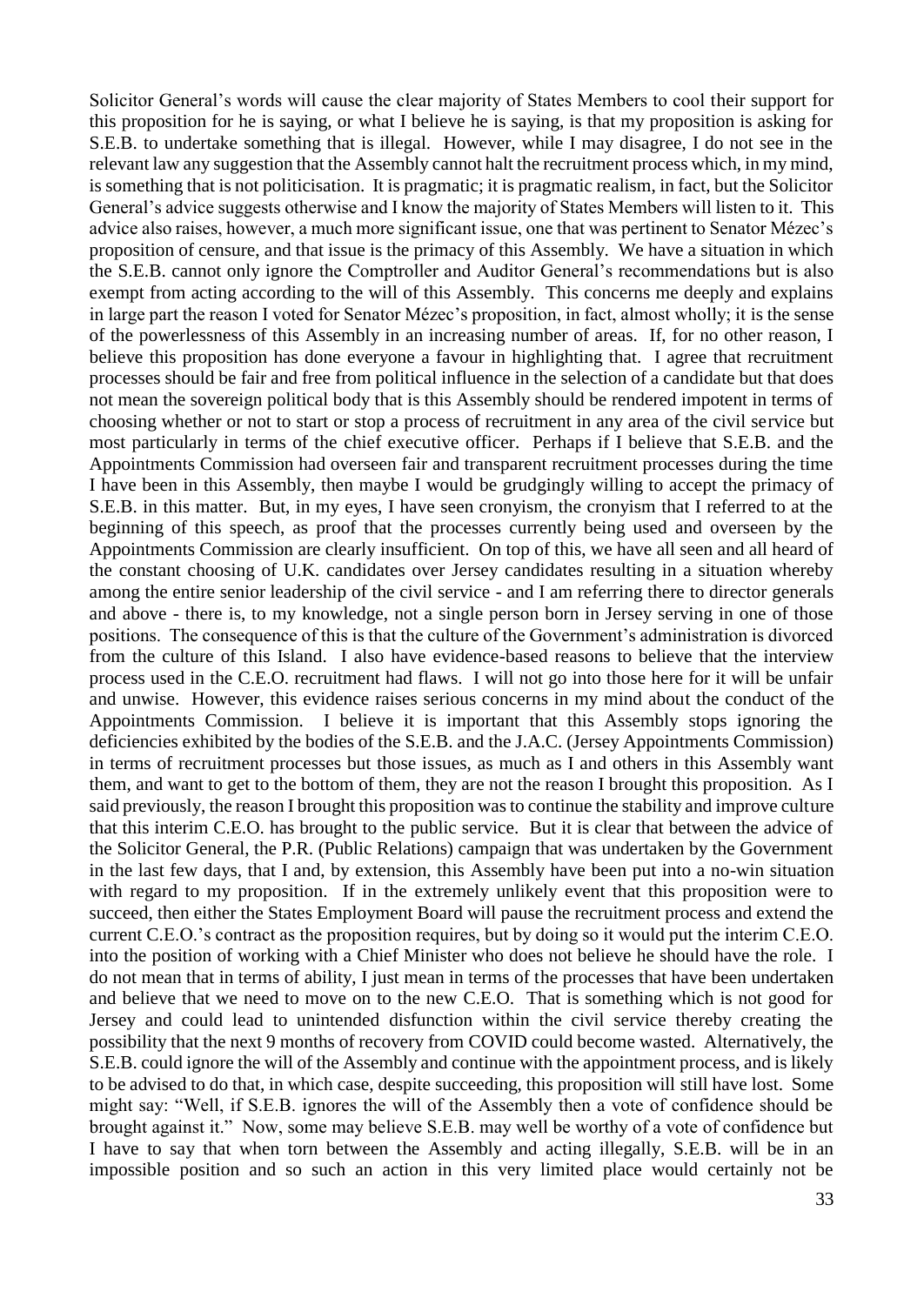appropriate. Sometimes you have to know when the cause is lost and in the case of this proposition that, I believe, is firmly the case, not just in terms of the number of votes, which I believe following the advice of the Solicitor General would be impossible to achieve, but also in terms of the consequences of those votes, particularly if this proposition were to succeed. In this situation I have to ask myself: what is the right thing to do for Jersey? Sadly, and with great regret, given the analysis above that I have laid out, to continue with this proposition would certainly be going against what is best for Jersey and indeed could harm the Island, harm this Government, harm this Assembly and harm S.E.B. Do I think S.E.B. has acted entirely in the interests of the Island by continuing with this process, by starting the process so soon? No, I do not. By starting the process in advance of undertaking the C. and A.G.'s recommendations, certainly not. I also have to have regard to the 2 individuals now involved in the role of C.E.O. I have to be aware that the ensuing debate could cause them harm and, knowing that my cause is lost, whichever way the result goes, I cannot in all good faith subject those 2 individuals to the chance that their reputations are harmed in any way. I know that many States Members have deep concerns about the States Employment Board, the Jersey Appointments Commission and the recruitment process, not just for the C.E.O. but across the organisation. With that in mind, I have asked the Chief Minister as chair of S.E.B. to agree to hold a questions session with all States Members, that is, a questions session between S.E.B. and States Members, in which we can ask S.E.B. about any relevant subjects. I think this is a vital way to begin to hold S.E.B. to account. In addition, I will request the C. and A.G. to review the recruitment process of the new C.E.O. as it is being undertaken this year. Whether she chooses to do that or not is entirely in her gift. From there, we States Members will be able to bring the much-needed reforms to S.E.B., which in many Members and Islanders' eyes is not a body that is succeeding. We must also look at the Appointments Commission. In my view, it has overseen the cronyism of the last few years, something which it is expressly meant to prevent. In my eyes, it is failing. It brings me no satisfaction to withdraw my proposition but for the good of the Island, I must do so. I apologise to those Members who have prepared for this debate but I hope they understand. I also apologise to those Islanders who see the problems with S.E.B. and J.A.C. and who hoped that this proposition would help deal with those. To those Islanders, I say this: this proposition was not designed to deal with those failings. It was always and solely about avoiding an unnecessary gamble. Other future propositions will have to be used for reform of S.E.B. and reform of the J.A.C. I would like to finish by saying that we must welcome the new C.E.O. and help her lead the civil service with the humility and skill that this Island expects. I would also like to recognise the excellent work of the interim C.E.O. He has shown us all how the civil service can be led, he has set an example and a benchmark which must be followed. **[Approbation]** He has gone about this work with a true understanding of what it is to be a servant of the Government, the Assembly and this wonderful Island. I ask the Chief Minister to continue working with him productively and to do everything to ensure that there is no instability in the handover to the new C.E.O. and a new Government next year. I hope my thoughts on this complex situation have been understood by the Assembly and Islanders. I am sorry to have to do this but I must withdraw my proposition.

#### **The Bailiff:**

Very well, Deputy, thank you very much. You are entitled to withdraw unilaterally your proposition and it is accordingly withdrawn.

#### **Senator J.A.N. Le Fondré:**

Sir, may I say a couple of words?

#### **The Bailiff:**

I am afraid not, there is no *locus* for doing so, Chief Minister.

#### **Deputy J.A. Martin:**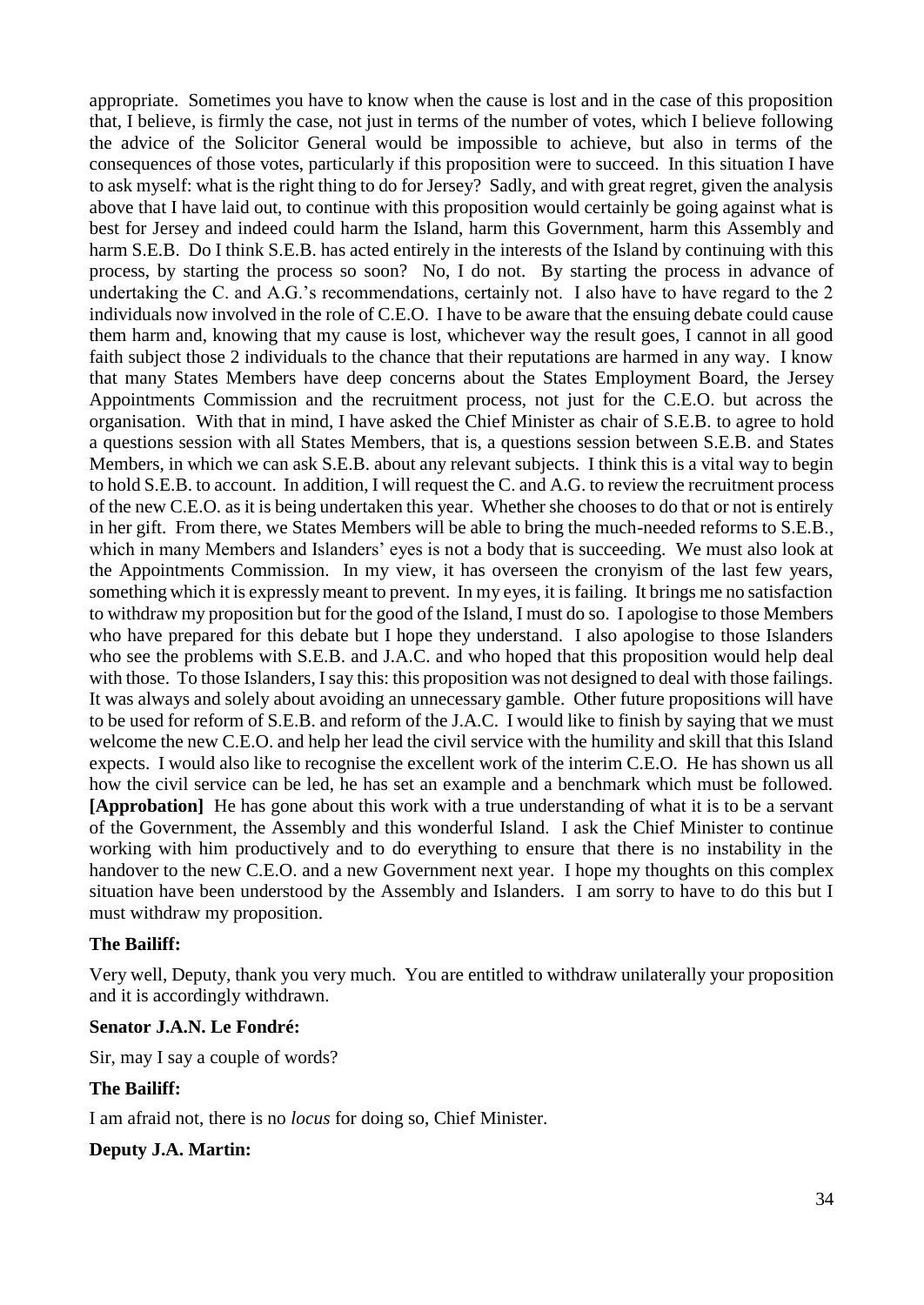I did ask for a point of clarification.

# **The Bailiff:**

I am afraid, if the debate had been taking place and would have continued you would have had a point of clarification.

## **Deputy J.A. Martin:**

Well, the Deputy made some very disparaging, I think, even really terrible remarks about the S.E.B. acting illegally or cronyism.

# **The Bailiff:**

No, I am sorry, there is no *locus*. The Deputy has made a speech which was not, to my mind, contravening Standing Orders and he has, as he is entitled to under Standing Orders, withdrawn the proposition. A Member can withdraw the proposition any time prior to the opening of the debate and that only takes place after it has been seconded, so that is the position, I am afraid. A point of order, Deputy Young?

# **Deputy J.H. Young:**

Yes, I understand your ruling on this but obviously we have gone through a period where the Solicitor General was asked to advise on quite a lot of very substantial points promoting comments from Members. I really do wonder whether there should be some way in which Members can express their views on this, not on the proposition, but where this leaves us, frankly, in a mess procedurally on it.

# **The Bailiff:**

There is, of course, always a mechanism of seeking an in-committee debate on any particular subject. But the business of the Assembly, as it is presently constituted, as it is presently dealing with matters, is to resolve propositions and this is a proposition which has now been withdrawn. I see no difficulty if you wish, or any other Member wishes, to bring a proposition for an in-committee debate on general matters relating to the functioning of S.E.B., then there is no reason why it should not do so but I do not think the context in these circumstances ... there cannot simply be an open forum for Members to stand up and express their points of view. A point of order, Deputy Tadier?

# **Deputy M. Tadier:**

I think it is a point of order, or maybe procedural, but could you confirm that if the Chief Minister wishes to respond in some way he has the avenue of lodging a statement to the Assembly which can then be questioned if he feels the need to respond?

# **The Bailiff:**

That is procedurally correct. Provided the notice provisions are complied with, then the Chief Minister can make a statement in his capacity as chair of the S.E.B. and he can be questioned by Members for a 15-minute period on it.

# <span id="page-34-0"></span>**4. States Meetings: Move to a 3-week cycle (P.74/2021)**

### **The Bailiff:**

The next item is States Meetings: Move to 3-week cycle, P.74, it is a re-issue, lodged by the Privileges and Procedures Committee, and I ask the Greffier to read the proposition.

### **The Greffier of the States:**

The States are asked to decide whether they are of opinion to refer to their Act of 25th September 2020, which authorised the trial of a 3-weekly sitting cycle of the States during 2021, and to agree that meetings of the Assembly should in future follow a 3-weekly cycle, with meetings in 2022 to be held in accordance with the schedule of dates contained in appendix A of this proposition.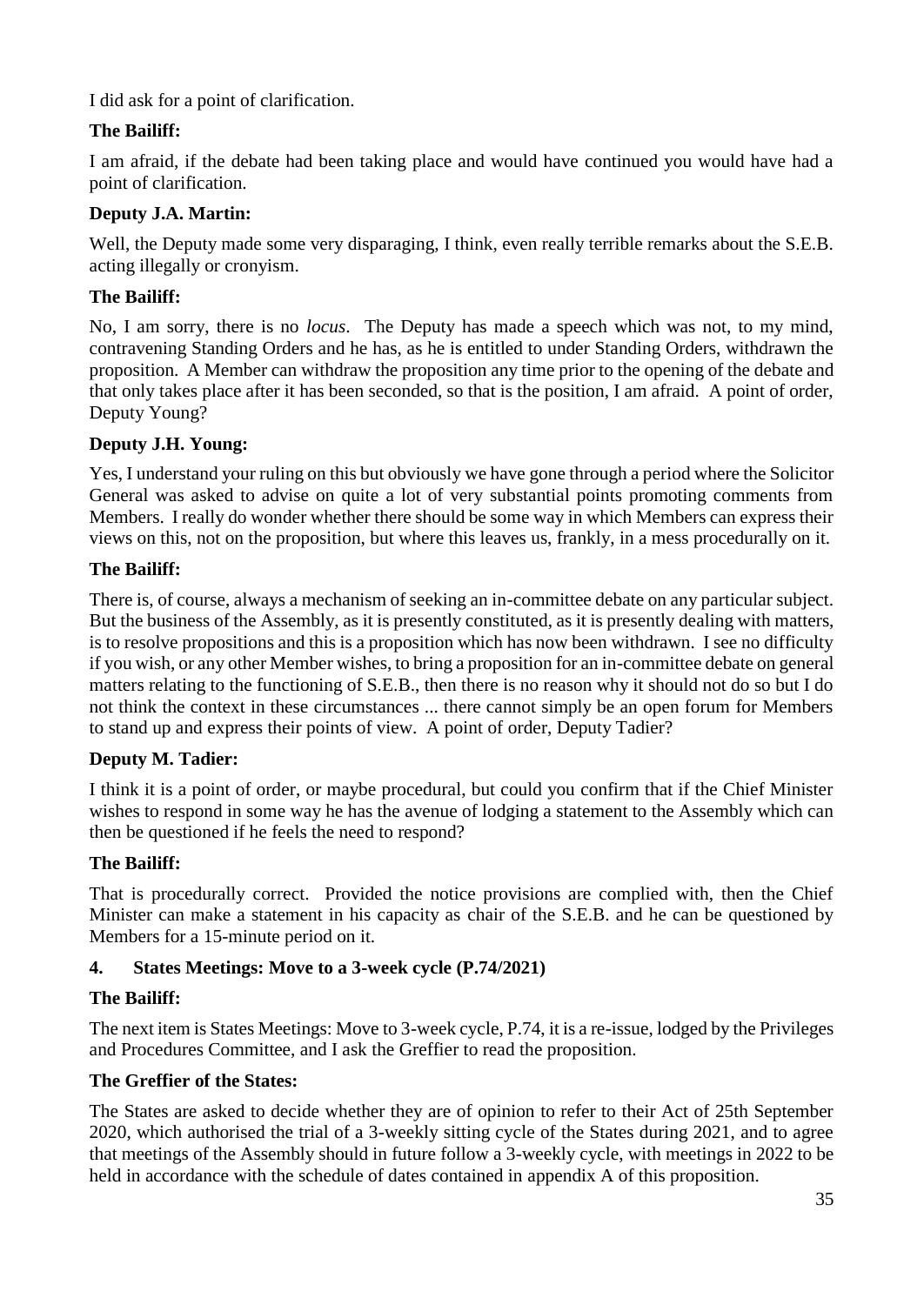#### [12:00]

### <span id="page-35-0"></span>**4.1 Deputy C.S. Alves of St. Helier (Chair, Privileges and Procedures Committee):**

This proposition proposes that meetings of the Assembly should in the future follow a 3-week cycle. Members will recall that in 2020 the Assembly agreed to enter into a trial period for a 3-weekly sitting cycle for States proceedings. Part (b) of that proposition requested P.P.C. to bring forward for debate any proposals to permanently alter the frequency of future States meetings, having monitored the impact of the trial. The committee had previously agreed to undertake a consultation exercise at the 6-month stage in order to ensure a sufficient period of time had passed for Members to take an informed view on the new model and in order to gather measurable data. Members will see that they have recently received an email this morning. I apologise for the delay in that but the paper has been circulated to States Members and sets out the data that we gathered, which includes a range of statistics over the years from 2015 to 2021. Our consultation involved writing to the Council of Ministers, Scrutiny Liaison Committee, Comité des Connétables, and the interim chief executive for their views. We also sent out a survey to Members asking a simple yes or no question of whether the 3-week cycle should become a permanent fixture for the States meetings. The survey also provided the option for Members to add any comments they wished to make. In terms of the survey results, 25 Members responded in total: 14 in favour of the 3-week cycle and 11 were against. In addition, the committee received a range of views both for and against the 3-week cycle. On behalf of P.P.C. I would like to thank all of those who responded to the consultation and for taking the time to provide comments. Unfortunately, the main outcome was that it did not result in a clear direction from Members as to whether to continue with the 3-week cycle or revert back to the 2-week cycle. The feedback we received was that some Members believed the 3-week cycle enables more time to prepare for sittings and for Scrutiny and constituency work in the weeks between sittings. On the other hand, some Members believe that the 3-week cycle has reduced the accountability of Government to both the Assembly and the public. In terms of Scrutiny, one panel fed back to us that the 2-week cycle offered more opportunity to correlate propositions at a faster rate than the 3 weekcycle. Given the almost 50/50 split in views, we decided to lodge this proposition so that Members can debate the matter and reach a conclusion as to the preferred way forward. Members will have seen that the proposition includes a schedule of meetings for 2022 for both a 2-week cycle and a 3 week cycle and we hope that this will assist Members during the debate. If the Assembly votes to reject the proposition, we will remain on the 3-week cycle for the rest of the year, as has been agreed, and revert back to a 2-week cycle next year. In terms of the Standing Order amendments that were made to the systems of both oral and written questions, P.P.C. will revisit these should Members reject this proposition. We will consider whether or not they should remain in place or whether they should revert back to how they were before the 3-week trial was implemented. Following the debate today and its outcome, P.P.C. will present a confirmed schedule of meetings for 2022 before the end of this month. I make the proposition.

### **The Bailiff:**

Is the proposition seconded? **[Seconded]** Does any Member wish to speak on the proposition?

### <span id="page-35-1"></span>**4.1.1 Deputy R.J. Ward:**

I just wanted to say a few things; I was hoping other Members would say a few things on their opinion on the 3-week cycle. First of all, I think there is an irony of the consultation on whether it worked, getting so little response, because people are probably so busy and not sure as to what they judge it on in such a short time, so I think that is a really difficult one. That is not to blame anybody for that, it is just the reality of what has happened. I did not vote for the 3-week cycle before and I think the reasons why I did not have not changed that much. One is that there does certainly seem to be a loss of accountability for Government. We have a short time for questions, we have questions without notice, of course, and we question the Chief Minister for 15 minutes once every ... well it says a 3-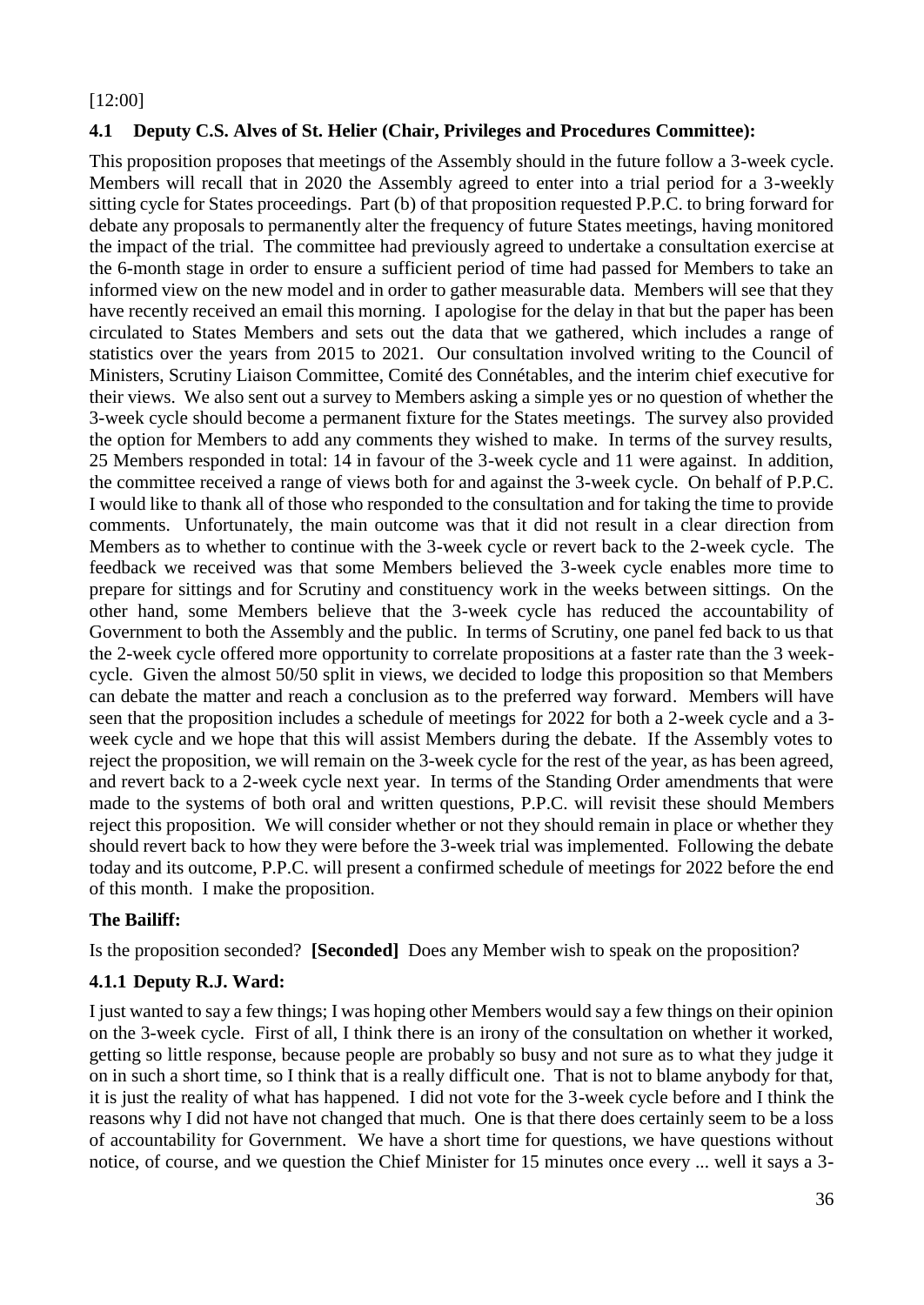week cycle but sometimes those gaps in between can be much longer than 3 weeks. With half terms and Easter breaks and so on, it can be 4 or 5 weeks. One of the issues we have on this Island is not engaging people in the processes of this Assembly. I do not think we are going to improve that by having less engagement in the processes of this Assembly publicly. Scrutiny, of course we want more time for Scrutiny, and I would praise Scrutiny Panels and certainly praise those who take the extra work of chairing a panel because it is an enormous amount of extra work. Yes, we certainly need more time to do that. But what I am fearful of in supporting this is that we will feel that we have addressed the issue of how to improve the amount of time we have to serve constituents, undertake Scrutiny, scrutinise the Government and question Government, simply by giving more time in between sittings when - I suppose the phrase is - the elephant in the room that we have never addressed is the massive inequity in resourcing between those that are provided for our Government and Ministers and that itself may not be adequate. I would suggest if you want a Ministerial Government to do a good job, it has got to be given the resources to do that; I have no problem with that. That makes it more accountable and then people can make judgments as to whether they want that Government or another one. But as a non-Executive Member, a Backbencher away from Scrutiny - and I will come on to Scrutiny in a moment - there are zero resources for us to undertake. I think the only way in which you are going to improve that is to have proper constituency resources for Members who are elected so that your constituents know where you are and can get help. Those should be staffed constituency offices so that every member of your constituency knows where you are and can go and ask for that help. I think that unless we address that issue, the issue of just giving simply more time between sittings could be seen as a solution to a problem that is not being solved. Therefore, we should not conflate these 2, i.e., this is why supporting this does not solve the issue that I believe it is intended to solve. That is why I make that point. I have an issue with the written questions as well which seem to have, to a large extent, disappeared into the ether. I had a conversation with a Member of the Assembly today who I have put a question into who said to me: "We are getting your answer to you. I am not sure when they are due" and I said: "I am not sure when they are due either, it would just be nice to have an answer. Thank you very much." It was a very polite conversation but I think the process of written questions and when they are coming back to us and, most importantly, publicly, has not been addressed. Indeed, if you go on to the States Members' website and look at the questions that are asked, only the first 20 questions that you have asked as written questions are there. So, that issue has not been addressed either. A 3-week cycle may be a great idea if, in the background, we had a much more open accessibility and engagement from the public so that every piece of work that we do in this Assembly can be seen, can be examined, can be scrutinised by the public to see whether we are doing the work that people think we should be doing. I, for one, if I am honest, get fed up with some comments, which are made just jokingly, I am sure: "Oh, what is it that you do?" Because I think myself and other Members are extremely busy and work extremely hard in the role that we have trying to do the very best that we can. So in terms of a 3-week cycle I am not so sure whether the trial has shown any improvement to what we are doing. I am not sure whether the trial has shown an increase in accountability in any way and whether it has gone the other way and decreased accountability of the Government publicly. I know it is a complete pain for Ministers to get questions. I know some of us ask many more questions in this Assembly than others but that is part of our democracy so that we are publicly holding to account the decision-making process into the future. We need to do that, if anything, more frequently rather than less frequently. If we were to move to a 3-week cycle for business in terms of propositions, then I can say fine, if that were accompanied by perhaps a bi-weekly or a weekly short session of questioning, for example, because then that public questioning of Ministers in this Assembly would be there. But we do not, we put the 2 together and so we have lessened the ability to ask those public questions. Sometimes I think it is a shame we cannot speak twice in one of these debates because there are things that I know will come up from debate. No one else wanted to speak, so I went first and I am sure something else will come up. But I hope that we consider really carefully as to whether we want to continue with this experiment, what the positive outcomes have been, which I really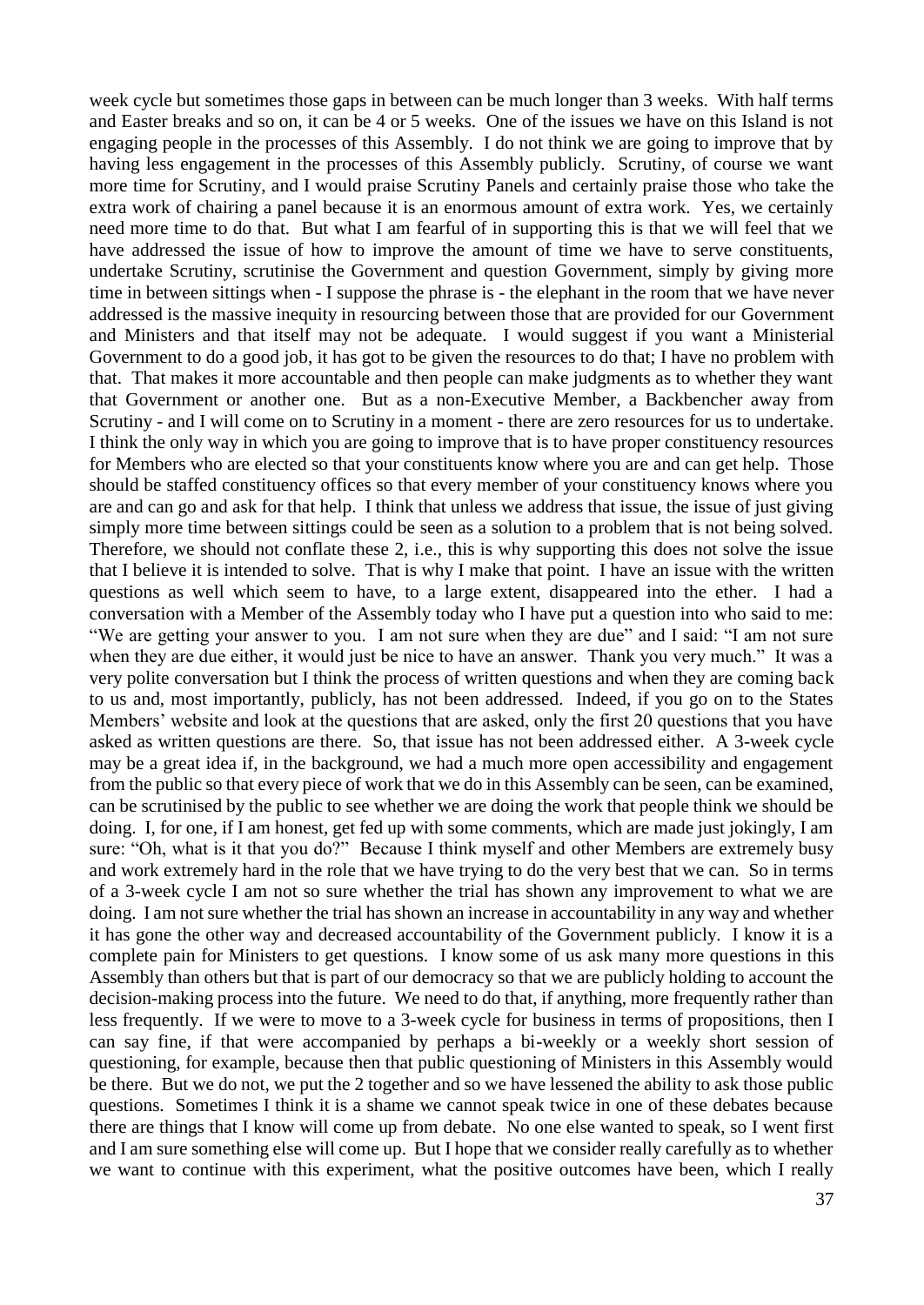cannot see, or whether we go back, as we come up to the election, where that scrutiny within this Assembly is so vital so that people can see what we do, how we do it and hold people to account. So at this moment I again will not vote for the 3-week cycle but there is part of me that could be convinced. It is only a small part though.

#### **4.1.2 Deputy K.G. Pamplin:**

I also did not vote for this trial last time. I was not convinced that the impact will be universally beneficial to all parts of this Assembly, so I was a little disappointed that part of the proposition did not come with a full analysis of the impacts of this 3-week trial. I can interject some from my experience of Scrutiny. We have quarterly hearings with the Minister for Social Security and the Minister for Health and Social Services on the panel I sit on and it is fair to say the Scrutiny work with the Minister for Health and Social Services has been essential with the ongoing pandemic and other big programmes in play. We had a quarterly hearing in May, we had a quarterly hearing only recently, and there was a long time between that, obviously with the 3-week cycle and, as Deputy Ward mentioned, half term, Easter and then the summer recess, whereas we usually get through our Scrutiny process. It is becoming aware that we run out of time with the amount of questions that we just do not have the time to fulfil in that Scrutiny hearing. So our increase of writing letters as a part of the Scrutiny process to the Minister to answer the questions we have, because we have another 3 weeks for the States sitting or when they have the next quarterly hearing, has increased. I know we have, as part of our process with both the Ministers we scrutinise, increased those questionings through letters. Of course, that does build more work for us and obviously the Ministers who have been under great pressures with their workloads who then have to respond to our questions. So I am seeing that is not a benefit of this 3-week cycle because if we had one extra week to bring those questions, we would be able to continue that and I think that would take the burden down. Secondly, it is the public test which I know sometimes we make decisions here which have not been popular. They sometimes have to be necessary and sometimes the nuances of the work of the Assembly are difficult to get across. But I have not met one member of the public who has come up to me and said: "Oh, that is really great, this process of not meeting every 3 weeks." I think a lot of people just have always felt uneasy with their Parliament not meeting more frequently to hold the Government and all of us to account. So that is an ongoing process for the public. Equally, the other thing, looking to the future, and it does not really matter if we do the 2 weeks or 3 weeks, we have a huge amount of policy propositions, we understand, coming our way. Today we have not really done much policy debating, it has all been in-house: motion of censure, the C.E.O. proposition that we did not debate and now we are debating another procedural matter.

#### [12:15]

The Island wants to see this Assembly debating propositions and policy that affects day-to-day lives, to improve their lives and we are not doing that today so far. I know the irony of me talking in that debate could be thrown at me. But equally there is a lot of big policy, we understand: there is the hospital budgeting debate, there is going to be the Government Plan, we know there is a population migration policy coming. Then, as we look to the looming deadline of 2 weeks of the Island Plan in March, there is a lot of work coming to this Assembly. Does this really help that process? I am not convinced. Equally, if you look at the schedule, this sitting Assembly's last date in this Parliament doing this process finishes on 29th April, then that is it. The new States Assembly convenes on 5th July, then there are the processes of election, the Chief Minister, Ministers, Scrutiny chairs, Scrutiny Panels, committee members and then it is the summer. There will not be another sitting in this Assembly to question and to bring forward debate until 13th September. So a period of question time will be on 27th April, the next one will not be until 14th September, as the consequences of the election being held in June, then coming into summer. Those sort of things do not sit right with me, and I do not think that would sit right with many of us. The public wants to see, as soon as an election happens, the elected representatives of this Island, getting to work, being held to account and bringing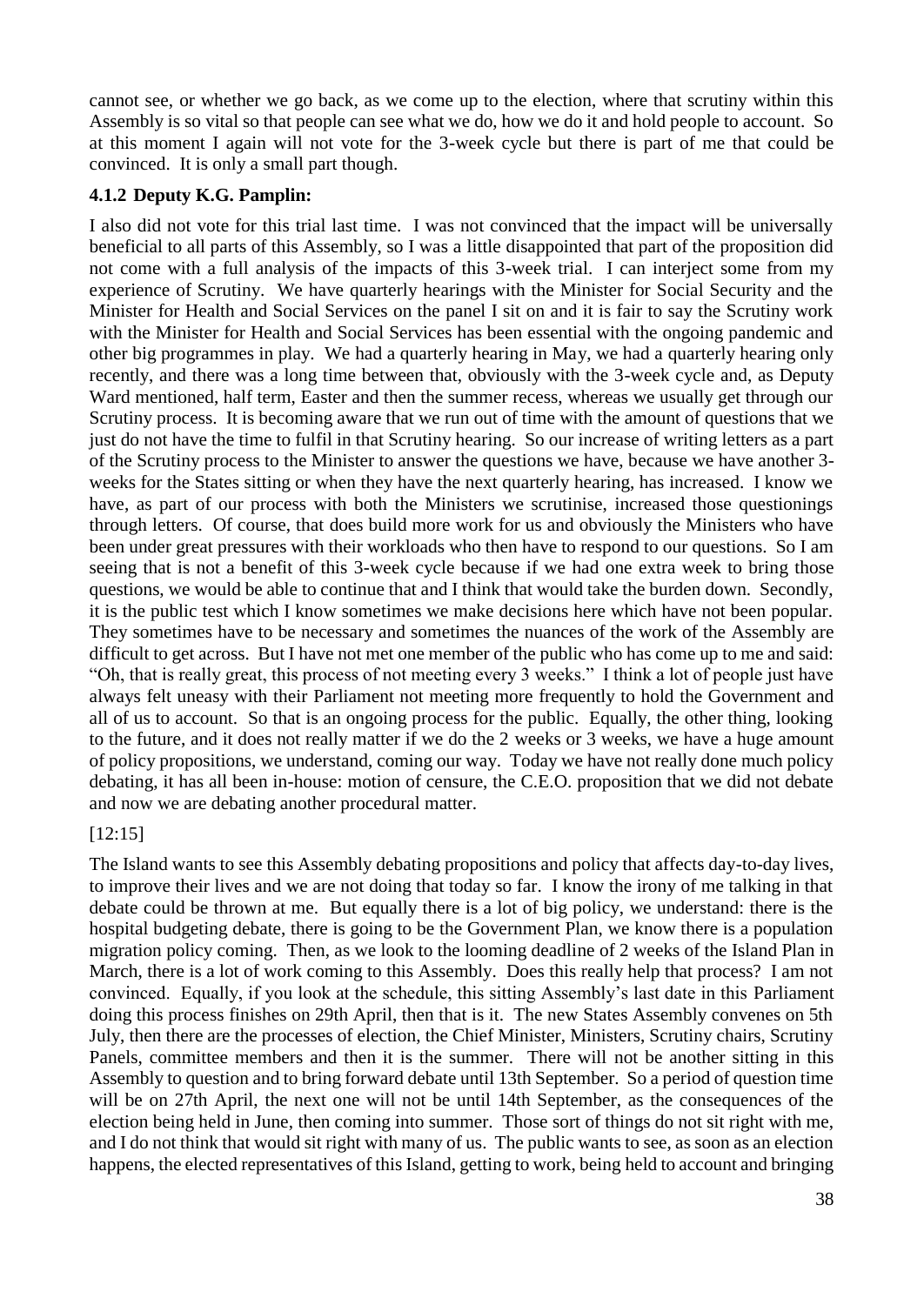the situations. It is an unfortunate way how this has played out but I feel very uneasy. I just have echoes, even though I was not a States Member of the time, of the last date of this previous Assembly and the previous Chair, President of the Assembly, just admonishing how much was being rushed through. I just think it will look like lessons have not been learned. So for all those reasons, retrospectively I think, not enough evidence has been shown that it has improved the whole workings of this Assembly not to meet every 2 weeks and to meet as often as we can to hold this Assembly to account. Again, I still cannot vote for the trial and that is why I will not be voting that way.

## **4.1.3 The Connétable of St. Ouen:**

I have listened with interest to the 2 previous speakers and have, as a new Member, observed the 2 types of Assembly in action, and I think there are some points that can be made. I think in terms of propositions, whereas with the 2-week cycle we probably spent one or 2 days here, it is undoubtedly true that with a 3-week cycle we tend to spend at least 3 days working our way through public business. So I think in terms of time spent on public business, probably about the same if you add up the hours that are spent on it. I think where things have not worked properly, and it is not often I agree with Deputy Ward - if we can smile at that comment - the written questions seem, to my mind, have almost fallen apart. I have no idea what the cycle is, when a question is going to be answered and when to put one in. Whereas with the previous process, your written questions, originally when I first arrived in the Assembly, were went through in detail by the Chair and we knew where they were, we knew when the answers had to be in. Now I am never quite sure whether we are dealing with the questions that were asked the previous week of the current Assembly or one that was 2 weeks ago. I just get confused where we are with that. I think also Deputy Ward makes a good point in terms of oral questions. As a Member of the Government we are held to account by oral questions and there is no doubt with the 3-week cycle there is less opportunity for Members to put questions to us and I am not sure that is necessarily a good thing. I am sure my colleagues will be cursing me for saying so because there is an inordinate amount of work involved in answering an oral question but nevertheless I think Members should have the opportunity to hold us to account through the oral question process. So on balance I am inclined to support going back to a 2-week cycle. Yes, it is good in some respects as a Member of the Government because you have an extra week to deal with some of the other government work that you have to do and there is no doubt that preparing for an Assembly involves a fair amount of work as a Member. If you reduce the period by a week then you are increasing your workload but nevertheless I think the benefits of a 2-week Assembly outweigh the disadvantages. So I would be inclined to support going back to it.

### **4.1.4 Deputy M.R. Higgins:**

I will be exceptionally brief because I do not believe in repeating what others have said. I happen to agree with all the speakers who believe we should go back to the 2-week cycle. I think it has been a retrograde step, I hope the Assembly will support going back to it, and look forward to getting back to business as normal.

### **4.1.5 Senator J.A.N. Le Fondré:**

Yes, I will give a slightly contrary view to the people who have just spoken. What I wanted to do was remind Members it is sometimes the experience we have had, I suppose, looking back as well; in my case I think it is coming up to about 16 years. It is difficult in this particular Assembly because obviously we have had the disruptions of COVID which has not given us a clear view as to what, if you like, a normal cycle is and to an extent we are still experiencing that. What I thought was helpful, I was reminded of a memorandum that was produced by the then Greffier of the States, it was back more than 10 years ago. I am presuming it was to the chairman and members of the States Business Organisation Sub-group. I do not know if it is appropriate to name the predecessor but hopefully for longer-serving Members they will know exactly who I am referring to. What he said is: "I would offer the view that what everyone is seeking is a way to improve the efficiency of what might be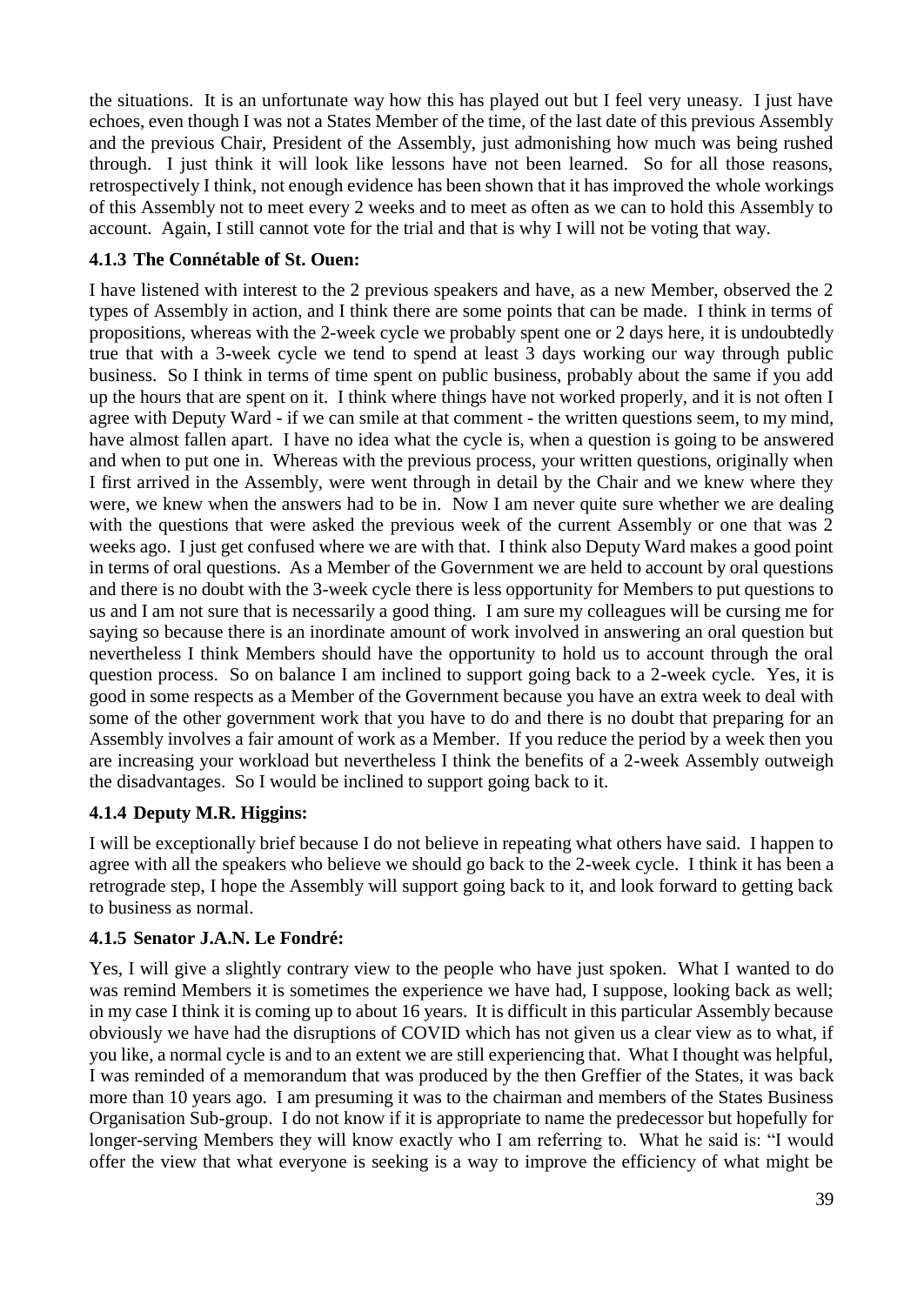described as the overall 'government machine' in Jersey. I would include in that definition the meetings of the States Assembly itself, the meetings and operation of the Council of Ministers, work undertaken by Ministers, the work of Scrutiny Panels and the Public Accounts Committee and, just as importantly, the work that individual Members do in their own right. This could include their constituency work, general research and other matters such as lodging propositions for debate. I believe it is therefore important that any proposals to 'increase efficiency' of the Assembly are designed so that they lead to improvement in the performance of the whole operation of the government machine in Jersey." Then he goes on to cover various other areas: "The matter I wish to raise with you concerns the scheduling of States meetings during the year. As you know, the States currently meet on what is generally a fortnightly cycle throughout certain periods of the year, working around school holidays and other matters such as bank holidays which sometimes means there is a longer or shorter gap between meetings than the standard 2-week cycle. The perception I have had during the last few months is that Members and officers have found themselves in what could be described as a treadmill during each parliamentary session. By coincidence I began preparing this submission during a period of what was part of a 3-week gap and I found that the last 2 weeks have had a very different feel to them when compared to a normal gap between States sittings, and Members and officers have also commented on this to me too. Members are normally on a constant 2-week cycle of one week spent in the States for a 2 or 3-day meeting, and the next week catching up with Scrutiny meetings, Council of Ministers' meetings, constituency matters, et cetera. As officers here in the States Greffe, we find the week between States meetings taking up and finalising the minutes in Hansard from the previous week, while spending Monday dealing with written questions and firstly with oral questions and the Order Paper the following week, not to mention the ongoing work of dealing with propositions, reports, et cetera. I am constantly hearing from many Members that they are so busy that they feel they are neglecting some aspects of their duties. This has led me to consider whether a different cycle of States meetings would be of benefit to all." He then starts talking through time periods and then says: "I therefore considered whether a 3-week cycle of meetings would be a possibility." He talks about the benefits of concentrating sittings in one week and making that the focus of the week. He then talks about longer gaps they have in sittings anyway when Government is not held into account, for example in the summer recess. The point was, I make that as somebody who was a long observer of the activities of the States. In fact in that position I would suspect would also have been an experienced hand of someone who had seen the committee system as well. Those were his observations. That, after my experience both on the Council of Ministers side and on the Scrutiny side, it was about what I call the hamster wheel. Essentially, we were getting into this position of having a week potentially controversial in the States, you then were literally, depending where you were and depending how long that system had been, you came out of the States as a Backbencher, or even as an Assistant Minister, you were getting your written questions in place for the Monday. You were then trying to work out and getting your oral questions in place for the Thursday. Then you were back in the States the following week. It may well have changed, but certainly from my experience within all that lot, you were trying to work around getting good preparation for Scrutiny hearings and holding Ministers to account. On the other side, I was acutely aware of the work and issues of trying to deal with (a) government business in terms of either trying to respond, bearing in mind the debates we have had earlier today, to Assembly business, but also the issues of trying to do government business as well. That couples with both side, particularly as the work of the Assembly and the Government has changed significantly even in my time, we have a lot more engagement off-Island. Also the ability, which has always been there, which I highly commend, for panels themselves to go off-Island if they want to and do visits to sites and things like that. Or to learn from other jurisdictions in whatever aspect they are looking at. The point we are being is that having in general a 2-week gap between those 2 sittings to me gave a much more considered period. I obviously caveat this, it does not necessarily feel like that at the moment, because essentially COVID has landed and, as I said in the past, sucked out a lot of time and resource when we have been focusing so much on that on both sides of the Assembly. Obviously then we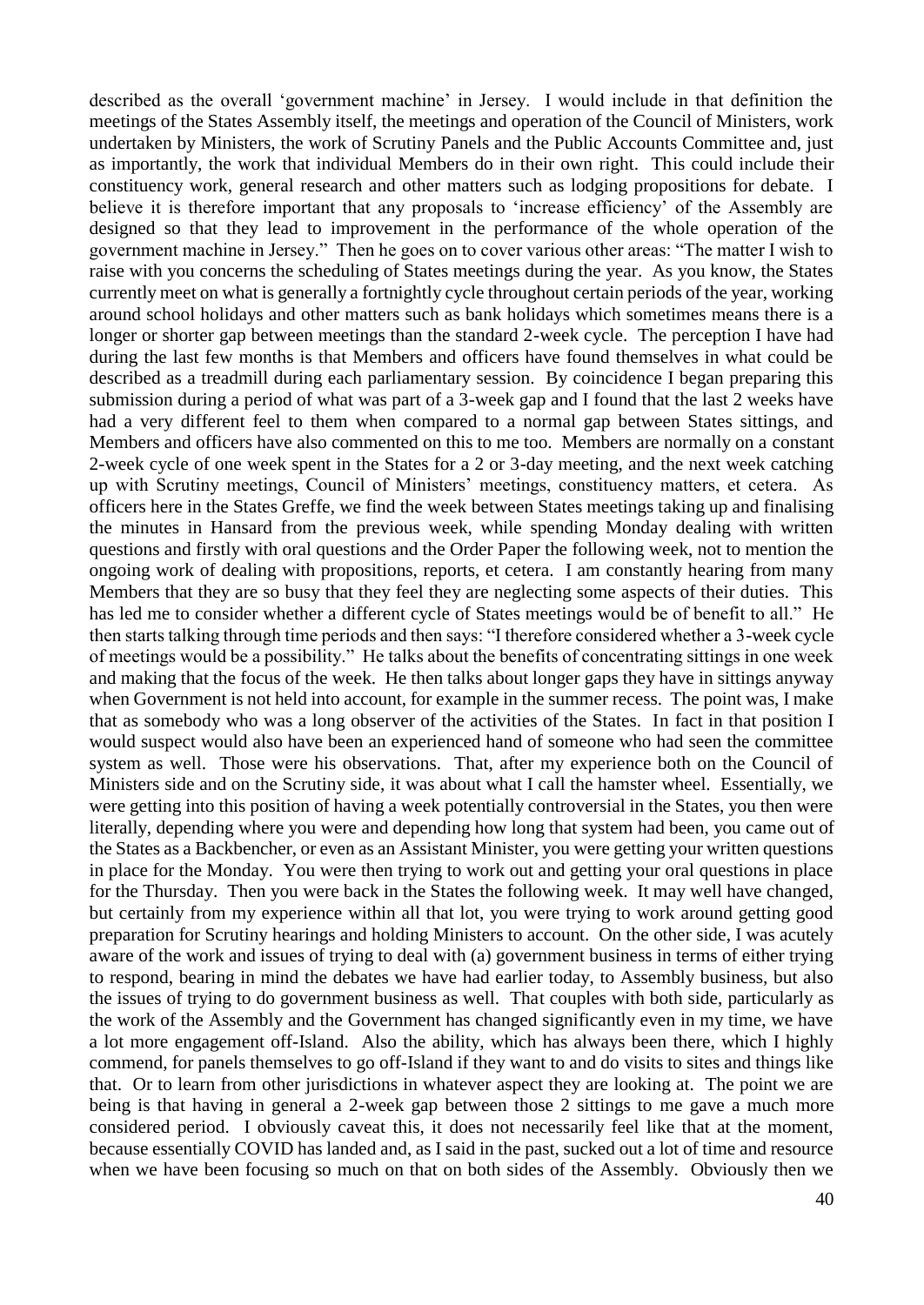have not necessarily got into that pattern, that rhythm. I have some sympathy for what Deputy Ward has said in terms of written questions, in terms of how they are publicised and all that type of stuff. That frankly is a matter for P.P.C. and the Assembly. That can very easily be addressed. I absolutely also agree, and I think there are measures in place, that the public still do not understand what Assembly Members do, what Ministers do, what Scrutiny does, what the Council of Ministers does. Again, I understand that P.P.C. have been putting measures in place coming down that line to try to address that. I know in Government we are also trying to do the same. That is around communications. That whole critical area, which we will not go into, but people have many, many views on. The principles though of the 3-week cycle for me has been and should be that it gives us the ability, if applied properly, to get off that hamster wheel and focus on doing our job for ultimately the public. On that basis, I do appreciate the work from P.P.C. in bringing this. Obviously they did ask Members, and I believe the majority of Members who responded are in favour of retaining the 3 week cycle. Of course there will be Members who say: "Our job is in the Assembly, we have to hold people to account, and I want to be seen to be holding people to account." Sometimes, in there, there is a little bit of self-generating publicity as well, I would possibly suggest. But equally we all have our responsibilities in the Assembly, we have other responsibilities, which are to do with our responsibilities to the Island as a whole and we do need to recognise that as we perform our duties, whichever role we hold, ultimately for the good of the Island. The 3-week cycle needs longer to run, to be honest, to bed down. There are always improvements in that. But for me I would heartily commend retaining the 3-week cycle, certainly up to the elections, and then essentially have a good assessment. Because hopefully by then we will also be back to what I would call normality and hopefully not having to deal with further issues that come out of the pandemic, which do have an impact on the resources we can apply and the time we spend addressing issues to do with the Assembly and our normal business. On that basis, I personally will be voting for the proposition and I hope Members will take those comments on board.

### **Connétable J.E. Le Maistre of Grouville:**

A point of clarification?

### **The Bailiff:**

That should normally come in through the machine if we are going to raise any points of clarification. But, as you have let us know, Connétable, a point of clarification?

### **The Connétable of Grouville:**

Thank you, sorry about that, I am not used to it yet. The Chief Minister seemed to imply that people ask questions for self-application. Does he include himself when he was a Backbencher when he asked questions in that comment?

#### **Senator J.A.N. Le Fondré:**

Absolutely.

[12:30]

### **4.1.6 Deputy S.G. Luce of St. Martin:**

In my first term in office as a States Member, I chaired a Scrutiny Panel and vice-chaired another. My second term I was a Minister in Government. I absolutely recognise, when the Chief Minister talks about the continuous nature, the treadmill nature of on-off 2-week cycles, spending a week in the States Assembly and the following week catching up with all your Ministerial or Scrutiny duties. Then before you know it finding yourself back in the States Assembly again. I do recognise the need to be in the Assembly but there is no doubt in my mind that, with the exception of written questions, which I accept have not gone well, we do spend proportionately more time in the Assembly on oral questions and proportionately it is the same, if you like. There is no doubt in my mind, after having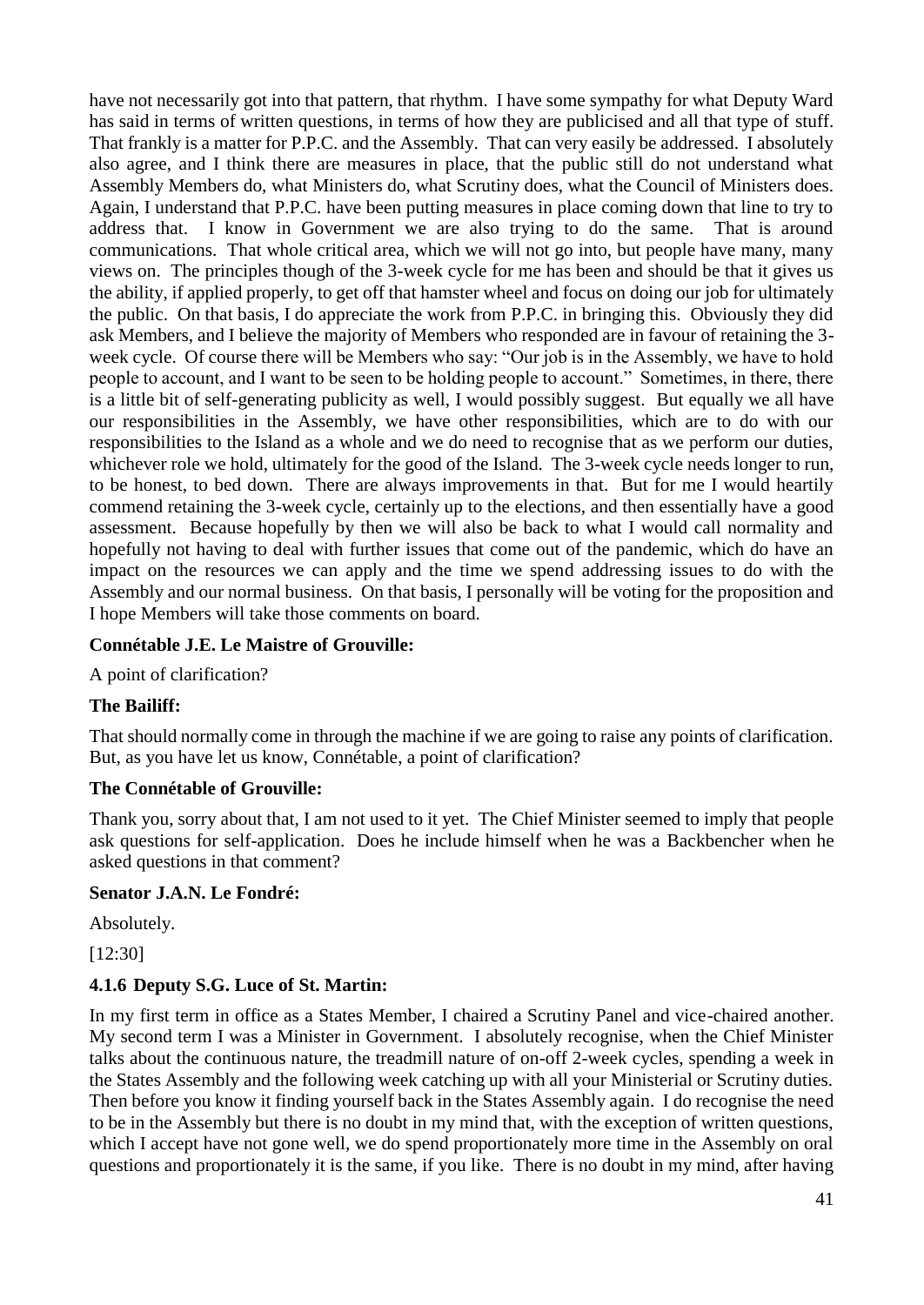spent some time on the 3-week cycle, I wonder how I, and I know I do not work as hard as some others, but I wonder how I would fit everything back into a fortnightly cycle, especially with the work of the Planning Committee taking complete full days out of your diary. It would be quite challenging to go back and certainly would mean I would have to compromise either some of my planning work or one of the 2 Scrutiny Panels that I sit on. From that point of view, I say to Members I have found the 3-week cycle far more efficient, a far better use of my time, and a far better way to get through more work. I would urge them to support this proposition.

## **4.1.7 Deputy G.P. Southern of St. Helier:**

I too will be brief on this particular topic. I absolutely abhor the 3-week cycle. It is correct to say that detailed questions have disappeared from being logged properly and analysed properly, so that people who are most important in the system, the voters out there, do not know what we are doing. I see no advantage in the 3-week cycle over the 2-week cycle. It establishes a regular rhythm, which is far easier to get on to. I want urgently to return to the 2-week system where we can get rhythm going that is effective and efficient in the best possible sense. So I will be voting straightforwardly to return to the 2-week cycle. The only thing that is made easier by a 3-week rather than a 2-week cycle is the planning of holidays. That is the only advantage I can see in it.

## **4.1.8 Deputy I. Gardiner:**

I will breathe before I start to speak. We have all been elected to represent our constituents and we do have 3 main duties, which I personally try to balance. One of them is to help our constituents really to find solutions to a wide range of issues, from road safety to social security benefits, bus routes, and various things. Second, it is being part of the decision-making process and to be in the States Assembly and examine what Government is doing. The third one is scrutiny. Some Members work a bit harder than others in Scrutiny and maybe if all Backbenchers will join Scrutiny there will be less burden on others, so I would invite other Members to join Scrutiny as well. Going back to the 3-week cycle, as I mentioned, we have 3 parts, and we have a 3-week cycle, and we have to balance between all 3 of them. As the Deputy of St. Martin mentioned, if I am going back to 2 weeks I have no idea how I will continue to have the same amount of the public hearings, which from my perspective this is also holding Government to account and asking valid questions and to receive answers. I would like to just share with Members that tomorrow, when I look into tomorrow, we will have a States sitting. We did not have any other choice to have a public hearing start at 5.30 p.m. and to finish at 7.00 p.m. to be able to produce our report on time. I just received last night an email from my constituency asking to join at 7.30 p.m. to very urgent matters that I have to address. I cannot say no. Do not forget, we also owe people and we need to balance and basically on that day need to say apologies to my constituents that I will probably not be able to reply to all emails that I receive. I agree that the written questions need to be sorted out. I agree with Deputy Ward, we have constituency support, and maybe the next Assembly would have a constituency support and it would be somebody who would be able to make a quick answer, to have a quick conversation with me, and to support, to answer to all constituency requests. We might be able to go to 2-week sittings. But currently, to put constituency support in place or to put the written questions in place, to put the logistics of the written questions is much easier. We have lots of disagreement with the Chief Minister, as everybody knows, but at this particular point it is a way to improve our efficiency. We have to be efficient, we have to dedicate time to our Scrutiny work, to our constituency work, and to our States work. So I will be personally supporting this proposition.

### **4.1.9 The Connétable of St. John:**

I will also be brief. More frequent meetings would be more beneficial for the Assembly. Today, the Chief Minister mentioned the impact of COVID. It was probably even more important than ever that this Assembly should have met more frequently rather than less. We also heard yesterday about the desire for more collaboration and, in my opinion, this again would be helped by more-frequent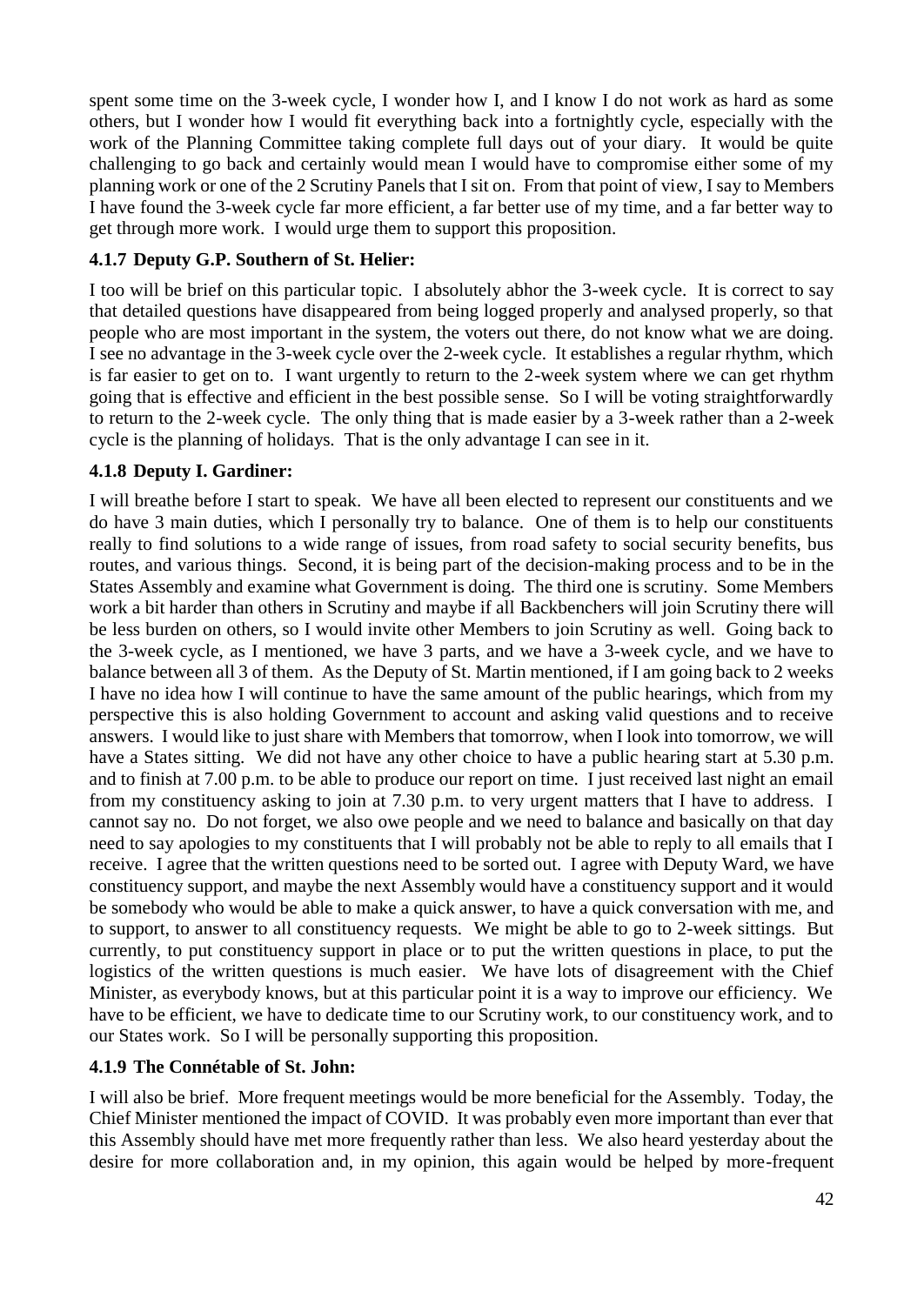meetings. If I can, I would like to quote from the Harvard Business Review: "A daily meeting is different from a weekly meeting and a weekly meeting from a monthly one. Irregular, ad hoc, quarterly, and annual meetings are different again. On the whole, the frequency of meetings defines or perhaps even determines the degree of unity of the group." Perhaps we should be debating shorter lunch breaks and earlier start times if people are concerned about the time they spend in this Assembly. I will be voting for a return to the 2 weeks.

# **4.1.10 Connétable P.B. Le Sueur of Trinity:**

I will equally be brief but unfortunately I cannot agree with the comments of the previous speaker. I have a bit of a reputation as being someone who is resistant to change and I was reminded this morning, thinking about a cartoon that appeared in the local *Daily Mirror*, reminding me that sometimes change can be a good thing. The change to the 3-week cycle has been a good thing. Speaking personally, it has enabled me to manage my time more effectively and I believe become a more effective Constable and politician here in the Assembly. So I will be voting to maintain and stay with the 3-week cycle.

# **4.1.11 Deputy J.H. Young:**

I will be very brief. I have struggled with which way to go on this all along. I have never been comfortable at the start with the move to 3 weeks because I absolutely agree with the points that Deputy Ward and others have made about the importance of questioning. I do think the written question rule has completely failed. I do not know whether it is too complicated. I learned today about that we had some very kind figures circulated around from the Greffe and they talk about they have identified that Article 12 gives some kind of procedure in writing where, if a written question does not meet the answer, provide the answer properly, you have certain responsibilities to deal with that. I had no idea we had such processes and frankly I agree with the Constable of St. Ouen. I have no idea about where this timetable is. So, whatever happens, I would ask P.P.C., if we stick with the 3 weeks, to revisit these written replies, because it is not good. But, having said all that, I absolutely believe that the 3-week cycle has the benefit of allowing us to do the work responsibilities we have. Listening to Deputy Gardiner, absolutely, a very, very busy Member, chairman of the P.A.C. and so on, it really is extraordinarily important to be able to spread the time between those various roles. For me, as a Minister, I almost take it for granted that the 3-week cycle during the last year has freed up time to do all the policy work that I have had to do and others with the officers on the Island Plan. I know Deputy Guida is working on the carbon neutral policy. We have a mountain of work to do. Going back to the 2-week, on balance, would be a retrograde thing. It becomes just like a treadmill, one week Council of Ministers, one week States, and trying to cram things in the gaps in between. So I prefer that we stick with the 3 weeks. But I do think the points Members have made about this written question issue, maybe some of it is because these answers do not get published and nobody knows when they are going to be published. There needs to be some clearer procedure on that. But on balance the 3 weeks, thank you.

# **4.1.12 Deputy R. Labey:**

Just picking up on that last point first, I think P.P.C. are getting the message about the written question issue. There is no reason why we cannot return. We divorced written questions from the Assembly sittings. There is no reason why we cannot return them, to couple them back up again. I am pretty sure that the rest of P.P.C. will be happy to look at that. Just a quick thing on the election timetable for Deputy Pamplin, whether we are in a 2-week or 3-week cycle, the election timetable is dictated by other things and either 2 or 3 weeks does not affect it. We are into a rather more extraordinary situation once every 4 years with that. Other factors come into play about when the Assembly sittings are. I am so pleased that some Members who were sceptical when I proposed this have said to me in the last few months that they would not want to go back and they have now accepted that it is giving them more time to do their work. I am still convinced that this is much more productive. The sittings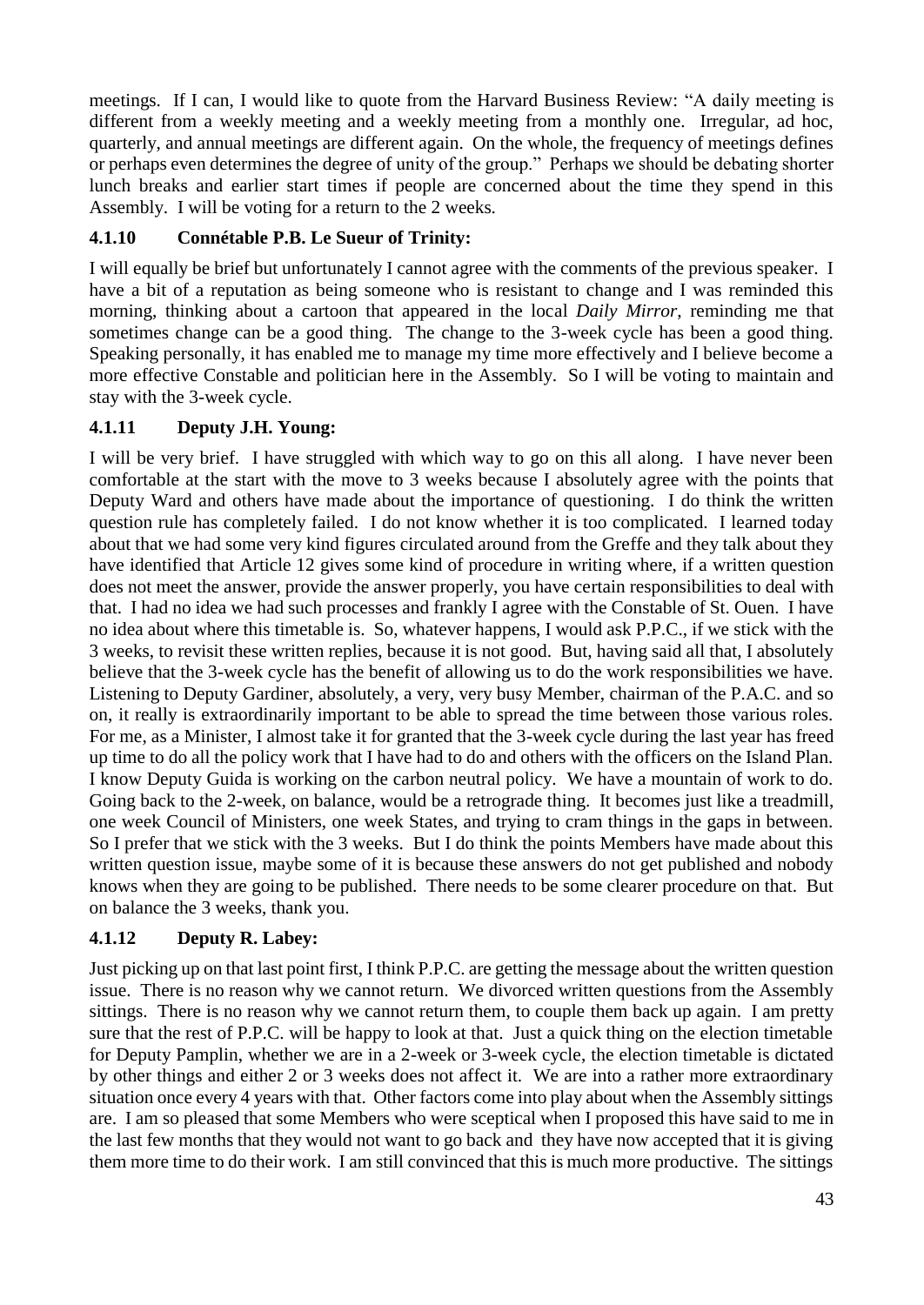spaced out as they have been, our States sittings have improved. I was convinced that this would be more family-friendly and it has been. We have practically eradicated those dreadful 5.30 p.m. discussions about whether to go on or whether to finish. The longer week of sittings has given us a more relaxed attitude in that respect. We more often than not know that we will be sitting the following day, so to have a 5.30 p.m. discussion about whether to go to 6.30 p.m. or 7.30 p.m. is futile. I hope other Members recognise that too. Those are always painful and do not show us in a good light. As I say, we have practically eradicated those. P.P.C. will be open to trying anything and it is down to people's own personal beliefs and it is interesting to hear both Deputy Gardiner and the Deputy of St. Martin saying: "How now are we going to fit into one week what we do in 2?" Having sat on the Planning Committee, I take his point absolutely too, it was awful. We had a States sitting and then the Planning Committee week and then another States sitting after it, it was full on. There is always some sort of inference occasionally with this debate that the proposers of it want more time off. Members know my work ethic. I took on 2 chairmanships at the beginning of this term and I have taken on a Ministry now. I am not complaining and I like to be busy and I like to work. When I take on a job I do it with enthusiasm and energy and that is how I roll.

#### [12:45]

So I know how hard other Members have worked and I have always stressed that publicly when I was P.P.C. chair and acting as the union rep really for States Members to the public. But this has improved the working life of States Member immeasurably. To Deputy Ward, I thought his speech was incredibly measured and very sensible and very interesting. I know he has been banging on about constituency officers for a long time. I would just say that I think the last time we had him into P.P.C., the feeling was the outlay and expense in real estate terms and in personnel terms to set up constituency offices, let us say the 9 constituency offices with the new 9 districts that we have now passed, I am not sure that would get through the Assembly, I would say to Deputy Ward. But I do take his point and, as P.P.C. chair, it was something that worried me greatly. The security of Members meeting constituents alone in rooms in the dungeons of the States Assembly building, with no reception, I have always been worried about that. I have floated it publicly, I have talked about it on P.P.C., I would like to see Piquet House brought into the family of the parliamentary group of buildings and be a resource for members of the public to meet their constituents and for Members of the States to have somewhere that has windows, that has a reception, that has meeting rooms, both one-on-one meetings rooms and upstairs with a disabled lift, meeting rooms fully kitted out for Scrutiny hearings or the Planning Committee, et cetera. I believe now it is not going to be used for courts, it is not going to be used for something else, and I have asked P.P.C. to put in a strong bid with Property Holdings so that we can use Piquet House as a resource, and it is ideally placed. So I just float that idea with Deputy Ward and wonder how he feels about that. That is all I have to say. I do hope that we can continue with the 3-week cycle until the end of this term. There is not much difference, given the Island Plan debate and the election, there is not a great deal of difference between a 2 and 3-week cycle for the rest of this term. The new Assembly can make a decision early on in that if they want to revert back in 2023. But I would urge Members, let us keep this going until the end of this term.

### **The Bailiff:**

Yes, thank you very much indeed. Is the adjournment proposed?

### **LUNCHEON ADJOURNMENT PROPOSED**

### **The Bailiff:**

The Assembly stands adjourned until 2.15 p.m.

[12:48]

**LUNCHEON ADJOURNMENT**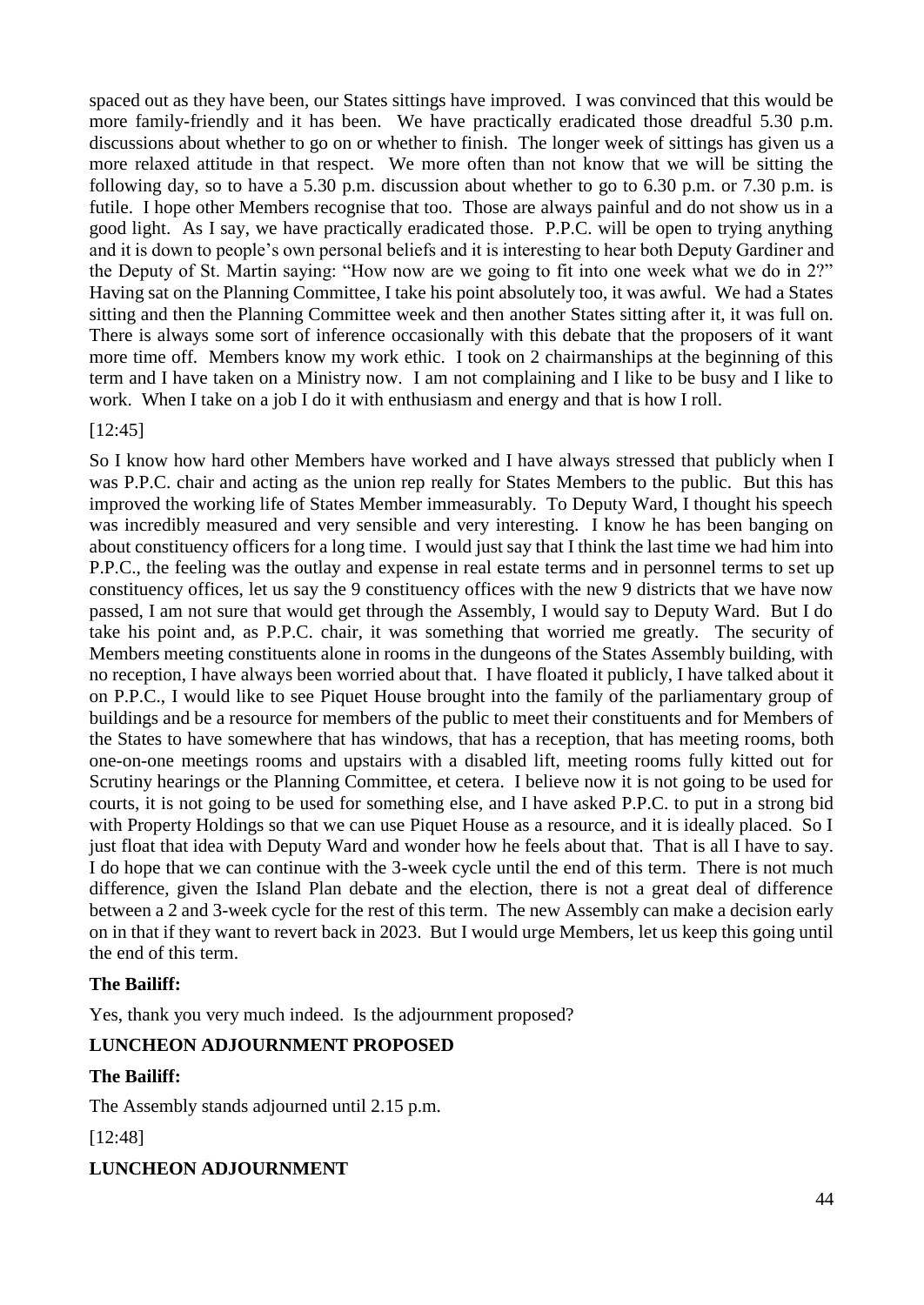#### [14:18]

## **The Bailiff:**

We continue with the debate on P.75.

### **4.1.13 Connétable D.W. Mezbourian of St. Lawrence:**

I just wanted to thank P.P.C. for consulting the Comité about this. It came as no surprise to any members of the Comité that there was no consensus about it. Of course that is in accord with the views that we have heard expressed here today from my colleagues. My personal preference is for the 3-week cycle as it allows us to plan our work more efficiently and also permits us to agree to such ad hoc meetings as the Carbon Neutral Steering Group, which has been referenced earlier in this debate. I was pleased to hear Deputy Gardiner explain how well she thinks the 3-week cycle works for Scrutiny. I wanted to just make reference to comments that Deputy Pamplin made regarding the length of time next year that there will be between the election and the return to States sittings after the summer recess. He was rightly concerned that the public could think that potentially Members were not working or doing nothing during that time. Obviously, we all know that is not the case and I just wanted to remind Members that of course it is particularly so for the Constables who, whether it is an election year or not, always have their Parish to run during both summer and of course the winter recess. Just to remind Members that I will be supporting the 3-week cycle.

### **4.1.14 Deputy L.M.C. Doublet of St. Saviour:**

I just wanted to make a couple of brief points. Initially, I was quite torn when we first started discussing this. I was against the changes and I felt that they were less family friendly and one of the reasons for thinking that was that it would be more difficult to arrange childcare on a 3-weekly cycle rather than a 2-weekly cycle. But, having done some investigations, I find that is not in fact the case and there are many nurseries that will be flexible in that regard. So I was left to try to decide on balance whether I thought this was the right thing in terms of encouraging diversity in the Assembly and from a family-friendly perspective. Not just for my own circumstances of course, but for a wide range of circumstances that we might find among the general population and, hopefully, any potential States Members. Because of course we want our States Assembly to reflect the diversity of our population. On balance, the 3-week cycle is better. The reason why I think that is, when we are in the States Chamber there are Standing Orders, there are fixed timings and ways of doing things quite rightly so - that we all must stick to, to come together to perform the functions of our Parliament. But the weeks in between, those are the weeks where States Members can discharge their functions of their other responsibilities. We are much more able to be flexible with those other responsibilities. That is one of the real pros in terms of family-friendly working of this role that it is quite easy to balance with a family because we are essentially our own bosses. We can decide whether we want to do emails at night time if we want to, in the evenings, or we can do them very early in the morning or we can stick to traditional working hours if we want to. We can balance, to some extent, our responsibilities as States Members with caring responsibilities. So I definitely think that the 3-week cycle would be of benefit, with some caveats, because I note that just this last sitting that we have just had that fell outside of term time, which is not ideal because traditionally we have always had our sittings just in term time. Having spoken to the chair of P.P.C., she said in the future the aim would be for that not to be the case. So, with some flexibility, we should move to a 3-week cycle. We should be able to put in extra sittings if we need to or shorten to 2 weeks perhaps at the end of a term, to make things work for us. Also, Deputy Russell Labey mentioned about the 5.30 p.m. debates that we have sometimes about staying late. It is about culture change and we have been sliding a little bit into being perhaps a bit less efficient with our time. I have noticed this over the last couple of years and perhaps not being able to finish promptly at 5.30 p.m. because we have not used our time effectively. So I would just take this opportunity to raise that with Members again and hope that we can all work together to make efficient use of our time. Hopefully within the 3-week cycle,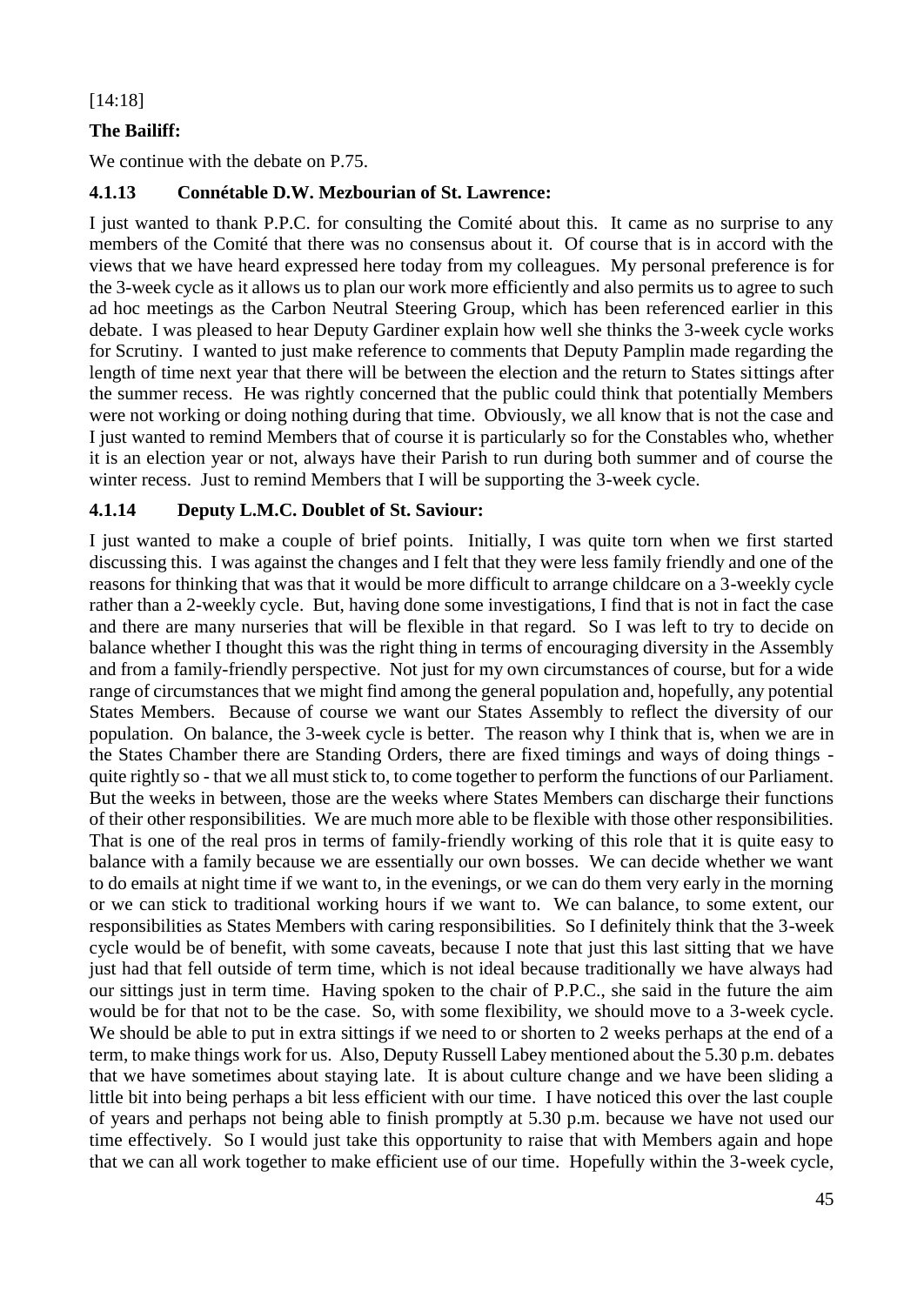because I will be supporting that, and I hope Members will support that and that we can make it work for people with all different types of responsibilities and show the public at the next elections that we are a family-friendly working environment and that we welcome people to stand for election who have caring responsibilities and that they can join us and take an active part in the democracy. The 3-week cycle is a positive thing that will help towards that. There is something that Deputy Gardiner said as well about Scrutiny. She was telling me about how she is having more-frequent public hearings. Our working practices will evolve. I do feel sometimes that I would like more frequent opportunities to question Ministers, but of course we do have those opportunities with Scrutiny. Perhaps we could be more flexible with the way our Scrutiny Panels operate and allow non-Executive Members on an ad hoc basis to join in public hearings with other panels if they have particular areas of interest. That is something I recently was co-opted on to the Health panel for their maternity services review. I like to be flexible with my working practices so that I can add value across the board, the things that I am interested in and passionate about. So, on balance, I would like to move to this 3-week cycle and I would really like P.P.C. and the Greffe to help us pick up on some of the points that have been raised about making better use of our time and better use of our skills as States Members and to be more effective and work as a better, more effective Parliament together.

#### **4.1.15 Deputy M. Tadier:**

It is said that the 2 things in life that are certain are death and taxes. If you ask people in general if they would like to pay less tax they would say: "Yes please." If you ask people generally if they would like to live a bit longer or as long as possible, they would probably say: "Yes please." Similarly, if you ask States Members: "Would you rather meet every 3 weeks rather than every 2 weeks?" they would say: "Yes please because that is much better for us. It is much better for us to manage our time. It is much more family friendly and we can get more work done." I am not sure how that is true or how, for hundreds of years, even under the committee system were Members were perhaps sitting on multiple committees, they still managed to meet every 2 weeks and come in and do their work and balance their constituency or even Parish responsibilities with that of the Assembly. My concern here is that we are looking at it through the wrong end of the telescope. We are looking at it about what is best for us, what is most convenient for us, rather than recognising that the Assembly is the interface between elected representatives and the public. This is where it happens, if you like. This is where we can be scrutinised. It is not simply about holding Ministers to account or Ministers being able to stand up and say what their current policies are and give answers to topical and perhaps urgent questions. It is about that responsibility and about the public display of politics and being transparent and open. Quite frankly, it is not an arduous task to meet every 2 weeks. This talk of a treadmill, this is just a fabrication, it is not a treadmill at all. This has been going on for hundreds of years. It is a well-established principle that you meet every 2 weeks. You do not meet on the Monday incidentally; the Monday is the day for preparation. But I have always held my constituency surgeries at Monday lunchtime because I know that I can dedicate that day of the week to my St. Brelade constituents where they can come and see me and talk to me and I know that on the Tuesday I will be in the States Assembly. Not every week, but every 2 weeks. Let us look at that. What about if the proposition was to say let us meet every week, like a lot of Parliaments around the world do. They manage to meet every week. How on earth do they do that? They are probably much busier than some of us are. They have many pressing issues to deal with. So there is a strong argument to say that we should be meeting every week, not going to every 3 weeks. To the people who say we can get so much more done in 3 weeks. Imagine what you could get done in 4 weeks if we went to a 4-week cycle. Is that the next step? We say 3 weeks is working really good, but imagine with 4 weeks, you can do one week in the States, you can spend one week on your constituency work, you can do one week on Scrutiny, and you can do one week on your Planning Committee. That is nice, is it not, 4 weeks. But the reality is it does not work like that. We all have to juggle States responsibilities.

[14:30]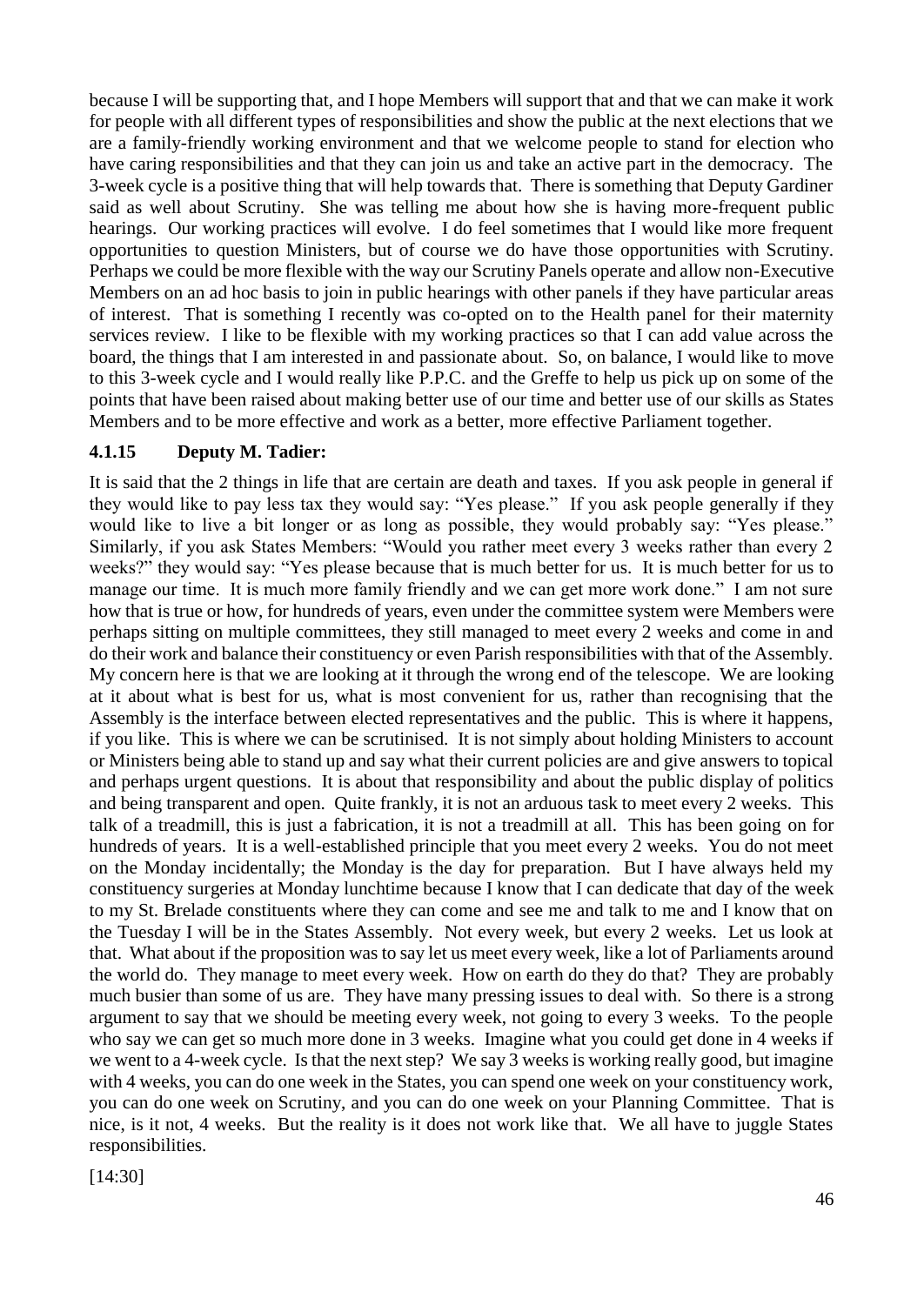After we have finished what can seem like a long day in the States, but in reality it is a lot less than what normal people in the real world do, people who do not start at 9.30 a.m. and who do not finish at 5.30 p.m., who may have to get in earlier and not have the 1½ hour lunch that we have, and then finish at 5.30 p.m. Of course we know that we may have to field calls at night and often the evenings are the best time to get back to other people who work because they cannot contact us in the daytime. So let us be frank about this, I know there is this myth that we like to create that States Members are always super busy and we would never dare tell anyone that we were not always busy. But we can keep the Monday generally free for constituency work, for personal matters, and the Friday traditionally, even under the 2-week cycle, we know that we are not sitting in here really for more than 2 days. Let us be honest about it, the record will show 2, 2½-day cycles. Even with a few meaty debates this week we are probably going to be out of here sometime tomorrow. So the Mondays kept free, the Fridays kept free. Now we are telling people we want to go to a 3-week cycle because it is better for democracy. No, it is better for some people in this Assembly. The bottom line is it does mean that Ministers, and any of us could be Ministers in the future of course, we could have a different complexion of Government, so it is not about this current Government. There will be fewer opportunities to question Ministers and for Ministers to convey their policy topical and urgent issues if we move to a 3-week cycle. Now, we are not the U.K., but if you look at the U.K. there is a practice of Question Time being every week on a Wednesday and everyone knows exactly that every week, whoever the Prime Minister is, whoever the leader of the Opposition is, they will be holding each other to account. But the Government in particular will be held to account every week. But work still goes on because, whether it comes to Scrutiny or whether it comes to Government work or committee work, of course Members put a lot of time and effort in, but it is really the civil service, it is really the Greffes who do the majority of the work, who write the reports, and it is for Ministers then and us to either present those policies, to present the legislation and the regulations, the budgets, the business plans, in the Assembly. It is a completely retrograde step at a time when we should be trying to encourage more people to engage in democracy when we are having our first proper democracy week to say: "Let us move away from a 2-week cycle, let us move to a 3-week cycle, because we think it works better for us and we can get more done." Complete nonsense. You are not pulling the wool over my eyes and you are not going to pull the wool over the eyes of the public who are watching us very closely, even if they cannot be watching us direct as many of them will be working, but they will pick up on this issue and they will say: "So States Members who have it pretty cushy already are giving themselves an extra week." Of course they will say: "All right, I saw soand-so at the airport again" or: "So-and-so does not even live in Jersey and that is going to be really convenient for him to be able to go away and spend more time in his second home." That is completely unfair of course because we can all work from wherever. But the perception is important but the reality and the practice is also important. This distracts from our core function, the oath that we take, the only obligation we have is to attend the States Assembly and its meetings when we are called upon to do so. It is quite convenient for some if they say: "We are going to reduce the amount of States meetings that we need to go to, the number of weeks that we are going to attend." I do not buy into that thank you very much.

### **4.1.16 Deputy L.B.E. Ash of St. Clement:**

It is unusual for me to just sit here and say that I agree with Deputy Tadier. He makes many good points. Perception is vitally important. The public already perceive we perhaps do not do anything like we do. We perform a much larger function than they feel that we do. I can understand that, if you are a Government Minister, I know my own Minister works incredibly long hours, and finds it difficult at times to prepare for States sittings because they are so time-consuming. However, we have had debates this morning where people have come on, they have said: "We are ignored, the Assembly is ignored. We are not listened to. Why are we not listened to?" Yet we are now voting to make it an extra week when they are not listened to really. We will make it 3 weeks so you will not be listened to for an extra week. When we were on 2 weeks, there were several things that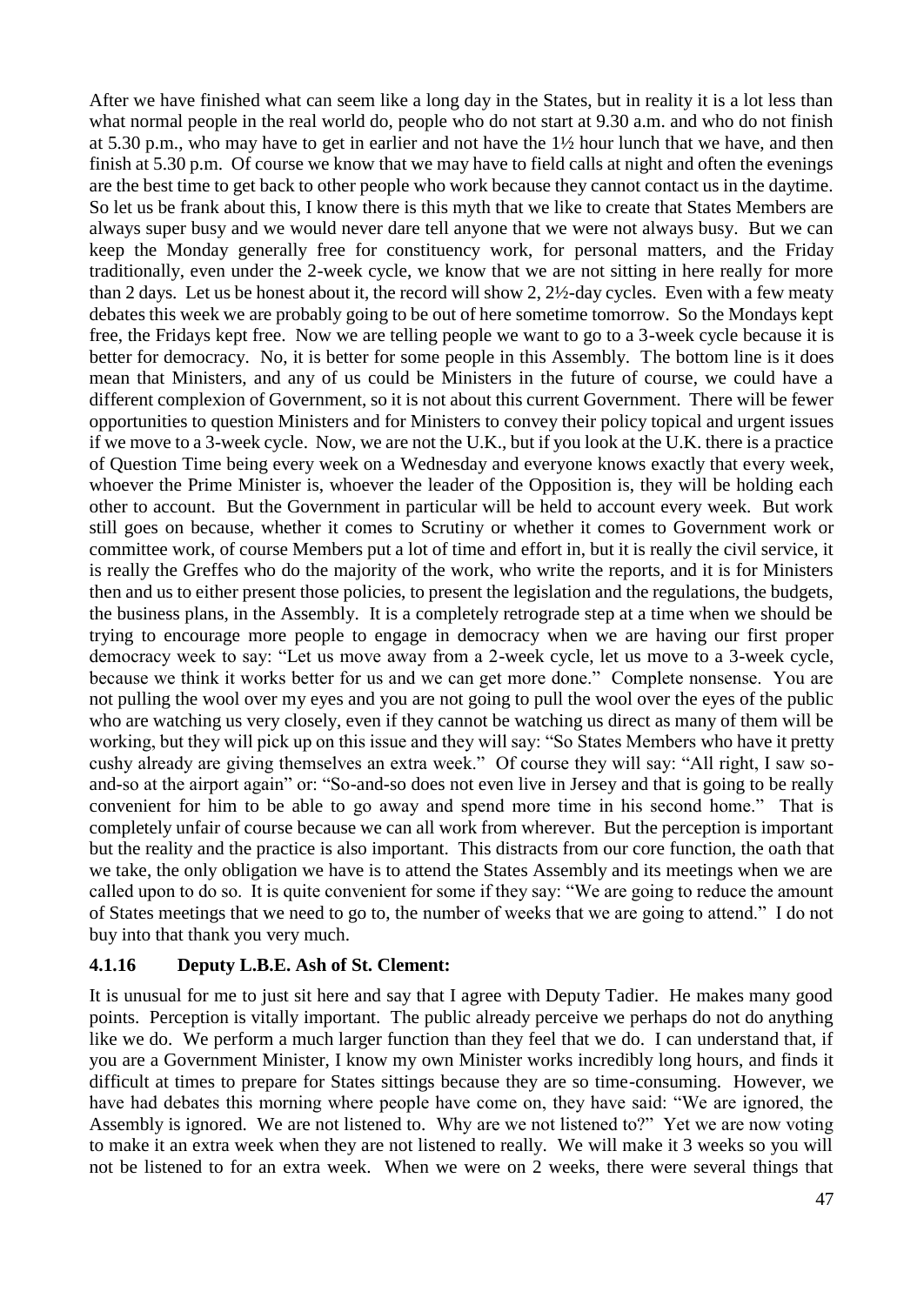happened: (1) the questions were much more topical obviously because if you are asking a question with a week or so to go you are going to get a much more topical answer; (2) people were more interested and things did not drag on quite as long as they have done. We have ended up with far more 4 or 5-day sittings because of this. I also think there is something that many people may have missed. That is that the press very largely in Jersey, because other than the Bulls and the Reds, there is not an awful lot for the local press to concentrate on. Thank goodness we do not have too many murders and of that ilk. So politics tends to consume a lot of the press's time. When we have a 2 week sitting they have a lot of questions, a lot of topical answers, and a lot of things they can work with. It has most certainly been a massive feature since we have gone to, I was going to say the 3day week but that would rather date me going back to the 1970s, since we have gone to the 3-week sitting that the press have had to rely on a few ramblings from one or 2 malcontents within the Chamber rather than official answers and the proper business of the Chamber. That has been a disappointing result of switching to this 3-week sitting. I shall leave it there.

#### **4.1.17 Deputy K.F. Morel:**

I guess in a sense I am breaking Standing Orders because really I want to agree fully with the previous speaker. Deputy Ash has got it right. What he has very ably elucidated is that it is what we all know in communications, when there is a vacuum it gets filled by others. Certainly that is one of the consequences of this 3-week cycle is that there is a wider period with very little political activity from the external perspective, from an Islander perspective, and so that gets filled by people who, in Deputy Ash's terms, were malcontents. I do not know if that is an appropriate way of describing people who may not be happy, but I guess it is, it says so in the word. But I come back to, and I have not really changed my position since I spoke on this in 2020, I am deeply worried, and I said it earlier, I will fight to protect this Assembly. The move many years ago, 16 years ago, to Ministerial Government is no doubt, and there are pros and cons to everything, but one of the cons was it stripped the Assembly of its role as Government. Because we have to remember before that the Assembly was the Government. So now it is not. It is a selected part of the Assembly that becomes the Government. But, in order for that system to work appropriately, the Executive, as they are known, needs to be held to account. In my mind, there is no doubt that has been happening less as a result of the 3-weekly cycle. Again Deputy Ash said it very well with regard to questions and topicality, things like this. I do appreciate that from a Government perspective they are less caught up in this kind of routine of States Assembly, do some government work, States Assembly, do some government work, I understand that. I get that. Their analysis is probably correct. But they are doing that work for this Assembly. If this Assembly is less able to see the work they are doing, less able to question the work that the Government is doing, then what you are doing is again weakening the Assembly. I have a serious issue as a democratic, not in an American party sense, but in the sense that I believe in democracy, that this Assembly needs to be meeting regularly in order to hold that Government to account. But it also holds another really important role, and the lunch I have just had was a brilliant example of it. Because we are in the Assembly today, I bumped into one of the Connétables and he said: "Do you fancy going for lunch?" so we went to lunch. In the café we went to, or the restaurant we went to, we bumped into another Connétable and another Member of the States who is in the Executive, completely unexpected. We sat down at the table, we were invited first to sit at their table, and we had a discussion. In that discussion it was quite clear that the other member of the Executive learned a great deal about an area that he is currently working on from 2 members of Scrutiny. Without that, he would never have learned this information, which should be quite helpful to one of the projects he is working on. The problem is, because we have divided the Assembly into Scrutiny and Executive, that information is not passing around within the normal course of business. That sort of information only passes around when you happen to meet in the Assembly or in lunchtimes, et cetera. By moving to a 3-week routine, we have limited the opportunities for that to happen. I know very well that the 4 of us would not have got together for lunch by invitation, we were not going to phone each other up and say: "Let us have lunch together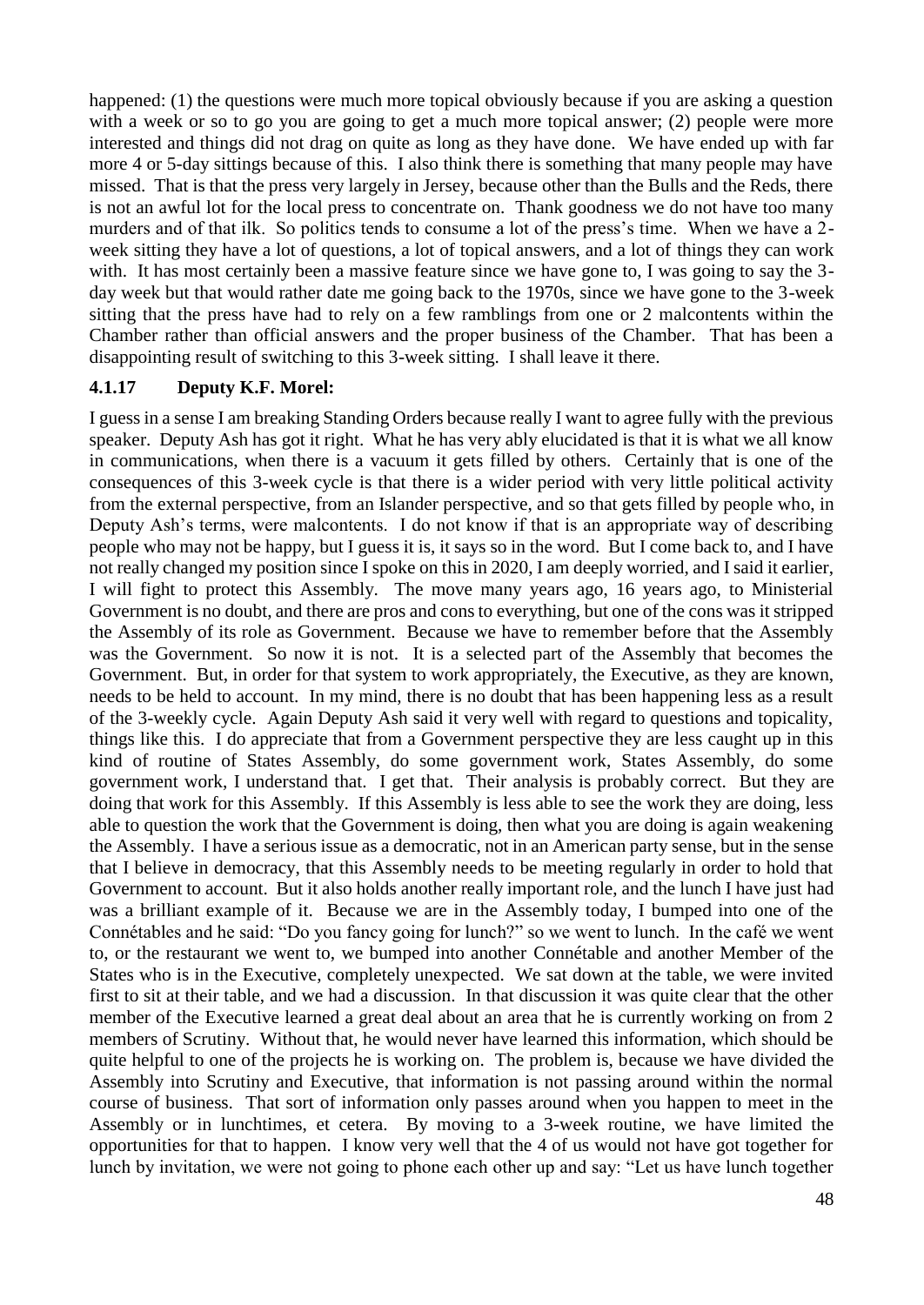today", had it been a normal week of working outside the Assembly. So I know it is informal, but it is a really vital role that this Assembly plays. It puts us in touch with each other. Somebody has already said it, by meeting each other regularly, it also takes the sting out of a lot of what can become politically nasty. Because we know each other, we see each other, we just are better acquainted with each other. That does mean that some of the nastiness disappears. Whereas what is building up now is you have a gap of 2 weeks before you meet in the third week and in that time people have become very frustrated. There is a particular issue, it builds and builds and builds, and so then it spills over into the floor of the Assembly and debates as a result can be nastier. So I really hope, I often feel this way because I am still of the opinion that the original proposition in 2020 was brought, and I know they denied it, but I believe that was brought by P.P.C. at the request of the Council of Ministers or some Members of the Council of Ministers because they felt it suited them. We are not here to suit ourselves. We are here to suit the Island of Jersey and to do the best for the Island of Jersey. In my opinion, that involves sitting here every 2 weeks, not every 3 weeks. We should forget about our own individual situation in this. If I was being selfish and just wanted to make sure that my work as Assistant Minister was allowed to continue unfettered, and without any reproach or any criticism, then I would not want the Assembly to be occurring very often at all. But I do not believe that. I believe I should be held to account. I made quite a tough speech earlier, I voted in a way that a lot of people would have preferred me not to have voted earlier. But I do that because I believe that I need to be held to account. If I am ever a Minister in the Council of Ministers, I believe I should be able to stand up from time to time and face censure in all its forms when I have not performed and delivered. That is what the Assembly is here for and it enables us to do these things. So I ask Members please do vote down this proposition. Let us go back to the 2-weekly cycle. This is what Islanders need and this is what Islanders deserve. I believe it is what this Assembly needs and what this Assembly deserves.

# **4.1.18 Deputy M.R. Le Hegarat of St. Helier:**

I will be short because I pretty much agree with what the previous speaker said. However, I would just like to make a point that I am part of P.P.C. and I am not in favour of the move to a 3-week cycle because I feel that we do lose something quite vital by not seeing each other on a 2-weekly cycle. I agree that this means you do not speak, you do not negotiate and I think it does mean that we drift and are sometimes becoming dysfunctional. From my perspective I think the 2-week cycle works far, far better.

# **The Bailiff:**

Does any other Member wish to speak on the proposition? If no other Member wishes to speak then I close the debate and call upon Deputy Alves to respond.

[14:45]

# **4.1.19 Deputy C.S. Alves:**

I have brought this proposition obviously in my capacity as P.P.C. chair so I feel that I need to maintain neutral, especially as we on P.P.C. did not reach a consensus between us, as I am sure some Members have heard throughout this debate. However, I would like to make Members aware of how I personally feel outside of my role as P.P.C. chair. Members will know that when this was proposed last year I was not P.P.C. chair, although I was on the P.P.C., and I spoke in favour of the 3-weekly sitting. I feel that this trial has not necessarily been representative, it was not carried out during normal times so in hindsight maybe we should have delayed this trial to when things were back to normal, but none of us could have guessed that COVID would go on for as long as it has. I have personally struggled with how I feel about this and have listened to everybody's comments today. On the one hand it has made managing my workload a lot easier. I have been able to be better prepared for sittings, I have been able to deal with constituency issues a lot more efficiently. I have not had to ask constituents to wait a week or more before I could schedule things in between Scrutiny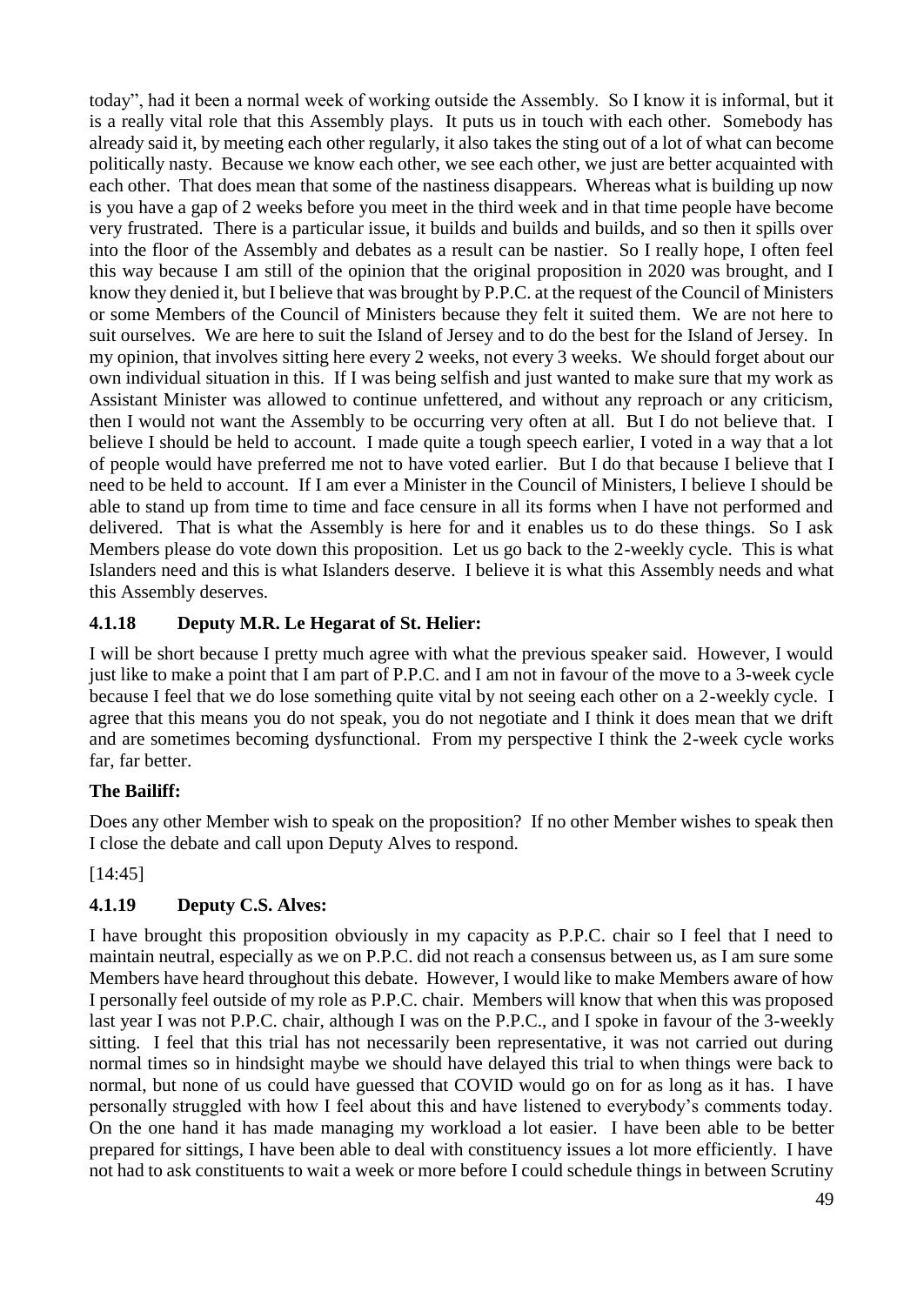Panel meetings, reviews and other committee meetings. Members are obviously aware that I have probably spread myself quite thinly. During Freshers' Week I signed up for a lot of things as a new Member. It has personally helped me to manage that workload and means that I have been a lot more efficient as well. On the other hand, I do also see Members' points in relation to the frequency of sittings and the opportunities to debate and question Government on topical areas. Especially with it being an election year next year, I think that probably having more opportunities to sit would be favourable. I think it is important to mention that regardless of which way the vote goes today, there is nothing to stop the next P.P.C. from looking at this again, from bringing it back to the Assembly with the new cohort in the next term. Now, speaking as P.P.C. chair, I would like to thank all Members for their contributions. I would especially like to thank Deputy Labey, who addressed a lot of the things that have been put up during this debate. He is correct. P.P.C. are prepared and happy to revisit and look all the things that have been mentioned during this debate and look at changing them to suit Members and with the ultimate outcome of increasing productivity. Just to specifically address some of the comments from Members about the written questions system. This is something we can look at and act upon any changes or improvements that the committee would like to make once we have heard and taken on board all the comments that have been made in this debate. If anybody has any other further comments afterwards then please do get in contact with the committee. There was a requirement with the adoption of the previous proposition that Members could ask the same number of written questions as under the 2-weekly cycle, that is why this system was chosen to do that. An alternative that we did consider at the time was increasing the number of written questions a Member could ask for each States meeting. At the time the desire was just to leave it as it was so as not to leave it so long between being able to submit questions, that is why we went to that weekly routine. We could easily revert to a system of attaching the written questions to meetings again, up to the number of questions a Member may ask. It used to be 5 questions and Deputy Ward highlighted that there has been an issue with the publication of the questions. The written questions are published on the website. He is right, there is a bit of an issue when they are attached to individual Member's pages but the question pages does list them all. As always, I am in the hands of the Assembly and I would … sorry, there is also the issue about sitting during term time. When we looked at scheduling the 3-weekly sittings at the time, to get them in we did end up going into, I think, it was the first week of the summer holidays this time around. Obviously, in order to be family friendly, this is something I would like to avoid if this is adopt. It may be in order to do this there would be times where there would not be a 3-week gap. Members would be made aware of this in advance and this would be something that would have to be agreed with the whole of the P.P.C. I have tried to address as much as I can in this summing up. If there are any sort of queries after the vote, whichever way it may go, I would urge Members to get in contact with myself or anybody on the committee. I maintain the proposition.

### **The Bailiff:**

Thank you very much. Very well, I would ask the Greffier to put a voting link into the chat. A vote pour maintains the 3-week cycle, a vote of contre moves back to the previous cycle. I open the voting and ask Members to vote.

### **Deputy G.P. Southern:**

Could you repeat that instruction about the voting? A vote pour is for which system?

### **The Bailiff:**

A vote pour maintains the 3-weekly cycle, a vote of contre changes the 3-weekly cycle back to a 2 weekly cycle. If Members have had the opportunity of casting their votes, I ask the Greffier to close the voting. We do not appear to have recorded a vote. Bear with us a moment. Apparently the text is not coming through in a readable font so it will take a moment until that is corrected and the numbers, as if by magic, will appear. Very well, the proposition has been adopted: 22 votes pour, 18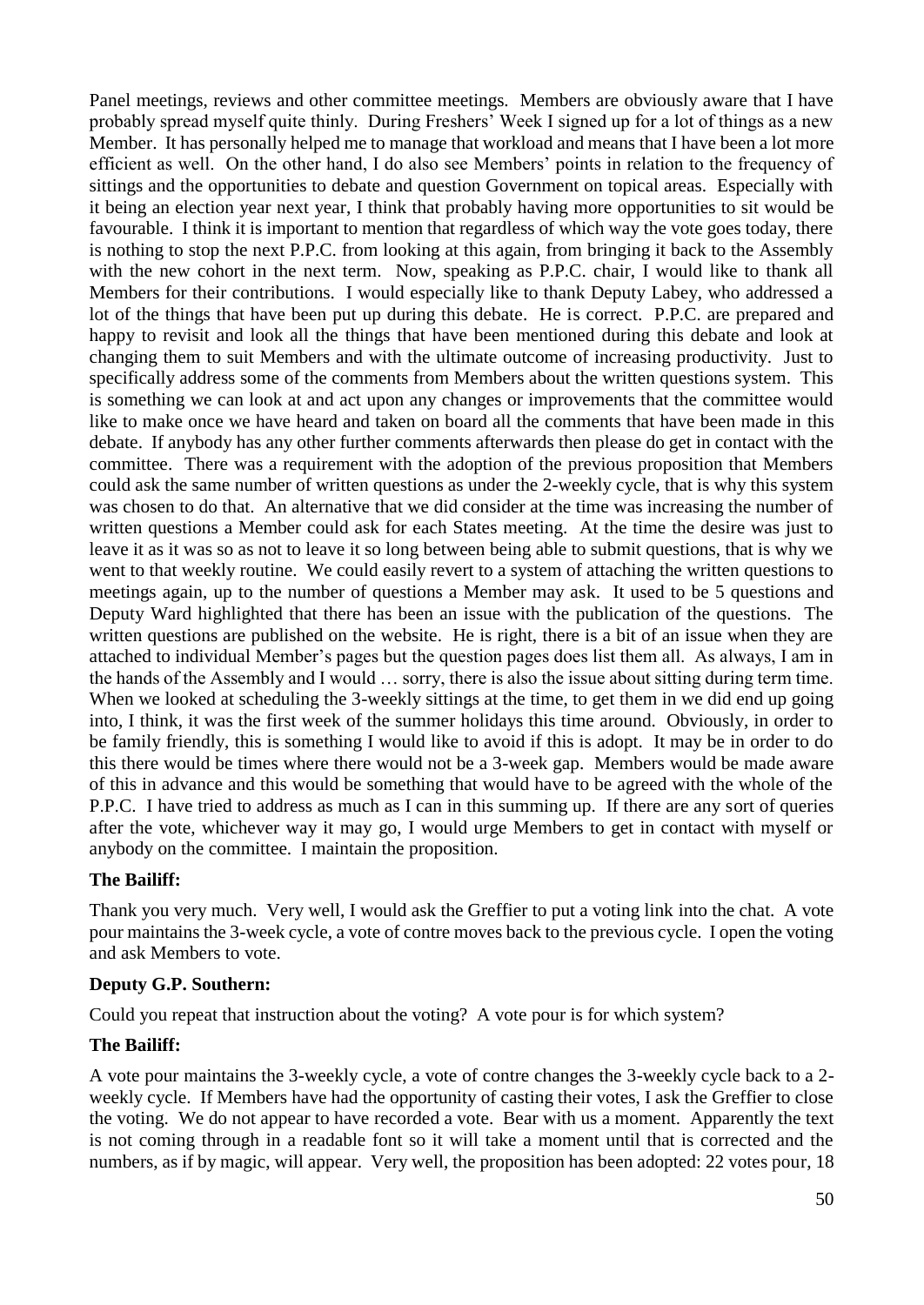|                          |                      | votes contre, no abstentions within the link, a further 2 votes contre and one abstention in the<br>Chamber, and a further 2 votes pour in the chat. Could you read the names out, please, Greffier? |
|--------------------------|----------------------|------------------------------------------------------------------------------------------------------------------------------------------------------------------------------------------------------|
| <b>POUR: 24</b>          | <b>CONTRE: 20</b>    | <b>ABSTAIN: 1</b>                                                                                                                                                                                    |
| Senator L.J. Farnham     | Senator I.J. Gorst   | Connétable of St. Clement                                                                                                                                                                            |
| Senator J.A.N. Le Fondré | Senator T.A. Vallois |                                                                                                                                                                                                      |
| Connétable of St. Helier | Senator K.L. Moore   |                                                                                                                                                                                                      |

votes contre, no abstentions within the link, a further 2 votes contre and one abstention in the

| Connétable of Trinity     | Senator S.Y. Mézec         |  |
|---------------------------|----------------------------|--|
| Connétable of St. Peter   | Connétable of St. Brelade  |  |
| Connétable of St. Mary    | Connétable of Grouville    |  |
| Deputy J.A. Martin (H)    | Connétable of St. Martin   |  |
| Deputy of Grouville       | Connétable of St. John     |  |
| Deputy K.C. Lewis (S)     | Deputy G.P. Southern (H)   |  |
| Deputy J.M. Maçon (S)     | Deputy M. Tadier (B)       |  |
| Deputy of St. Martin      | Deputy M.R. Higgins (H)    |  |
| Deputy of St. Ouen        | Deputy S.J. Pinel (C)      |  |
| Deputy L.M.C. Doublet (S) | Deputy L.B.E. Ash (C)      |  |
| Deputy R. Labey (H)       | Deputy K.F. Morel (L)      |  |
| Deputy S.M. Wickenden (H) | Deputy M.R. Le Hegarat (H) |  |
| Deputy of St. Mary        | Deputy S.M. Ahier (H)      |  |
| Deputy G.J. Truscott (B)  | Deputy R.J. Ward (H)       |  |
| Deputy J.H. Young (B)     | Deputy C.S. Alves (H)      |  |
| Deputy G.C.U. Guida (L)   | Deputy K.G. Pamplin (S)    |  |
| Deputy of St. Peter       |                            |  |
| Deputy of Trinity         |                            |  |
| Deputy of St. John        |                            |  |
| Deputy I. Gardiner (H)    |                            |  |
|                           |                            |  |

# **The Bailiff:**

The States remains at a 3-week cycle.

Connétable of St. Lawrence Senator S.W. Pallett

# **5. Draft Finance (2020 Budget) (Jersey) Law 2020 (Appointed Day) Act 202- (P.75/2021)**

# **The Bailiff:**

The next item is the Draft Finance (2020 Budget) (Jersey) Law (Appointed Day) Act, P.75, lodged by the Chief Minister. The main respondent for the debate is the chair of the Corporate Services Scrutiny Panel, Senator Moore, and I ask the Greffier to read the citation.

# **The Assistant Greffier of the States:**

The Draft Finance (2020 Budget) (Jersey) Law 2020 (Appointed Day) Act 202-. The States make this Act under Article 36(3) of the Finance (2020 Budget) (Jersey) Law 2020.

# **Senator J.A. Le Fondré (The Chief Minister):**

The Deputy of St. Peter is acting as rapporteur.

# **5.1 Deputy R.E. Huelin of St. Peter (Assistant Chief Minister - rapporteur):**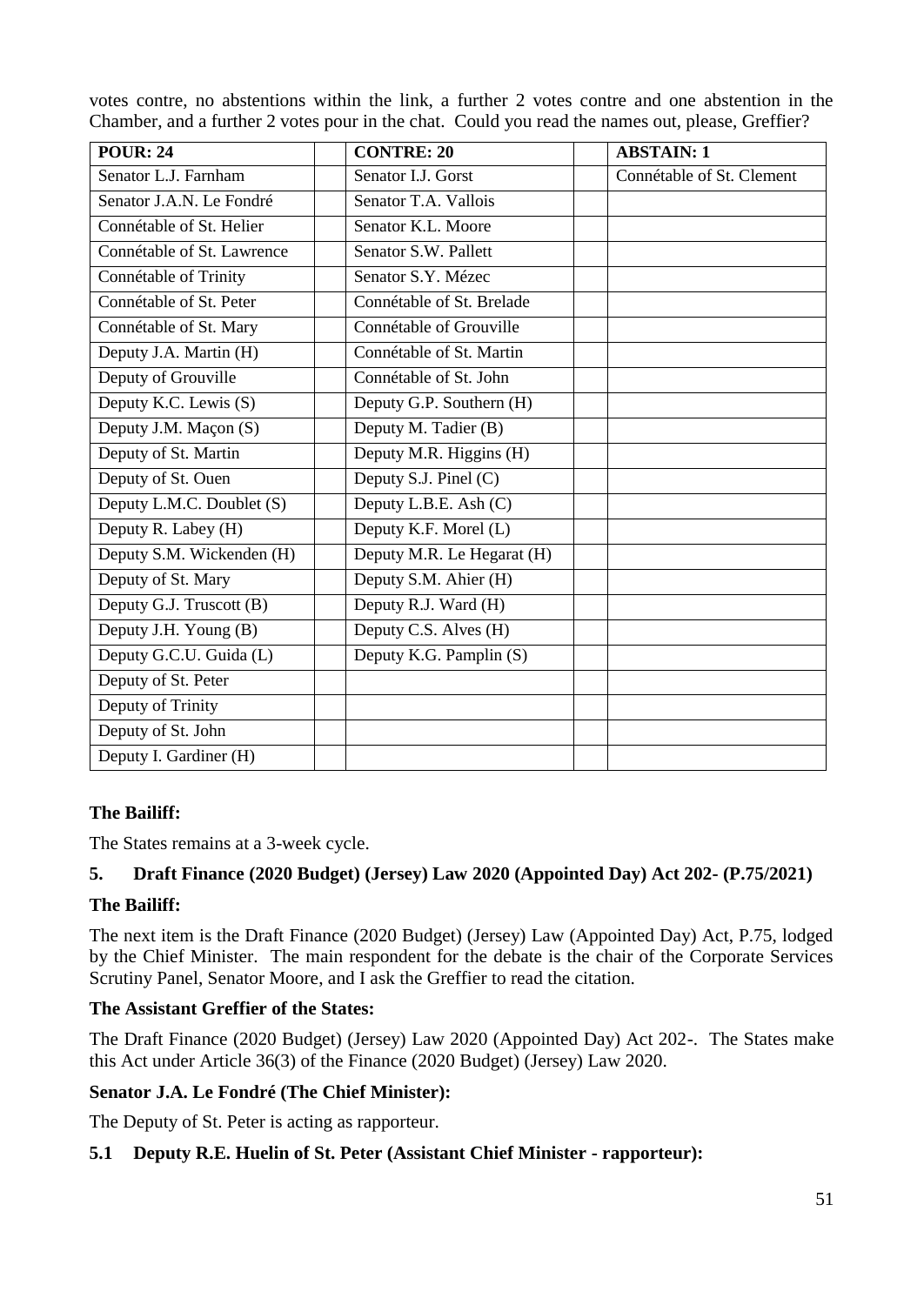Currently employers submit their tax, social security and manpower information on different returns and to different timescales. As part of the Minister for Treasury and Resources plans for rationalising these return it is intended that from January 2022 employers will submit a combined employer report every month, which will include tax, social security contributions and manpower all on the same return. For many employers the new return will eliminate significant duplication of information requests across the currently separate returns, bringing opportunities to cut down on administration. As Assistant Chief Minister, I have responsibility on behalf of the Chief Minister for the Control of Housing and Work (Jersey) Law 2012. In order to allow manpower returns to be included upon the monthly combined employer return the Control of Housing and Work (Jersey) Law 2012 requires a minor amendment. The Assembly previously adopted the Finance (2020 Budget) (Jersey) Law P.109/2019 on 2nd December 2019, which introduced the combined employer return. This Appointed Day Act triggered the required changes within the Finance (Jersey) Law 2020, which in turn makes required parallel amendments to Article 32 of the Control of Housing and Work (Jersey) Law 2012 regarding monthly manpower returns. You will recall that while accepting P.137 Migration Control Policy, the importance of gathering accurate and timely data. The move to monthly manpower reporting as part of the combined employer return will enhance the speed of accuracy of that data, allowing more informed decisions on migration and population issues. I commend this proposition to the Assembly.

## **The Bailiff:**

Is the proposition seconded? **[Seconded]** Does any Member wish to speak on the Act? If no Member wishes to speak on the Act then I close the debate and ask the Greffier to place a link into the chat.

[15:00]

The link is there, I ask the Greffier to open the voting and Members to vote. If Members have had the opportunity of casting their votes, I ask the Greffier to cost the voting. The Act has been adopted.

| <b>POUR: 44</b>            | <b>CONTRE: 0</b> | <b>ABSTAIN: 0</b> |
|----------------------------|------------------|-------------------|
| Senator I.J. Gorst         |                  |                   |
| Senator L.J. Farnham       |                  |                   |
| Senator J.A.N. Le Fondré   |                  |                   |
| Senator T.A. Vallois       |                  |                   |
| Senator K.L. Moore         |                  |                   |
| Senator S.W. Pallett       |                  |                   |
| Senator S.Y. Mézec         |                  |                   |
| Connétable of St. Helier   |                  |                   |
| Connétable of St. Lawrence |                  |                   |
| Connétable of St. Brelade  |                  |                   |
| Connétable of Grouville    |                  |                   |
| Connétable of Trinity      |                  |                   |
| Connétable of St. Peter    |                  |                   |
| Connétable of St. Mary     |                  |                   |
| Connétable of St. Ouen     |                  |                   |
| Connétable of St. Martin   |                  |                   |
| Connétable of St. John     |                  |                   |
| Connétable of St. Clement  |                  |                   |
| Deputy J.A. Martin (H)     |                  |                   |
| Deputy of Grouville        |                  |                   |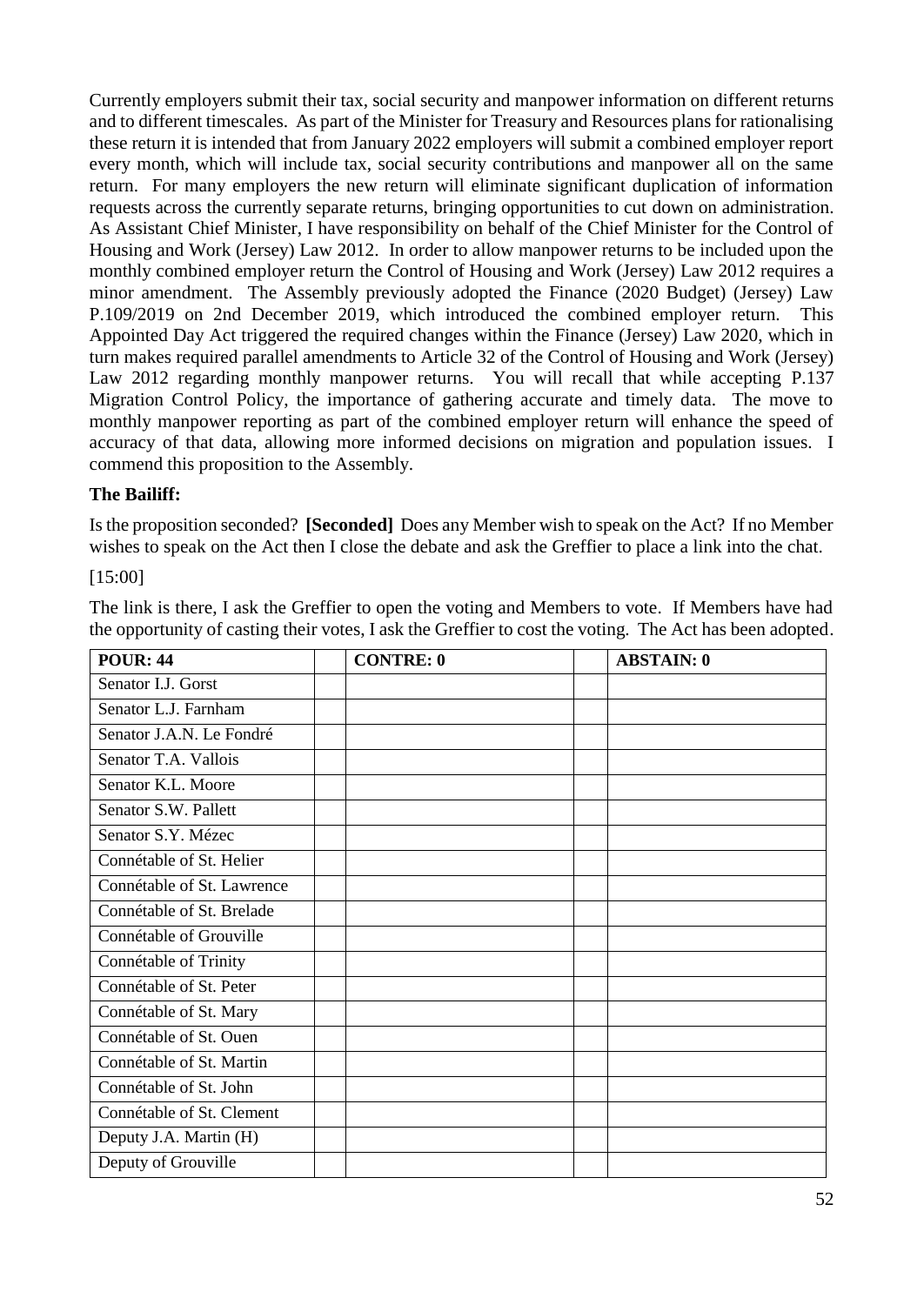| Deputy M. Tadier (B)       |  |
|----------------------------|--|
| Deputy M.R. Higgins (H)    |  |
| Deputy J.M. Maçon (S)      |  |
| Deputy S.J. Pinel (C)      |  |
| Deputy of St. Martin       |  |
| Deputy of St. Ouen         |  |
| Deputy L.M.C. Doublet (S)  |  |
| Deputy R. Labey (H)        |  |
| Deputy S.M. Wickenden (H)  |  |
| Deputy of St. Mary         |  |
| Deputy G.J. Truscott (B)   |  |
| Deputy J.H. Young (B)      |  |
| Deputy L.B.E. Ash (C)      |  |
| Deputy K.F. Morel (L)      |  |
| Deputy G.C.U. Guida (L)    |  |
| Deputy of St. Peter        |  |
| Deputy of Trinity          |  |
| Deputy of St. John         |  |
| Deputy M.R. Le Hegarat (H) |  |
| Deputy S.M. Ahier (H)      |  |
| Deputy R.J. Ward (H)       |  |
| Deputy C.S. Alves (H)      |  |
| Deputy K.G. Pamplin (S)    |  |
| Deputy I. Gardiner (H)     |  |

# **6. Draft States of Jersey (Amendment No. 10) Law 202- (P.77/2021)**

# **The Bailiff:**

The next item is the Draft States of Jersey (Amendment No. 10) Law, P.77, lodged by the Chief Minister. The main respondent for the debate will be the chair of the Corporate Services Scrutiny Panel, and I ask the Greffier to read the citation.

# **The Assistant Greffier of the States:**

Draft States of Jersey (Amendment No. 10) Law 202-. A law to amend further the States of Jersey Law 2005. The States, subject to the sanction of Her Most Excellent Majesty in Council, have adopted the following law.

# **Senator J.A. Le Fondré (The Chief Minister):**

The Deputy of St. Peter is also acting as rapporteur on this.

# **6.1 The Deputy of St. Peter (Assistant Chief Minister - rapporteur):**

Members will be aware that I sat as a member of the Migration Policy Development Board and that this board felt that the interplay between population policy and all areas of ministerial responsibility is so wide that it should be specifically referred to in the responsibilities of the Council of Ministers. I am pleased that the Assembly was of the same opinion of this importance and giving their approval to the same, P.137 Migration Control Policy on 3rd March 2021. This amendment is the enactment of that approval. The population policy will need to be a living, moving document with a flexibility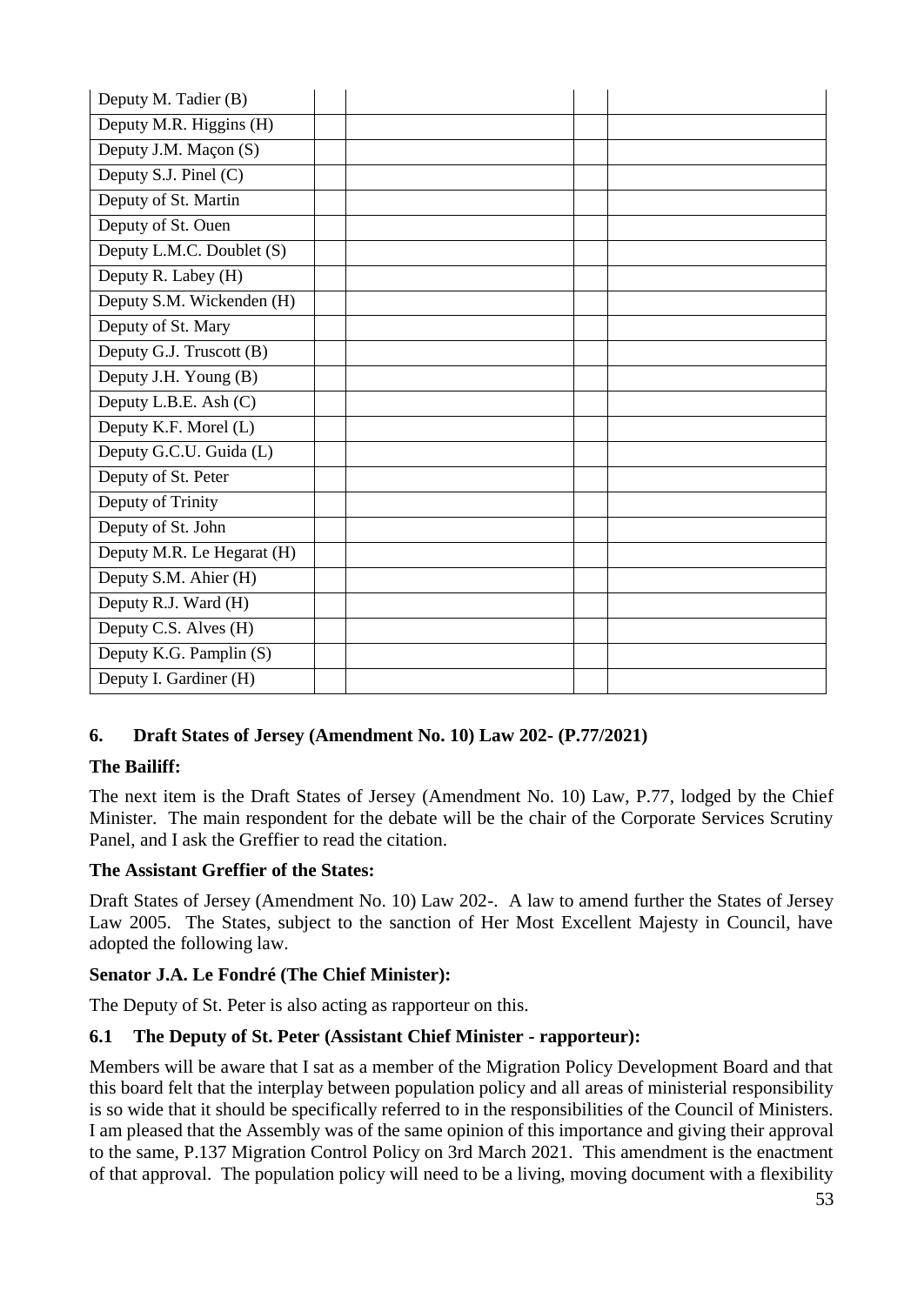to react to the future changes, challenges and opportunities that present themselves to the Island over time. This amendment will place a formal requirement upon the Council of Ministers to consider the population impacts of government policies and require the Council of Ministers to discuss and agree a population policy on at least an annual basis. The report that accompanies this amendment acknowledges the importance of the data that Deputy Perchard highlighted within her proposition P.120. I can give an assurance that the information and level of detail that Deputy Perchard has required within her proposition will be included within each annual population policy. This change will apply the day after the registration of the amendment. I would be happy to answer any questions Members may have and I propose the principles.

#### **The Bailiff:**

Are the principles seconded? **[Seconded]** Does any Member wish to speak on the principles?

#### **6.1.1 Deputy R.J. Ward:**

There are a number of questions that I would like to ask. Very frequently, and I understand the amendment that came forward from Deputy Perchard, but there is a line here that says to be discussed frequently or discussed on a regularly basis, I think it is. I have lost my wording because my computer just moved. Whenever that discussion is mentioned I get concerned because I think: "Okay, we can discuss anything, it does not mean any action is going to be taken." In fact, in this sitting and previously we have discussed a lot of actions that have not been taken and what happens as a consequence of those? It is clear that there are no real consequences for things not happening. I am not suggesting it is, but I would like to say that I hope that this is not a token gesture towards something that was adopted to this Assembly. That is my concern. We talk a lot about data. I would like to know more about the nature of this data. Updated infrastructural data. Is that to do with the number of homes that are available, how many roads there are, the number of parking spaces, the number places to lock up your bicycle, the cubic area of swimming pools available, the leisure facilities. Sometimes going to those ludicrous examples gives an example of why we have to be precise in what we are talking about, because we could be saying one of the pieces of data is going to be how much space is an area to walk your dog. We may have to limit the population of dogs if there is not space to walk them. Yes, it is ludicrous but what are we talking about? Before we pass pieces of legislation like this that to some extent pat ourselves on the back to say we have done something, I very strongly believe we need to know what it is that we are doing. It says here: "Educational, health-related, environmental and social requires of any projected population growth." The educational requirements that I may put for a population may be very different from the educational requirements of somebody who has a very different political perspective from me. We need to be defining what it is that we are talking about and the data that we are collecting, otherwise this does become tokenism. I am sure that the intention behind this initial amendment to P.137 was to have precise data on particular areas but I would just like some understanding from the proposer as to how that is viewed both by the proposer and by Government. In terms of environmental requirements, I would like to have seen here something about the environmental impact, the environmental challenge, the environmental cost, because there is not anything there on that, of population. You can have a population that is large with low environmental impact if you get it right. You can have a small population with a massive environmental impact if you get it wrong. These, again, are the parameters within which we have to be clear as to what we are talking about. I think I have undertaken a bit of an exercise in pedantry here but it is important that we know what we are talking about when we come to this sort of generic proposal. That is one of the first things I would like to ask in the set of questions. I think the principles is the right time to do that. Also the frequency of the discussion. A yearly population policy, will that be on 1st January? We know the Assembly works … this is a very important point. We know the way the Assembly works, the Government Plan is rushed in at the end of each year. Well, not rushed in but we have a debate … I see the Chief Minister raising his eyebrows at me; I am used to that to some extent. What I meant there was it is a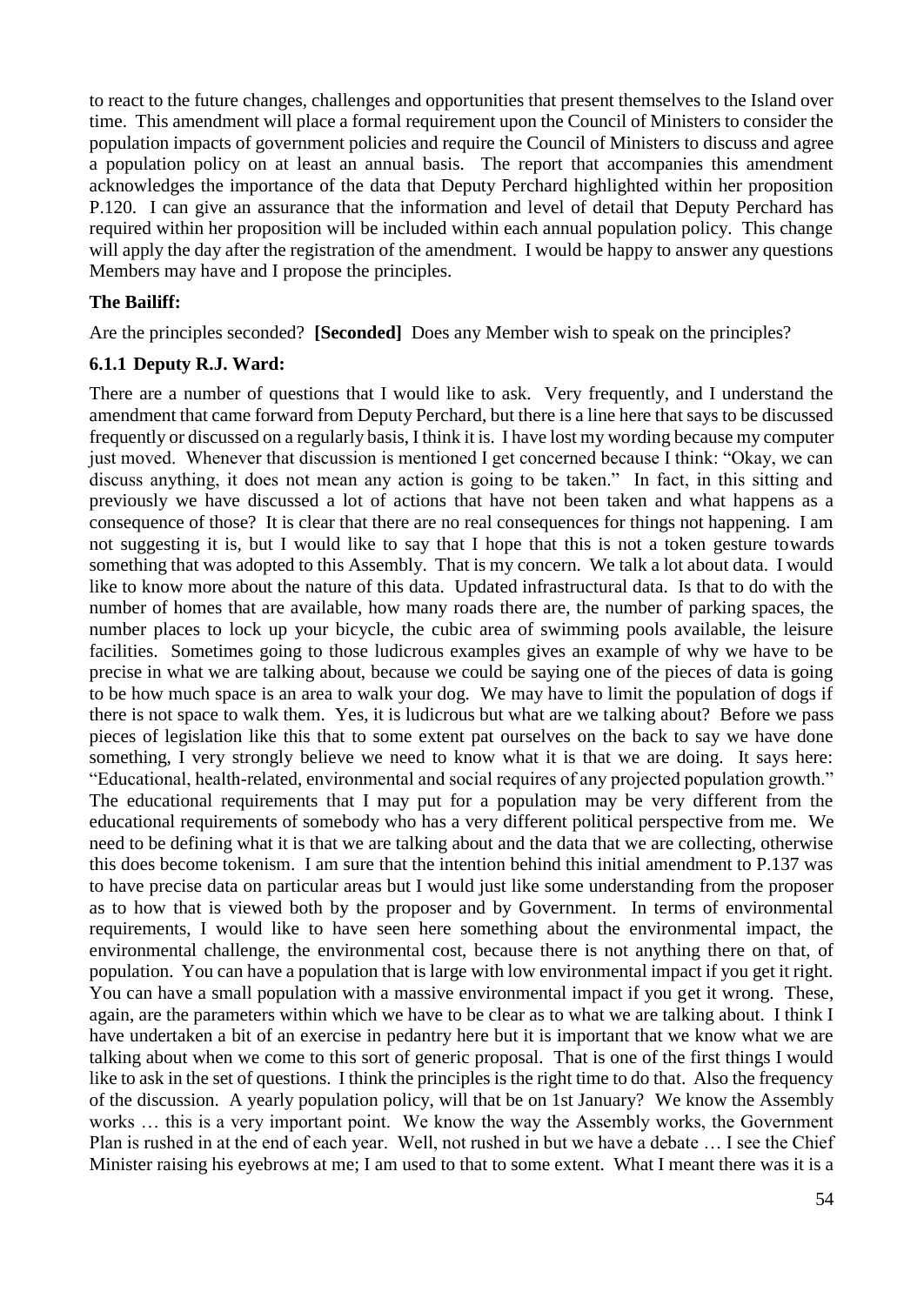rushed process in terms of there is an absolute deadline that we have to reach in order to implement it for the next year. I get that, I understand that, we all understand that. If we are going to have a population policy each year that is going to be another demand at a set time and that could influence … if we are going to have changes to the way we have migrant workers every 9 months, for example, it could have to fit in with that or it could be completely out of kilter as to when another population policy will come into play halfway through one section of 9-month contracts. It has to be thought through really careful as to how this is going to work with the mechanisms of this Assembly, the mechanisms of government. Are we going to get to the stage where we say: "Actually, this year we are not going to have that population policy because the policy officers were too busy and the policy pipeline was blocked" because something else happened that was urgent as well? If we are going to make promises in this Assembly today about what we are going to do, the mechanism for this needs to come back to us. The more I am talking, the more I am talking myself into thinking: "I wonder if this is in the right state to come to the Assembly without this detail." Perhaps, again, I am just in a pedant mode, which I do apologise for. I hope I have made it clear and to the proposer I just would like to see some of that detail before we go any further with this and before … it seems to be an obvious vote because we voted for this before, but it would be nice to know what the actual detail of the mechanism of this is.

### **6.1.2 The Connétable of St. Lawrence:**

I think my point is rather more straightforward than the previous speaker's. Bearing in mind the debate that we had earlier on P.72, I would like the rapporteur to clarify for the Assembly what is meant by: "The Chief Minister is committed to lodging a common population policy for debate by the end of December 2021." Does that mean that a proposition will be lodged by the end of December 2021 or does it mean that it will be lodged and a debate will be able to take place before the end of December 2021?

#### **6.1.3 Senator S.W. Pallett:**

I want to comment with regards to the Corporate Services Panel. I chair the Migration Policy Review Panel so I thought it was important that I do say a few words. I am not going to say a great deal but that I do say a few words. First of all, I want to thank colleagues as well for the work they have been doing, that is Deputy Truscott of St. Brelade and Deputy Ahier of St. Helier. We have been keeping a close eye on the work that the Assistant Chief Minister is doing in regards to the population policy and have met him regularly - actually met him during the summer - in regards to the progress he is making on the population policy. I want to start by saying this proposition … I do not want to speak on behalf of the Assistant Chief Minister, but this proposition is merely amending the States of Jersey Law to ensure that our population policy is discussed and agreed on a regular basis. It is just putting it in the law. The Constable of St. Lawrence has just mentioned around whether population policy will be lodged by the end of the year. Again, I do not want to speak on behalf of the Assistant Chief Minister but that is the intention of P.137, was to ensure that a population policy is prepared, and I know the Assistant Chief Minister is doing it at the right time, he is still out to consultation on the population policy but the intention is to draft a population policy that will be lodged in time to be debated before the end of the year. That is something that we have regularly been told by the Assistant Chief Minister and his policy officers. In terms of the actual proposition, I think we support it as a panel. It is bringing into effect P.137. But what we do need to recognise is that the population policy is not going to be a one document solution but rather something that would need to have flexibility to evolve around the Island's social and economic needs. Deputy Ward has mentioned data and I am going to come on to that in a minute. It will need to evolve and we will need to understand how the Island's social and economic needs are changed because clearly we are seeing changes in the economy, we are seeing needs within various sectors of the economy and the population policy and migration policy are going to have to adapt and flexible in regards to the needs of our local economy. What does need to be really clear is that there is an obligation from the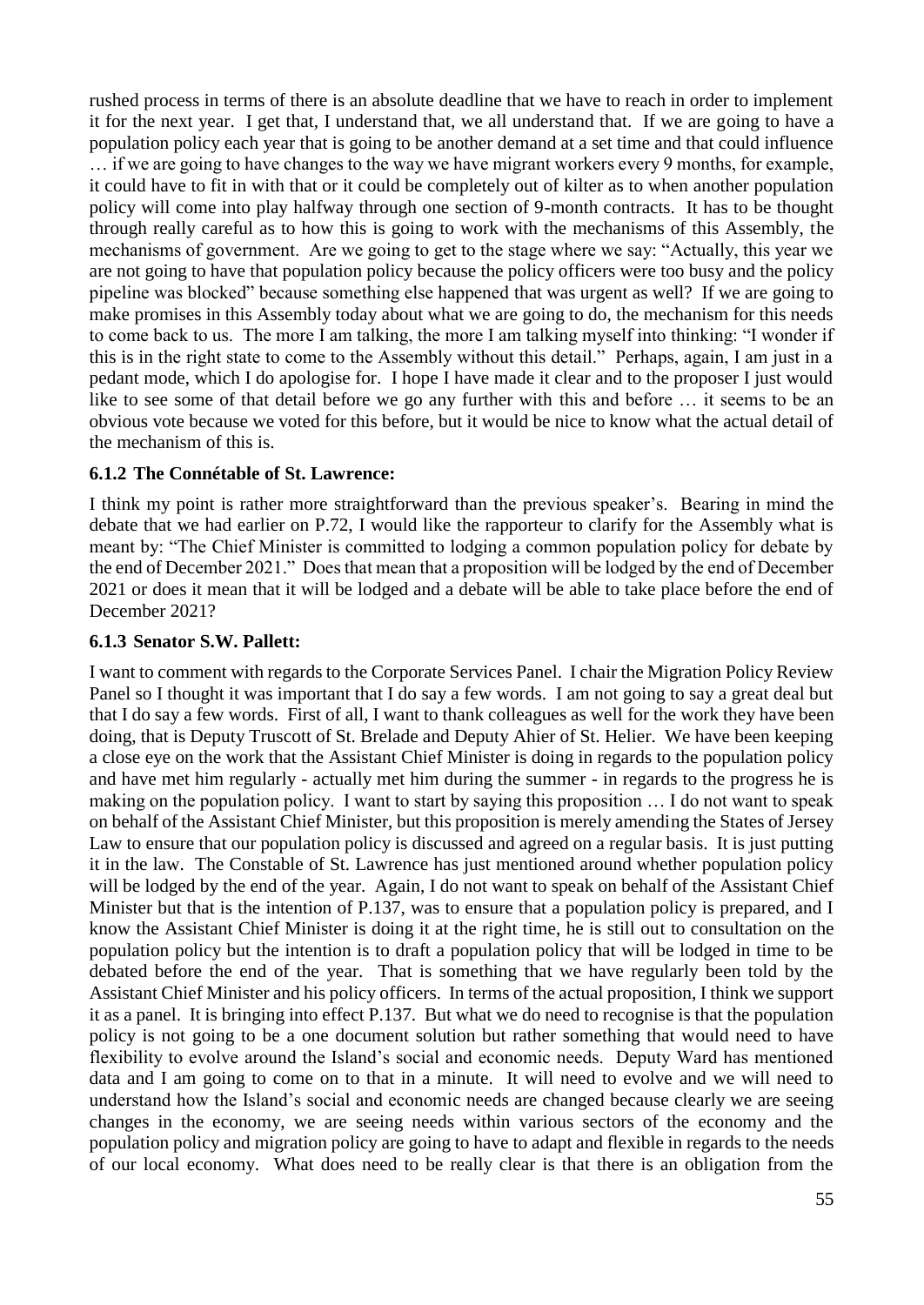Government to provide a robust framework for any future policymakers, one which addresses challenges that we are experiencing now and gives the guidance to find the balance that we need to strike. By that I mean, again, ensuring that we understand the needs of the economy, we are collecting data on a day-by-day, week-by-week, month-by-month basis, to allow us to fully explore how that population policy may change. Rather than me mentioning it later on, I will mention it now, around data, it is clear that there are I.T. (information technology) systems that are going to need to be put in place to capture that data, that we understand we will be ready for in January 2022.

#### [15:15]

That is something we pressure the Assistant Chief Minister on a regular basis and it is something he might want to update Members on when he sums up. It is important that those systems are in place, because once our new population policy is in place ... and what we are going to have to remember, is the population policy that is lodged this year will not have the benefit of any new data. The Assistant Chief Minister and his team will have to put that together with the data that they have. It probably will not include any of the data from the re-census. That will mean, and I hope I am not speaking out of turn, that the population policy that is drafted for this year probably will not be as detailed as one may be in the future. I will let the Assistant Chief Minister comment on that when he sums up. We do have to acknowledge that whichever way we look at it, and I am not making excuses for the time this has taken, because I have been trying to push the Assistant Chief Minister to do the work as quickly as possible, but it has been a difficult 18 months. The time has now come to ensure that Government is focused on delivering a population policy that not only the public in general can understand but those within business can work with. That is going to be a real challenge. Not only have we had the pandemic to deal with, we also have Brexit that we are still having to deal with on a day-to-day basis and will carry on having an effect on the economy as we are seeing at present with both hospitality, retail and other sectors struggling to find staff. For some it will seem to have been a very slow process. It is a very complex area. I do not think any Member would try to kid themselves that it is not. It is one that has stumped previous Governments in terms of trying to find a robust population policy that people are comfortable with. The Government has felt it necessary to go back out for consultation, which from a personal point of view I am not sure that was necessary. The Assistant Chief Minister may feel differently, but I am not sure there is not too much we do not know about how the population feels about levels of population and some of the issues that revolve around that. If it is going to provide a more robust population policy when it is finally drafted and put before the Assembly later this year then maybe that is a piece of work that needed to be done, but I am yet to fully understand what they are trying to achieve with it, as are the panel. We look forward to seeing the results of that consultation when it is complete. What I will say is what the panel has done - I hope the Assistant Chief Minister will agree - is to try and work as constructively as possible with the Assistant Chief Minister and his team, because we do want to see something that is beneficial to the Island and that people can get behind and can work with. We carry on working closely with the Assistant Chief Minister and we will carry on scrutinising and ensuring that the States Assembly get the information they need to judge the population policy when it is finally lodged. I will come back to data again, because I cannot stress enough how important it is that Government and industry itself will need to understand where we are on a day-to-day basis, in terms of resource needs and labour needs in the Island. We are not going to know that unless we have information on who is leaving, who is coming and going, where people are employed. Some of that at the moment is sketchy. It is not as detailed as it needs to be. Again, I cannot stress enough how important it is going to be to our I.T. systems in place by the end of the year. Again, we are being ensured that that will be in place by 1st January 2022. That is really all I wanted to add. In terms of this particular proposition, it is just getting those words in the law to say a common policy on population needs to be discussed on an annual basis. So if it is passed today it will now be in the States of Jersey law. We have had the debate around migration controls. The panel has provided a report to the Assembly, which set out some of the details within the migration controls. That is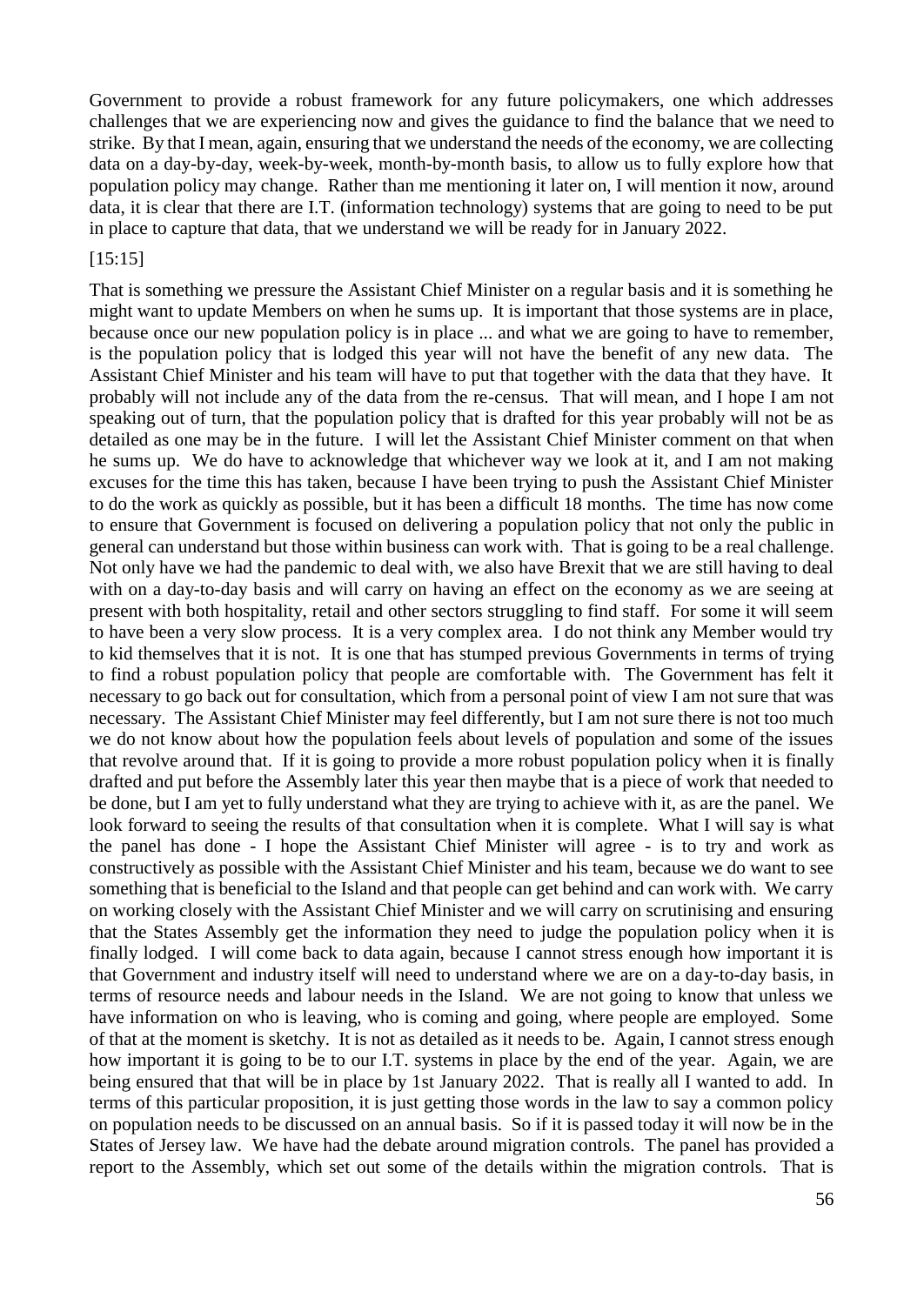something else the Assistant Chief Minister will have to look at, because we are already getting rumblings from sectors of the economy around whether the controls that have been suggested within the Migration Control Policy are too strict. What we do need to have is a population policy that is going to be flexible and, again, is going to clearly meet the needs of a changing economy. Let us make no bones about it, our economy is going to change as we move forward, for all sorts of reasons, and that includes the finance industry. We are supportive of this particular amendment. We will carry on doing a close piece of scrutiny work on the Population Policy as it develops.

# **Deputy K.F. Morel:**

If you do not mind, could I start speaking by asking a question of the Solicitor General again, Sir?

# **The Bailiff:**

Yes. It depends on what the question is, I am sure.

## **6.1.4 Deputy K.F. Morel:**

Absolutely. It is pertinent to this debate. In the proposed amendment, it says that the appropriate paragraph will sit in Article 18 of the States Jersey Law 2005 after subparagraph (e), there is inserted and then obviously the paragraph. Subparagraph (e) in 18(2) talks about the Common Strategic Policy. It says that agreeing and lodging for referral to one or more Scrutiny Panels established on the Standing Orders as statement of the Common Strategic Policy and it goes on to (f). Once this paragraph is inserted, Solicitor, I was wondering, will the elements agreeing and lodging for referral to one or more Scrutiny Panels still pertain to this new paragraph?

## **The Solicitor General:**

I am going to have a look, I am afraid. I was not expecting a question on this.

### **Deputy K.F. Morel:**

I do apologise.

### **The Bailiff:**

No, not at all. In which case, you will come back to us on that?

### **The Solicitor General:**

Yes. Could I just ask the Deputy to clarify the question, because I was not sure, without the law in front of me, what precisely he was asking?

### **Deputy K.F. Morel:**

Okay. In Article 18(2) subparagraph (e), it says: "Agreeing and lodging for referral to one or more Scrutiny Panels … a statement of their own Common Strategic Policy and …" This paragraph is to be inserted after that "and". I am trying to understand whether this paragraph will be subject to the agreeing and lodging for referral to one or more Scrutiny Panels.

### **The Bailiff:**

Is that sufficiently clear, Solicitor?

### **The Solicitor General:**

Yes, Sir. I will have look.

### **Deputy K.F. Morel:**

I do apologise. If I had realised I was going to ask the Solicitor General this question I would have let him know in advance. I do apologise for that.

### **The Bailiff:**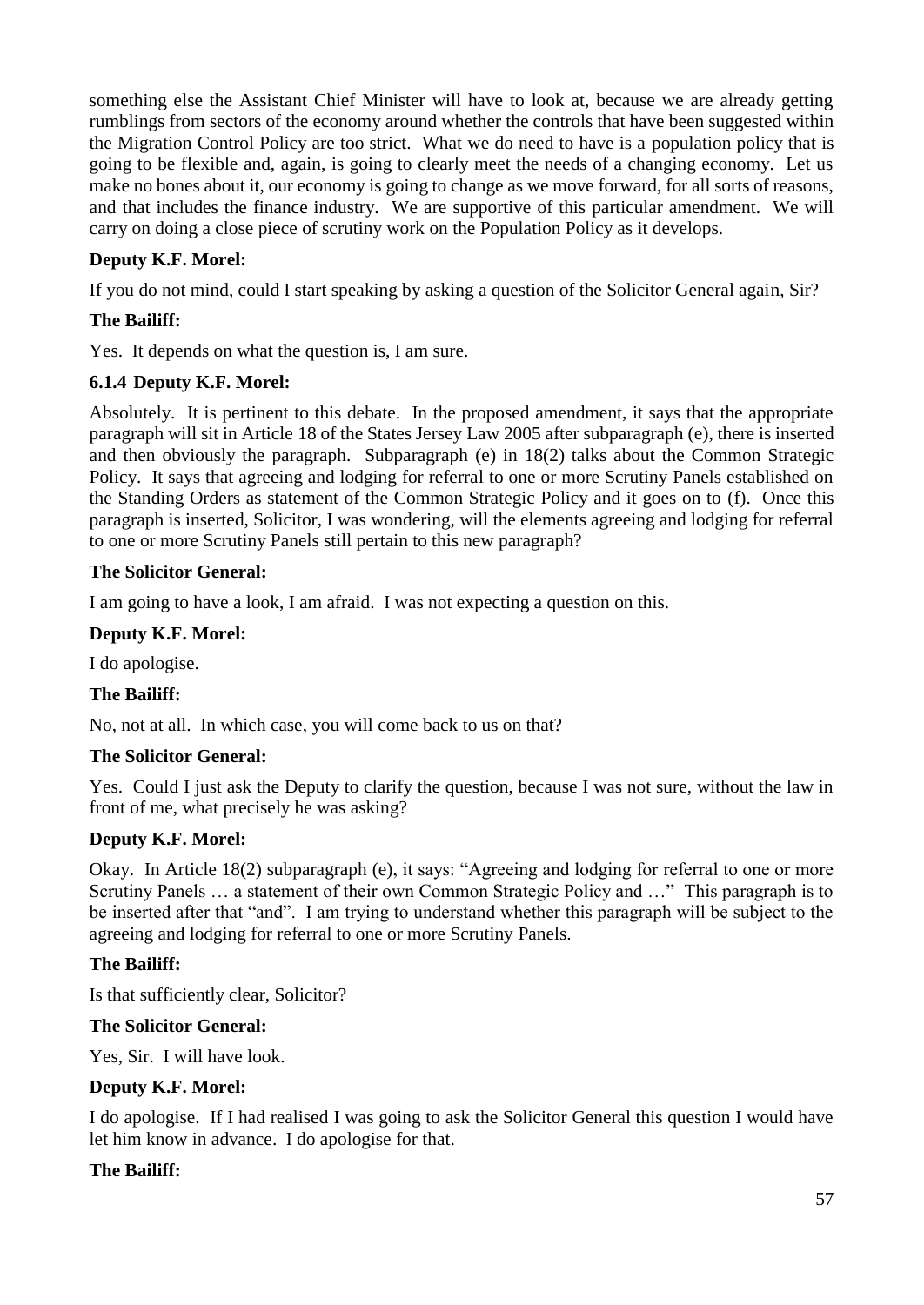No, not at all. Would you like to continue, Deputy?

# **Deputy K.F. Morel:**

Thank you. To enlighten the Assembly, the proposition itself is fine. I will be voting for it. There is no question. I just understand that the population policy is of enormous importance to many Islanders and while this would be discussed and agreed within the Council of Ministers, my concern is that it then has a public viewing of some sort. Obviously the Common Strategic Policy by law has to go to Scrutiny, so in my view it would be beneficial if this element of this population policy would have to by law go to Scrutiny, not just at the will of the Ministers. That is really where I am coming from. I am just hoping that the population policy is not something that future Council of Ministers could agree among themselves and keep to themselves, per se. The reason I say this, and it is not a dig at the ex-Minister for External Relations, who is not here, is because the External Relations Policy, which is dealt with in subparagraph (c) is not subject to those clauses about scrutiny and did require a little bit of digging to get hold of. I am not saying it was being held back, it was not, it was just that it was not automatically published and provided. I am hoping this would not be the case with this proposition. If it is, it would be worthy of future amendment. If this new subparagraph is not subject to the Scrutiny Panel element then I think it would be worthy of future amendment to bring it into line and make sure it is by law having to be referred to Scrutiny. That is really it. I will be supporting it. There is no question. I just want to make sure it gets a public airing too.

### **The Bailiff:**

Thank you very much. Solicitor General, are you ready to advise the Assembly?

### **The Solicitor General:**

Yes, Sir. Looking at Article 18, I read 18(2)(e) to be a freestanding thing. It follows that paragraph (2)(ea) would not fall within those things to be referred to Scrutiny under (2)(e). It would simple be a separate function of the Council of Ministers to discuss and agree on a regular basis at least annually their common policy on population.

### **Deputy K.F. Morel:**

Thank you, Sir.

### **6.1.5 Deputy J.H. Young:**

I would like to follow the theme and broaden out what Deputy Morel has said. Looking at this amendment it does, as the Solicitor General has said, create what is a standalone task for the Council of Ministers by a minority, 7 is the minimum number, to discuss and update and form a population policy. Then, obviously, the question in my mind is: then what happens to it? It is updated annually. Certainly I believe what the Island wants is a population policy which is long term. Annual adjustments are needed, absolutely right, but it does need to have something which is sustainable. I do wonder why, when I look back, the origin of this law change was discussed, as the report tells us, on 3rd March 2021 and it asks us to do what this amendment does, but it adds on some words. It says that the policy on population would be reviewed and updated annually based on the prior years' population growth and that includes annually updated infrastructural, educational, health related [and this is the key thing] environmental and social requirements of any projected population growth." What that says to me is that when we agreed that what we were seeking was a policy of having sustainable growth. The reality is our population has grown unsustainably. It is not just a question of enabling our economy. That is what has got us into this situation. Members should reflect on joining up the links between economic growth, population growth, housing demands, health costs, education costs, infrastructure needs right across the whole piece. We all know they go together. What we have here is a standalone provision in the law, which sounds find, but it does not include any elements of that part of the proposition which I read there about sustainability, particularly the environmental requirements. That is rather inconsistent with other laws. When we altered the Public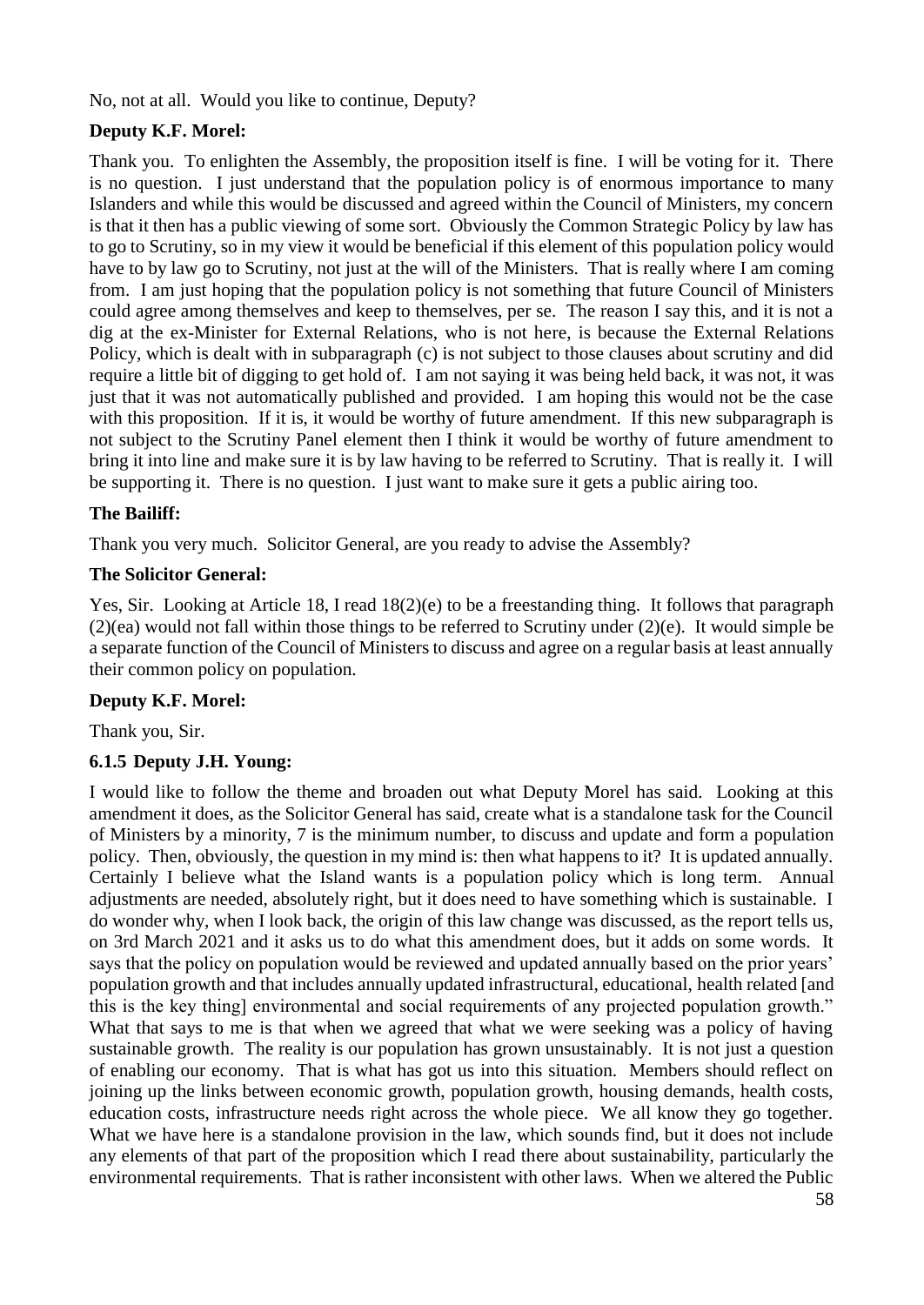Finances Law we included a requirement for well-being. Well-being is very much about environmental and social implications. We are asked to agree and I have no means to doubt it. The report, as it goes on, says that the Chief Minister gives assurances that this will be done. We have the assurance there, but it is not practice, it says, to include the level of detail within the primary legislation. Well, my point would be: we did it within the Public Finances Law on well-being. I hope that future consideration will be given to this, because we need the States to decide a legal requirement for the Council of Ministers to drive this.

#### [15:30]

It certainly should be subject to scrutiny because it is a matter of public property. It is public property; it is not in my view an exclusive thing for the Council of Ministers, but they are responsible for producing it. Everything Deputy Morel said is right. The assurances that we have, I am hoping that there will be consideration to how that can be backed up with some amendment and strengthen in the States of Jersey Law, so that the requirements of what was, I believe, required for a sustainable Migration and Population Policy is what that is intended to do and not merely an economic device. I am not making light of this that there are no issues there, there are. Nonetheless, sustainability means finding where that balance is, which we have lacked for decades and got us in the situation, in ways, that we are in.

### **The Bailiff:**

Thank you very much, Deputy. Does any other Member wish to speak on the principles? No other Member wishes to speak on the principles. Then I close the debate and call upon the Deputy of St. Peter to respond.

#### **6.1.6 The Deputy of St. Peter:**

We have drifted into a population policy debate, which is great because it is good initial feedback as to the feelings of the Assembly. When I started on this it was quite clear that I was not going to bring a population policy that would be debated, approved or not approved and then just left to gather dust. I was very keen, within the population policy to include some hooks and triggers that meant it had to be reviewed on a regular basis. This was not the one I had in my mind, because I do not think legally very well, but this is very much something that when given to me, I was totally in support of. It commits the Council of Ministers to regularly review the population policy. If we have learned anything over the last 18 to 20 months, we have learned the pace of change. Some of the historians here will question whether there has been an Assembly that has had to adapt to 2 major external influences as much as we have done over the term of this particular Assembly. Therefore, even a year could possibly be too long to respond to the needs of the population of this Island. I am moving into a population policy now. That is what it is: a determination that it will be revisited and also revisited by the Council of Ministers. Without having every single Minister in full support of playing his or her role within the population policy it will flounder. All the cogs on the wheel must work in sync perfectly. Can I thank Senator Pallett for his support? It has been a very, very constructive and positive engagement. I thank him for saying that. The data is the big issue. While the system we plan to have in place is, I believe, on track. It will not be 1st January, but it will certainly be early in the new year. Let us accept that it will take many cycles in order to have valid data that can be analysed. It will only be a subset of what is needed. We do not need to share my views on the I.T. systems that we have within this particular Government. However, I am confident that with a new I.T.S. (integrated technology solution) project, et cetera, that that is being addressed. We will not have the census data. That is not to be published until March anyway. It is fair to say we will use whatever data we have, whatever data we can extract, from whatever compatible systems are out there. It is going to be a long-term project until we can have what the normal commercial world has in today's systems: push a button, get a report and make a decision. That has to be the goal and the objective. Senator Pallett says another thing: there is not much we do not know and the Island at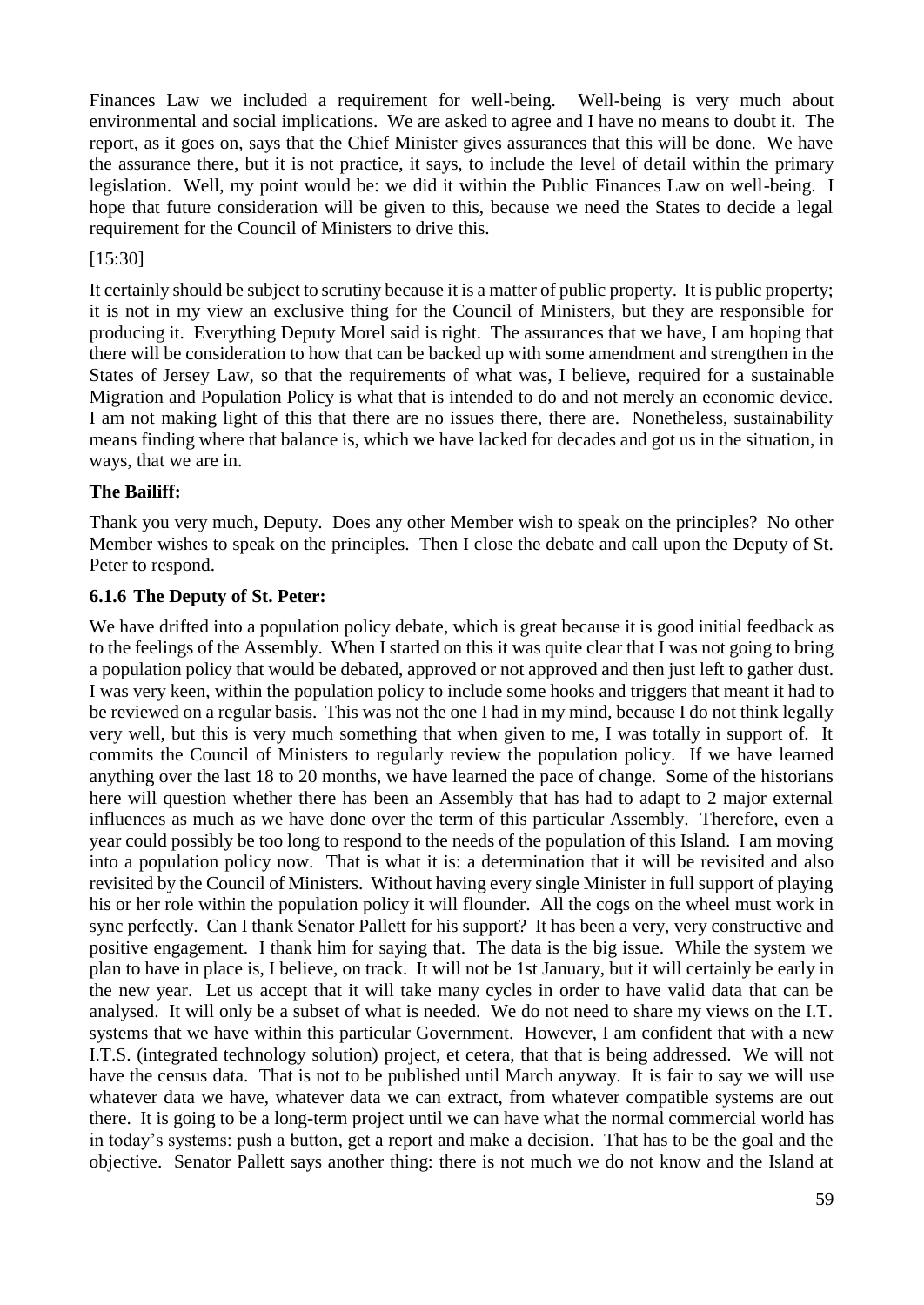large are quite clear on their feelings. The challenge is not knowing more, it is knowing how to fix it. That is what the population policy will be about. I thank Senator Pallet again. Deputy Ward, some of that has been covered. It is about the frequency. It is about ensuring that we have nailed down the frequency of the reviews, as it were, and when they are. That is noted. What I wrote down here is: it is one step at a time. A lot of people have been coming to me saying: "I do not envy you the task. It is the poisoned challis. Why has it been ignored for so long?" Well, because it is in the hard box. What I am working on is it is one stage at a time. If we get it right first time, the job will not be done well enough because it will be treated too simply. The Constable of St. Lawrence, she is so analytical. The P.120 stated that we should lodge and debate by the end of 2022. I have spent my whole summer doing this. I went public and said I will speak to absolutely anybody in the Island who wishes to give me their views. That has occupied a lot of time. It has been a fascinating experience. We are still doing workshops with Jersey Business. We still have some other plans to engage particularly with the youth of the Island, both on-Island and off-Island. We need to understand why people have left the Island and not returned or why they have not returned. Technically, yes, we should. Also, the comments from Scrutiny, from Deputy Morel, i.e. we want to ensure that Senator Pallett and his Scrutiny Panel have a full term to review that. I may come back and ask the leave of the Assembly to debate it on 18th January 2022. It will certainly be delivered this side of New Year. We are working towards not doing that, but I do not want to compromise what is potentially hopefully going to be a very good piece of work for the sake of 2 or 3 weeks. We will advise and seek your approval, in what professional capacity, I do not know. Deputy Young asked what happens to it afterwards. It is a living, moving document. He also discussed sustainability. Deputy Morel. I cannot commit to it, but I will ensure that it is looked at and if it is viable, no reason why it will not be, that this is put into law to go to Scrutiny. If I have missed anybody, I apologise. I could never write at school and I cannot read my writing to today. With that, I move the proposition.

### **The Bailiff:**

Are the principles seconded? **[Seconded]** Very well, then I ask the Greffier to place a link into the chat for voting. I open the voting and ask Members to vote in the normal way. If Members have had the opportunity of casting their votes, I ask the Greffier to close the voting. The principles have been adopted.

| <b>POUR: 44</b>            | <b>CONTRE: 0</b> | <b>ABSTAIN: 0</b> |
|----------------------------|------------------|-------------------|
| Senator I.J. Gorst         |                  |                   |
| Senator L.J. Farnham       |                  |                   |
| Senator J.A.N. Le Fondré   |                  |                   |
| Senator T.A. Vallois       |                  |                   |
| Senator K.L. Moore         |                  |                   |
| Senator S.W. Pallett       |                  |                   |
| Senator S.Y. Mézec         |                  |                   |
| Connétable of St. Helier   |                  |                   |
| Connétable of St. Lawrence |                  |                   |
| Connétable of St. Brelade  |                  |                   |
| Connétable of Grouville    |                  |                   |
| Connétable of Trinity      |                  |                   |
| Connétable of St. Peter    |                  |                   |
| Connétable of St. Mary     |                  |                   |
| Connétable of St. Ouen     |                  |                   |
| Connétable of St. Martin   |                  |                   |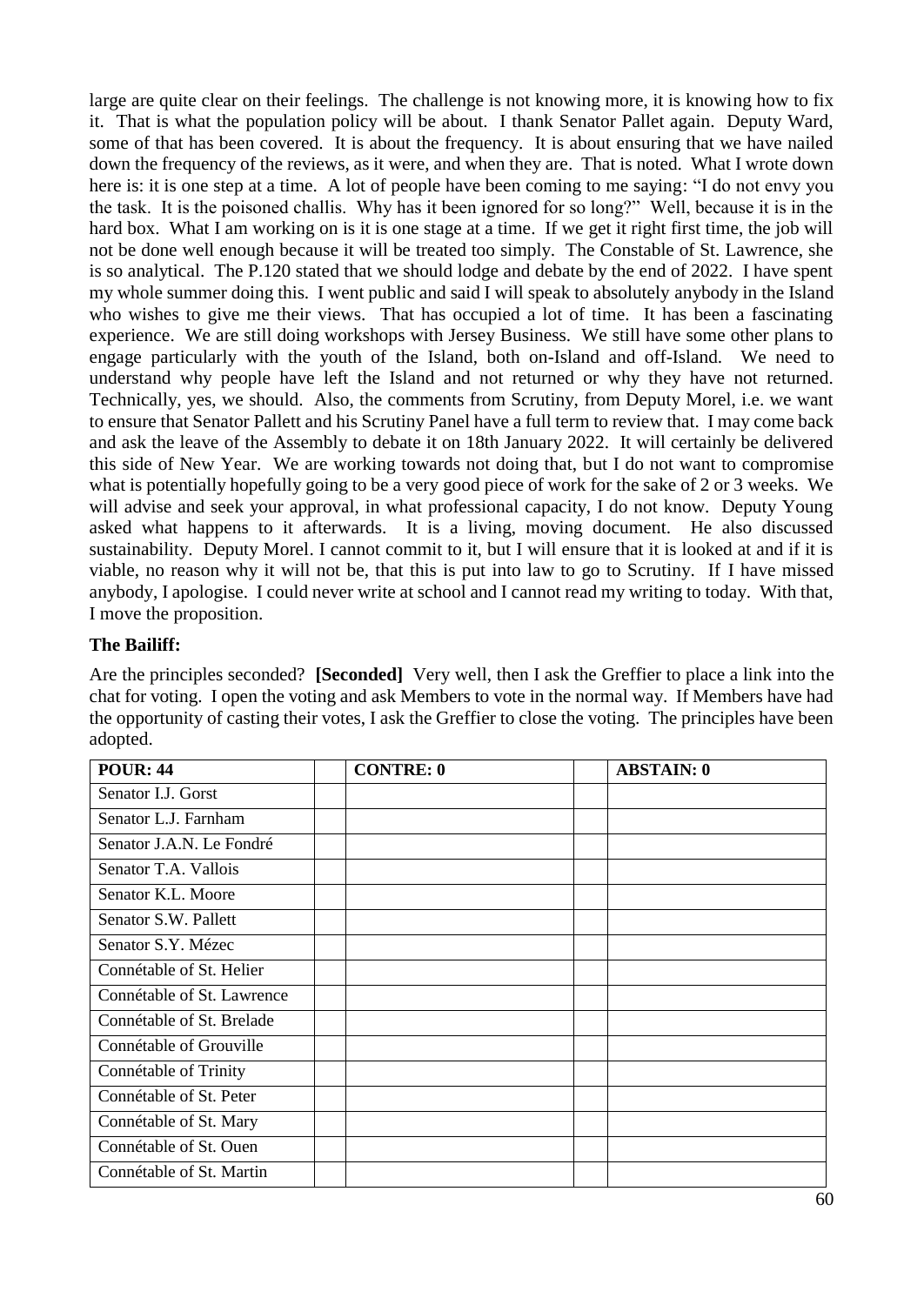| Connétable of St. John     |  |  |
|----------------------------|--|--|
| Connétable of St. Clement  |  |  |
| Deputy J.A. Martin (H)     |  |  |
| Deputy K.C. Lewis (S)      |  |  |
| Deputy M. Tadier (B)       |  |  |
| Deputy M.R. Higgins (H)    |  |  |
| Deputy J.M. Maçon (S)      |  |  |
| Deputy S.J. Pinel (C)      |  |  |
| Deputy of St. Martin       |  |  |
| Deputy of St. Ouen         |  |  |
| Deputy L.M.C. Doublet (S)  |  |  |
| Deputy R. Labey (H)        |  |  |
| Deputy S.M. Wickenden (H)  |  |  |
| Deputy of St. Mary         |  |  |
| Deputy G.J. Truscott (B)   |  |  |
| Deputy J.H. Young (B)      |  |  |
| Deputy L.B.E. Ash (C)      |  |  |
| Deputy K.F. Morel (L)      |  |  |
| Deputy G.C.U. Guida (L)    |  |  |
| Deputy of St. Peter        |  |  |
| Deputy of Trinity          |  |  |
| Deputy of St. John         |  |  |
| Deputy M.R. Le Hegarat (H) |  |  |
| Deputy S.M. Ahier (H)      |  |  |
| Deputy R.J. Ward (H)       |  |  |
| Deputy C.S. Alves (H)      |  |  |
| Deputy K.G. Pamplin (S)    |  |  |
| Deputy I. Gardiner (H)     |  |  |

Presumably the Corporate Services Scrutiny Panel does not wish to scrutinise the matter. How do wish to deal with the matter in Second Reading, Deputy of St. Peter? There are simply 2 Articles. You can propose them *en bloc*.

### **6.2 The Deputy of St. Peter:**

Could I propose them *en bloc*?

### **The Bailiff:**

Yes. Are they seconded? **[Seconded]** Does any Member wish to speak on the Articles in Second Reading? No Member wishes to speak on the Articles in Second Reading. I close the debate. Given the last vote, unless someone indicates a vote contre within the chat or otherwise then I will take it as a standing vote. We will not physically have to stand, but could anyone now, if they wish to be other than a standing vote, could they please now indicate in the chat? Very well, the Articles are adopted on a standing vote. Do you move them in Third Reading, Deputy?

### **6.3 The Deputy of St. Peter:**

I would like to thank the Assembly for their support.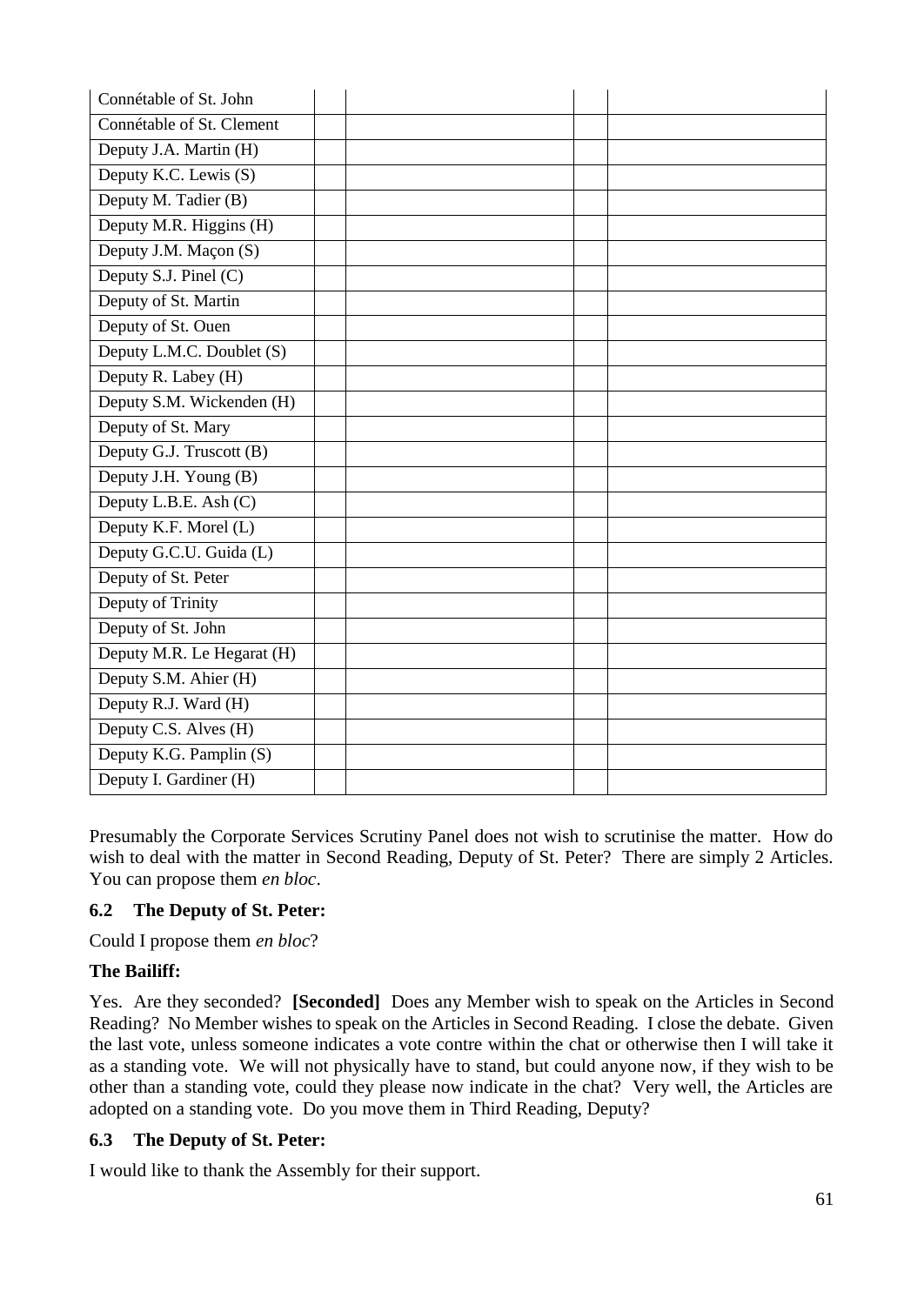## **The Bailiff:**

Is the law seconded for the Third Reading? **[Seconded]** Does any Member wish to speak in Third Reading? No Member wishes to speak in Third Reading. I close the debate. We will again deal with this on a standing vote. If anyone wishes a recorded vote to be taken, please indicate in the chat. Senator Pallet has sought a recorded vote. I therefore ask the Greffier to place a link in the chat. The link is there. I open the voting and ask Members to vote. If Members have had the opportunity of casting their votes, I ask the Greffier to close the voting. The law has been adopted in Third Reading.

| <b>POUR: 44</b>            | <b>CONTRE: 0</b> | <b>ABSTAIN: 0</b> |
|----------------------------|------------------|-------------------|
| Senator I.J. Gorst         |                  |                   |
| Senator L.J. Farnham       |                  |                   |
| Senator S.C Ferguson       |                  |                   |
| Senator J.A.N. Le Fondré   |                  |                   |
| Senator K.L. Moore         |                  |                   |
| Senator S.W. Pallett       |                  |                   |
| Senator S.Y. Mézec         |                  |                   |
| Connétable of St. Helier   |                  |                   |
| Connétable of St. Lawrence |                  |                   |
| Connétable of St. Saviour  |                  |                   |
| Connétable of Grouville    |                  |                   |
| Connétable of Trinity      |                  |                   |
| Connétable of St. Peter    |                  |                   |
| Connétable of St. Mary     |                  |                   |
| Connétable of St. Ouen     |                  |                   |
| Connétable of St. Martin   |                  |                   |
| Connétable of St. John     |                  |                   |
| Connétable of St. Clement  |                  |                   |
| Deputy J.A. Martin (H)     |                  |                   |
| Deputy of Grouville        |                  |                   |
| Deputy K.C. Lewis (S)      |                  |                   |
| Deputy M. Tadier (B)       |                  |                   |
| Deputy M.R. Higgins (H)    |                  |                   |
| Deputy J.M. Maçon (S)      |                  |                   |
| Deputy S.J. Pinel (C)      |                  |                   |
| Deputy of St. Martin       |                  |                   |
| Deputy of St. Ouen         |                  |                   |
| Deputy L.M.C. Doublet (S)  |                  |                   |
| Deputy R. Labey (H)        |                  |                   |
| Deputy S.M. Wickenden (H)  |                  |                   |
| Deputy of St. Mary         |                  |                   |
| Deputy G.J. Truscott (B)   |                  |                   |
| Deputy L.B.E. Ash (C)      |                  |                   |
| Deputy K.F. Morel (L)      |                  |                   |
| Deputy G.C.U. Guida (L)    |                  |                   |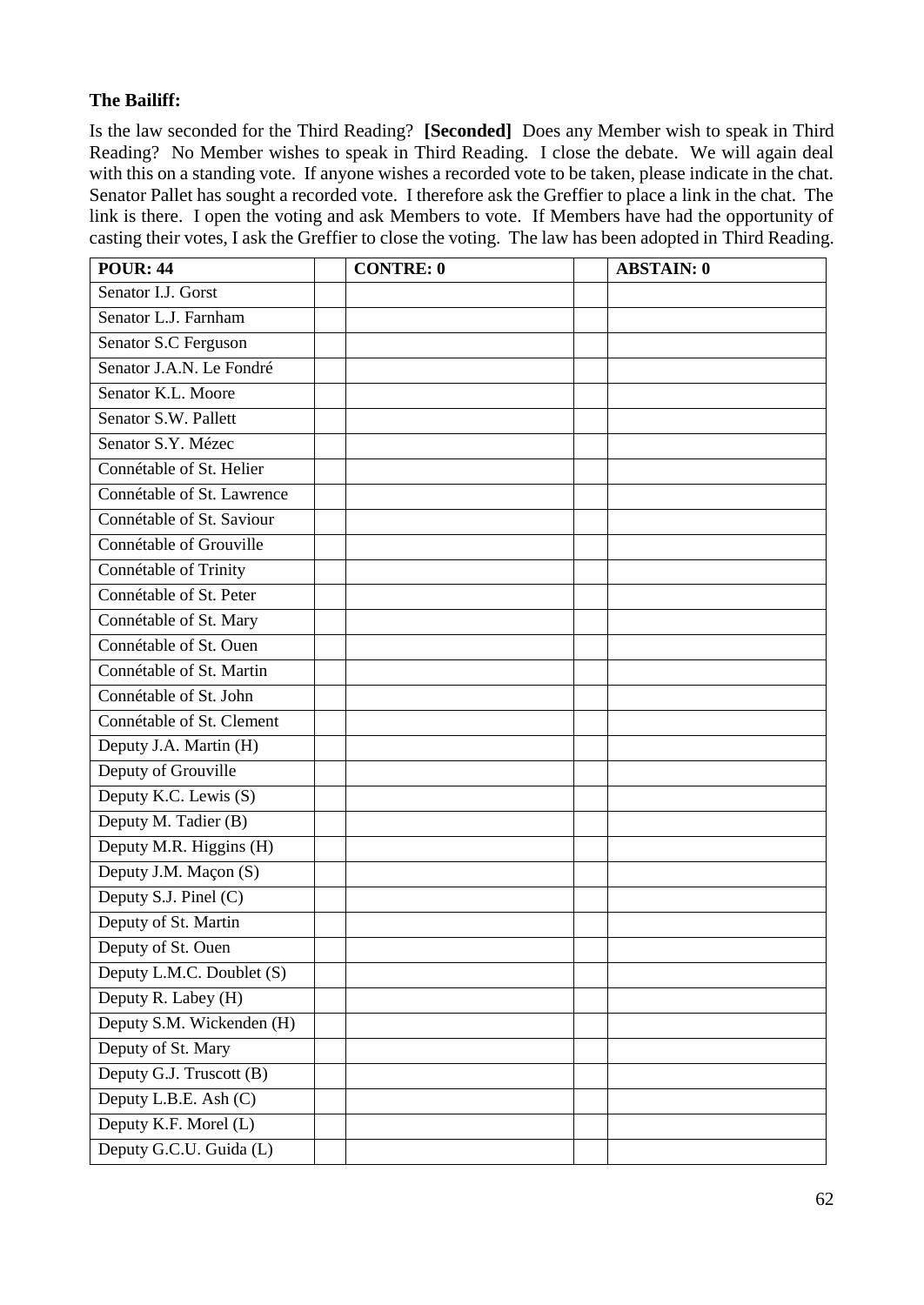| Deputy of St. Peter        |  |  |
|----------------------------|--|--|
| Deputy of Trinity          |  |  |
| Deputy of St. John         |  |  |
| Deputy M.R. Le Hegarat (H) |  |  |
| Deputy S.M. Ahier (H)      |  |  |
| Deputy R.J. Ward (H)       |  |  |
| Deputy C.S. Alves (H)      |  |  |
| Deputy K.G. Pamplin (S)    |  |  |
| Deputy I. Gardiner (H)     |  |  |

### **7. Draft Income Tax (Amendment - Stage 1 of Independent Taxation) (Jersey) Law 202- (P.78/2021)**

# **The Bailiff:**

We now come to the Draft Income Tax (Amendment - Stage 1 of Independent Taxation) (Jersey) Law P.78 lodged by the Minister for Treasury and Resources. The main respondent will be the chair of the Corporate Services Scrutiny Panel, Senator Moore. I ask the Greffier to read the citation.

### **The Assistant Greffier of the States:**

The Draft Income Tax (Amendment - Stage 1 of Independent Taxation) (Jersey) Law 202-. A law to amend the Income Tax (Jersey) Law 1961 to provide for first stage of independent taxation for people who are married or in a civil partnership. The States, subject to the sanction of Her Most Excellent Majesty in Council, have adopted the following law.

### **7.1 Deputy S.J. Pinel of St. Clement (The Minister for Treasury and Resources)**

I am here today with mixed feelings as I present the draft law that would begin the phased introduction of independent taxation into Jersey. On the one hand, I am disappointed that we are holding this debate in 2021. It simply should not have taken us so long to reach this point. Jersey is lagging behind the rest of the developed world. I am disappointed that parts of our income tax system are so archaic that unpicking it to create something more suited to the 21st century has been cited previously as one reason for delay, rather than a call to action.

### [15:45]

I am disappointed for the wives, married same sex couples, and civil partners of Jersey who have not been treated equally or fairly and who, on occasion, have been shocked, dismayed and embarrassed that they needed their husband's or partner's permission to speak to Revenue Jersey about their own tax affairs. On the other hand, I am proud to be presenting this draft law to the Assembly for our consideration today and proud to be part of this Assembly as we begin to make these significant changes to our personal tax system. These changes, taken together with our decision last year to abolish the prior year basis of paying taxes, are undoubtedly the biggest changes to our personal income tax system since 1928, when income tax was introduced. Since I became Minister for Treasury and Resources, I have fought hard for a fairer personal tax system. With this draft law I believe the vision is now clearly in view. I am proud that Jersey's tax system, if Members agree with me today, will be in a better place when compared to the system I inherited in 2018. I am delighted that with my Assistant Ministers and Treasury officials I have found a way to bring forward this draft law in a way that protects the financial position of Islanders who might otherwise lose out from the transition. I am sure Members will recall the debate on personal tax reforms held in 2020, during which I spoke about some of the most outdated parts of the current law, including the provisions that hold a wife's income is deemed to be her husband's income and how from that one outdated provision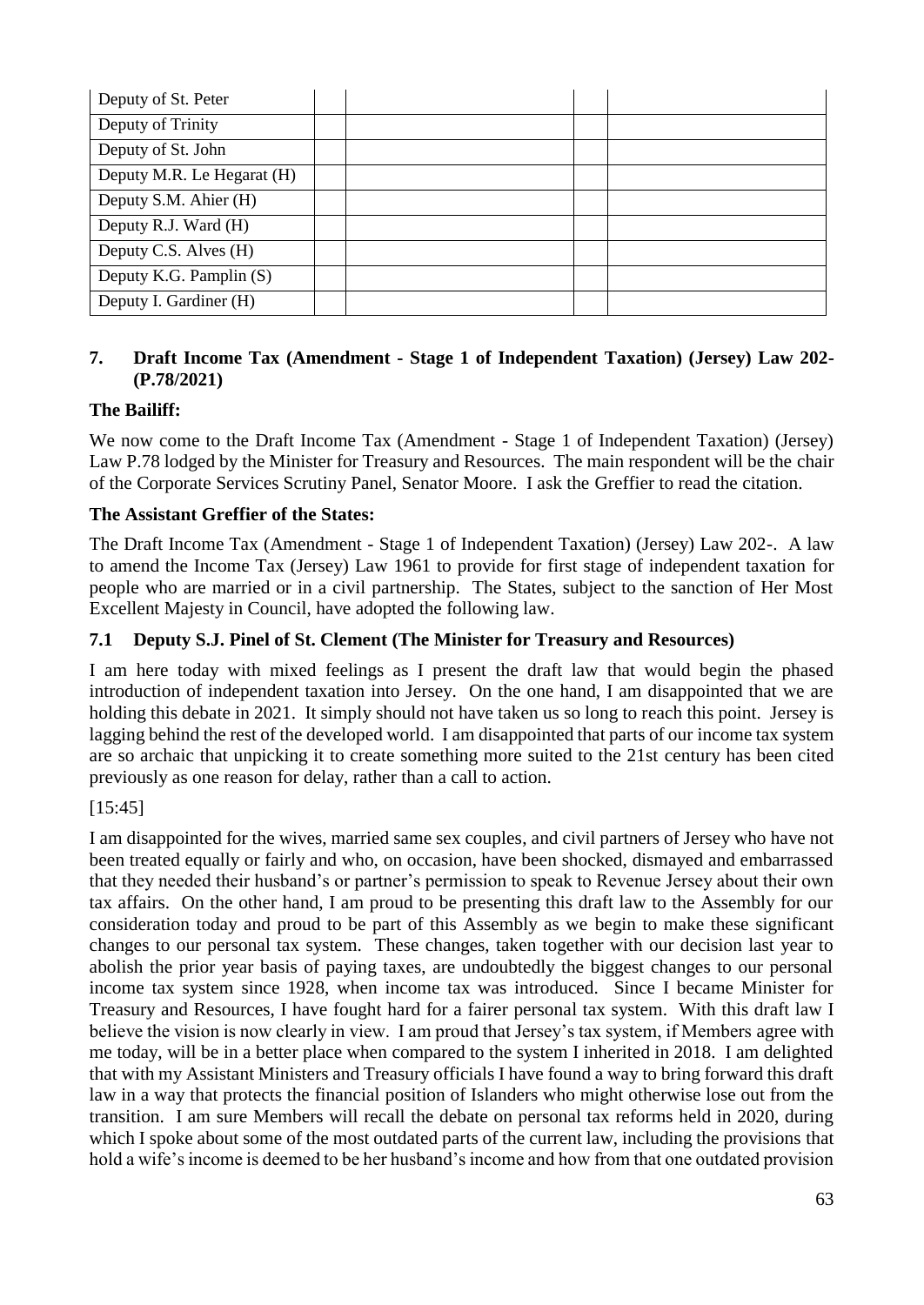arises so many of the problems in our tax system. It is precisely that deeply engrained tangle of which our predecessors were wary. They were right to be wary. I cannot understate the real difficulties posed by a move to independent taxation when the starting point is a system in which wives and partners are all but invisible. Following that debate in February 2020, the Assembly agreed to take some transitional steps on the journey towards independent taxation. Much has happened since that debate, to put it mildly. The extent that some of those transitional steps were no longer required, such as the introduction of so-called joint and several liability for couples in legal relationships. Those steps are no longer required because I am asking the Assembly to take a more profound leap. A leap to a system that provides those fundamental rights for everyone, while at the same time protecting those on lower incomes, who might otherwise have been financially affected by the move. In the last few years, I have been asked many times why we cannot move straight to independent taxation: "Surely it cannot be that hard." However, if States Member recall, if we had moved overnight in a so-called "big bang" approach, we estimated that at that time over 8,000 couples, mostly lower income families, would have financially lost out. In developing a solution to that problem, we have identified the need for a compensatory allowance, which would be highly responsive to the individual circumstances of those existing married people. The allowance needs to be programmed into Revenue Jersey's system and we are forecasting that Revenue Jersey should be able to activate it as early as 2024. I am consequently proposing a phased approach to transition to the new system. Phase one will commence in 2022, phase 2, in 2023 and phase 3 possibly as early as 2024. Phase 3, which is the provisional starting point for mandatory moves for existing married people and civil partners to independent taxation, depends on our readiness to provide the compensatory allowance. The compensatory allowance would be available to anyone who needs it, who is already married for a transitional period of 10 years, to ensure they do not pay more tax as a result of these proposals. That compensatory allowance would be set out in the next phase of draft legislation in 2022. The legislation will provide for review of the ongoing need for the allowance after the initial 10-year period. Today, I am asking the Assembly to focus on the first 2 phases of the implementation of independent taxation. The draft law before us today will achieve 2 main goals. Firstly, it will mean that couples who marry after 31st December 2021 or move to Jersey after that date will be treated independently for income tax purposes. That means that while we make this transition over the coming years no more people will be treated using the existing outdated rules. Additionally, from 2022 onwards, the draft law also offers independent taxation to the 600 or so couples who have previously elected to be assessed separately in the old system. Those couples, who are most likely to be ideologically aligned with independent taxation if they choose to adopt independent taxation in 2022, would act as a pilot group to help Revenue Jersey test and further develop the detailed processes and procedures needed to manage the next 2 phases of transition. Secondly, the draft law also creates phase 2 of the transition, which will allow all couples to opt into the system of independent taxation from 2023. This could see up to 14,500 couples move to independent taxation in 2023, because they would either be financially better off or at least no worse off. The third and final phase of transition would see the mandatory move for everyone else into independent taxation, but with those financial protections I have already mentioned. We currently estimate that about 7,100 couples fall into this third phase. As I have said, the draft legislation for that phase will be presented to the Assembly during 2022. I would like to emphasise the considerable amount of consultation the Treasury officials have undertaken to reach this point. A full public consultation was held in early 2019. The results of that consultation directed us down the path of independent taxation. We followed that up with focus group sessions, which enabled more in-depth discussions with some of the trickier questions. During this process, I have also engaged at length with the Corporate Services Scrutiny Panel. I am pleased that the panel supports this legislation in principle. I thank the panel for their very comprehensive and detailed comments presented to the States on 9th September 2021. Despite the complex nature of the subject, the draft law I present today is relatively simple: couples who are not yet married will continue to be treated as if they were single, even if they do marry. Married couples and civil partners who arrive in Jersey from January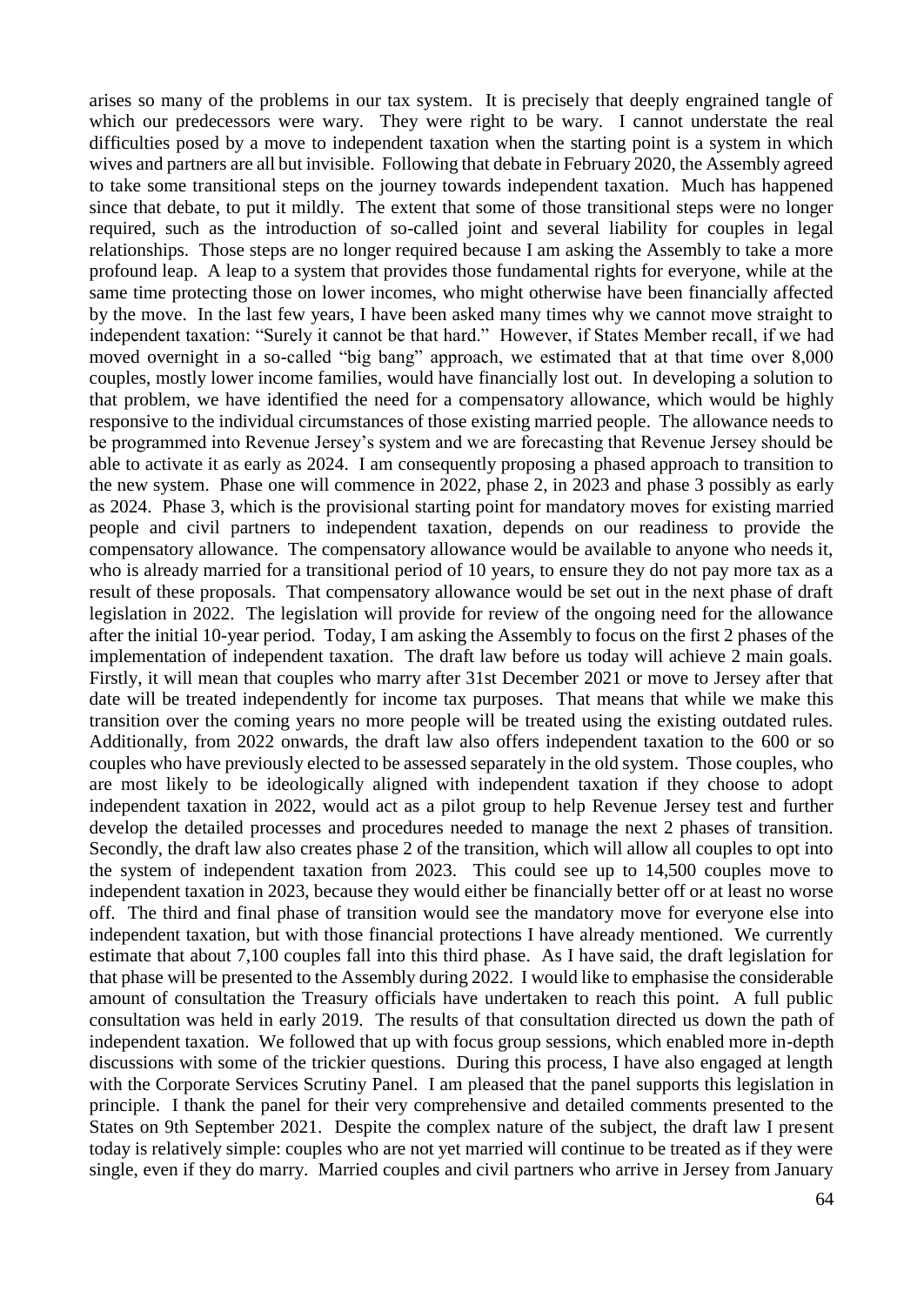2022 onwards will be independently taxed. In most cases that will mean that they will continue to be independently taxed. Independently taxed couples will receive individually the same personal exemptions and allowances as unmarried couples. For the time being, and until the later stages of legislation are brought forward, all other spouses and civil partners will continue to be treated as a couple under the existing rules. The draft law does not make any changes to the tax allowances available in respect of children. Independently taxed couples will decide between themselves how they would like to split the allowances. This approach is consistent with the approach currently taken for unmarried couples in Jersey. A small change is made to the Childcare Relief Article to ensure that individuals are not able to benefit from more relief than the amount they paid in childcare costs. This is a momentous day for Jersey and an important step in delivering greater equality between the sexes. It removes age discrimination from our provisions of same sex marriages and for civil partnerships. I am very grateful for the support and encouragement we have received from all quarters of this Assembly to enable us to get to this point. I commend this draft law to the Assembly.

### **The Bailiff:**

Thank you very much, Minister. Are the principles seconded? **[Seconded]** I open the debate.

#### **7.1.1 Senator K.L. Moore:**

The Minister is quite right, the move to independent taxation is long-awaited and could bring an essential change to an outdated and discriminatory system of taxation. However, the proposals before us should sit within the 4 watch words that guide Jersey taxation Bills. They should be low, broad, simple and fair. This proposal does not quite fit that bill. Firstly, before the Assembly today, to enable the move to independent taxation, the Assembly has, of course, agreed in principle to the wider move, but has not agreed to the 3-phased approach that is before us and causes the issue that prevents this proposal from being fair. The panel notes that the phased approach appears to conflict with statement provided in the Government Plan, where independent taxation was defined as being introduced for the year of assessment 2022. The panel is concerned that the use of a phased approach to independent taxation could result in 2 identical families paying different levels of tax depending on which phase of the move to independent taxation is adopted by that taxpayer. The panel would also like to highlight the following areas to inform this debate in the Assembly. Firstly, disparities due to income, the panel adviser's report, which I hope Members have had an opportunity to read, provides several calculated scenarios to demonstrate how the phased move to independent taxation is outlined in the draft law and from evidence gathered by the panel will affect those on various incomes and in variable scenarios, for example, the number of children and the different levels of contribution to the overall household income. The scenarios demonstrate disparities between the amount of tax paid by couples on different incomes and identifies that lower income couples could see a significant increase in taxation, while those on significantly higher incomes will see benefits. The panel adviser has calculated that single income couples without any additional allowances, other than the basic married man's allowance will be almost always worse off under the proposals due to the shift in allowances. The Minister has indicated in the report to accompany this proposition and in its public hearing that additional legislative changes will be implemented at a later date to allow for a new compensatory allowance to mitigate any potential financial impact to those taxpayers who would be worse off. The panel received submissions from Islanders who expressed serious concerns and worry about the impact that the compensatory allowance will have when it is removed after that period of 10 years. The panel is concerned that the framework for the compensatory allowance has not been covered in the draft law, as it is a fundamental component for the introduction of independent taxation to prevent significant financial inequalities. It is action within the draft law that sets a dangerous precedent. The panel adviser has also identified that wealthier taxpayers will enjoy benefits under the proposed tax change. The Minister highlights in the report to accompany the proposition that this would yield a potential cost of around £4 million to the Exchequer. This is in addition to the increased administrative cost of between £1.25 million and £1.5 million. The report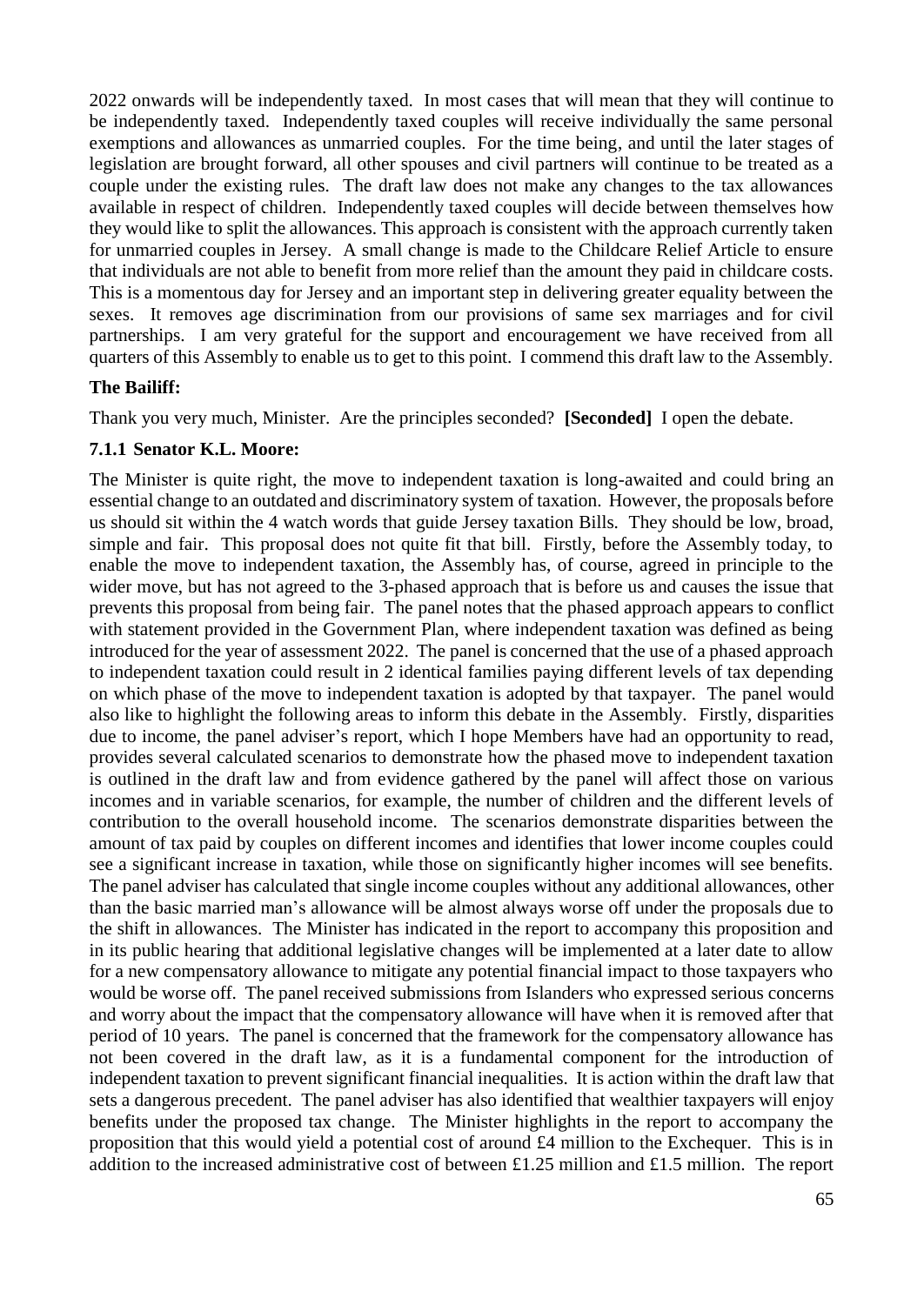to the proposition indicates that the Minister is currently considering options to offset the costs to the Exchequer, but there is no detail provided to the Assembly and it is not able to determine the effect for the other allowances. The default position for child allowances according to the proposition report is that couples will equally share this allowance. The panel notes concerns expressed by its adviser that some couples may see an increased tax bill if one partner does not have sufficient income to shelter their tax allowance, and the panel concludes that clear advice to its use must be made available to taxpayers. The panel adviser has also highlighted that to reduce administrative costs and to simplify the tax system the child allowance should be removed from the tax system and operate an alternative such as the adoption of a child benefit system, as found in the U.K. where a tax-free benefit payment is provided to the person to whom the child or children reside with. The panel concludes that the Minister should provide for clarity to the States Assembly and the public regarding the future of child tax allowances in Jersey and how it will adapt under independent taxation.

#### [16:00]

The panel also wishes to note concerns about the application of mortgage interest tax relief and other allowances, and would strongly urge the Minister to provide clear and easily accessible information to alleviate the concerns of Islanders. Now we move on to communication and the consultation period. The panel received 71 submissions for this review, which identifies the level of interest among the public. From those submissions provided from members of the public the panel is of the conclusion that not enough information has been provided to Islanders about the planned move to independent taxation and how it will affect taxpayers. The panel is particularly concerned that many Islanders who are pensioners on lower incomes and those with care responsibilities have expressed worry to the panel that they will be negatively impacted through those changes. Indeed our adviser used the word "lamentable"; it is a lamentable situation that we are in. The panel agrees with its adviser's report that insufficient information has been made available between the lodging of the proposition and the planned debate and that the Minister has not sought to publicise the details sufficiently or adequately behind how independent taxation and the compensatory allowance will work, and work to ensure that Islanders will not be financially worse off because of independent taxation. The panel received a demo version of the online calculator in September and is concerned regarding the accessibility of the calculator, with particular concern given to those with colour blindness or difficulties in distinguishing colour, and that the calculator lacks some of the necessary details the taxpayers will need to receive to understand their financial situation. In conclusion, the panel would like to express its disappointment in the lack of communication provided by the Minister to Islanders on how independent taxation will affect them, and the failure to adequately ease the concerns of Islanders, particularly those on lower incomes. This is the second summer during which the Minister has conducted inadequate consultation over a compressed time period. Last summer we warned the Minister and her team that this was unacceptable and we find it very disappointing that they should follow a similar route this summer. The panel would strongly urge the Minister to immediately begin work on publicly addressing the concerns outlined in the panel's comments paper, and ensure that no Islander is left to worry about their financial future from a tax payment perspective. The panel notes that independent taxation will inevitably result in an increase in the administrative costs to be incurred by Revenue Jersey and would recommend that the Minister regularly reviews the department's resource to ensure that it is able to sustain the additional work that will be required. The panel would further recommend that the Minister provides a clear understanding to the Assembly of the planned future of the child tax allowance following the introduction of independent taxation. Finally, the panel is concerned regarding the benefits that wealthier taxpayers are likely to enjoy under the regime proposed by the draft law and would strongly urge the Minister to undertake work to ensure that Islanders on lower incomes do not subsidise those on significantly higher incomes, while providing further clarity on how she will mitigate any tax benefits obtained from those higher incomes during phase 2 of the draft law against those not in the scheme but on identical incomes. Therefore, our advice to the Minister is to take back this law, to listen to our advice and conduct the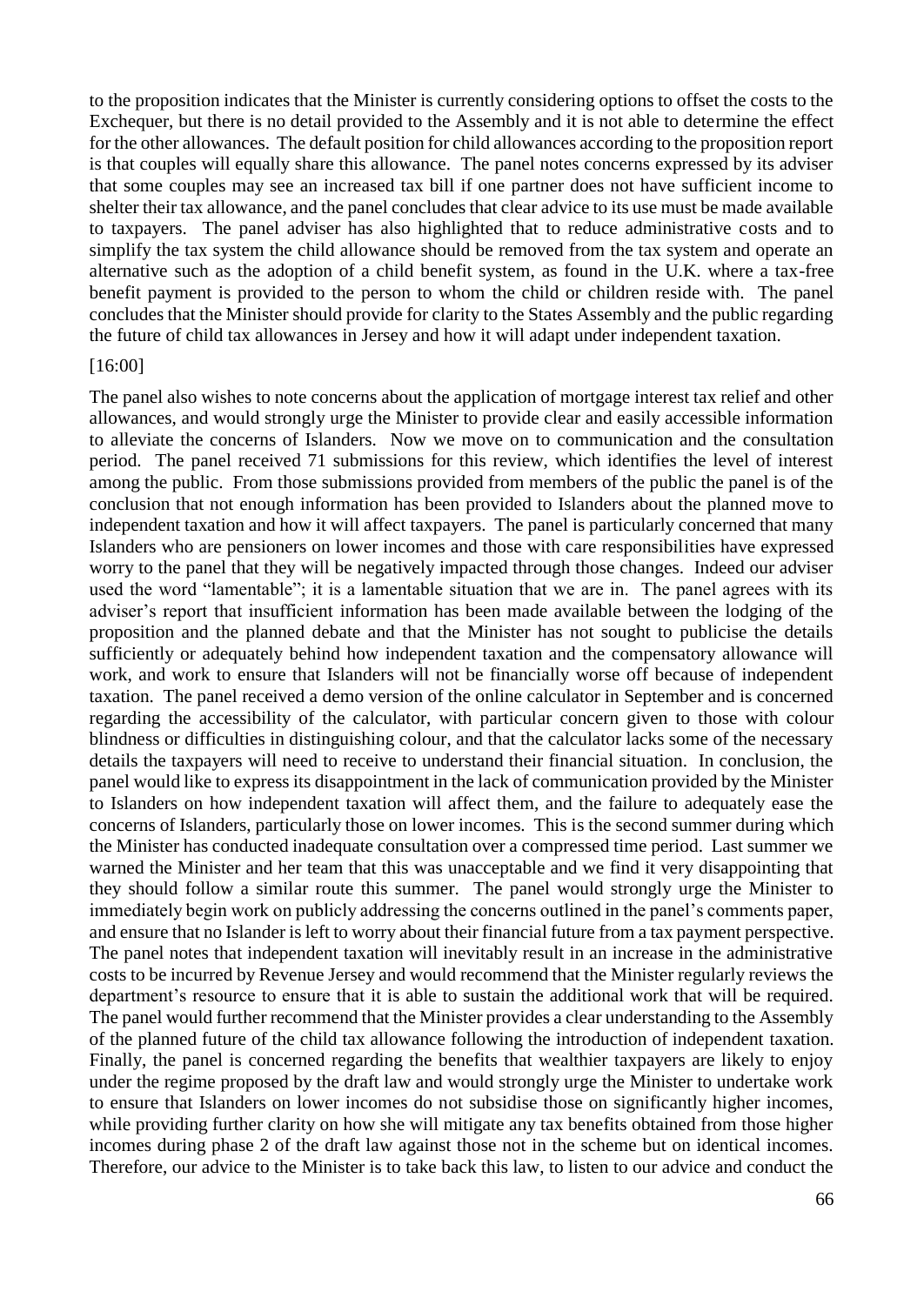necessary work. These are historic changes, yes, but they should also be understood and workable. After all, as I said in the opening words, the watch words of Jersey tax are low, broad, simple and fair. Sadly this phase does not meet those maxims and particularly does not meet the fairness.

### **The Bailiff:**

Thank you very much Senator. Does any other Member wish to speak on the principles? If no other Member wishes to speak on the principles I close the debate and call upon the Minister to respond.

## **7.1.2 Deputy S.J. Pinel:**

I must emphasise that there has been a huge amount of consultation on this with more than approximately 5,000 responses to consultations, to focus groups over the period of time. The Scrutiny chair referred to consultation this summer; a lodging period is not a consultation, we have established all the consultation beforehand and we have acted on everything that came out of those focus groups, which is why it has taken so long to present this draft law. Senator Moore also mentioned the concern over the removal of the allowance after 10 years. The removal is not confirmed, it is an initial stage and it is bespoke to each taxpayer to make sure that nobody absolutely nobody - suffers as a result of this move to independent taxation in a financial sense. There will be continuing reviews but a full review in about 5 or 6 years as to whether we continue it after 10 years to make sure that nobody disbenefits from this. Disparity of the tax, as mentioned by Senator Moore, is again compensated by the compensatory allowance, which I talked about in my opening remarks, which will be provided for 10 years if required and extended after that, as I have just said. The communications; we have already expressed to the Scrutiny Panel that they will be quite considerable. There is going to be a leaflet drop to all households explaining how to do this, there of course will be a website, there will be constant briefings to the public and also briefings at Parish Halls during the rest of September and October. The Citizen's Advice Bureau of course are helping with all that as well, so there is plenty of accessible information. The child allowances will not be affected at this stage at all and also the tax threshold in this Island is much higher than anywhere else and so if it means that for instance a couple's joint income is £70,000, so one earner on £60,000, another one on £10,000 - I am just picking up an example - then under independent taxation the earner on £60,000 will be paying a percentage of tax, the earner on £10,000 will be paying nothing because the threshold is £16,000. So it does eventually evaluate itself. I am not quite sure what else ... it does not meet the fairness question, which is what the Scrutiny chair alluded to. I do not think in the scheme of things we could have been more fair with making sure that nobody suffers from the move to this. It is a complicated move; there is no doubt about it. We all understand that which is why it has not been attempted before. But it is time to move from a 1928 law, as I keep saying, and the archaic attitude that women are chattels of their husband has always been difficult to accept. So we have to move forward on this and I just hope the Assembly will support this complicated but achievable move, and restate the amount of work that has gone into this to get it this far. Thank you,

### **The Bailiff:**

The appel is called for, therefore, I ask the Greffier to put a voting link ... a point of clarification, Senator Moore, is it a point of clarification of your speech or of the Minister's?

and I ask for the principles to be voted upon with the appel please.

#### **Senator K.L. Moore:**

Of the Minister's.

#### **The Bailiff:**

Yes, please.

**Senator K.L. Moore:**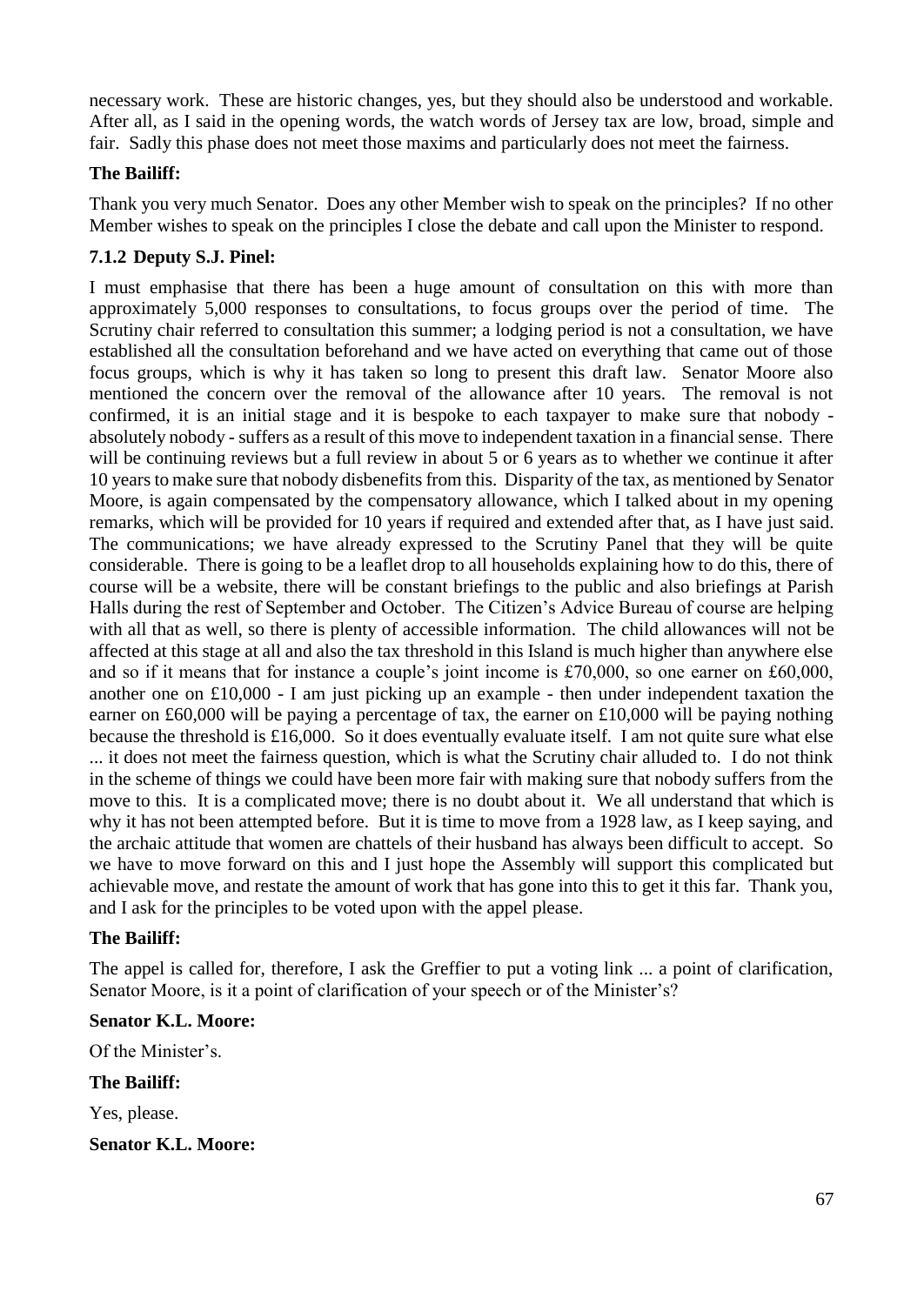I just thought it would help the Minister if the Minister could elaborate on the fairness point, particularly with regard to those on higher incomes.

## **The Bailiff:**

Do you wish to speak further on this, Minister?

### **Deputy S.J. Pinel:**

Well I thought I had alluded to that. The whole phasing of this, which again the Scrutiny chair alluded to, has been done to ensure that there is fairness across the board. It will take time to adjust. It is not going to be fairness immediately, which is why the compensatory allowance is being brought in, in 2024.

### **The Bailiff:**

Thank you very much, Minister. I ask the Greffier to place a voting link into the chat. I ask the Greffier to open the voting and Members to vote. If Members have had the opportunity of casting their votes then I ask the Greffier to close the voting. The principles have been adopted.

| <b>POUR: 39</b>           | <b>CONTRE: 4</b>        | <b>ABSTAIN: 1</b>          |
|---------------------------|-------------------------|----------------------------|
| Senator I.J. Gorst        | Senator K.L. Moore      | Connétable of St. Lawrence |
| Senator L.J. Farnham      | Senator S.W. Pallett    |                            |
| Senator S.C Ferguson      | Connétable of Grouville |                            |
| Senator J.A.N. Le Fondré  | Deputy of St. John      |                            |
| Senator T.A. Vallois      |                         |                            |
| Senator S.Y. Mézec        |                         |                            |
| Connétable of St. Helier  |                         |                            |
| Connétable of St. Saviour |                         |                            |
| Connétable of Trinity     |                         |                            |
| Connétable of St. Mary    |                         |                            |
| Connétable of St. Ouen    |                         |                            |
| Connétable of St. Martin  |                         |                            |
| Connétable of St. John    |                         |                            |
| Connétable of St. Clement |                         |                            |
| Deputy J.A. Martin (H)    |                         |                            |
| Deputy G.P. Southern (H)  |                         |                            |
| Deputy of Grouville       |                         |                            |
| Deputy K.C. Lewis (S)     |                         |                            |
| Deputy M. Tadier (B)      |                         |                            |
| Deputy M.R. Higgins (H)   |                         |                            |
| Deputy J.M. Maçon (S)     |                         |                            |
| Deputy S.J. Pinel (C)     |                         |                            |
| Deputy of St. Ouen        |                         |                            |
| Deputy L.M.C. Doublet (S) |                         |                            |
| Deputy R. Labey (H)       |                         |                            |
| Deputy of St. Mary        |                         |                            |
| Deputy G.J. Truscott (B)  |                         |                            |
| Deputy J.H. Young (B)     |                         |                            |
| Deputy L.B.E. Ash (C)     |                         |                            |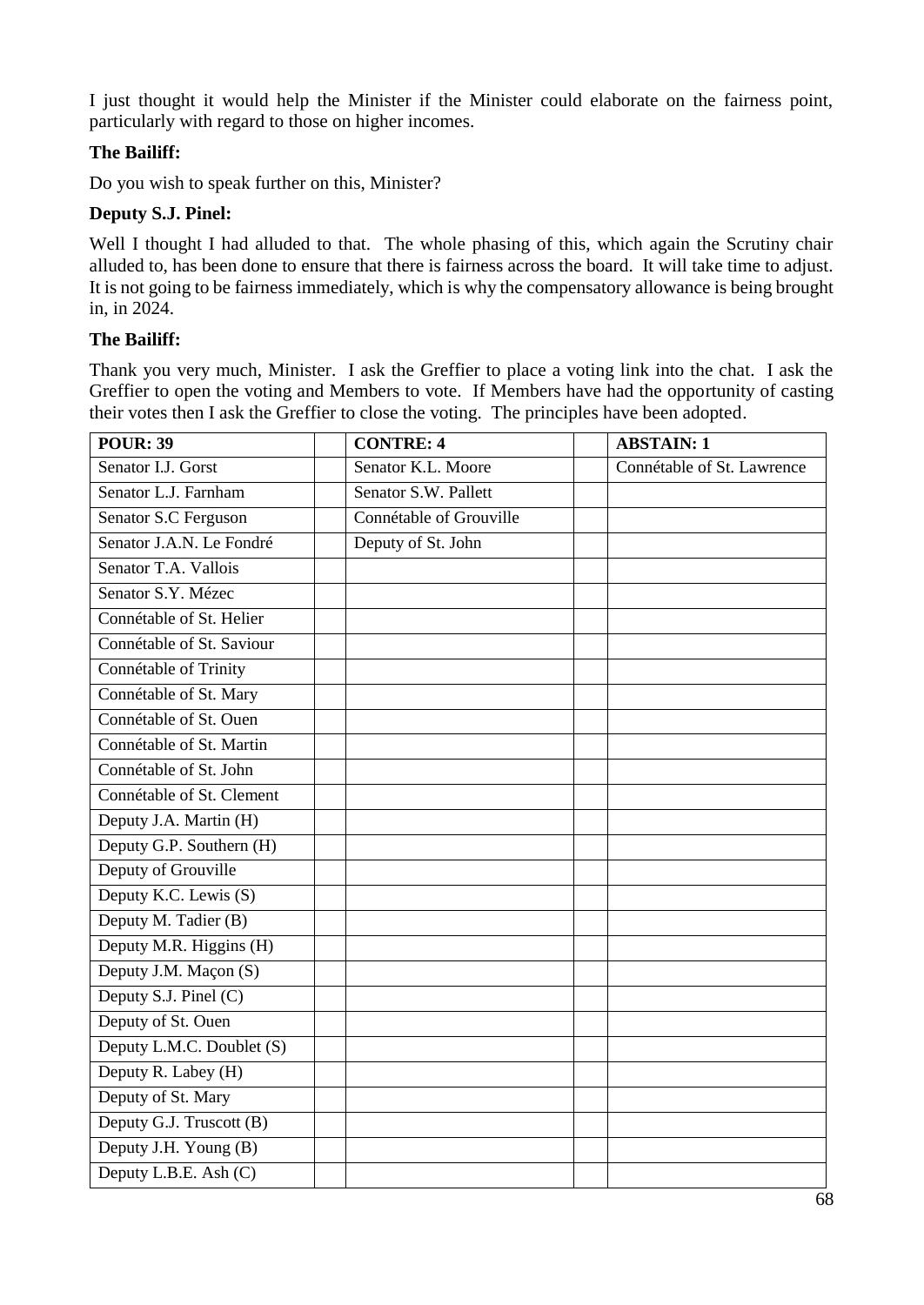| Deputy K.F. Morel (L)      |  |  |
|----------------------------|--|--|
| Deputy G.C.U. Guida (L)    |  |  |
| Deputy of St. Peter        |  |  |
| Deputy of Trinity          |  |  |
| Deputy M.R. Le Hegarat (H) |  |  |
| Deputy S.M. Ahier (H)      |  |  |
| Deputy R.J. Ward (H)       |  |  |
| Deputy C.S. Alves (H)      |  |  |
| Deputy K.G. Pamplin (S)    |  |  |
| Deputy I. Gardiner (H)     |  |  |

Very well, presumably, Senator, your scrutiny panel does not wish to scrutinise the matter? You have already done it, in effect.

### **Senator K.L. Moore (Chair, Corporate Services Scrutiny Panel):**

Well we have to an extent, yes.

#### **The Bailiff:**

So you do not wish to call it in?

#### **Senator K.L. Moore:**

Tempting as it is, because we would like to see the points that we have raised addressed, but sadly it is not the will of the Assembly so I shall not.

#### **The Bailiff:**

How do you wish to deal with the matter in Second Reading, Minister?

### **7.2 Deputy S.J. Pinel:**

I would like to propose the Articles *en bloc* please, if that is acceptable to the Assembly.

#### **The Bailiff:**

Do you wish to talk to them at this stage or do you wish to answer questions?

### **Deputy S.J. Pinel:**

I can, if the Assembly wishes, go through each Article but there are 15 and several of them overlap each other so I think probably best to accept questions after.

### **The Bailiff:**

Very well. Are the Articles *en bloc* seconded for Second Reading? **[Seconded]** Does any Member wish to speak in Second Reading?

### **7.2.1 The Connétable of St. Lawrence:**

My question to the Minister is with reference to Articles 10, 11, 14 and 15, and those Articles refer to the opportunity for election by spouses and civil partners to opt for independent taxation. Articles 10 and 14 refer to those options for the year of taxation from 2022. If the spouse or civil partner wishes to opt for independent taxation from 2022 then they must apply no later than 29th October 2021, however, should they choose to opt for independent taxation from 2023, Articles 11 and 15, then they must apply no later than 29th July 2022. I am wondering why they have a shorter time period to elect to opt for independent taxation from 2023. I think it is about 3 months less to opt for that independent taxation. While I am speaking I would just like to take the opportunity to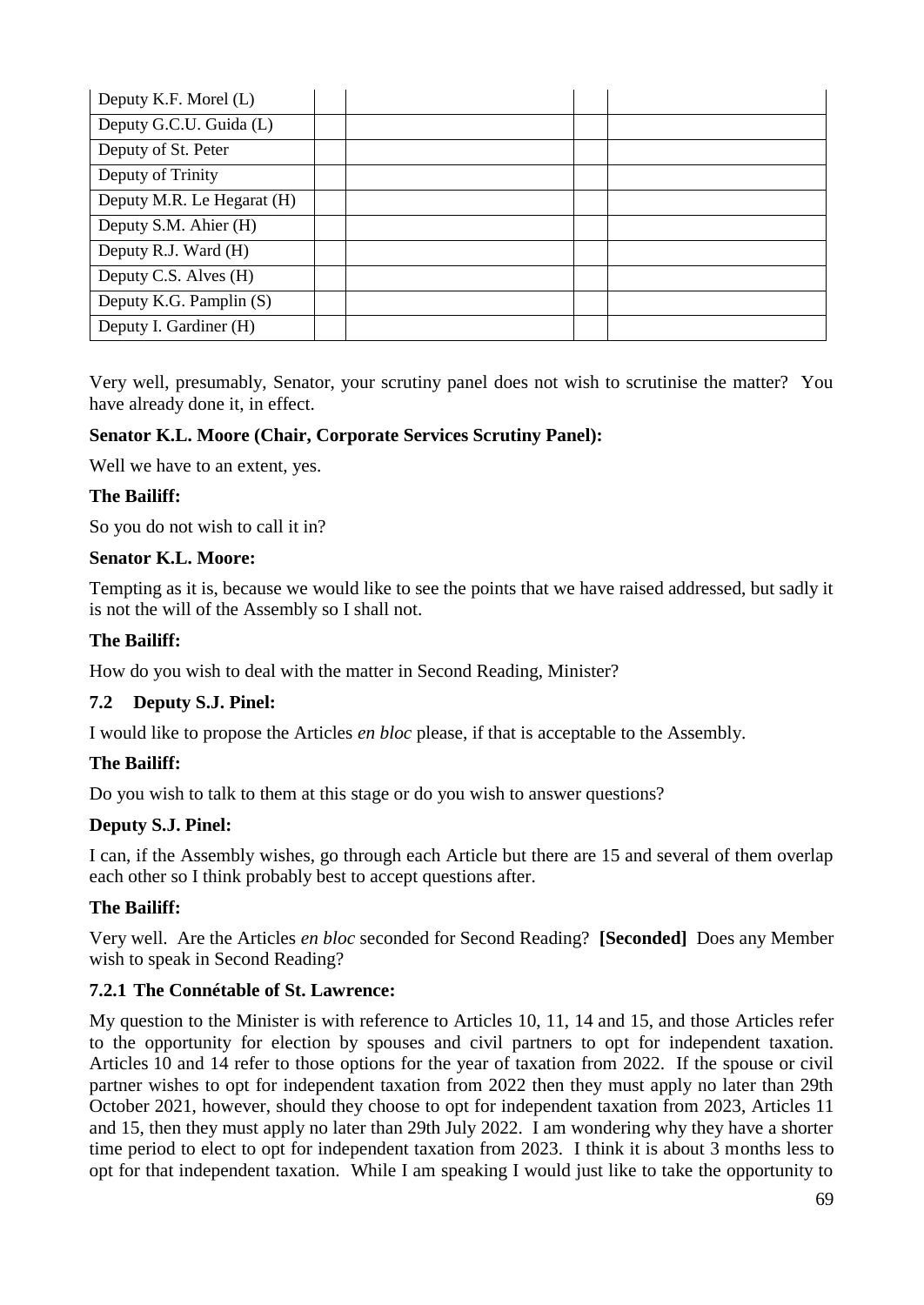thank Scrutiny for their report, which I found very interesting, and I think it was summarised succinctly by the chairman when she spoke earlier.

# **7.2.2 Connétable M.K. Jackson of St. Brelade:**

Just picking up on Article 11 and 121D(3): "An election cannot be revoked." I find that a bit permanent and I wonder whether the Minister would answer why it is termed in such a way.

[16:15]

# **7.2.3 The Connétable of St. Martin:**

I am worried about the same because it seems to me that both parties have to sign to elect this option so one could argue that one partner could still control the other. Also with what the Constable of St. Brelade said, if one partner put pressure on the other one to agree and then they disagreed it says an election cannot be revoked. That really worries me.

# **7.2.4 Deputy L.M.C. Doublet:**

My question is around the futureproofing for when the committed move to opposite sex civil partnerships is seen through; a commitment from the previous Minister for Home Affairs. Is this legislation futureproof to allow for that? But I also share those concerns raised by the previous 2 speakers. Notwithstanding that, I did want to thank the Minister as well because she has given additional briefings to myself and Deputy Perchard and other interested Members. I really do applaud her for her commitment to this because I think it has been a complex, huge piece of work which others I think have perhaps considered and deemed too difficult to address but she is seeing it through and I have great respect to her for that. I know that particularly the married women of Jersey are very grateful to her as well.

# **7.2.5 Senator K.L. Moore:**

I would be grateful if the Minister could express how she proposes to meet the fairness test when some couples may choose to elect to move to independent taxation in a year that is earlier than another. As I pointed out in my earlier speech, some couples will benefit from doing that and, therefore, that does not meet the fairness test and it is not clear in the Articles how it will be met.

# **The Bailiff:**

Does any other Member wish to speak in Second Reading? If no other Member wishes to speak in second reading then I close the debate and call upon the Minister to respond.

# **7.2.6 Deputy S.J. Pinel:**

First to the differences in timing, as pointed out by the Connétable of St. Lawrence, which is Articles 10, 11, 14; one was 29th July and one was 29th October. It is the difference between civil partners as opposed to spouses electing for independent taxation. I think the same question was from the Connétable of St. Brelade, and the Connétable of St. Martin also remarked on that. The "cannot be revoked" it does sound strong language, I understand that, but because by 2023 it will be mandatory for everybody to be on independent taxation that is why it was put quite strongly. So you have until the end of 2022 to elect to be independently taxed but it will be mandatory in 2021, so there is discussion time between partners to come to that agreement. I thank Deputy Doublet for her kind remarks, and she and Deputy Perchard and the Connétable of St. Martin were very interested and had several briefings with us and lots of questions on this, and I thank them for their interest and support. Senator Moore again says it is unfair. The move to independent taxation in 2022 is, as I said I think in my opening remarks, for those 600 couples who have already elected for separate taxation as opposed to the term "independent taxation". Revenue Jersey could not simply deal with 20,000 couples moving in one year. It is not possible. The 600 couples are already being separately taxed so it will be easy for them to provide information back - Senator Moore pointed out lots of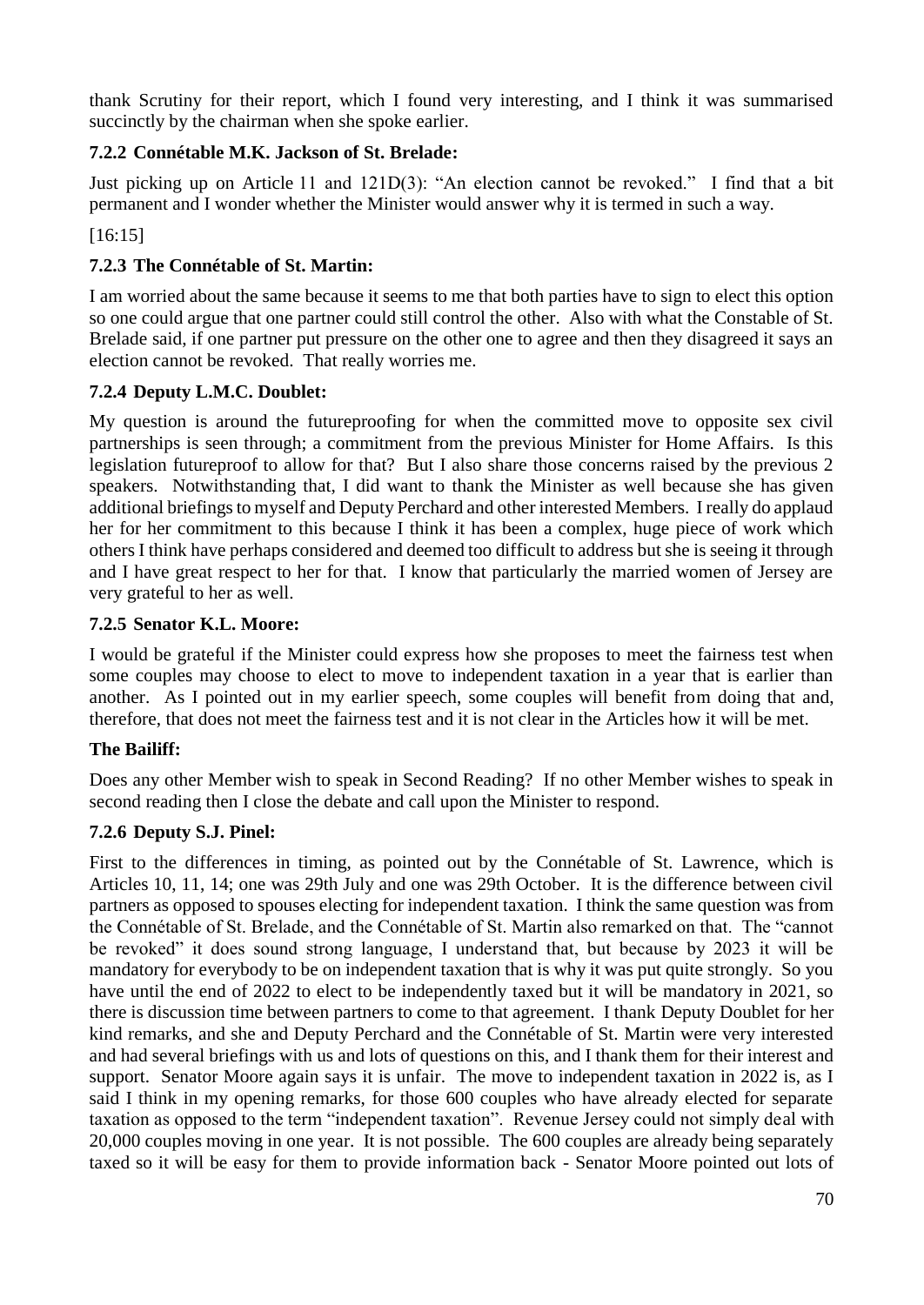questions from Scrutiny which will be addressed in this pilot year - that is why we are attempting to achieve this with couples who are already being taxed separately. So it made sense to have a pilot scheme to see what Revenue Jersey has to tackle essentially and where we can improve, as Senator Moore said, any smaller parts of legislation so we can come back with that after the pilot.

## **The Bailiff:**

I ask the Greffier to place a voting link into the chat. The vote is on the Articles in Second Reading. The link is there and I ask the Greffier to open the voting. If Members have had the opportunity of casting their votes then I ask the Greffier to close the voting. The Articles have been adopted in Second Reading.

| <b>POUR: 41</b>            | <b>CONTRE: 3</b>       | <b>ABSTAIN: 0</b> |
|----------------------------|------------------------|-------------------|
| Senator I.J. Gorst         | Senator K.L. Moore     |                   |
| Senator L.J. Farnham       | Senator S.W. Pallett   |                   |
| Senator J.A.N. Le Fondré   | Connétable of St. John |                   |
| Senator T.A. Vallois       |                        |                   |
| Senator S.Y. Mézec         |                        |                   |
| Connétable of St. Helier   |                        |                   |
| Connétable of St. Lawrence |                        |                   |
| Connétable of St. Saviour  |                        |                   |
| Connétable of Grouville    |                        |                   |
| Connétable of Trinity      |                        |                   |
| Connétable of St. Peter    |                        |                   |
| Connétable of St. Mary     |                        |                   |
| Connétable of St. Ouen     |                        |                   |
| Connétable of St. Martin   |                        |                   |
| Connétable of St. Clement  |                        |                   |
| Deputy J.A. Martin (H)     |                        |                   |
| Deputy of Grouville        |                        |                   |
| Deputy K.C. Lewis (S)      |                        |                   |
| Deputy M. Tadier (B)       |                        |                   |
| Deputy M.R. Higgins (H)    |                        |                   |
| Deputy J.M. Maçon (S)      |                        |                   |
| Deputy S.J. Pinel (C)      |                        |                   |
| Deputy of St. Ouen         |                        |                   |
| Deputy L.M.C. Doublet (S)  |                        |                   |
| Deputy R. Labey (H)        |                        |                   |
| Deputy S.M. Wickenden (H)  |                        |                   |
| Deputy of St. Mary         |                        |                   |
| Deputy G.J. Truscott (B)   |                        |                   |
| Deputy J.H. Young (B)      |                        |                   |
| Deputy L.B.E. Ash (C)      |                        |                   |
| Deputy K.F. Morel (L)      |                        |                   |
| Deputy G.C.U. Guida (L)    |                        |                   |
| Deputy of St. Peter        |                        |                   |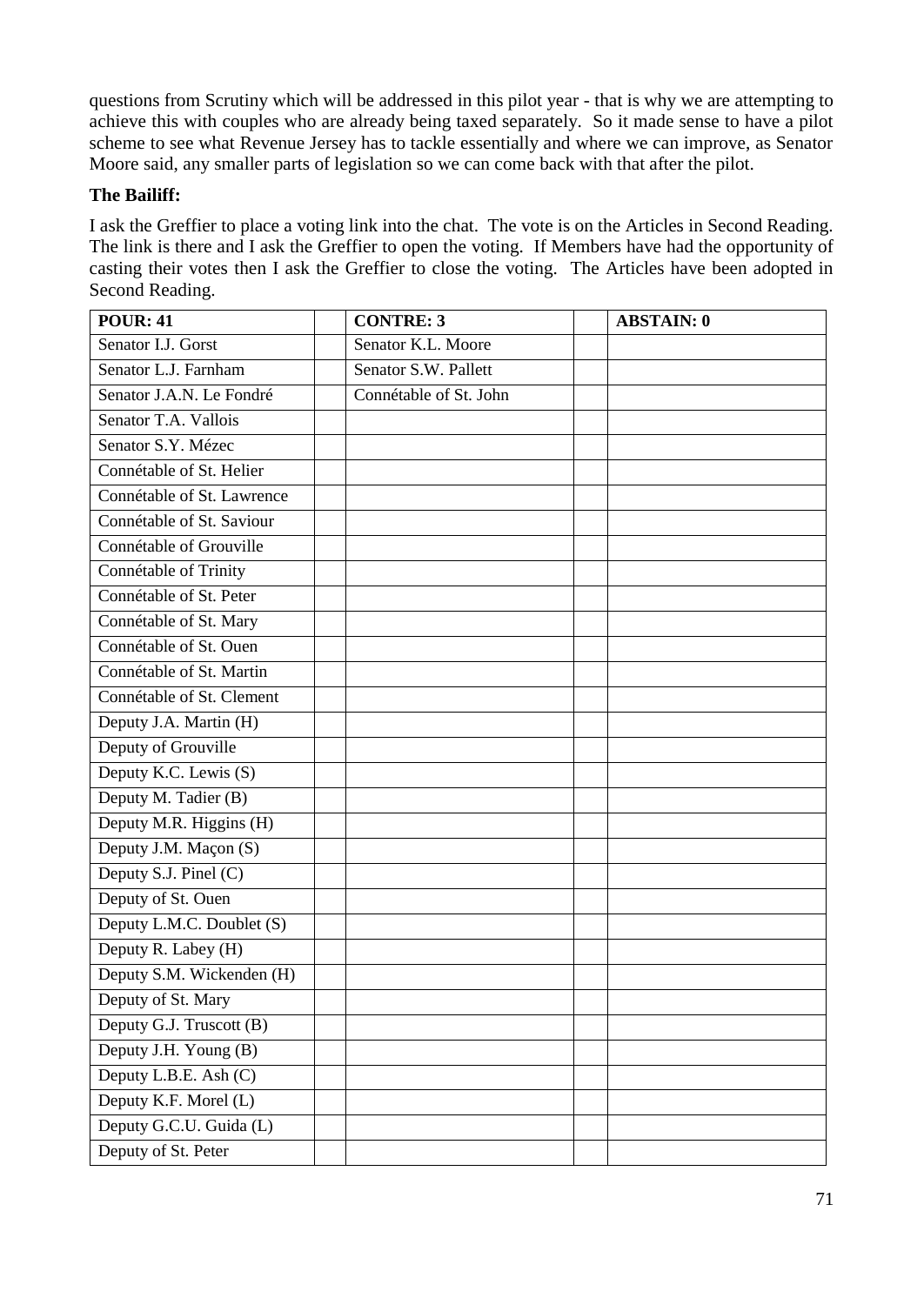| Deputy of Trinity          |  |  |
|----------------------------|--|--|
| Deputy of St. John         |  |  |
| Deputy M.R. Le Hegarat (H) |  |  |
| Deputy S.M. Ahier (H)      |  |  |
| Deputy R.J. Ward (H)       |  |  |
| Deputy C.S. Alves (H)      |  |  |
| Deputy K.G. Pamplin (S)    |  |  |
| Deputy I. Gardiner (H)     |  |  |

How do you wish to deal with the matter in Third Reading, Minister?

# **7.3 Deputy S.J. Pinel:**

Yes, I would like to propose this in the Third Reading but may I also just take this opportunity to thank States Members for their contributions today and also the officers of Revenue Jersey for the enormous amount of work involved in this transformation of such an archaic tax law. I propose the Third Reading please and call for the appel.

# **The Bailiff:**

Is the law seconded for Third Reading? **[Seconded]** Does any Member wish to speak in Third Reading?

# **7.3.1 Deputy R.J. Ward:**

This is a difficult one because it is a little bit jam tomorrow because it is the detail that comes through the next tranches that are so important. I would say now that we will certainly be keeping our eye on those, because when we talk about fairness and we talk about people not being affected negatively that is a very generic term. It is a difficult situation because we do need to move forward to independent taxation; this should have happened many years before I was in this Assembly, and we all know that, but we have got to get this right because it is irreversible and to some extent quite rightly. A part of me wants to ask the question - and I hope my wife is not listening - I do have a plan to be a kept man and whether I can pass on my tax allowance, but perhaps that is not appropriate for today. But I think the detail and what can happen with tax allowances is very important, particularly on middle and low incomes because those subtle differences and those losses to income make massive impacts on people's lives. One of the biggest problems with the tax system at the moment is the random changes that tend to happen to people's tax, particularly around October time when people suddenly have their tax allowances changed and they have not been able to plan for them. That is okay if you have got excess income but many, many of us have not got that and you have to look at where it is coming from. I just say that as a warning in the Third Reading of this, that supporting this today does not mean that we will not be absolutely detailed perhaps in chasing that that is what happens into the future, because there is still the risk of this not working if we do not get it right. What concerned me a little was that the size of the job in hand cannot be used as an excuse for not getting it right. That is exactly what I need to say. We have got to get this right, it has got to be useable, and I think the fact that it is irreversible is exactly the reason why we have to do that. It is just those comments in Third Reading and to look to the future.

# **7.3.2 Senator K.L. Moore:**

Deputy Ward is absolutely right; there is a lot more work to do. Of course there will be 2 more tranches, as we have heard. I would like to just point out at this moment that it is a shame that the Minister did not take the advice and reconsider returning to the Assembly with a better package that has clarity and fairness in it also at this stage. There is little point in conducting extensive scrutiny and indeed investing in the time of an adviser as well as the time of the panel to consider these items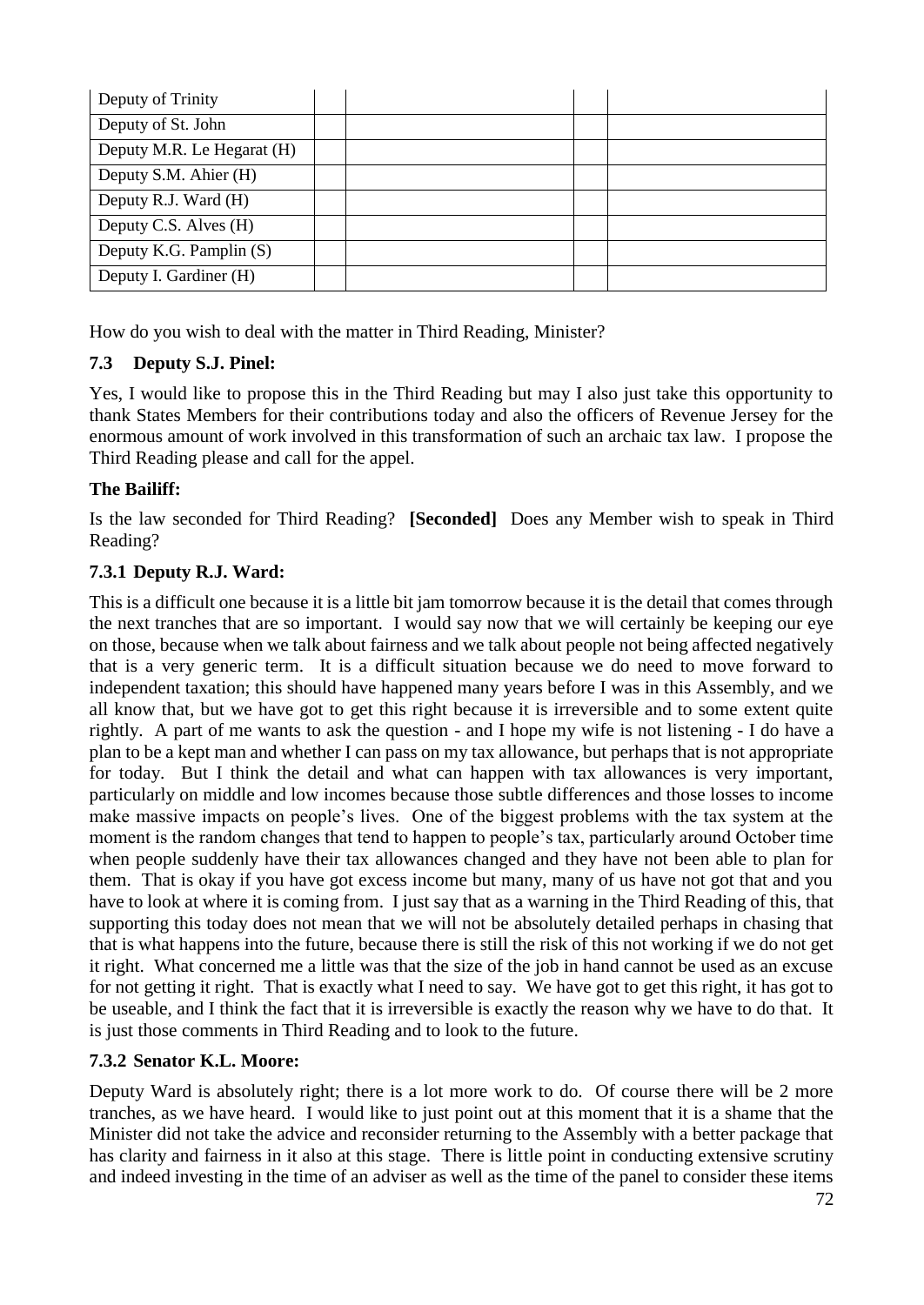if the Assembly is not going to listen. I absolutely take responsibility for perhaps not working the room and warning Members of the messages that we had within our extensive comments paper today, and so that I have learned and I shall not make the same mistake again. But it is the people who have expressed their severe concerns about the impact this may have on the amount of money that they will have to pay the Treasury at the end of the year or not. Simply whether or not they actually have to pay that is not the case; it is the level of concern that has been expressed to us, the level of concern that has unnecessarily been provoked by Revenue Jersey and its consultation period that is lamentable and unfortunate. As I said, lessons learned today, but I do urge the Assembly and Members to listen carefully to Scrutiny. Some may say that we are behaving in a political fashion but this has been an objective process; we have conducted this with the help and assistance of an excellent adviser and everybody will have seen that in the level of detail in the comments paper. So, yes, this may be a historic move and of course it is something that we all wish to say, but our job here in the Assembly is to ensure that it is done well and sadly that has not been done to the best of our abilities today and I regret that.

# **7.3.3 Senator S.Y. Mézec:**

As it is Third Reading I will keep this brief and relevant. I listened very carefully to what Senator Moore has contributed in this debate and I think she has made a series of extremely valid and important points that cannot go unnoticed. But I just wanted to clarify at this point that in this journey towards independent taxation the Minister has had my support and the support of Reform Jersey at this point but she must know that that support will disappear instantly if at the next stage of this process we do not get the safeguards that we require in terms of ensuring that those on low and middle incomes are not unfairly penalised by this; that the allowances are put in place in such a way to secure that for those people. The word "mitigate" has been used and I would prefer the word "eliminate" when it comes to those potential downfalls there may well be, and I would absolutely oppose any sort of change that led to a situation where this change ended up providing tax breaks to the super wealthy in Jersey because they have too many breaks as it currently is. So I use this opportunity in Third Reading to make that point to the Minister, that she has our support on this step of the journey because the journey is the right one, but she should be prepared for a significant fight if at the next point of this the detail is not forthcoming in the way that it needs to be done. I would suggest taking heed of the points that Senator Moore made because they were extremely valid on that, so I will support it in Third Reading and eagerly await the next part of this journey.

# **7.3.4 The Connétable of Trinity:**

I would just like to mention to the Minister, obviously I will be supporting this again but I do have a concern, which is expressed to me by my parishioners on a regular basis, that Revenue Jersey, have they got adequate resources to deliver upon this? Because the comment that I often get, and I apologise if it is not parliamentary, is this not easier to get an audience with the Pope than Revenue Jersey? I will leave it there.

## **7.3.5 The Connétable of St. Lawrence:**

I am pleased to follow the Constable of Trinity. He always manages to raise a smile, does he not? I have been in this Assembly long enough to hear the platitudes of former Ministers for Treasury and Resources when they have told us that they could not deliver this.

## [16:30]

This Minister has, as Senator Mézec just said, begun the journey to the independent taxation that the public and Members of this Assembly and previous Assemblies have been asking for for many, many years. I thank her for that and I applaud her for that. It has not been an easy journey by any means but she has got on with it and she has not given us the excuses that former Ministers have rolled out over the years. That said, I do have some reservations, I have supported this this afternoon. I am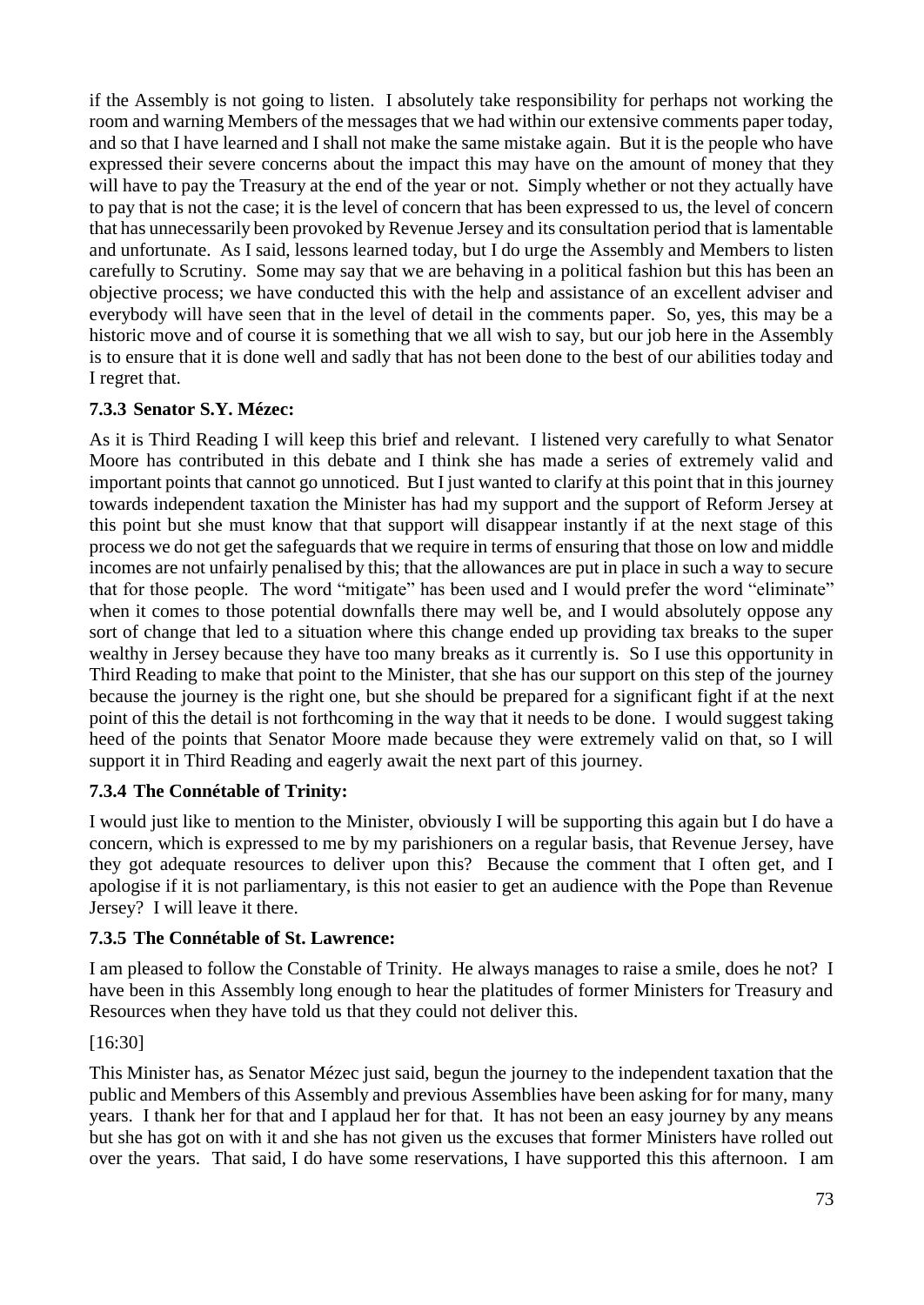grateful, as I said earlier, to Scrutiny for their comments on this. I can assure the chairman that I did read the comments. I do have some concerns about this. The details on the compensatory allowance, although that is part of the journey, they will be crucial and I look forward to seeing those. It is clear from the Scrutiny report that the public and certainly older members of the public do have concerns about how this will impact upon them. We have heard that they feel that they have not been consulted, notwithstanding that we have heard today that there will be a leaflet drop to households and of course the Constables were aware that the Parish Halls have been requested for public meetings later this year. I am also concerned about the administrative costs of, I think, £1.25 million to £1.5 million to manage this, which are additional to the lost revenue, potentially, of £4 million. From what I can understand, the Minister has yet to explain how those administrative costs will be met. As we have just heard from Senator Mézec, talking about the journey and I think the Minister alluded to that, I am grateful that we have started this after many years of being assured that we would reach it eventually. It is the first step towards the independent taxation that this Minister and other Ministers have been asked for by different Members over many successive years. Notwithstanding the fact that the chairman of the Scrutiny Panel feels that perhaps in this instance or in this case her report and her panel's report may not have been perhaps scrutinised as closely by Members as it should have been and deserved to have been, I will be supporting this. But I hope the Minister takes on board my personal worries about the lack of some detail. I am looking forward to seeing that in the next tranches.

#### **7.3.6 Deputy M. Tadier:**

It is an observation really and I think it is strange when we say that the overall broad principle of our income tax system should be that it is broad, simple and low. Of course we know that, increasingly, it is not low for the majority because there are lots of add-ons, if you like, long-term care, et cetera. It is only really low for the super wealthy and for corporations where it is either zero or next to zero or basically negotiate with the taxman. But for the rest of us it is not low and it does not look like it will be ever in the future. It is certainly not simple is the point because if it were simple then these changes would be straightforward. It seems to me that the reason that the complexities arise in the first place is because of the allowances. While one might be tempted to say: "Well then get rid of the allowances and then we do not have a problem", of course in doing so that would make the system more regressive. But I think we do need to look at the nature of the allowances and of course what you could say is that because income support is based on households rather than individuals, how does it make sense to move to an individual taxation system if you have got a contrary system in your benefits where you look at people's family circumstances? I have said this often before, even somebody who has not got a job and does not have their own income stream and this is and can be seen as a feminist issue, if we have any feminists in the Assembly, I am not sure, they really should be picking up now. Because it is likely to be women more than men who are affected by not having their own income but, nonetheless, having an economic necessity within any relationship or family setting because they are very productive but they do not necessarily earn a salary. When they might fall on hard times, as a family collective, they cannot claim their own benefit if their partner is earning sufficient money, so that can keep people in oppressive and abusive relationships. Of course it can be applied to any gender and they do not have the right to claim their own independent benefit. One question I would ask is: what is the point of independent taxation if you do not have an independently assessed and access to the benefit system? That is one question I would like the Minister to consider, if not answer at this point. But also to emphasise the fact that the allowances which cause this whole issue can be themselves very unfair because they give a block amount to an individual or to a family unit but it does not take into account the fact that those personal circumstances may be vastly different. An individual who currently benefits from £16,000 a year allowance at the moment, whether they are single or in a non-married relationship, that £16,000 is applied to you irrespective of what your financial set up is. You could have inherited a house, which had been in the family for generations and you do not have any outgoings, apart from perhaps maintenance, rates, et cetera,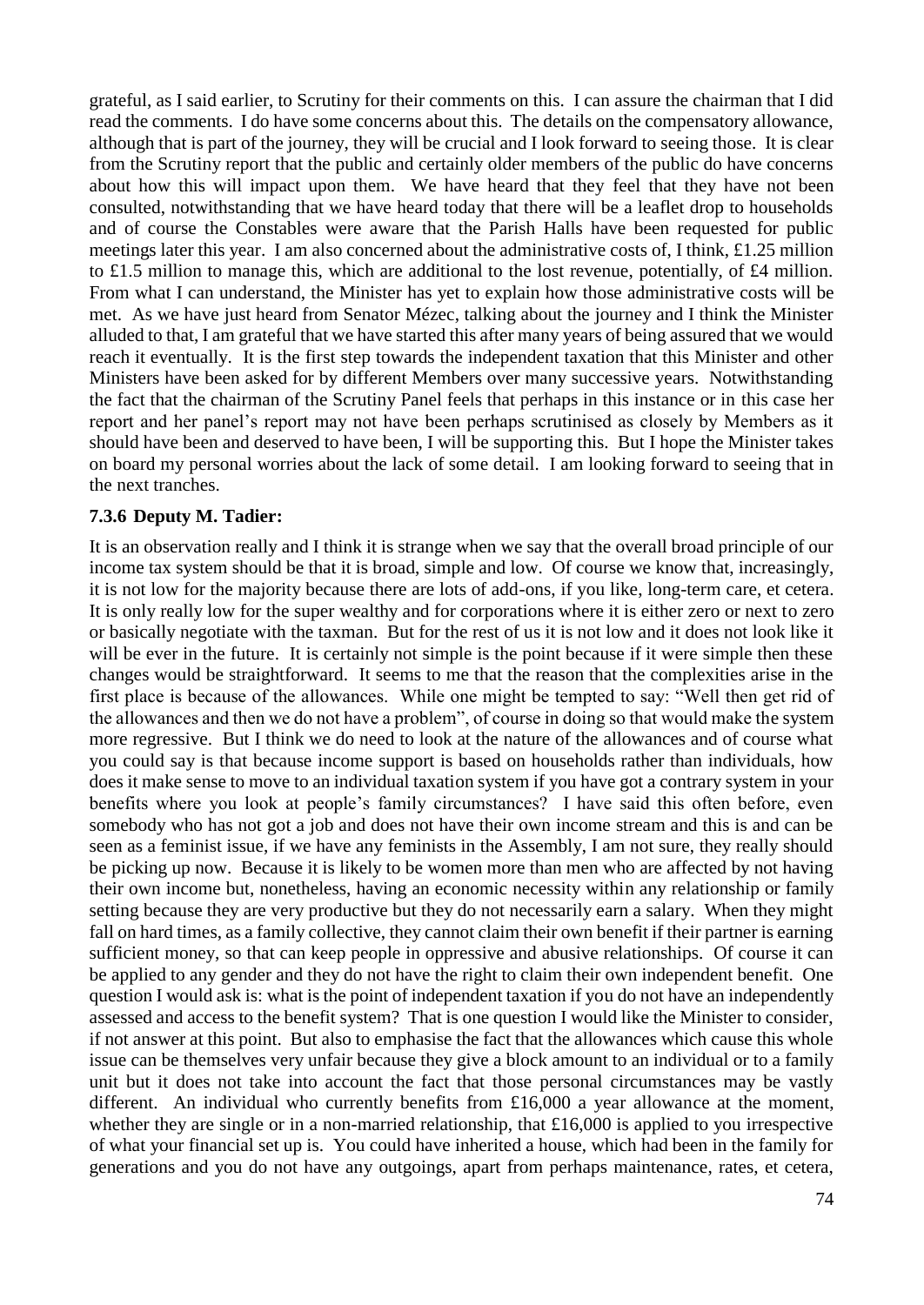whereas somebody in a similar financial situation in terms of their income could be renting a property and using all of that £16,000 allowance to pay their rent for a property that is not theirs and will never be theirs, and the rest of their living allowances they have to pay out of their own salary with no tax relief on that, which the non-disposable income is, nonetheless, being taxed at 26 per cent. It is a very difficult area in which to talk about one thing to be fair because all circumstances are different. The notion of being able to pass on your tax allowance to your partner or why not even your children because if you have children living at home for income support their income can and will be taken into account if they are part of the same household? Why would it not be taken into account for taxation purposes and why would you not be able to pass your tax allowances on to any member of your household? I think probably the only way to get round this, but I think it would make it probably even more complicated, would be to submit your living expenses as an individual as a business would do. If you earn whatever amount a year you are only taxed on your disposable income and you are taxed at whatever rate is agreed, whether it is the 20 per cent, 26 per cent. There are a list of things that you can claim as legitimate expenses, as any business would be, and those legitimate expenses would probably be utility bills and they would probably be rental, if you are in a rental property. Of course there is a conversation to be had around whether mortgages should be included in that as well, given that, ultimately, you are buying an asset. I put that into the pot, even if the Minister cannot necessarily respond to all of those points, it might provide some food for thought for the bods who are working in the background and who have put a lot of thought into this from the Tax Office or Revenue Jersey, as we call it now.

## **The Bailiff:**

Thank you very much, Deputy. Can I remind Members Standing Order 75(3) on the Third Reading of the Draft Law Regulations provide the debate should be confined to the content of the draft, as adopted in Second Reading? The debates up to now or the contributions up to now have certainly dealt with those things but also have gone rather more broadly into taxation in general and that is not in accordance with the principles for a Third Reading.

## **7.3.7 Senator T.A. Vallois:**

I will keep my comments brief. I want to join others in congratulating and thanking the Minister and the department for what is a mammoth task and it is not to be underestimated. But what I would like to ask the Minister is to explain, with the work that is going to be carried out regarding the pilot group that is mentioned in the report for this first phase, how will the dissemination and accumulation of such data and information be shared with other States Members to inform the debate for phase 2 for us to understand the complexities? I would ask that with regards to the communication and the leaflet drop as to whether there may be circumstances that are not identified within that pilot group, that it may cause particular issues, especially for mixed family groups who have separated over the years and have a very complex situation in terms of their tax structure and their family structure. Again, I just want to reiterate my thanks and congratulations to the Minister and the department but, like we say, this is a mammoth task and this is the first phase. I want some assurance from the Minister about how that work is going to be carried out for the next phase and whether there will be any consideration at the Council of Ministers for the Law Commission report on redress when we refer to areas, such as appealing for tax and understanding a much simpler system that was recommended back in 2017.

## **7.3.8 The Connétable of St. Brelade:**

I do not think I am straying too much from the draft in requesting the Minister before bringing the next tranche to the Assembly to give answers to the some 8 recommendations as put forward in the Scrutiny report.

## **The Bailiff:**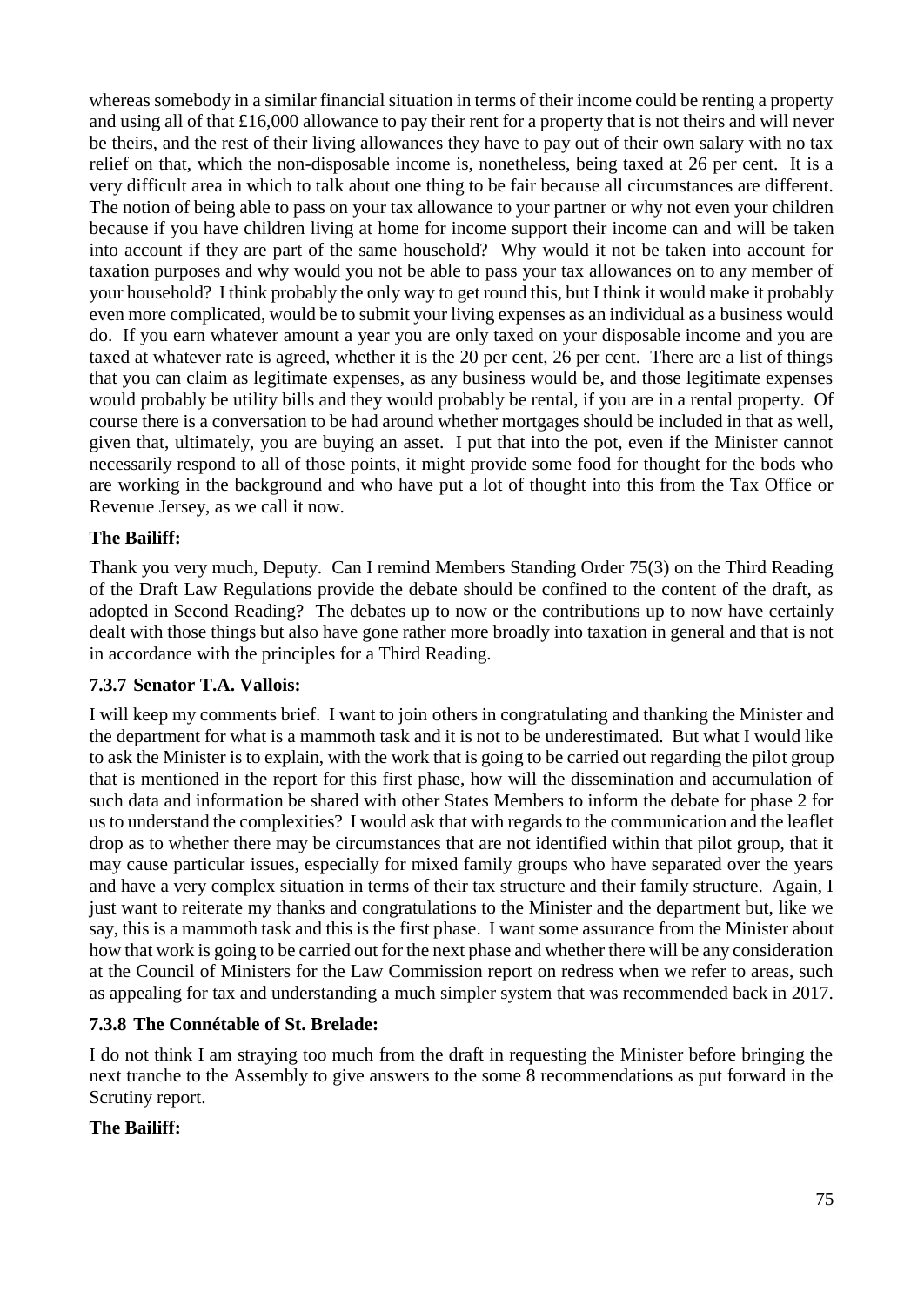Thank you. Does any other Member wish to speak in Third Reading? If no other Member wishes to speak in Third Reading, I close the debate and call upon the Minister to respond.

# **7.3.9 Deputy S.J. Pinel:**

I shall be as brief as I can in responding to questions asked in Third Reading. Deputy Ward and Senator Moore referred to the detail, and several others have as well in the Scrutiny report, which, as I said in my opening remarks, was extremely comprehensive but was only presented last Thursday, 9th September. I think probably some Members have not had the time to go through it all because it is a very comprehensive report and I can assure Members that all attention to the details in that report will be addressed. As Members hopefully will know, I do not give up easily and I do my homework and I can assure everybody, including Senator Mézec who had concerns about that as well, that I will follow it up for as long as I am permitted to in this position. The Connétable of Trinity said can Revenue Jersey cope? That is an often-asked question. Because of the prior basis to current year basis change that this Assembly agreed and with this coming up we have increased the resources for Revenue Jersey in the form of staff and, yes, they had a difficult time over the change of the antiquated computer system, 35 year-old computer system, which they had to change and the move from Cyril Le Marquand House to Social Security premises; that took quite a lot of change and resource. But we have made sure that they have enough resources now to cope with these. But that is another reason for a phased approach, is so that there is time to adjust to what people come back with with the pilot group and with what people say, and taking note of the Scrutiny report as well, which, as I say, is quite new to all of us. We will certainly keep a firm hand on the detail of it all.

# [16:45]

The Connétable of St. Lawrence questioning the £4 million and the £1.25 million; the first phase of this can be accommodated in the resources that we have got already, so that is for the second and third phase, the £1.25 million to £1.5 million and it is a forecast; it may not come to that but it had to be pointed out as a point of detail. The £4 million, again, is a question, it is the cost to revenue and it relates to the taxes claimed from couples currently taxed at the standard rate. Only 10 per cent of the population pay 20 per cent tax at the moment but, in the move to independent taxation, would pay less tax, as the lower earner would now be eligible to the single person's threshold. For some it works extremely well, others there will be a penalty, which is why we are introducing the compensatory allowance but we will certainly be monitoring the detail. Deputy Tadier, again, mentions it being unfair on lower earners but, as I did say, that there is a £16,000 threshold here, so if one partner were to lose their job they would not be paying tax at all. I think it is a very generous threshold. Senator Vallois, thank you for your thanks and phase 2 is included in this legislation that, hopefully, we are just about to pass. It will be the constant monitoring of this, as I promised we will do, over the next year or so before we bring forward any propositions for debate on phase 3, which will then be the mandatory move to independent taxation. The Connétable of St. Brelade, I think I have already answered inasmuch as we will absolutely follow and monitor all the details that have been expressed. Thank you very much, Sir. May I move in the Third Reading, please, and ask for the appel?

# **The Bailiff:**

Indeed, the appel is called for. I ask the Greffier to put a voting link into the chat.

# **The Connétable of Trinity:**

Excuse me, Sir, my device has expired on me, could I record my vote as pour?

# **The Bailiff:**

You can when I have opened the voting, of course you can, yes. I ask the Greffier to open the voting and Members to vote. The Connétable of Trinity, you wish to vote a pour vote.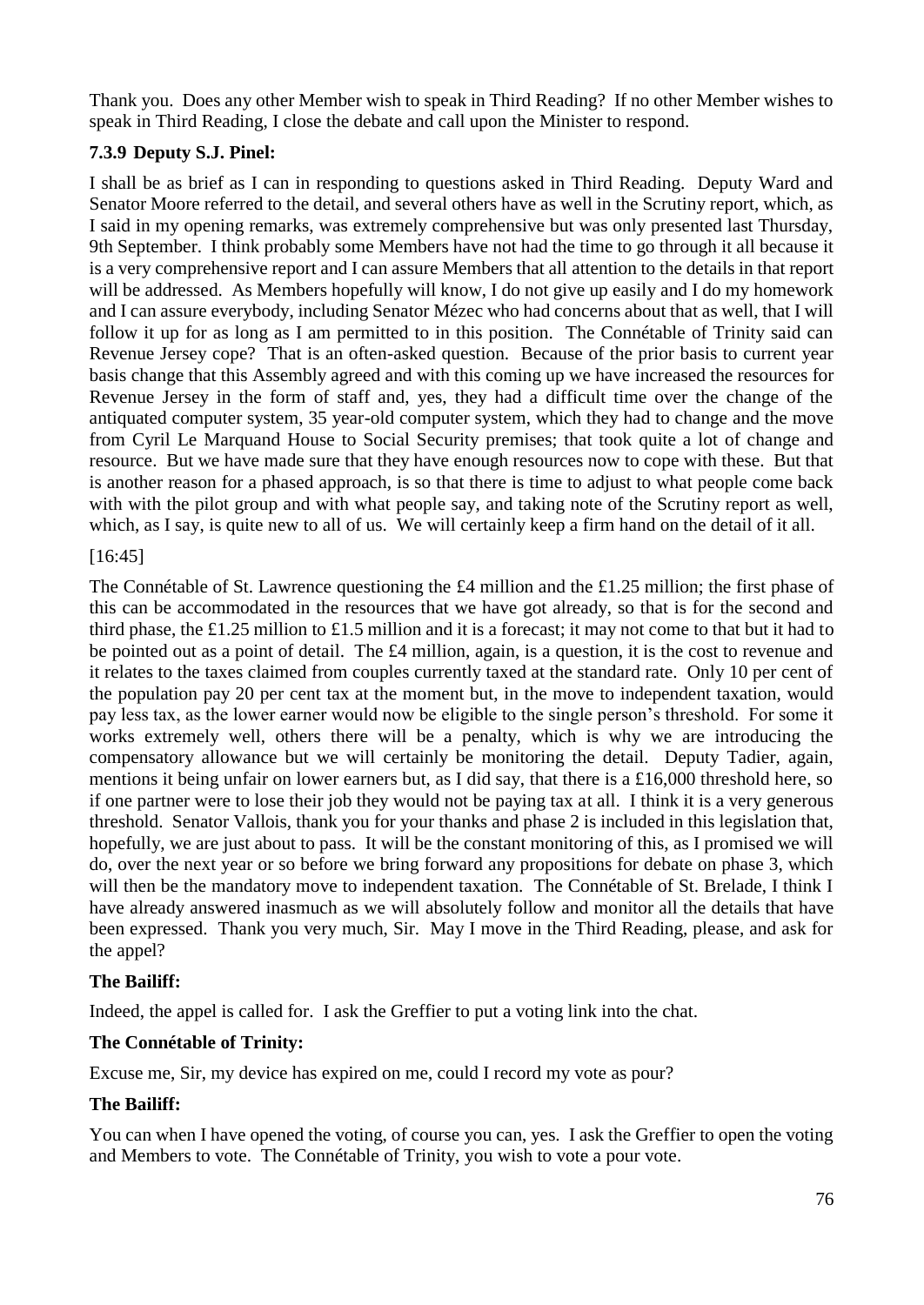# **The Connétable of Trinity:**

Yes, please, Sir.

## **The Bailiff:**

The Connétable of St. Clement?

# **The Connétable of St. Clement:**

Pour.

## **The Bailiff:**

If Members have had the opportunity of casting their votes, I ask the Greffier to close the voting. The law has been adopted in Third Reading.

| <b>POUR: 41</b>            | <b>CONTRE: 2</b>     | <b>ABSTAIN: 0</b> |
|----------------------------|----------------------|-------------------|
| Senator I.J. Gorst         | Senator K.L. Moore   |                   |
| Senator L.J. Farnham       | Senator S.W. Pallett |                   |
| Senator S.C Ferguson       |                      |                   |
| Senator J.A.N. Le Fondré   |                      |                   |
| Senator T.A. Vallois       |                      |                   |
| Senator S.Y. Mézec         |                      |                   |
| Connétable of St. Helier   |                      |                   |
| Connétable of St. Lawrence |                      |                   |
| Connétable of St. Saviour  |                      |                   |
| Connétable of Grouville    |                      |                   |
| Connétable of Trinity      |                      |                   |
| Connétable of St. Peter    |                      |                   |
| Connétable of St. Mary     |                      |                   |
| Connétable of St. Ouen     |                      |                   |
| Connétable of St. Martin   |                      |                   |
| Connétable of St. John     |                      |                   |
| Connétable of St. Clement  |                      |                   |
| Deputy J.A. Martin (H)     |                      |                   |
| Deputy of Grouville        |                      |                   |
| Deputy K.C. Lewis (S)      |                      |                   |
| Deputy M. Tadier (B)       |                      |                   |
| Deputy M.R. Higgins (H)    |                      |                   |
| Deputy J.M. Maçon (S)      |                      |                   |
| Deputy S.J. Pinel (C)      |                      |                   |
| Deputy of St. Ouen         |                      |                   |
| Deputy L.M.C. Doublet (S)  |                      |                   |
| Deputy R. Labey (H)        |                      |                   |
| Deputy of St. Mary         |                      |                   |
| Deputy G.J. Truscott (B)   |                      |                   |
| Deputy J.H. Young (B)      |                      |                   |
| Deputy L.B.E. Ash (C)      |                      |                   |
| Deputy G.C.U. Guida (L)    |                      |                   |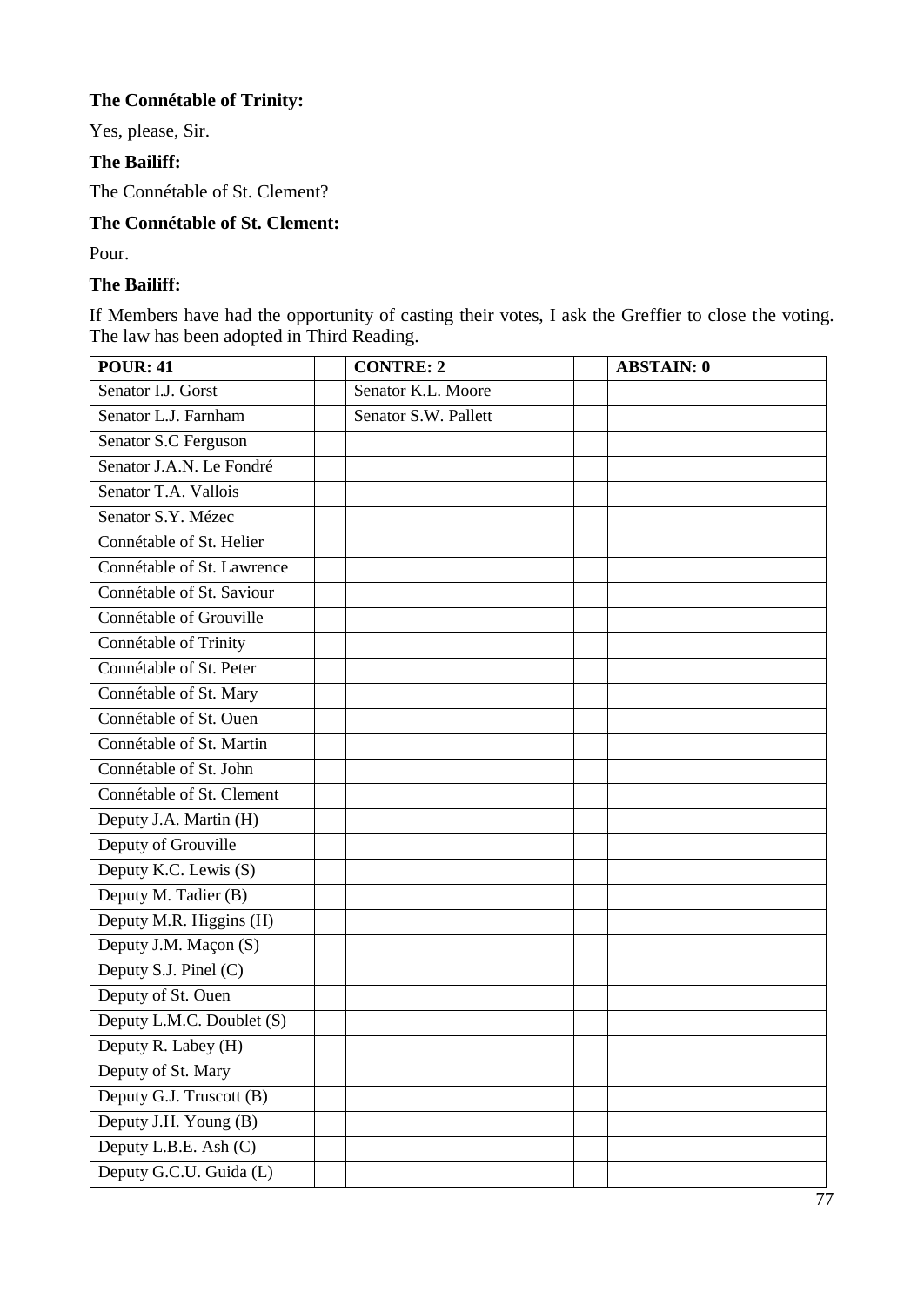| Deputy of St. Peter        |  |  |
|----------------------------|--|--|
| Deputy of Trinity          |  |  |
| Deputy of St. John         |  |  |
| Deputy M.R. Le Hegarat (H) |  |  |
| Deputy S.M. Ahier (H)      |  |  |
| Deputy R.J. Ward (H)       |  |  |
| Deputy C.S. Alves (H)      |  |  |
| Deputy K.G. Pamplin (S)    |  |  |
| Deputy I. Gardiner (H)     |  |  |

## **7.4 Draft Income Tax (Amendment - Stage 1 of Independent Taxation) (Jersey) Law 202- (P.78/2021) -** *Acte Opératoire*

# **The Bailiff:**

Very well. There is an Acte Opératoire, a legislative Act which brings this into immediate effect, to be dealt with next and I ask the Greffier to read the citation.

## **The Assistant Greffier of the States:**

Draft Act Declaring that the Income Tax (Amendment - Stage 1 of Independent Taxation) (Jersey) Law 202- has immediate effect. The States make this Act under Article 12 of the Public Finances (Jersey) Law 2019.

## **7.4.1 Deputy S.J. Pinel:**

Yes, I would ask for the Assembly to respond to the Acte Opératoire and agree to it, please.

## **The Bailiff:**

Is the proposal seconded? **[Seconded]** Does any Member wish to speak on the legislative Act? If no Member wishes to speak, then I close the debate and would any Member indicate whether they wish a recorded vote to be taken or whether this may be done on a standing vote, figuratively speaking? There is no indication to the contrary, accordingly I will record that as a unanimous vote pour on a standing vote and that, therefore, is adopted.

## **8. Social Security (Amendment of Law - Minimum Earnings Threshold) (Jersey) Regulations 202- (P.79/2021)**

## **The Bailiff:**

The next item of business before the Assembly is the Draft Social Security (Amendment of Law - Minimum Earnings Threshold) (Jersey) Regulations P.79, lodged by the Minister for Social Security and I ask the Greffier to read the citation.

## **The Assistant Greffier of the States:**

Draft Social Security (Amendment of Law - Minimum Earnings Threshold) (Jersey) Regulations 202-. The States make these regulations under Article 50 of the Social Security (Jersey) Law 1974.

# **8.1 Deputy J.A. Martin (The Minister for Social Security):**

These regulations amend the Social Security Law to help support Revenue Jersey to modernise and improve the revenue collection process for employers. At present the Social Security Law requires employers to collect and pay social security contributions for employees once they work 8 hours a week or more. These regulations will mean that employers will collect and pay social security contributions for employees that earn at or above the new earnings threshold instead. These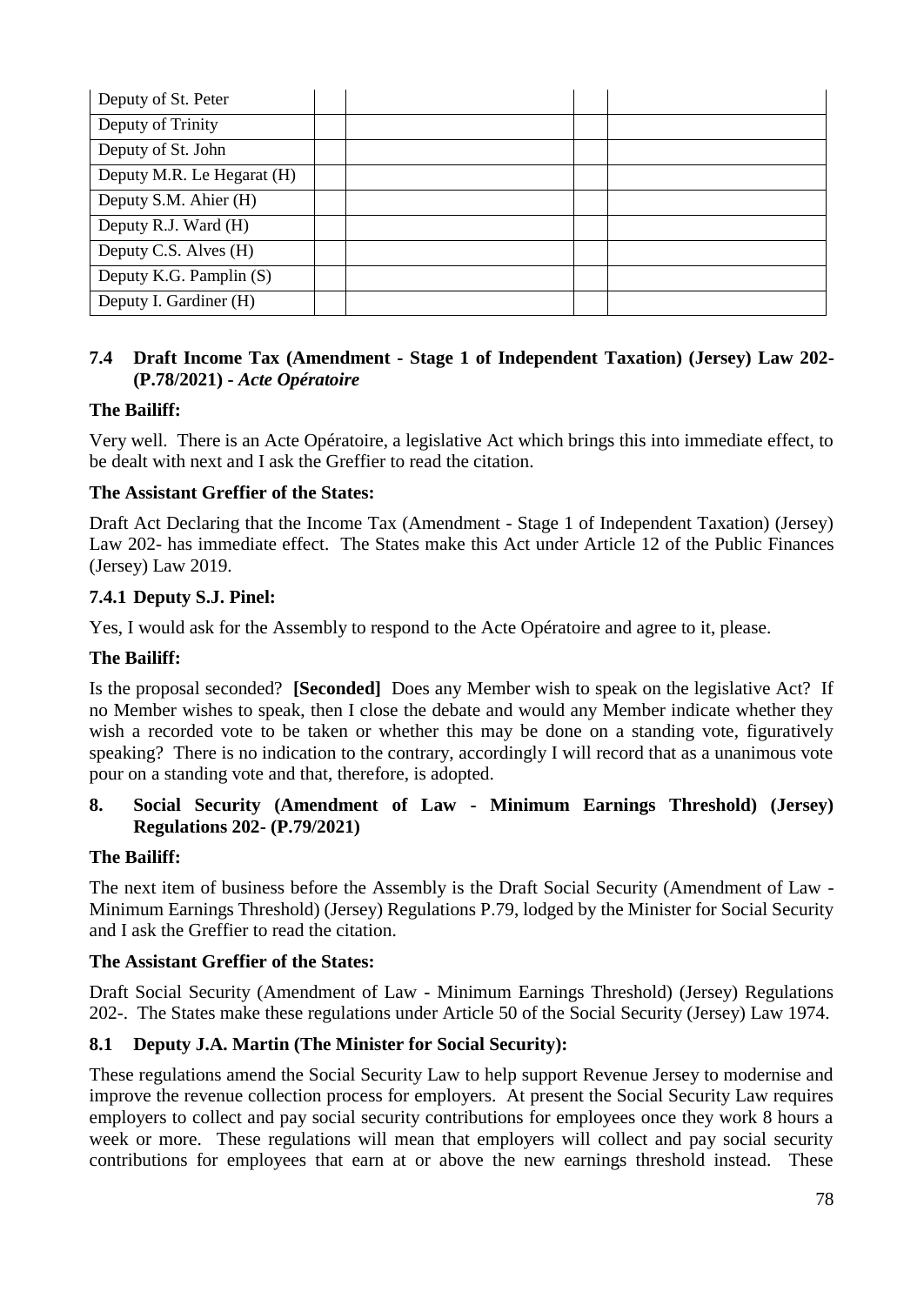minimum earning thresholds will be set at the equivalent of 8 hours a week at the minimum wage. This will be £66 per week or £289 per month, based on the minimum wage today or £73 per week or £320 per month, based on the minimum wage proposed in P.85. However, I will set the rate in an order following that debate in line with what the minimum wage is set and what the minimum wage would be in 2022. This change will apply from 1st January 2022, at the same time the new compliant employer return is introduced. The Health and Social Security Panel has presented a comment in my proposition and I am very grateful for this. I would like to reassure Members that this change will not have a significant impact on employees with low wages. My proposed change is as close as possible to being a straight swap for the current rule which applies to employers and employees that work less than 8 hours a week. The estimated numbers of employees that Scrutiny quote includes anyone that works less than 8 hours a week but most of these will not be affected by my proposals because they can earn less than the new threshold. A much smaller number will overlap and start to pay contributions. This will mainly be people who work 6 or 7 hours a week above the minimum wage. However, many of these people will benefit from their contributions, along with their employers' contribution, which will go towards their record for benefit and old-age pension purposes. There will be a very, very small number of people whose contributions do not improve their record because they already have a main job, which gives them their full record. It is a very, very simple thing I am asking today and it does help the Revenue Jersey and the employer to do one return. That is really all I have to say. I recommend the principles and I would be glad to answer any questions that Members have, if I can.

#### **The Bailiff:**

Are the principles seconded? **[Seconded]** Does any Member wish to speak on the principles?

#### **8.1.1 Senator S.Y. Mézec:**

I think that there are some questions that we need answering on this to understand the exact impact of who will be affected and how they will be affected. I listened to what the Minister just said and noted a couple of words that were used when outlining what impact it would have. I recall she said: "Would not have a significant impact" and that is, of course, different to there will be no impact. I think we need to know what that impact will be. It may not be significant in the grand scheme of things but is it significant to those who are affected by it? What sort of numbers are we looking at in terms of those numbers of people and what are we looking at in terms of the financial impacts to the department and to those employers and employees as well? What sort of types of people will be impacted by this and how does this affect, potentially, young people who are just doing a few hours as a weekend job or people who have a second employment contract with a different employer just to do a few extra hours to top up as well? Can the Minister attempt to give some clarity on that? I really am asking for some specifics here in terms of the numbers of people to be affected, given that she said there would not be a significant impact, as opposed to there being no impact at all.

## **8.1.2 Deputy M.R. Le Hegarat:**

Yes, the panel received a briefing in relation to this and basically I am just going to reiterate what our conclusion says in that. Although it says the draft regulations as a small change would have a significant impact on certain employees and individuals working at the lower end, as the previous speaker managed to say, we also queried whether there will be other consequences for employers and the Social Security Fund. The panel believe that, if adopted, the regulations will result in more people being captured by the class 1 contributions, which will impact both employers and employees. The panel understands that the information about the changes proposed by the draft regulations have been communicated directly to employers and the public, both by email and on the gov.je web page. Much of the information available online is directed towards employers and the panel is concerned whether there has been sufficient or not information in relation to individuals who may be affected by the changes to their contributions. The panel has not lodged an amendment to the draft regulations but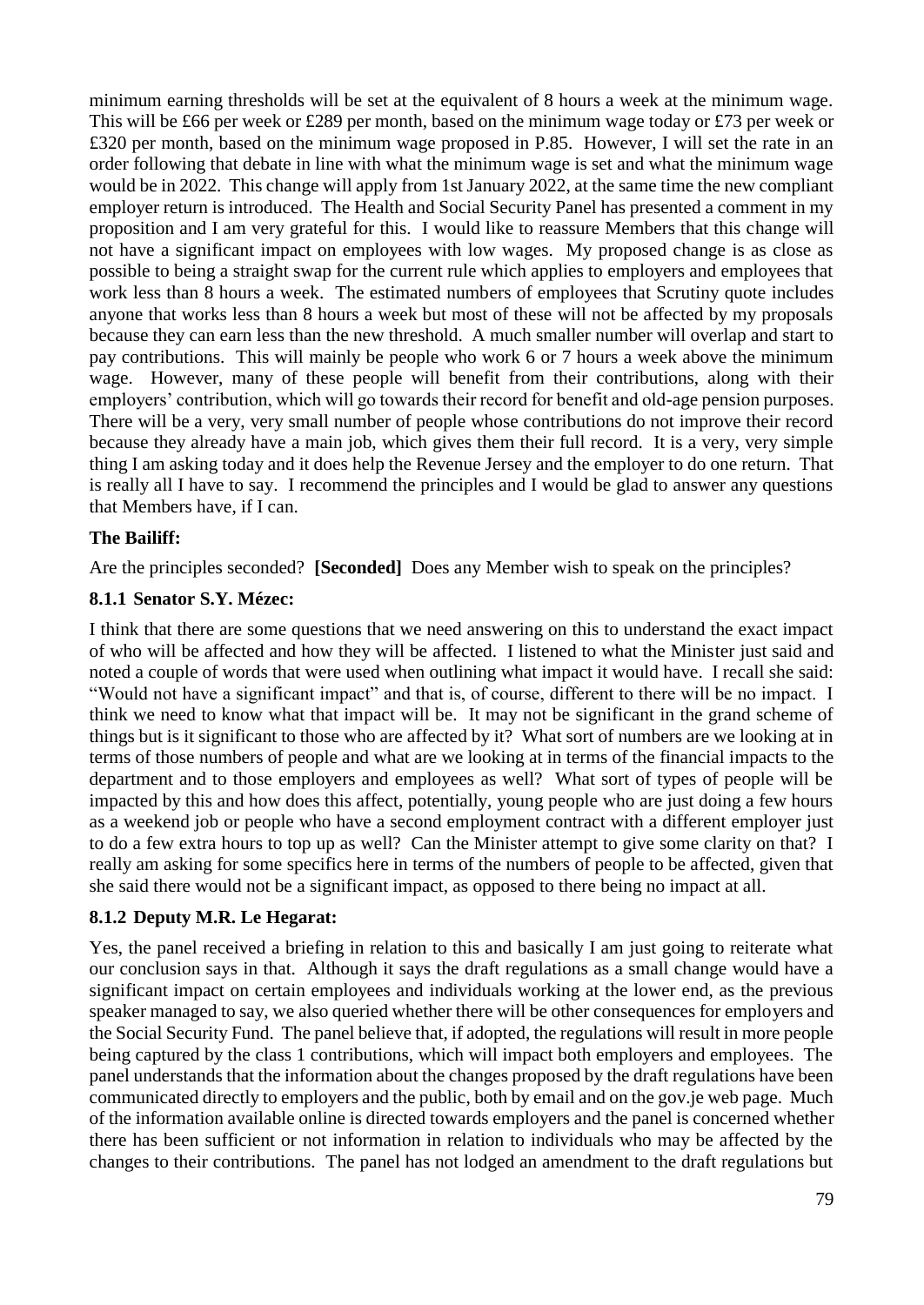wishes to highlight its concerns to Members in the hope that the Minister for Social Security will address those issues in this debate.

# **8.1.3 Deputy K.G. Pamplin:**

As vice-chair, I just wanted to echo the words of our chair on the comments that we have provided to Members, which I have equally shared in the chat channel for Members to just review to see where we are coming from with our concerns. We did request some data on how many people may be affected in the department, as we have mentioned in the comments paper, that is estimated, that there are about 600 people whose main job is less than 8 hours per week, and that is where our concern started to grow. Was it a definitive list? As our chair has mentioned, there were other concerns that we had and I think Senator Mézec was also alluding to, that this will be a significant change to certain members of our society, while not in great numbers but will have a change. We understand from the very thorough and very upfront briefing, as we always have with the Minister and her department, but it just did leave us with some concerns and questions. Just to reiterate the points, the communication, which is something I am always massive about, as the chair mentioned and I just want to echo, that we do not know if that consultation with individuals is as affected and how do we monitor that if employees are going to take full responsibility to explaining or will that be something the Government will do? It just raises more questions for us. Again, we just want to hear that but we do have concerns and I know there are others. I just wanted to raise that and hope Members have had a chance to read our paper.

# **8.1.4 Deputy I. Gardiner:**

I will be very quick. Listening to previous speakers the questions that are coming to my mind why minimum wage and not living wage. We try to attract people to work in hospitality where we are missing, and hospitality are now happy to offer £11, £12 an hour, and we probably have people who are happy to work 6 to 8 hours to support the hospitality and now they are thinking - it feels there are more questions at the same time - what is the maximum. So if somebody is having £50 an hour maybe it has ... I did not prepare this speech because it came to mind. What I am trying to say, if this step will not limit options for people who are looking for a part-time job or to work less than 8 hours to opt out and not to go, and it will not leave small businesses who would have support during the Saturdays or maybe Mondays or maybe a couple of times a week, after whatever people are doing, to not go to work and we will get less people who would like to be employed and will have less wages offered. Because as an employee you will not pay a contribution if you are paying minimum wage, but if you are paying £11, £12 an hour you need to pay a contribution which will increase your outgoing for 6.5 per cent.

[17:00]

So all these question are in my mind and I would ask the Minister if she can address my concerns.

# **8.1.5 Deputy R.J. Ward:**

I am very pleased to follow the previous speaker because it added something to my list, because I had written the question down: "Is the effect of this change regressive?" What I think was just articulated is the fact ... that is absolutely a point, and I have got a number of points that I will raise. I was very concerned about this - it looks like a small change - and the actual effects it may have long term. I just go back to that point, and I think as we try and push for a living wage - and we have issues with hospitality, we have issues after Brexit, we have issues after COVID with the workforce - anything that may impact on getting people to work a small number of hours but to fill in spaces and have that flexibility has to be looked at extremely carefully before we move forward. My children would have had part-time jobs when they were young and when they first get that bit of money for themselves. One of the questions I have, which has not been answered, is how it would impact on young people who may work 8 hours now on a Saturday or Sunday and not pay social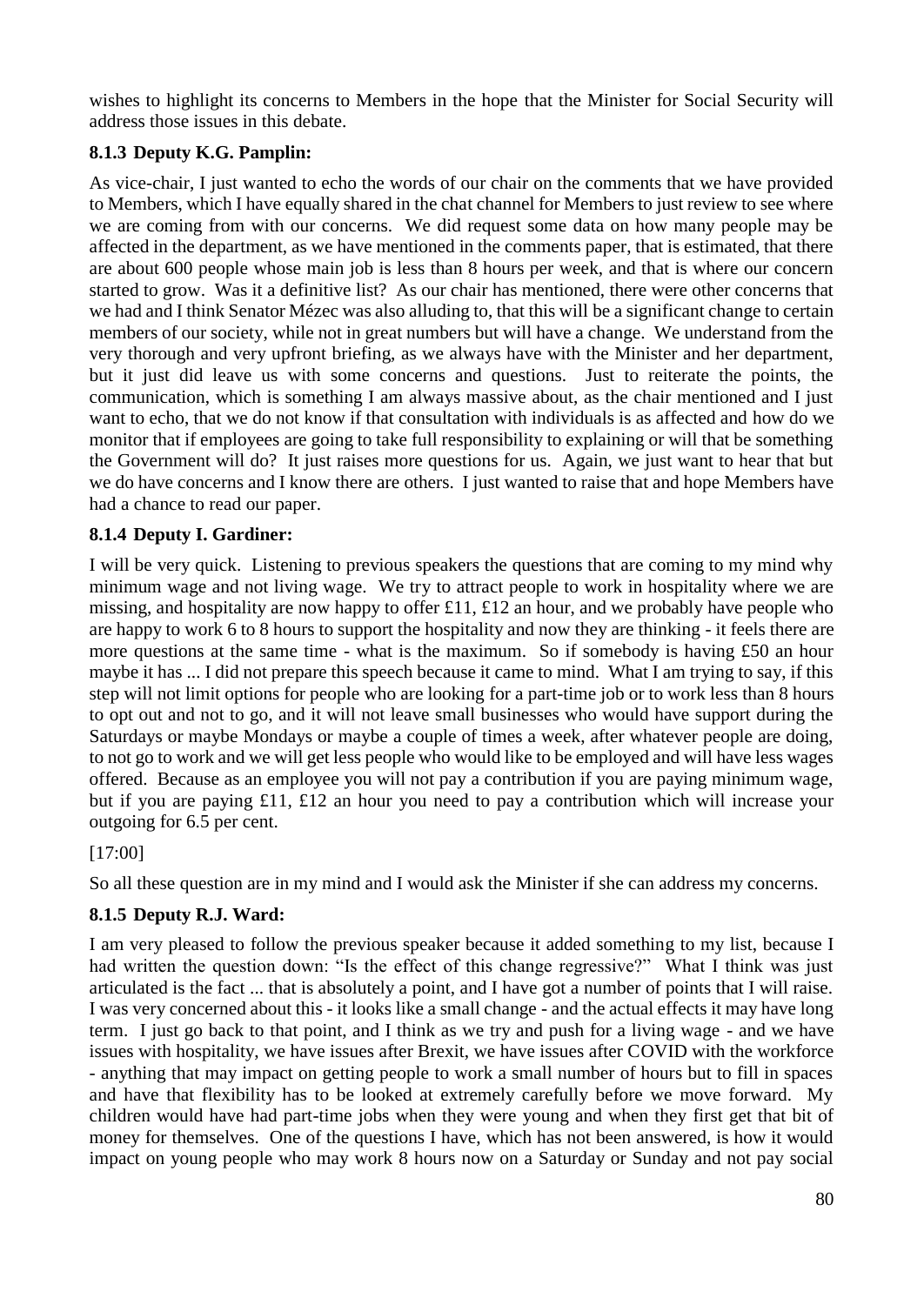security. But if their employer pays them well they will very quickly go over the threshold, and seeing as employers are paying £10 an hour for people as they go through ... I know one or 2 coffee shops who definitely pay above that and they attract young people and they keep them regularly and they train them. It is that, that we keep talking about on this Island; to train and keep staff longer term, even if it is part-time, and then they go away to university and come back and work regularly. I cannot help thinking that this is regressive but we just simply do not know because there is no information. We do not know how many people are affected, we do not know the financial impact directly on people that are affected, we do not know the impact on the labour market, we do not know the impact on low paid workers, and this will affect low paid workers disproportionately or those who have taken a second job to top up the high rents that are paid or just that little bit extra for the family and are paying full social security contributions. To a young person of 16, 17, 18-plus going on to the labour market the notion of a state pension is many, many, many years off for them, so I think that is a really important point to be made, and that small amount of social security that they and the employer may be asked to pay can be significant. I wonder whether the effect may well be ... I cannot believe I have read this correctly but it could mean that what would happen is that you would get people working for longer hours for less so that they do not come into the social security contributions. That could be absolutely retrospective in what we are trying to do in terms of the wage that somebody earns. So I have got to the point with this piece that I feel I would like to ask for a reference back. I do not think this is a complete piece of work. I do not think we know the impact, I do not think we know the long-term impact on particular sectors of our labour market, I do not think we have taken anticipation of the effect of Brexit and COVID on the hospitality industry and other industries that might need this flexible workforce, and I do not think this should have been brought to the Assembly in a state that we do not know what is going on. Particularly the comments from the Scrutiny Panel, who have been very neutral in their comments because they have got nothing to work on. Scrutiny on something that is to the working is very difficult to do. So if I was to ask for a reference back it would be to ask for how many people ...

## **The Bailiff:**

Well I think, Deputy, you have to nail your colours to the mast. Are you going to ask for a reference back?

#### **Deputy R.J. Ward:**

Yes, I am, sir.

## **The Bailiff:**

If you are then what is it precisely you wish to have clarified or further information provided so that Members can know whether or not they support a reference back on that basis?

#### **8.2 Social Security (Amendment of Law - Minimum Earnings Threshold) (Jersey) Regulations 202- (P.79/2021) - reference back**

#### **8.2.1 Deputy R.J. Ward:**

I wonder if I can give you the list in that you may assist in making it more coherent, so to speak. Basically it is how many are directly affected by this, which age demographics are affected most, the effect on the labour market in terms of the problems we face post-COVID and post-Brexit in particular, the effects in particular on the hospitality industry - and I am including cafés and restaurants in that but it should probably also include retail - and the possible implication of how many would be brought into the social security system who were not already there of a younger age. I think those questions are not answered and they need to be for us to make a coherent decision. It will be up to the Assembly to decide as to whether those are pertinent questions or not but I personally at this moment cannot vote for this because there is no information there for me to vote on. I would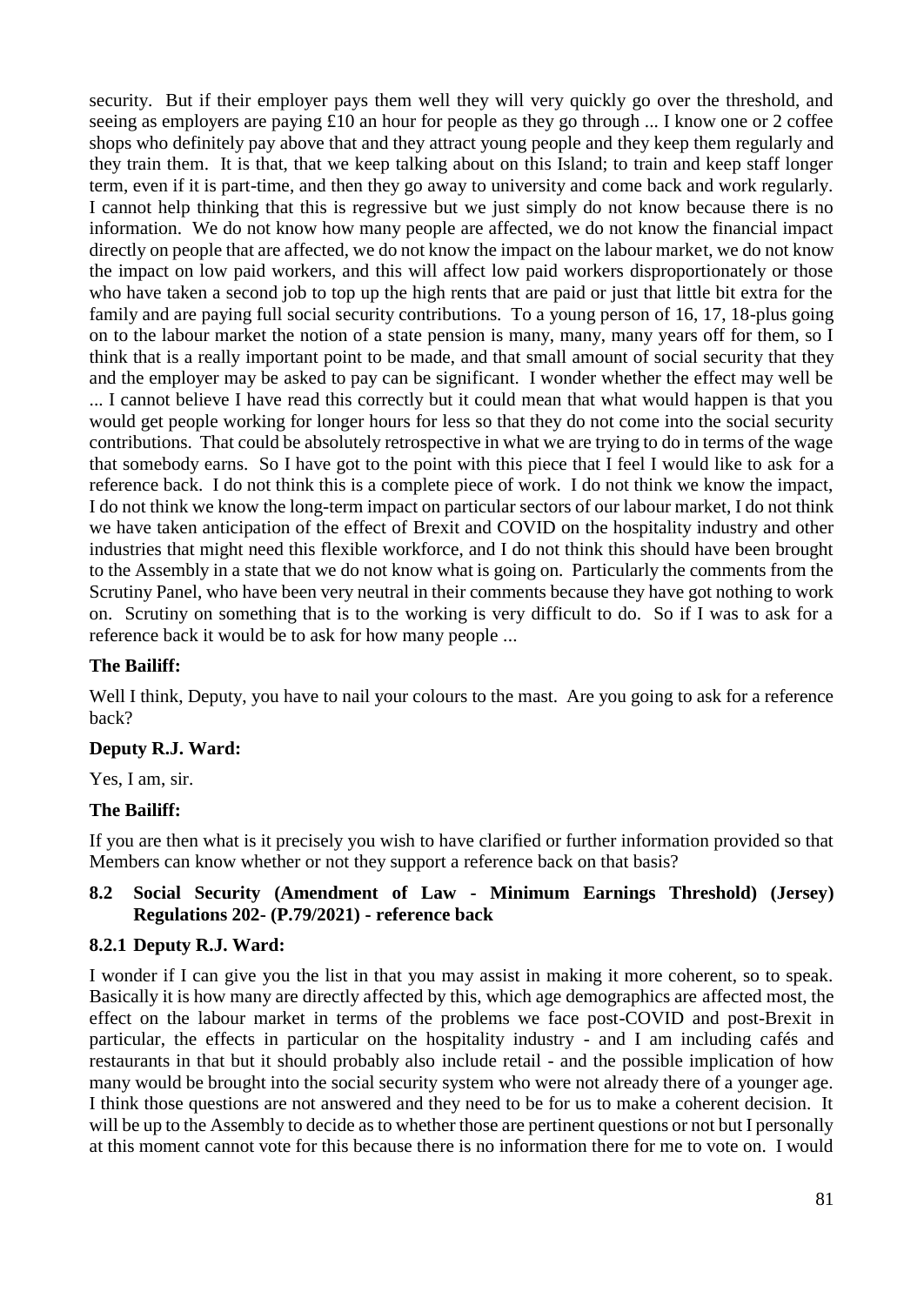be opposing something that with the right information I may not oppose because it may put people in a better position, as is suggested. Further ...

## **The Bailiff:**

Just to be clear, how many are affected by this, what are the demographics as to age, what is the effect on - did I read this right - the labour market?

## **Deputy R.J. Ward:**

Yes, sir.

## **The Bailiff:**

What is the effect on the hospitality industry, including retail; and then I missed, I am afraid, the last clause or 2 because I was concentrating on Standing Orders.

## **Deputy R.J. Ward:**

I have sort of forgotten my own last point. It is in my notes.

## **The Bailiff:**

The implication was the first word I jotted down.

## **Deputy R.J. Ward:**

It was the implications of how many people would be drawn into paying social security that were not before. These are the questions that I do not think have been answered or addressed here and so I would ask the Assembly for a reference back until they are answered so we may be able to make a more informed decision. This may be a great idea; it may make things easier for employers. I question whether it does make things easier for employers simply because they have to record their workers' hours anyway. How on earth are you going to work out their pay unless you work out their hours? So it seems to me that we are adding a layer of administration when we are intending not to, but that is a separate issue, that might be something that is covered at a later date if the reference back is successful.

## **The Bailiff:**

So you propose a reference back, is a proposition for a reference back seconded? **[Seconded]** There is no discretion afforded to the Chair, it is entirely open to the Deputy, as he has done, to seek a reference back. It has been duly seconded so a debate now follows on whether or not there should be a reference back. It is restricted purely as to whether or not there should be a reference back and to no other subject and, therefore, I open the debate on whether or not the Assembly wishes to have this referred back.

## **8.2.2 Deputy J.A. Martin:**

These questions arose in Scrutiny and in the comments that we provided. I will try and go through the list the Deputy wants on the reference back. It is estimated there are about 600 people, that is 1 per cent of the total employed, that their main job is less than 8 hours a week. If somebody works a Saturday job at 8 hours a week they are already in the system, it makes no change at all. It is under 8 hours, so 7 hours. Labour market; the labour market is ... I cannot answer that one, if people want to send it back to see what effect it would have on the labour market the Deputy made it very clear that he wants to know hospitality. There are many, many workers doing the few hours a week in the cleaning industry, and some gardening and other industries. So those 600 out of 55,000 workers will be spread across many more industries than hospitality. How many will it draw into social security? Well you do not draw into social security, you pay into social security. I know the Deputy said when you are 15, 16 - well, 16 nowadays, it is very hard with Employment Law to get a job under that - it may seem a long way off before you get a pension but you may be entitled to other benefits, sick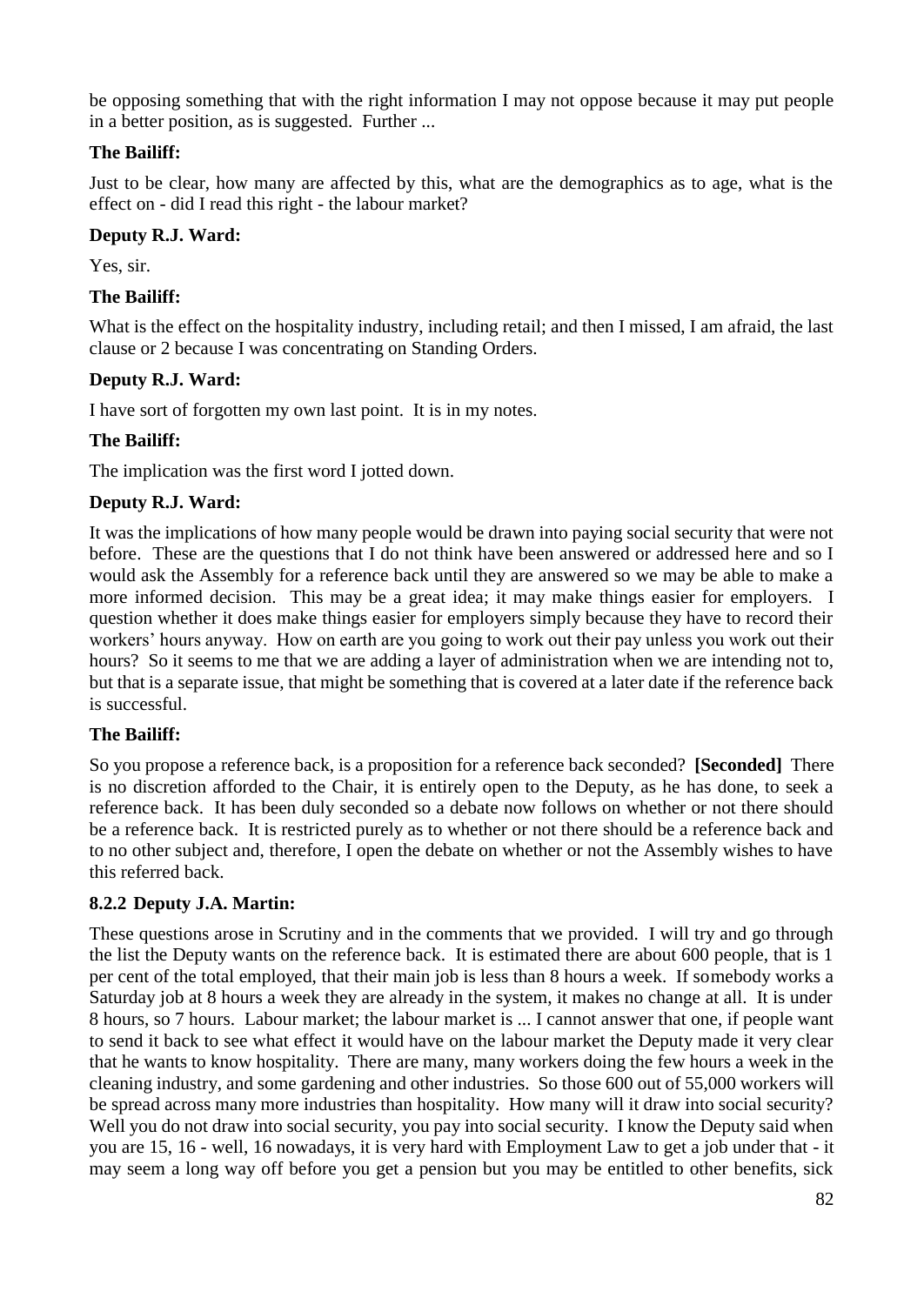benefits. Some people do not only work their Saturday job, they work in the week when they can in the holidays to supplement their student loan or to help them. They will pay social security, it goes towards their contributions in later life, it goes to if they have sick money. This is a very, very simple change. I will stick to the reference back. If we get back to the main debate I can make the order at the living wage, I was going to discuss that with Scrutiny. The order will have to be laid and if people did not like and they do not believe I can do that - I can do that - because I could not see where the amendment would come from except it would be a different rate. I have already said in my opening speech that I would not lay an order until we have decided what the living wage is going forward and will come in before 1st January next year. So if this referenced back, if I can find out what effect ... the only thing that is not answered there is what effect it would have on the labour market, I think would be very, very hard to do. I will say, if it is referenced back, and it is not ready by January it may make it very hard to employ people. I will leave it there. I really, really think that it should not be referenced back. The numbers are there. All the numbers were in the Scrutiny report supplied my officers and I wish the Deputy had read them.

## **Deputy I. Gardiner:**

A point of clarification?

# **The Bailiff:**

Yes, very well, if the Minister is prepared to give way for a point of clarification.

## **Deputy I. Gardiner:**

Would the Minister please expand why if an order will not be made before January it will be very difficult to employ under 8 hours from January?

## **Deputy J.A. Martin:**

I said I would make an order after we have decided what the minimum wage rate would be. There is a new employer return as of 1st January, it gives them one return, social security tax, et cetera, and employers may choose if they have to then divide it and say: "Well this person is by hours and this person is by money." I just make that example. But I will make the order before because an order is just laid. I do not know what the order will be yet. I can change that.

# **8.2.3 Deputy G.P. Southern:**

There are some fundamental questions that need answering which have not been answered by the Minister in her presentation, and a fundamental question that needs to be asked is: does this produce more revenue for the taxman and the social security man? If so, how much? Because it is one thing to say this is a minor change and will have very little impact on these people who work low hours, often at low wages. So that needs answering. It is also directed, it seems to me, at the convenience of the taxman and the employer, but not at the convenience, if you like, or without consultation with the low paid worker. Has there been any consultation with low paid workers or their representatives? Has anybody talked to Unite about what this impact might be? So I think those questions need answering in support of the reference back we ought to give the Minister time to find out some of these things and certainly to consult with Unite or other representatives of low paid workers. That is something that needs doing before we start on this.

## **8.2.4 Senator S.Y. Mézec:**

I completely agree with what Deputy Southern said just now. I think that to understand the impact that this would have on real people's lives, we need to have some numbers in front of us to understand that. What I am not prepared to do is to vote for something that I think is going to make some people who already have a difficult time in life worse off. My basic principle is that I do not vote for anything that is regressive and at this point it is not clear whether that impact will be regressive or not.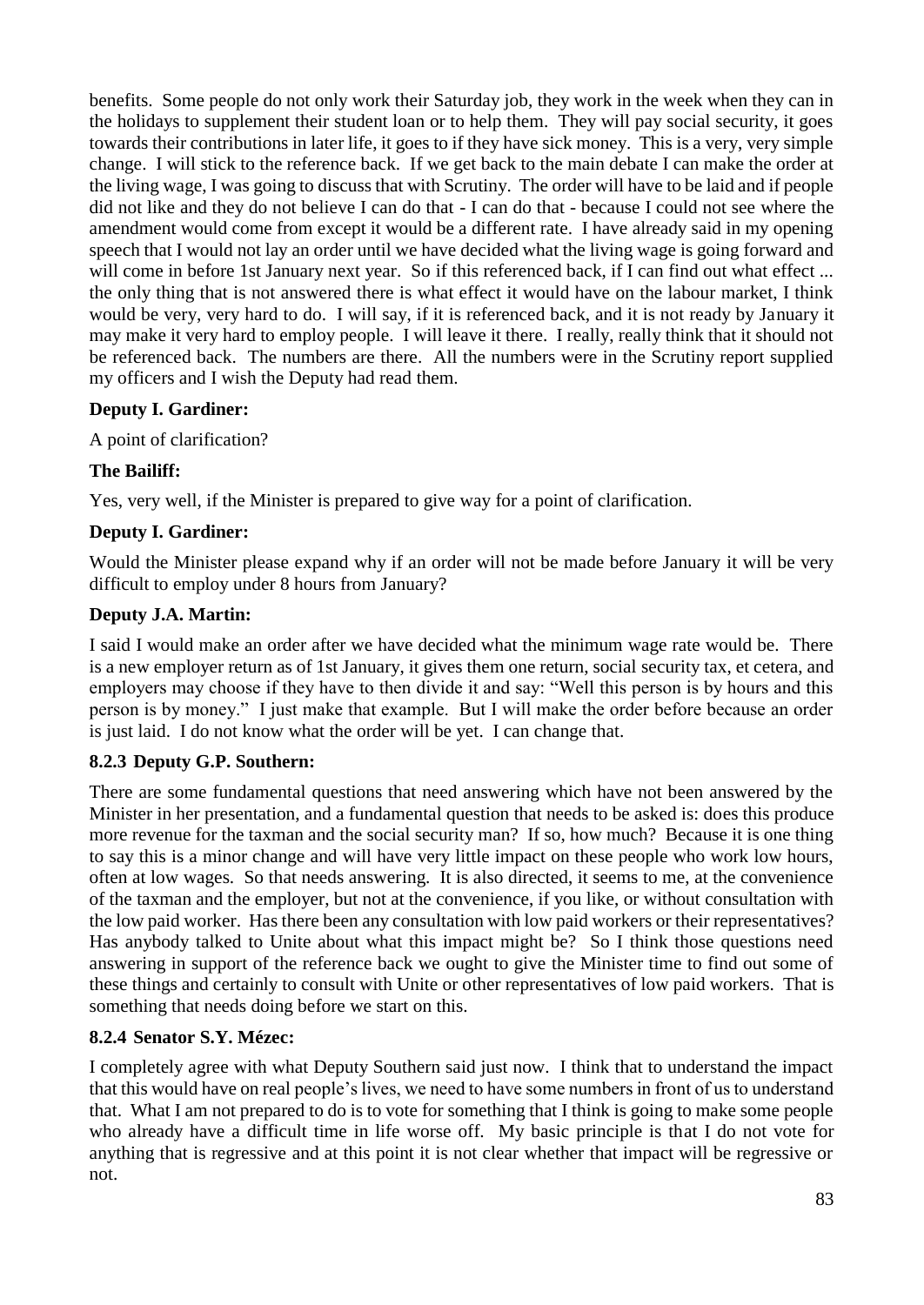# [17:15]

If the Minister can come back with some figures identifying what that impact is then we can be more comfortable about supporting something like this. But I would urge Members to consider that the decisions we make in this Chamber have a real impact on real people in their lives and we should not be prepared to nod things through without an accurate understanding of the impact it will have on them. The reference back provides a perfect opportunity to get that clarity so I would urge Members to support this.

## **8.2.5 Deputy K.G. Pamplin:**

I just thought I had better speak on behalf of the panel. I hope our fellow Members do not mind but I just refer to our comments paper where the panel acknowledged the simplifying of requirements as outlined in the proposition. However, one of our queries was that there would also be a number of employees, particularly in certain industries that typically employ some staff for a small number of hours, for example teaching, tutoring, who would be affected by the change as they will now have to pay towards the class 1 contributions of some staff. However, we did not receive the information to show all types of businesses or industries that the draft regulations could affect in this way. We were keen to ensure that suitable consideration was given to this during this debate, which is why we left it to the will of the Assembly and to hear from the Minister today. I just want to draw that point, because I know our comments have been talked about a lot. As the Minister rightly said, the information was provided to us about numbers but, again, I draw to the point that it was estimated. We did not see a concrete spreadsheet with definitive numbers, which is where our concerns were. I just wanted to bring that clarity on where our comments papers have been talked about. I hope that has helped Members.

## **8.2.6 The Connétable of St. Lawrence:**

I was just looking again at the panel's comments and have noticed that they said they had not lodged an amendment to the draft regulations but they wished to highlight their concerns to Members. It appeared to me that it would be useful - and the vice-chairman has just spoken so maybe the chairman could address this now- if the chairman or another panel member could tell Members what they were considering to lodge potentially as an amendment. They make it quite clear the panel has not lodged an amendment. I read into that that potentially they were considering lodging an amendment, I may be wrong. We can be told about that but it seems to me that if they were considering lodging an amendment it would be helpful to us to know what that amendment would be, I think maybe for Deputy Ward as well, the proposer of the request to have this referred back. It would certainly help me in my decision as to how I vote on the proposal to refer back. I think the comments themselves were pretty open-ended. They did not really support, I think, what the Minister was trying to achieve today. They did not clearly support that. I have seen more supportive comments from the Scrutiny Panel and in fact probably the Minister herself has written more supportive ... or as chairman of panels in the past has submitted more supportive comments. I would be interested to hear from members of the panel if not the chairman.

# **8.2.7 Deputy G.C. Guida of St. Lawrence:**

I am going to add something that will have an influence on whether Members want to reference back or not. We have had similar problems in France and, frankly, the way this was addressed is that the problem really was fairness. So if I understand well the way the system works now, you start counting by hours. So somebody who works at a minimum wage for 8 hours, goes into the social security system, must pay 12.5 per cent to their employer, over £64 a week. Somebody who makes £50 an hour because they teach something, they are a student teaching guitar in their off hours, would earn for 7 hours £350 but not have to contribute to social security. Is it fair that something that it is not quantified at all allows some to make quite a good living out of something and not pay social security and others to get the absolute minimum wage and minimum work and have to contribute?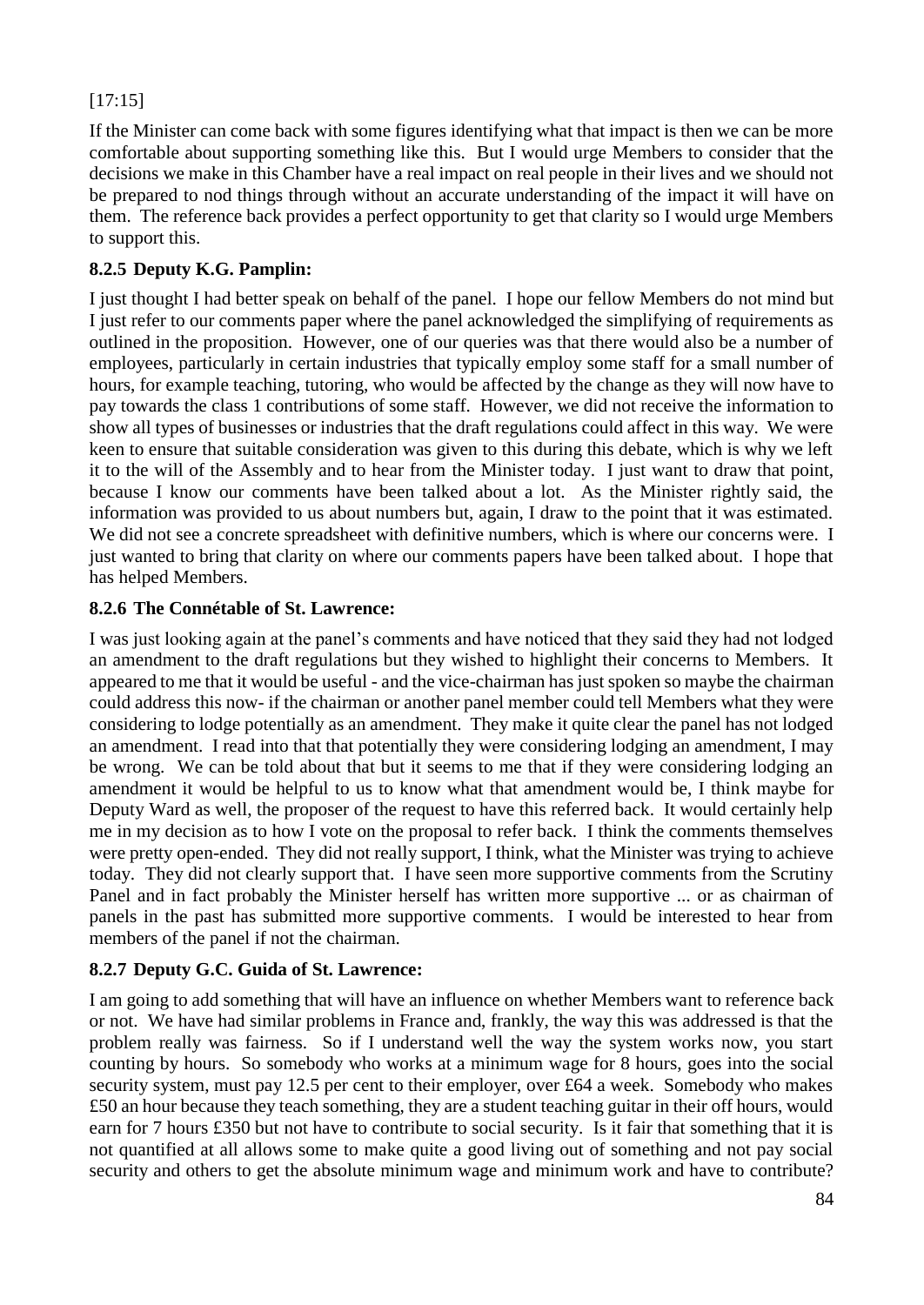So I think the first thing is fairness. The second thing, and that is what happened in France, was basically safety, because it is also quite possible to negotiate with your employer to say: "Instead of giving me 10 hours, just give me 7 and say that you are paying me more. I will still work the 10, because you need the 10, but we will just return a note there." Of course that has quite an influence on work accidents and other circumstances where that person is still working but not supposed to be there. We have talked about the unseen problems of changing this to value but we have not talked about the benefits of changing it to value, the fact that it is fairer and much safer.

# **8.2.8 Deputy M. Tadier:**

I do not disagree that there is merit in considering this change in due course but my concern is that there are still several unknowns and we do not know how it is going to affect different industries. I do not know what level of consultation has been done in reality. On the one hand, of course, I am thinking of hospitality and I am thinking that only this week we have heard again how there are real issues that are facing that industry, but I am also thinking about, for example ... and I do not think I need to declare an interest in it because I do not do that much of this work but I have got friends who are quite close to, let us call it an industry but I think it is much more informal than that, the music industry. I think conversations need to be had about how that is going to affect them, because what happens is that a lot of the hourly rate that is charged, for example, for musicians or for even people who provide services that are ancillary to that, the hourly rate may seem like quite a lot but once you take into account the fact that, first of all, a lot of them will not be registered as businesses and so will not be claiming expenses and will not be deducting that from their hourly rate, there are real costs that are nonetheless associated with it. There may be public liability insurance. There is the cost of buying and servicing the instruments or the amplification equipment. When you take that into account, while a lot of them do and are happy to put that down on their tax receipts, they are not necessarily making profit always. What I know from the music industry, again if we can call it that, is it is often informal musicians who are playing a little bit at the weekends and the occasional wedding, the occasional pub gig now that they are allowed again. They are using that often to supplement other work that they are doing, but often they are doing a lot of voluntary work on the side, which again I am saying cross-subsidises. If they were to be charged contributions on this ... and maybe the Minister will say that it does not really apply to these people, not the self-employed, but I am not clear about that. So I would like to have more information about how it is going to affect different industries in particular, not only in the one I have just mentioned but more generally. I do not feel that the right level of consultation has been done and I do not see why it needs to be brought in now. If it is a good idea it will probably remain on the table but I think, as Senator Ferguson often says, we need to know about the unintended consequences of anything that we are putting forward and here it seems that there may well be some. So a reference back I think is entirely sensible.

## **The Bailiff:**

Does any other Member wish to speak on the merits of a reference back? If no other Member wishes to speak, I close the debate and call upon Deputy Ward to respond.

## **8.2.9 Deputy R.J. Ward:**

Thank you to those who spoke, particularly those who focused on the reference back itself. I think there was a broad discussion, to be quite frank. I will start with Deputy Guida, he raises some points. I think the important thing is, yes, you are absolutely right, we do not know. We really do not have the data on that, we do not have the information on the effect of that in Jersey. This is exactly why the reference back occurs to me. Can I make a few points? I do realise it is close to 5.30 p.m. and I apologise for that, but it does not mean we just leave it and let things go through that are not detailed enough and have enough information for us to make an intelligent decision because of, as I think Deputy Tadier mentioned, as Senator Ferguson often says, the unintended consequences. There were some really important points made about the demographic: which demographic is this affecting most?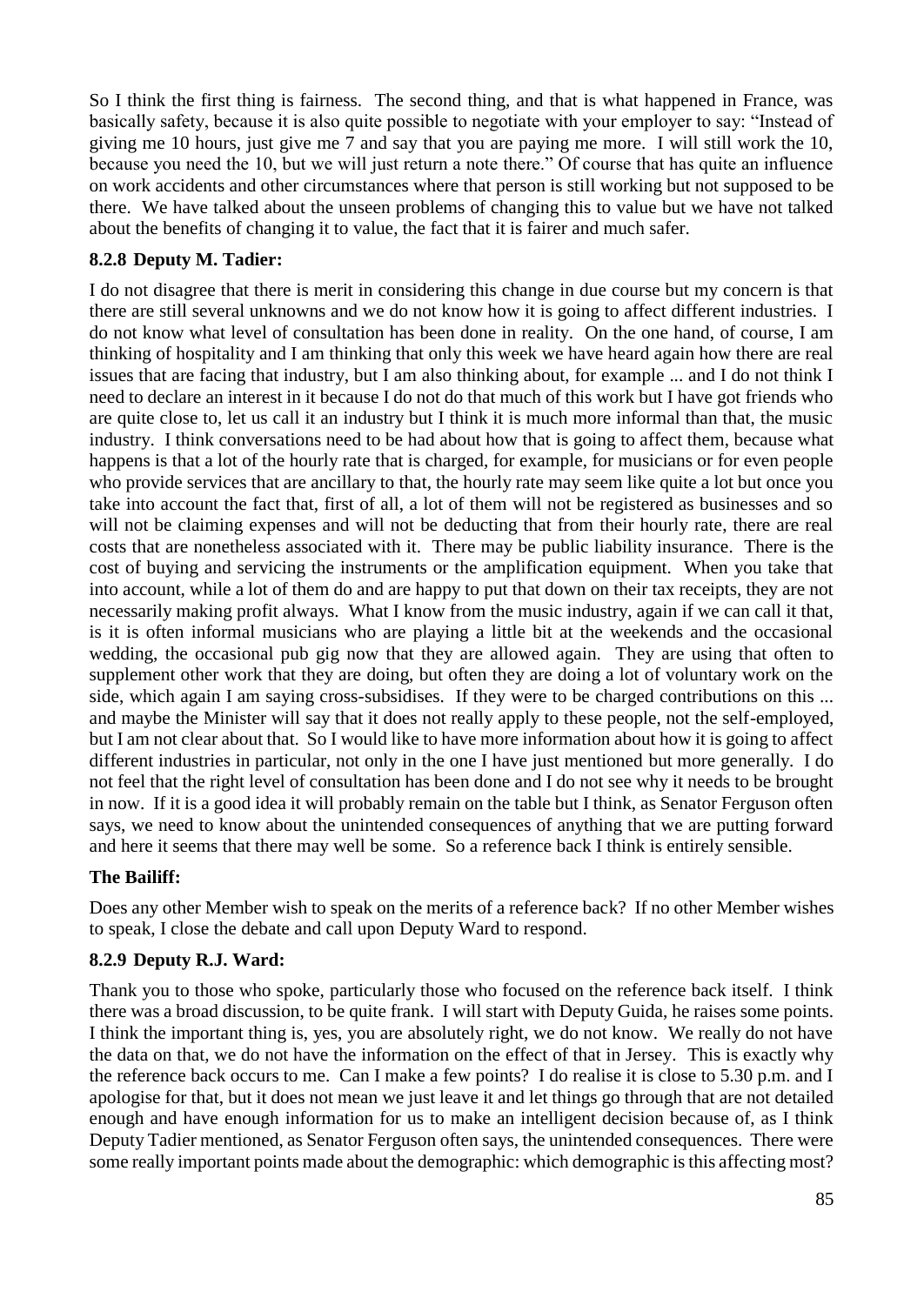It is disproportionately younger people on this Island and we do not know and this is a regressive step back for us in employment law and encouraging young people into the workforce and so, therefore, it needs to be looked at and we need more information and detail on that. I hope people will understand this; this is not me sat here just trying to wreck something. I want to be able to vote appropriately and I do not believe that the comments - and I have read the comments, I will have you know - cover this in enough detail, and I was looking for the detail. As the debate has gone on, more and more people raised the issue and more and more questions arose in my head. I re-read the comments paper from the Scrutiny Panel and the Constable of St. Lawrence made a very good point about it not being the most supportive paper I have ever read and I totally agree. It is in those spaces that I believe that sometimes we make bad legislation. We are not saying throw this in the bin now, but what I am trying to say is we need a reference back to look at the things I have mentioned, the demographics, the industries, I have written here, but I have talked about particular sectors of our economy. To be quite frank, I think if we do have the reference back on that any sensible department would look at that and think: "Okay, yes, there was a good point in the debate about musicians, there was a good point about cleaners and so on. We will include that." We do not want to come back again and have another reference back when someone says: "We did not include these things." I certainly would be covering those things as well and that makes good law. The actual number of those that we are certain it will affect, it seems to me as a real guesstimate that we have of 600 but we do not know how much it will affect. What we could be creating here is an economy of: "I will say we pay you this but we will have this thing under the table because you will not have to pay social security." Is that really what we want to do to our young people: "This is your introduction into the workforce. You can fiddle your way out of paying tax"? That is not what we want to do and if that is an unintended consequence of this then we are passing the wrong laws. I would urge the Assembly let us vote for a reference back, let us come back to this when we have a lot more detail, let us have the debate in a much more informed way. The Scrutiny Panel might want to look at it again and make some more comments, I do not know. I do not want to lump work on to them. But this at the moment, I cannot vote for it. It might be the wrong decision from what I have got. I think there are other people in this Assembly who are so unsure as to what to do with this. So let us pause, let us go back to it. Dare I say, the benefit of 3-week sitting, we have got a bit of time, a bit of irony for me there. But I believe that this is the right thing to do and I urge Members, please, to vote for the reference back and let us look at this in more detail later on.

## **The Bailiff:**

I ask the Greffier to put a vote into the link. The vote is on a reference back to secure the information originally set out by Deputy Ward but it seems to me that there are additional items of information that other Members have sought as well. It is a reference back. I ask the Greffier to open the voting and Members to vote.

#### [17:30]

If Members have had the opportunity of casting their votes then I ask the Greffier to close the voting: 20 votes pour, 18 votes contre and one abstention in the link. A further one vote pour in the chat, making it 21, and 3 votes contre in the chat and in the Assembly, making it 21, and I am afraid that means that the proposition is lost.

| <b>POUR: 21</b>           | <b>CONTRE: 21</b>          | <b>ABSTAIN: 0</b>     |
|---------------------------|----------------------------|-----------------------|
| Senator S.C Ferguson      | Senator J.A.N. Le Fondré   | Connétable of Trinity |
| Senator T.A. Vallois      | Senator S.W. Pallett       |                       |
| Senator K.L. Moore        | Connétable of St. Helier   |                       |
| Senator S.Y. Mézec        | Connétable of St. Lawrence |                       |
| Connétable of St. Saviour | Connétable of Grouville    |                       |